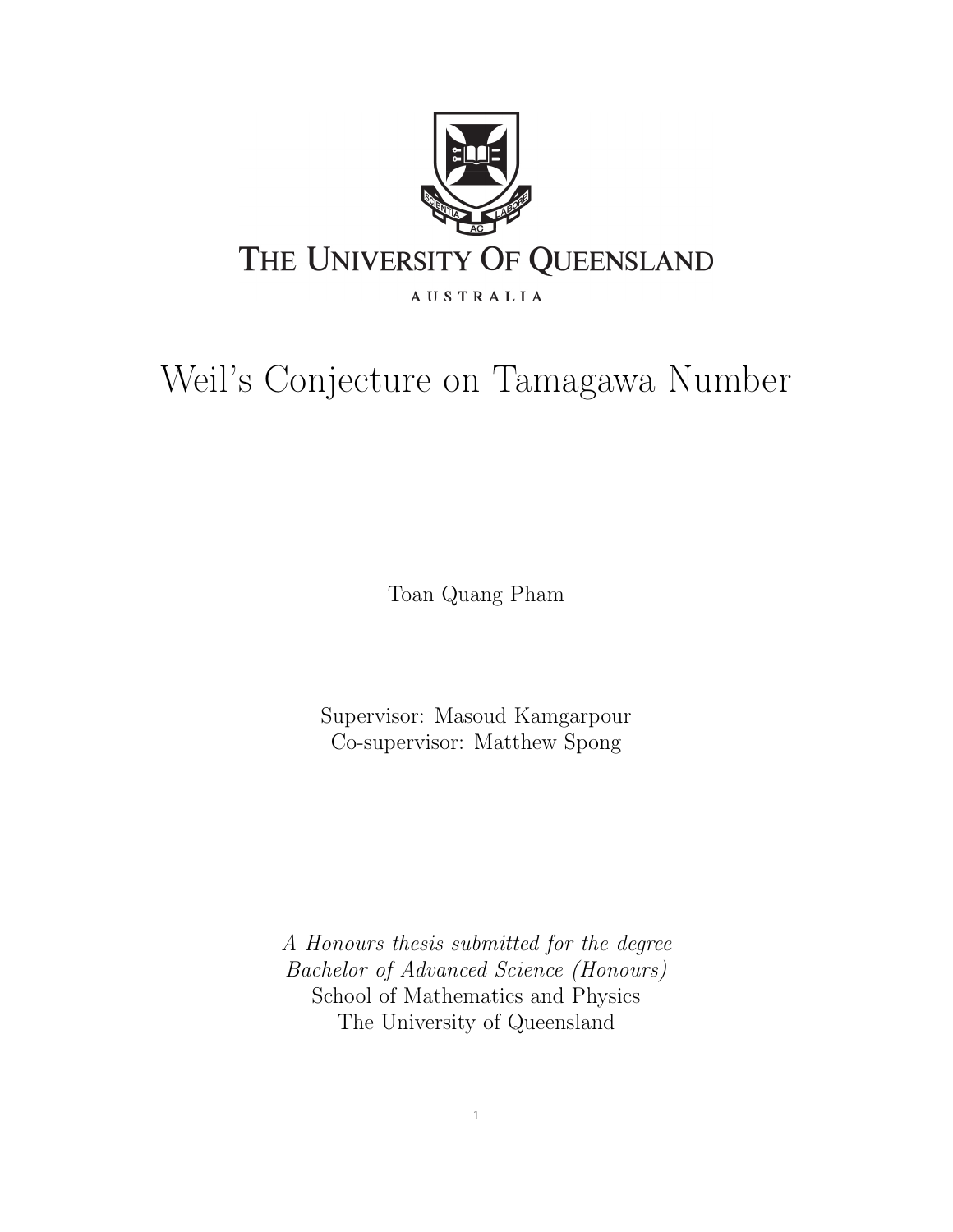#### Acknowledgements

In the making of this thesis, I owe my deepest gratitude to many people.

I would first like to thank my parents for their indefinite love and support.

I would like to thank my supervisor Masoud Kamgarpour for his knowledge, kindness and passion. I am grateful for his encouragement to explore this world of mathematics and to learn with the utmost curiosity. I would also like to thank my second supervisor Matthew Spong for his help, his time and patience in talking to me about many technical details of my thesis.

I would like to express my gratitude to all my teachers at this university for their lessons and their enthusiasm. Thanks Anna Puskas and Valentin Buciumas for organising a reading group on linear algebraic groups, which plays a large role in my thesis. Thanks Masoud Kamgarpour, Anna Puskas, Ramiro Lafuente and many others for organising various seminars, workshops and retreats. I just want to list a few of them here, to keep them as memories: QFT seminar, WiSe seminar, Eudoxus Student Maths Workshop, Morton Island Maths Retreat, Heron Island Research Retreat ... For someone like me who can only express myself best via mathematics, these opportunities have widen my view of the world, allowing me to become a better person, and in particular, a better mathematician.

I would like to thank my comrades who have shared this journey with me: Willem Van Tonder, Bailey Whitbread, Bridget Matthews, Marcus Flook, Stefano Giannini, Madeline Nurcombe, David Hilder, Lawrence Lo, Luke Davidson, Julianne Cai, Grace Garden, Nick Bridger and Nam GyeongHyeon. Thanks for their help, for their company and for many great memories.

Finally, I would like to thank my landlord Andrew Branjerdporn for his kindness and joyfulness in life.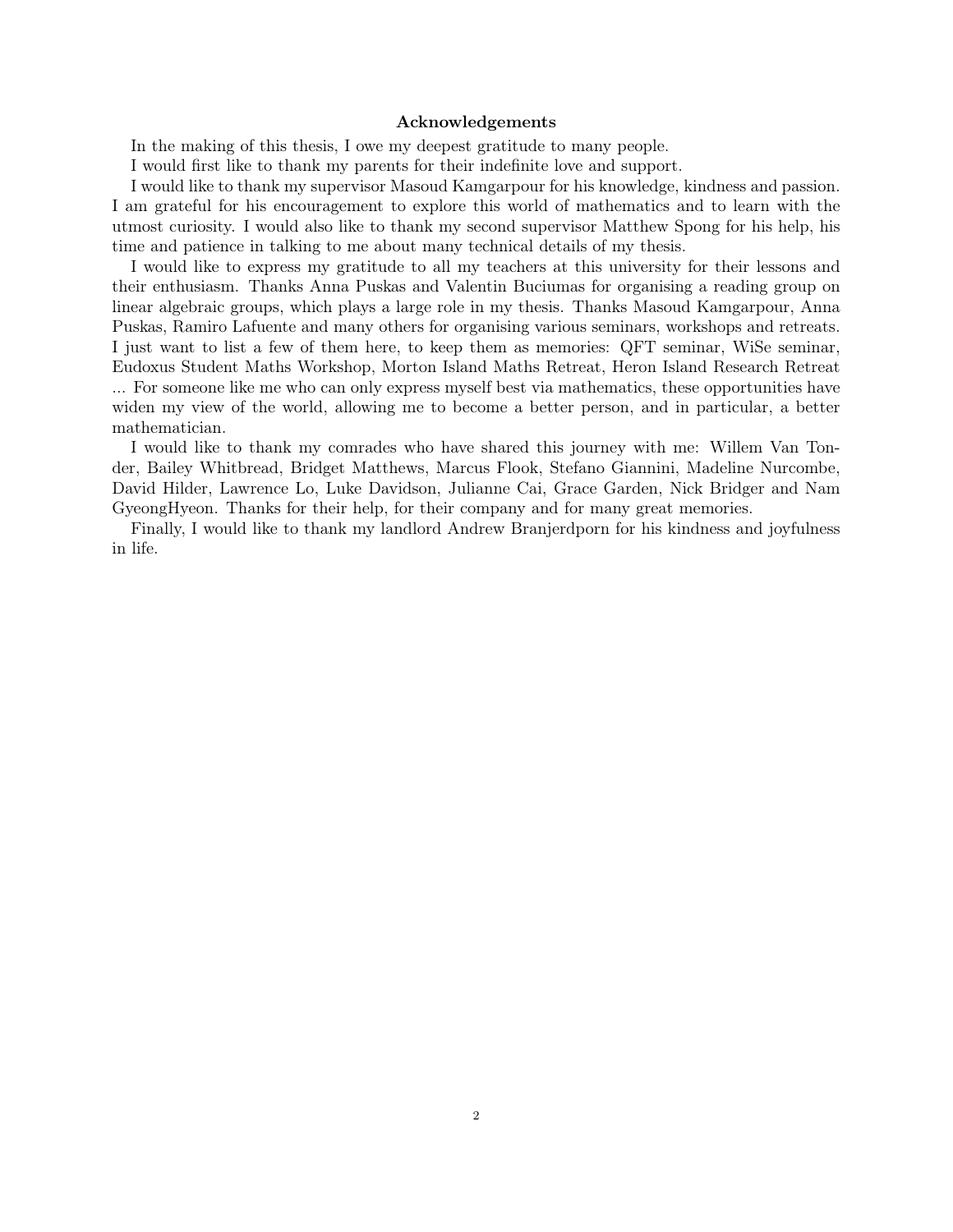# CONTENTS

| Introduction<br>1.                                                                         | $\overline{5}$   |
|--------------------------------------------------------------------------------------------|------------------|
| Introduction to Weil's conjecture<br>1.1.                                                  | $\bf 5$          |
| 1.2.<br>History of Weil's conjecture                                                       | $\bf 5$          |
| 1.3.<br>Motivation                                                                         | $\,6\,$          |
| Outline for the thesis<br>1.4.                                                             | $\,7$            |
| Absolute values, completions of $\mathbb Q$<br>2.                                          | $\boldsymbol{9}$ |
| 2.1.<br>Absolute values                                                                    | $\boldsymbol{9}$ |
| 2.2.<br>Completions of global fields                                                       | 11               |
| 3.<br>Measures and integration                                                             | 13               |
| 3.1.<br>Measure                                                                            | 13               |
| 3.2.<br>Integration                                                                        | 13               |
| 3.3.<br>Measures and integrals on locally compact Hausdorff space                          | 14               |
| 3.4.<br>Haar measure                                                                       | 14               |
| Analytic manifolds and integrations<br>4.                                                  | 21               |
| 4.1.<br>Analytic functions                                                                 | 21               |
| 4.2.<br>Locally ringed space                                                               | 22               |
| 4.3.<br>Analytic manifolds                                                                 | 23               |
| 4.4.<br>Integration of differential forms                                                  | $25\,$           |
| 5.<br>Adeles                                                                               | 27               |
| 5.1.<br>Adeles of $\mathbb Q$                                                              | 27               |
| 5.2.<br>Topology of adelic points                                                          | $\,29$           |
| 5.3.<br>Analytic manifolds from smooth schemes                                             | 32               |
| 5.4.<br>Weil measure on the integral points of nonarchimedean local fields                 | $32\,$           |
| 5.5.<br>Measure on the adelic points                                                       | 34               |
| Fourier analysis on locally compact abelian groups<br>6.                                   | $37\,$           |
| 6.1.<br>Pontryagin dual                                                                    | 37               |
| Fourier $\mbox{transform}$<br>6.2.                                                         | 40               |
| 6.3.<br>Poisson summation formula                                                          | 42               |
| SL <sub>2</sub><br>7.                                                                      | 44               |
| Affine algebraic group $SL2$<br>7.1.                                                       | 44               |
| 7.2.<br>Lie algebra                                                                        | 44               |
| 7.3.<br>Differential forms                                                                 | 44               |
| 7.4.<br>Left-invariant differential form                                                   | 45               |
| 7.5.<br>Adjoint map                                                                        | 46               |
| The Tamagawa measure on algebraic groups                                                   | 47               |
| About normalisation of adelic measure and Tamagawa measure on $\mathbb{A}^n$<br>8.1.       | 47               |
| 8.2.<br>Tamagawa measure and Tamagawa number on semisimple groups                          | 47               |
| 8.3.<br>Weil's conjecture on Tamagawa numbers                                              | 49               |
| Tamagawa number of $SL2$<br>9.                                                             | 50               |
| 9.1.<br>Approximation theorem for $SL_2$ over $\mathbb Q$                                  | 50               |
| 9.2.<br>Tamagawa number for $SL_2$ over $\mathbb Q$                                        | 51               |
| 9.3.<br>Volume of $SL_2(\mathbb{Z}_p)$                                                     | 51               |
| 9.4.<br>Volume of $SL_2(\mathbb{Z}) \setminus SL_2(\mathbb{R})$                            | $52\,$           |
| 10.<br>The Tamagawa number of special linear groups                                        | 54               |
| 10.1.<br>The action of $SL_n$ on $\mathbb{G}_a^n$                                          | 54               |
| 10.2.<br>Using Poisson summation formula                                                   | 55               |
| Write the integral over $SL_n(\mathbb{Q})\backslash SL_n(\mathbb{A})$ into orbits<br>10.3. | $55\,$           |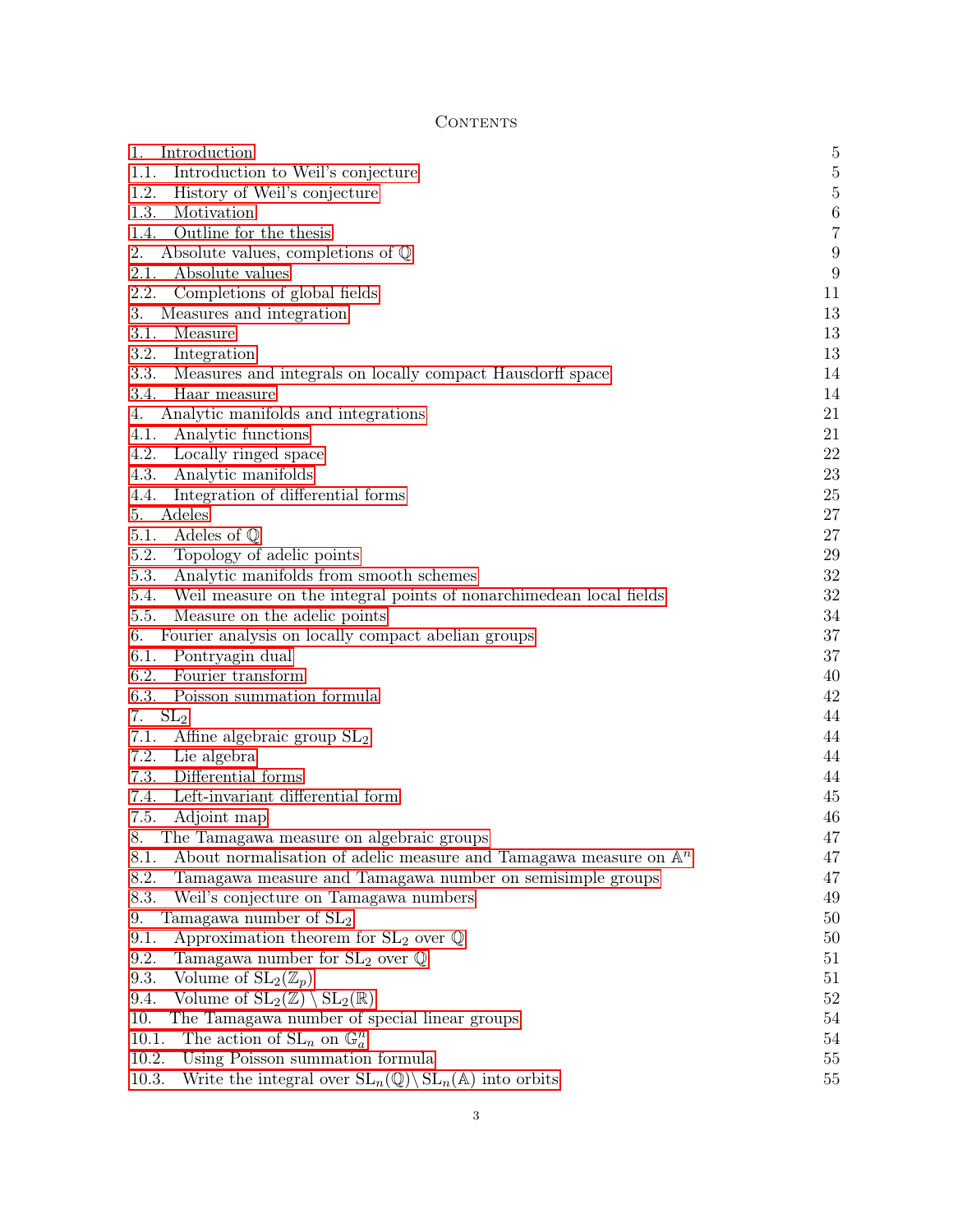| 11. The Tamagawa number of symplectic groups                                              | 57 |
|-------------------------------------------------------------------------------------------|----|
| 11.1. The action of $\text{Sp}_{2n}$ on $\mathbb{G}_a^{2n}$                               | 57 |
| 11.2. Computing the Tamagawa number of $Sp_{2n}$                                          | 57 |
| The Tamagawa number of special orthogonal groups<br>12.                                   | 58 |
| Orthogonal groups<br>12.1.                                                                | 58 |
| 12.2. Orbits and stabilisers of the action of $SO_q$ on $\mathbb{G}_a^n$                  | 58 |
| 12.3. Writing the integral over $SO_q(\mathbb{Q}) \setminus SO_q(\mathbb{A})$ into orbits | 61 |
| Using Fourier transform and Poisson summation formula<br>12.4.                            | 62 |
| Final touch<br>12.5.                                                                      | 63 |
| Tamagawa number over function fields<br>13.                                               | 65 |
| Function fields<br>13.1.                                                                  | 65 |
| Integral model<br>13.2.                                                                   | 65 |
| 13.3. Adelic uniformation of G-bundles                                                    | 66 |
| 13.4. Tamagawa number in terms of $G$ -bundles                                            | 67 |
| References                                                                                | 70 |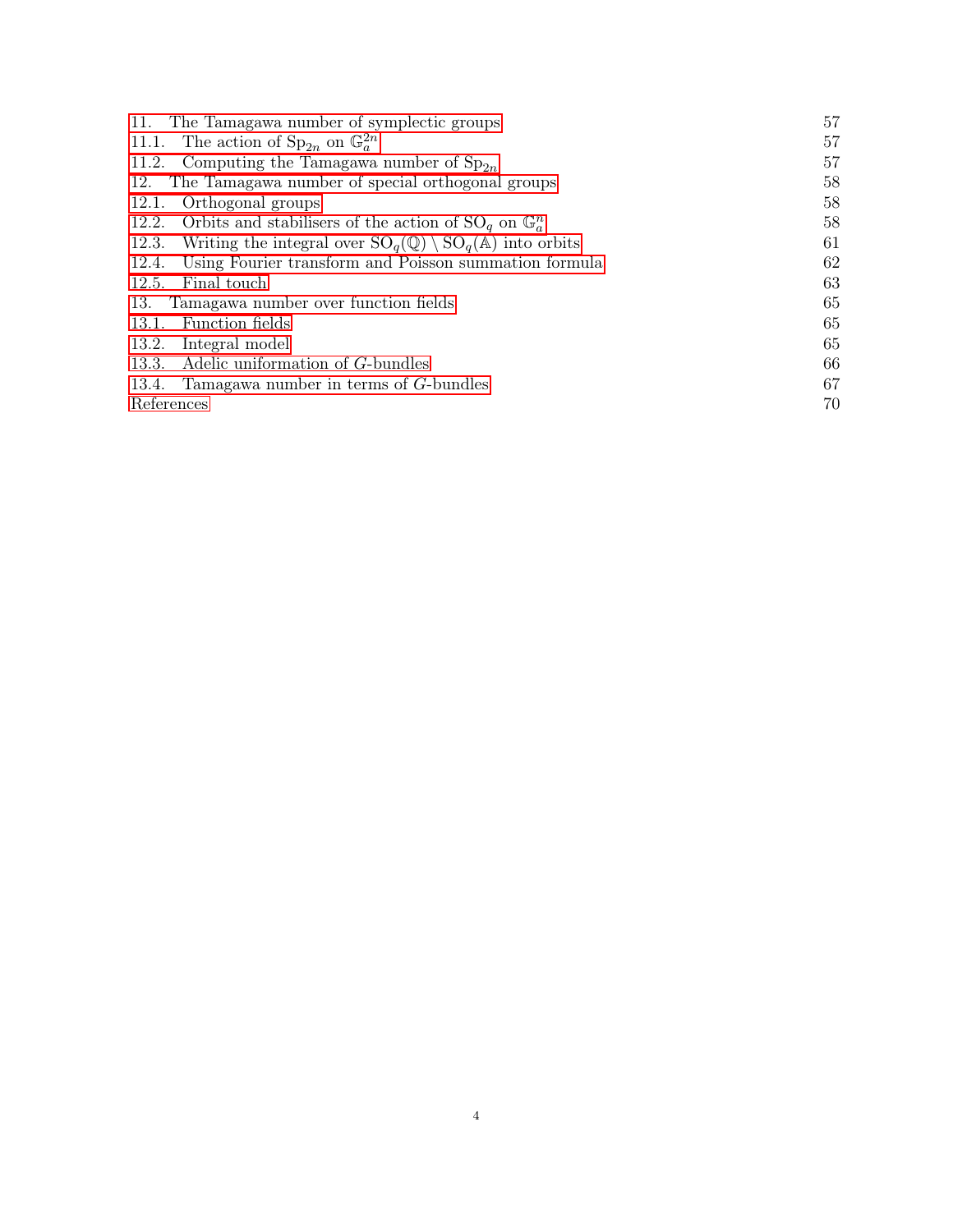#### 1. INTRODUCTION

<span id="page-4-1"></span><span id="page-4-0"></span>1.1. Introduction to Weil's conjecture. In number theory, the Hasse principle is the idea that one can find integer solutions to an equation by combining together solutions modulo prime powers. This process is handled by considering the equation over all the completions of the rational numbers: the real numbers  $\mathbb R$  and the *p*-adic numbers  $\mathbb Q_p$ . The adeles  $\mathbb A$  of  $\mathbb Q$  is a ring that combines all these completions together, with the purpose that instead of trying to do analysis over each completion separately, one should put them on an equal footing by simply working over the adeles. For a first concrete indication of this phenomenon, the adeles lies inside the product  $\mathbb{R} \times \prod_p \mathbb{Q}_p$ of all completions of Q. Many statements in number theory, such as class field theory, have more enlightening adelic formulations than their classical accounts.

For a linear algebraic group G over  $\mathbb Q$  (for example,  $SL_n, GL_n$ ), one can study analysis on the adelic points  $G(A)$  of G. In particular, we have a *canonical* Haar measure on  $G(A)$ , called the Tamagawa measure  $\mu_{G, \mathbb{Q}}$ .

As  $\mathbb Q$  is a discrete subgroup of  $\mathbb A$ ,  $G(\mathbb Q)$  is also a discrete subgroup of  $G(\mathbb A)$ . Hence, the Tamagawa measure on  $G(\mathbb{A})$  induces a  $G(\mathbb{A})$ -invariant measure on  $G(\mathbb{Q}) \setminus G(\mathbb{A})$ . When G is semisimple (for example,  $SL_n$  or  $SO_n$ ), the volume

$$
\tau_{\mathbb{Q}}(G):=\int_{G(\mathbb{Q})\backslash G(\mathbb{A})} \mu_{G,\mathbb{Q}}.
$$

of  $G(\mathbb{Q}) \setminus G(\mathbb{A})$  with respect to this measure, called the *Tamagawa number*, is finite, and contains interesting arithmetic information. For example,  $\tau_{\mathbb{Q}}(SL_2) = 1$  is equivalent to the Euler product formula for the value of the Riemann zeta function  $\zeta$  at 2. Tamagawa [\[Tam66\]](#page-70-0) was the first one to define  $\tau_k(G)$  when G is the special orthogonal group of a quadratic form and k is any number field (for example,  $k = \mathbb{Q}$ ). He showed that  $\tau_k(SO_n) = 2$  and indicated that this is entirely equivalent to Siegel's famous mass formula in the theory of quadratic forms (we will try to motivate this idea of Tamagawa in a later section). Weil [\[Wei95\]](#page-70-1) pursued Tamagawa's idea for more general groups and conjectured

**Theorem 1** (Weil's conjecture on Tamagawa numbers). Let G be a simply connected semisimple linear algebraic group over a number field or a function field k, then the Tamagawa number  $\tau_k(G)$ of G over k is 1.

## <span id="page-4-2"></span>1.2. History of Weil's conjecture.

1.2.1. Proofs. In the number field case, Weil, Mars and Demazure (see [\[Wei82,](#page-70-2) p. 116] for the precise references) have settled the conjecture for all classical groups and some exceptional groups. Langlands [\[Lan66\]](#page-69-1) proved the conjecture for split groups G over Q. Lai [\[Lai76\]](#page-69-2) generalised Langlands' proof to the quasi-split case over any number field. Kottwitz [\[Kot88\]](#page-69-3) completely proved the conjecture by reducing to the quasi-split case via the Arthur-Selberg trace formula.

In the function field case, Harder [\[Har74\]](#page-69-4) proved the conjecture for split groups following Langlands' method. Until much later, Gaitsgory and Lurie [\[GL19\]](#page-69-5) proved the conjecture for the function field case using a completely different method.

1.2.2. Beyond Weil's conjecture. The Tamagawa measure and the Tamagawa number can be defined more generally for any connected reductive or unipotent linear algebraic group G over a global field k (see  $|Ono66|$ ). Ono  $|Ono66|$  derived the Tamagawa number for tori and showed how the Tamagawa numbers behave under isogenies. In particular, consider a connected semisimple algebraic group G over a number field and let G be its universal covering. Ono obtained a formula for  $\tau(G)/\tau(\tilde{G})$ , called the relative Tamagawa number. This was then generalised to any connected reductive groups over a number field by Sansuc [\[San81\]](#page-70-3) and over a function field by [\[BD09\]](#page-69-7). In particular, Sansuc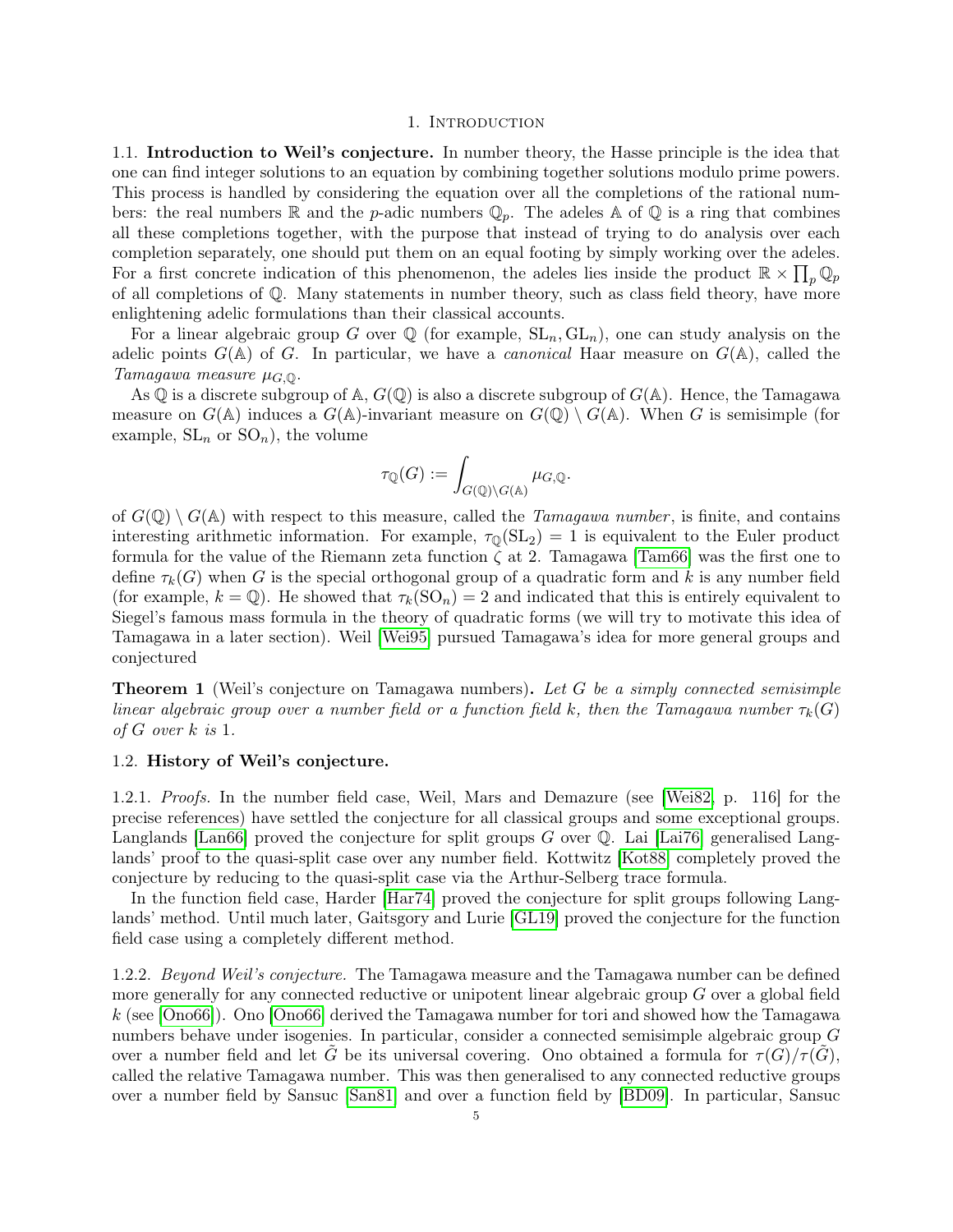showed that for any connected reductive group G over a number field and  $\tilde{G}'$  be the universal covering of its derived subgroup, we find

$$
\frac{\tau(G)}{\tau(\tilde{G}')} = \frac{|\operatorname{Pic} G|}{|\operatorname{III}(G)|}.
$$

Here  $Pic(G)$  is the Picard group of G and  $III(G)$  is the Tate-Shafarevich set of G. Assuming the Weil's conjecture, this implies

**Theorem 2.** For a connected reductive algebraic group G over a global field k, there holds

$$
\tau_k(G) = \frac{|\operatorname{Pic}(G)|}{|\amalg\Gamma(G)|}.
$$

When G is unipotent, the Tamagawa number of G over a number field is 1. Over function fields, the Tamagawa number was computed in [\[Oes84\]](#page-69-8).

In the other direction, Birch and Swinnerton-Dyer attempted to find analogues of Tamagawa measure and Tamagawa number in the case of abelian varieties. This has led them to conjecture about the integer values of certain L-functions of elliptic curves. In particular, Bloch [\[Blo80\]](#page-69-9) showed theorem

**Theorem 3.** Let A be an abelian variety over a number field. There exists an extension X of A by a split torus such that one can define the Tamagawa measure and Tamagawa number for X. Furthermore, the Birch and Swinnerton-Dyer conjecture for A is equivalent to the statement

$$
\tau_k(X) = \frac{|\operatorname{Pic}(X)_{tors}|}{|\operatorname{III}(X)|},
$$

where  $Pic(X)_{tors}$  is the torsion subgroup of  $Pic(X)$ .

<span id="page-5-0"></span>1.3. Motivation. We will motivate the Tamagawa numbers via the arithmetic theory of quadratic forms, following [\[GL19\]](#page-69-5).

A quadratic space  $(V, q)$  over  $\mathbb Q$  is a finitely generated free  $\mathbb Q$ -module V equipped with a quadratic form, i.e. a map  $q: V \to \mathbb{Q}$  satisfying the following conditions:

- (1) The map  $V \times V \to \mathbb{Q}$  given by  $(v, w) \mapsto q(v + w) q(v) q(w)$  is  $\mathbb{Q}$ -bilinear.
- (2) For every  $\lambda \in \mathbb{Q}$  and every  $v \in V$ , we have  $q(\lambda v) = \lambda^2 q(v)$ .

A morphism between two quadratic spaces  $(V, q)$  and  $(V', q')$  is a linear map  $f: V \to V'$  such that  $q' \circ f = q$ . The automorphism group of a quadratic space  $(V, q)$  over Q is denoted as  $O_q(\mathbb{Q})$ , the orthogonal group of  $(V, q)$ .

If we fix a choice of basis  $\{e_1, \ldots, e_n\}$  for V, a quadratic form q on V then corresponds to a matrix  $B_q$  defined by  $(B_q)_{ij} = \frac{1}{2}$  $\frac{1}{2}(q(e_i+e_j)-q(e_i)-q(e_j)).$  One can show that two quadratic forms p, q on V are isomorphic if and only if  $B_p = T^t B_q T$  for some invertible matrix  $T \in GL_n(\mathbb{Q})$ .

One could then ask the question of classifying quadratic spaces over  $\mathbb Q$  up to isomorphism; or equivalently, classifying  $n \times n$  matrices over Q up to the equivalence relation  $A \sim B \iff A = T^t B T$ for some  $T \in GL_n(\mathbb{Q})$ . To achieve this, one first base changes the quadratic space  $(V, q)$  over  $\mathbb Q$  to create a quadratic space  $(V \otimes_{\mathbb{Q}} \mathbb{Q}_v, q_{\mathbb{Q}_v})$  over  $\mathbb{Q}_v$  for each completion  $\mathbb{Q}_v$  of  $\mathbb{Q}$  (we think of  $\mathbb{R}$  as  $\mathbb{Q}_{\infty}$ ). The Hasse principle for quadratic forms then states that two quadratic forms are equivalent over Q if and only if they are equivalent over  $\mathbb{Q}_v$ 's. Over  $\mathbb{Q}_v$ 's, the classification of quadratic spaces is easier to describe, giving us the classification over  $\mathbb Q$  (see [\[Ser73,](#page-70-4) Chapter IV]).

If we now restrict our attention to quadratic spaces over  $\mathbb Z$  then a similar statement to the Hasse principle fails; i.e. even if s and q are two quadratic forms over  $\mathbb Z$  such that they equivalent under extension of scalars to  $\mathbb{Z}_p$  and  $\mathbb R$  (this is to say that s and q have the same genus), it does not necessarily follow that they are equivalent over Z.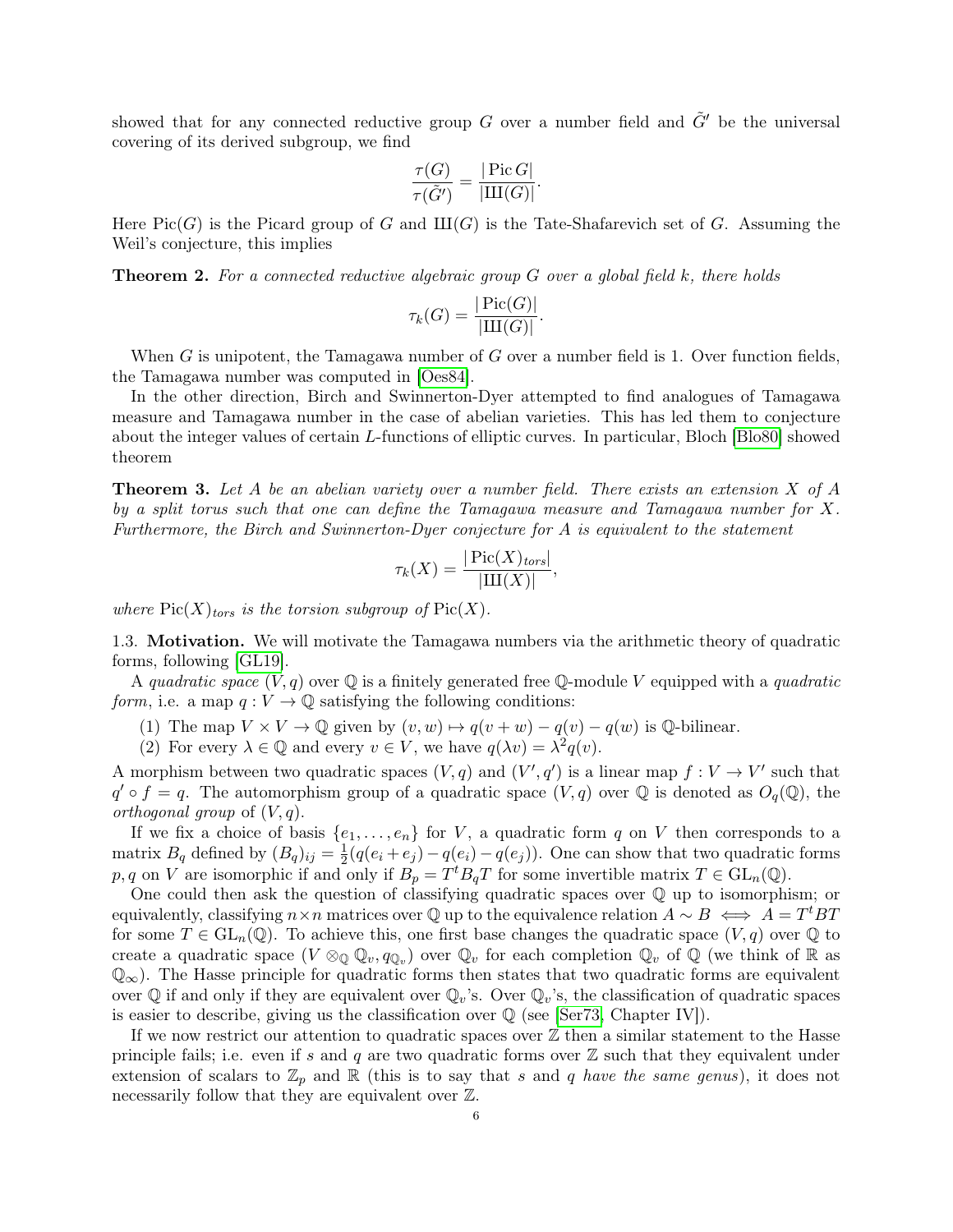However, it is 'almost true' in the following sense: for a fixed positive-definite quadratic form  $q$ over  $\mathbb{Z}^1$  $\mathbb{Z}^1$ , there are only finitely many quadratic spaces of the same genus to q (up to isomorphism). In fact, one obtains a bijection (or an equivalence of groupoids)

{genus of 
$$
q
$$
}  $\longleftrightarrow$   $O_q(\mathbb{Q}) \setminus O_q(\mathbb{A}) / O_q(\widehat{\mathbb{Z}} \times \mathbb{R}).$ 

Furthermore, we can also define the following weight count of quadratic forms in the genus of g, (called the *mass* of the genus of  $q$ )

$$
m(q)=\sum_{q'}\frac{1}{|O_{q'}(\mathbb{Z})|}
$$

where the sum is over all quadratic forms of the same genus as  $q$  up to isomorphism. One can show that

$$
m(q) = \sum_{q'} \frac{1}{|O_{q'}(\mathbb{Z})|} = 2^{\ell-1} \frac{\mu_{\text{Tam}}(SO_q(\mathbb{Q}) \setminus SO_q(\mathbb{A}))}{\mu_{\text{Tam}}(SO_q(\widehat{\mathbb{Z}} \times \mathbb{R}))}.
$$

Here  $\mu_{\text{Tam}}$  is the Tamagawa measure on  $SO_q(\mathbb{A})$ , i.e. the group of automorphisms in  $O_q(\mathbb{A})$  having determinant 1,  $\ell$  is the number of primes p for which  $SO_q(\mathbb{Z}_p) = O_q(\mathbb{Z}_p)$ , and  $\widehat{Z} := \prod_p \mathbb{Z}_p$ . The numerator is the Tamagawa number for  $SO_q$ , and as one can also compute the denominator, this gives an explicit mass formula, called the Smith-Minkowski-Siegel mass formula.

<span id="page-6-0"></span>1.4. Outline for the thesis. The goal of our thesis is to study the Weil's conjecture. In the next five sections, we will present the prerequisite back ground material. We will then define the Tamagawa measure in [§ 8](#page-46-0) and compute the Tamagawa numbers for various groups in the next four sections. In the last section, we give an equivalent formulation for the Tamagawa number in the function field case. A more detailed outline for the thesis is given below.

In [§ 2,](#page-8-0) we discuss valuation theory, i.e. how to equip a field  $k$  with an absolute value and take completions of k with respect to this absolute value. Our main example is  $k = \mathbb{Q}$  with its completions  $\mathbb{Q}_p$  and  $\mathbb{R}$ , where p is a prime.

In [§ 3,](#page-12-0) first we review the theory of measures and integrations. We then focus on discussing Haar measures on locally compact topological groups and establish some results that will be used to carry out computations with Haar measures in later sections.

In [§ 4,](#page-20-0) we define the notion of a k-analytic manifold for any complete valued field k. When k is a local field (e.g.  $\mathbb R$  or  $\mathbb Q_p$ ), we show that there is a theory of integration on such manifolds, resembling the corresponding classical theory for smooth manifolds.

In [§ 5,](#page-26-0) we define the ring adeles  $\mathbb A$  of  $\mathbb Q$  and study its topology. We show that  $\mathbb Q$  is a discrete subgroup of A and that  $\mathbb{Q} \setminus \mathbb{A}$  is compact. We also describe a functorial way to give a topology on  $G(\mathbb{A})$  for any linear algebraic group G over  $\mathbb{Q}$ .

In [§ 6,](#page-36-0) we discuss Fourier analysis on locally compact abelian groups. In particular, we describe the Pontryagin duals for  $\mathbb{R}, \mathbb{Q}_p$  and A together with their quotients  $\mathbb{Z} \setminus \mathbb{R}, \mathbb{Z}_p \setminus \mathbb{Q}_p$  and  $\mathbb{Q} \setminus \mathbb{A}$ , respectively. We then prove the Poisson summation formula with the focus on these groups.

In [§ 7,](#page-43-0) we discuss the structure theory of  $SL_2$ . We determine its Lie algebra and its non-vanishing left-invariant global top forms, and then show how to relate these two notions.

In [§ 8,](#page-46-0) we define the Tamagawa measure and the Tamagawa number for any connected semisimple group over any global field.

In [§ 9,](#page-49-0) we compute the Tamagawa number of  $SL_2$  over  $\mathbb Q$  by constructing a fundamental domain for the quotient  $SL_2(\mathbb{Q})\backslash SL_2(\mathbb{A})$ .

In [§ 10,](#page-53-0) [§ 11](#page-56-0) and [§ 12,](#page-57-0) we will exhibit computations of the Tamagawa numbers of classical groups over Q using Poisson summation formula.

<span id="page-6-1"></span> $1<sub>q</sub>$  being positive-definite means  $q_{\mathbb{R}}$  is positive-definite, i.e.  $q_{\mathbb{R}}(v) > 0$  for every nonzero vector v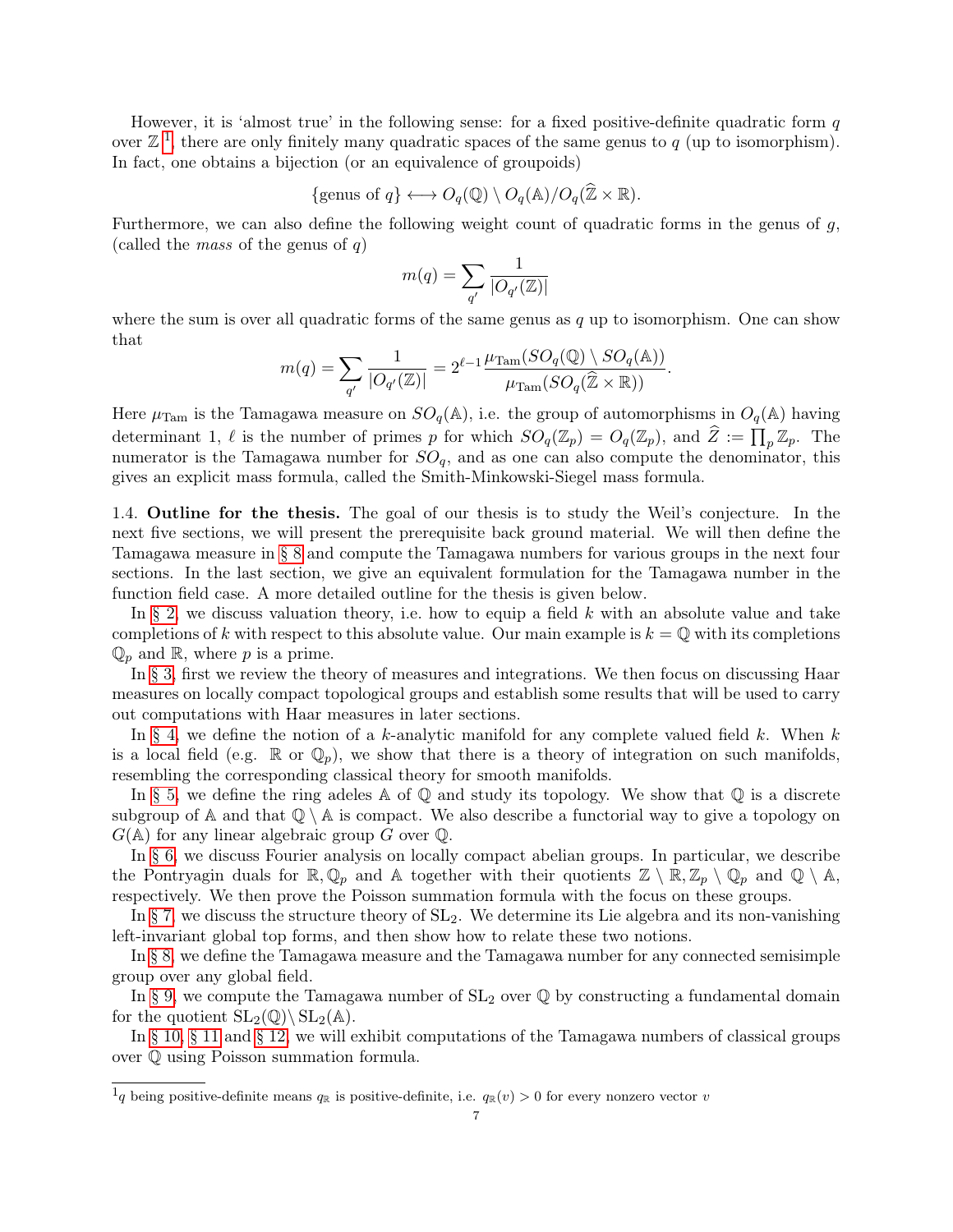In [§ 13,](#page-64-0) we showed that the Tamagawa number over function field can be interpreted as certain weight count on the moduli space of  $G\mathsf{\textsc{-}bundles}.$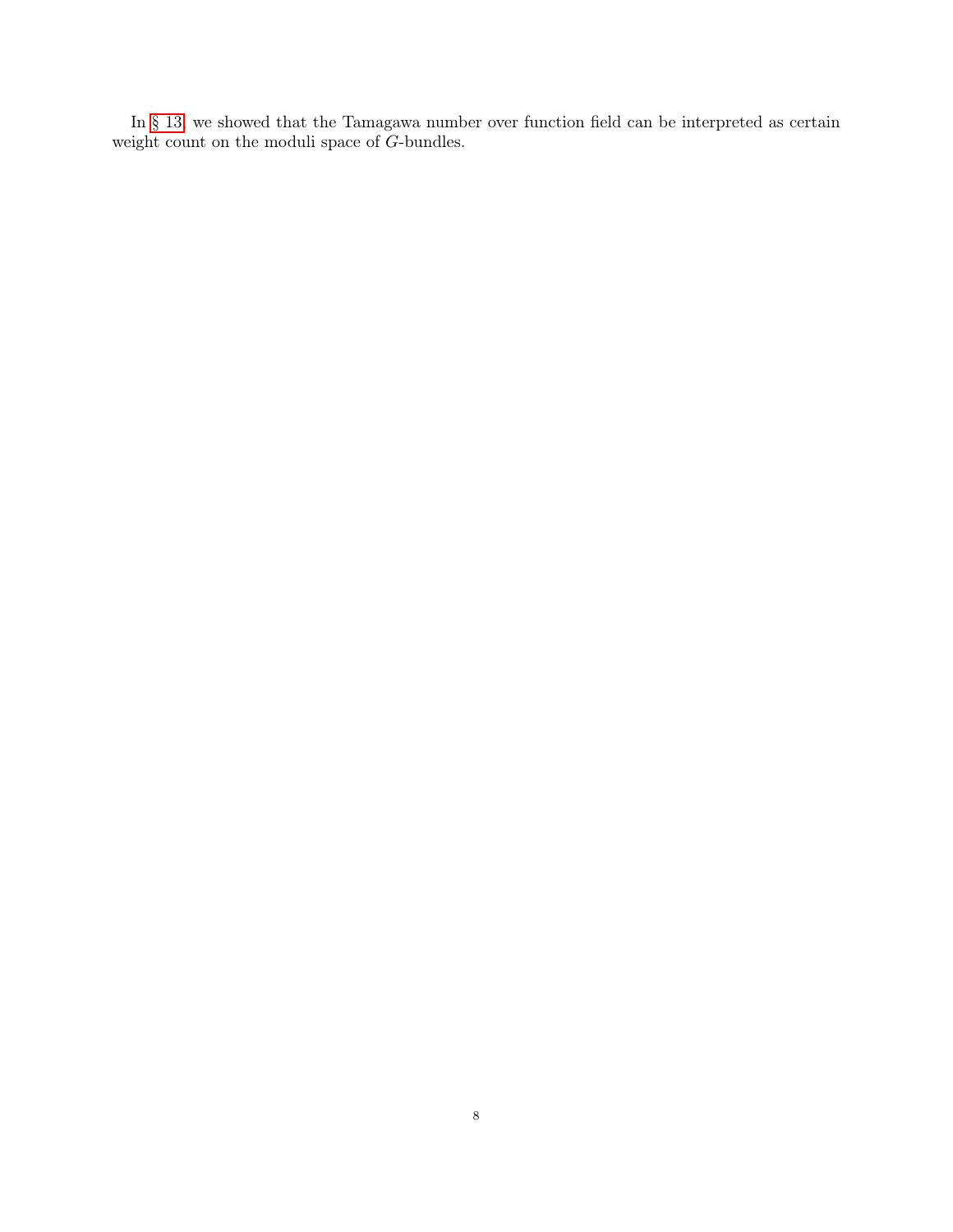#### 2. Absolute values, completions of Q

<span id="page-8-0"></span>In this section, following [\[Mil,](#page-69-10) [Sut19,](#page-70-5) [Neu99\]](#page-69-11), we will discuss the completion of a field that is equipped with an absolute value. We focus on describing the completions  $\mathbb{Q}_p$ 's and  $\mathbb{R}$  of  $\mathbb{Q}$ .

### <span id="page-8-1"></span>2.1. Absolute values.

**Definition 4.** An absolute value of a field k is a map  $|\cdot|: k \to \mathbb{R}_{\geq 0}$  such that for all  $x, y \in k$ :

- (1)  $|x| = 0$  iff  $x = 0$ ,
- (2)  $|xy| = |x||y|$ ,
- (3)  $|x + y| \leq |x| + |y|$ .

The field  $k$  is then called a valued field. If the stronger condition

 $(4)$   $|x + y| \leq \max(|x|, |y|).$ 

also holds, then the absolute value is nonarchimedean, otherwise it is archimedean.

The condition  $|x + y| \leq \max(|x|, |y|)$  for all  $x, y \in k$  is equivalent to  $|\;|$  being bounded on  ${n_1 : n \in \mathbb{Z}}$ . In particular, this implies that if k is of positive characteristic then every absolute value on  $k$  is nonarchimedean.

For valued field k with nonarchimedean absolute value | |, the set  $\mathcal{O}_k := \{x \in k : |x| \leq 1\}$  is a subring of k with group of units  $U := \{x \in k : |x| = 1\}$  and unique maximal ideal  $\mathfrak{m} := \{x \in k : |x| = 1\}$  $|x| < 1$ .

Example 5. The map  $|\cdot|: k \to \mathbb{R}_{\geq 0}$  defined by  $|x| = 1$  if  $x \neq 0$  and  $|0| = 0$ , is the trivial absolute *value* on  $k$ . It is nonarchimedean.

When k is equipped with an absolute value then  $k$  has a metric space topology. Two absolute values  $\vert \vert_1$  and  $\vert \vert_2$  on k are called equivalent if they define the same topology on k. This is the same as saying that there exists real number  $s > 0$  such that  $|x|_1^s = |x|_2$  for all  $x \in k$ . We call an equivalence class of absolute values on  $k$  a place of  $k$ .

For Q, we have the usual absolute value  $\vert \cdot \vert_{\infty}$ , being an archimedean absolute value. For each prime p, we can define an archimedean absolute value  $||_p$  on  $\mathbb{Q}$  as follows.

<span id="page-8-2"></span>*Example* 6. Let p be a prime number. Every element in  $\mathbb{Q}^{\times}$  can be written as  $\pm \prod_{q} q^{e_q}$  where the product ranges over the primes of  $\mathbb Z$  and the exponents  $e_q \in \mathbb Z$  are uniquely determined. We have a map (called the *p*-adic valuation)  $v_p : \mathbb{Q}^\times \to \mathbb{Z}$ , defined by

$$
v_p\left(\pm\prod_q q^{e_q}\right) = e_p,
$$

and  $v_p(0) := \infty$ . The *p-adic absolute value* on  $\mathbb Q$  is defined by  $|x_p| := p^{-v_p(x)}$ , where  $|0|_p = p^{-\infty}$  is understood to be 0.

**Theorem 7** (Ostrowski). Every nontrivial absolute value on Q is equivalent to either  $|\,\|_{\infty}$  or  $||_{p}$ for some prime p.

Sketch. For any  $m, n \in \mathbb{Z}$ , we can write  $m = a_0 + a_1 n + \cdots + a_r n^r$  where  $a_i \in \mathbb{Z}, 0 \le a_i < n, n^r \le m$ . Letting  $N := \max\{1, |n|\}$ , we obtain a bound  $|m| \le N^{\log m / \log n}$ .

If for all  $n > 1$ , we have  $|n| > 1$ , then  $N = |n|$ . From the previous inequality, we find  $|m|^{1/\log m}$ is constant for all  $m \in \mathbb{Z}_{>1}$ . It follows  $|n| = |n|_{\infty}^{\log c}$  for all integer  $n > 1$ , hence  $| \cdot |$  is equivalent to  $||_{\infty}$ .

If there is  $n \in \mathbb{Z}$  such that  $n > 1$  but  $|n| \leq 1$ , then  $N = 1$  and hence  $|m| \leq 1$  for all  $m \in \mathbb{Z}$ , meaning the absolute value is nonarchimedean. Let  $\varnothing$  be the corresponding local ring and  $\mathfrak{m}$  be its maximal ideal. We find  $\mathbb{Z} \subset \mathbb{O}$  and  $\mathfrak{p} \cap \mathbb{Z}$  is a nonzero prime ideal, hence this ideal is  $(p)$  for some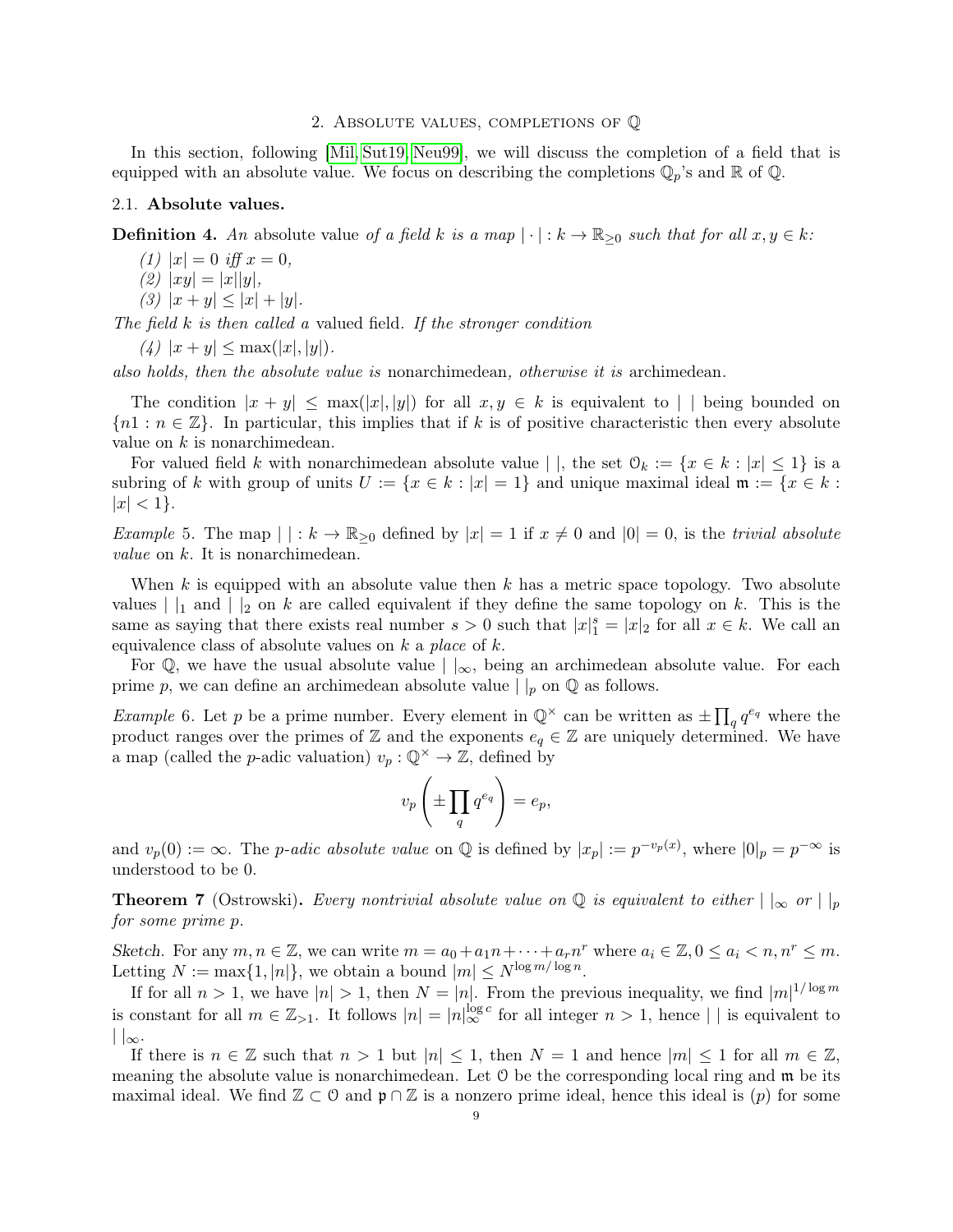prime p. This implies  $|m|=1$  if m is not divisible by p, hence  $|ap^r|=|p|^r$  if n is rational number whose numerator and denominator are not divisible by p. If  $a \in \mathbb{R}$  such that  $|p| = (1/p)^a$  then  $|x| = |x|_p^a$  for all  $x \in \mathbb{Q}$ .

For a number field k, i.e. a finite extension of  $\mathbb{O}$ , we can describe the places of k, i.e. equivalence classes of absolute values on  $k$ , as follows.

**Theorem 8.** There exists exactly one place of  $k$ 

- (1) for each prime ideal  $\mathfrak{p}$  of  $\mathfrak{O}_k$ ,
- (2) for each real embedding of k (i.e. an injective field homomorphism  $k \hookrightarrow \mathbb{R}$ ),
- (3) for each conjugate pair of complex embeddings.

For a place v of k coming from an archimedean absolute value, we write  $v | \infty$ .

*Example* 9. When  $k = \mathbb{Q}[x]/(x^2 + 1)$ , we have one conjugate pair of complex embeddings  $k \hookrightarrow \mathbb{C}$ sending  $x \mapsto \pm i$ . This corresponds to the completion C of k. On the other hand, the ring of integers  $0 = \mathbb{Z}[x]/(x^2 + 1)$  of k has prime ideals

- (1)  $(1 + i) = (1 i),$
- (2)  $(a+ib)$  where  $a^2 + b^2 = p$  is a prime with  $p \equiv 1 \pmod{4}$ ,
- (3) (p) where  $p \in \mathbb{Z}$  is a prime such that  $p \equiv 3 \pmod{4}$ .

The absolute value of k corresponding to each prime ideal is defined analogously as in the case of p-adic absolute value for Q.

2.1.1. Nonarchimedean absolute values from discrete valuations. The class of nonarchimedean valued fields that is of interest for us comes from discrete valuations.

**Definition 10.** A valuation on a field k is a group homomorphism  $k^{\times} \to \mathbb{R}$  such that for all  $x, y \in k^{\times}$ 

$$
v(x + y) \ge \min\{v(x), v(y)\}.
$$

We may extend v to a map  $k \to \mathbb{R} \cup \{\infty\}$  by defining  $v(0) := \infty$ . For any  $0 < c < 1$ , defining  $|x|_v := c^{v(x)}$  yields the same nonarchimedean absolute value up to equivalence. We say v is a (normalised) discrete valuation if  $v(k^{\times}) = \mathbb{Z}$ . We call  $A := \{x \in k : v(x) \ge 0\}$  the valuation ring of k. A discrete valuation ring is an integral domain that is the valuation ring of its fraction field with respect to a discrete valuation.

Example 11. For  $k = \mathbb{Q}$ , the p-adic absolute value comes from the discrete valuation  $v_p$  as in [Example 6.](#page-8-2)

For a discrete valuation ring A, there holds  $v(A) = \mathbb{Z}_{\geq 0}$ , so there exists elements  $\pi \in A$  such that  $v(\pi) = 1$ , which we call them *uniformisers* of A. If we fix a uniformiser  $\pi$  then every element  $x \in k^{\times}$  can be written uniquely as  $x = u\pi^{n}$ , where  $n = v(x)$  and  $u = x/\pi^{v(x)} \in A^{\times}$ . Every nonzero ideal of A is equal to  $(\pi^n) = \{a \in A : v(a) \geq n\}$  for some integer  $n \geq 0$ . Hence, A has a unique maximal ideal  $\mathfrak{m} = (\pi) = \{a \in A : v(a) \geq 0\}.$ 

A discrete valuation ring enjoys many properties which gives it many equivalent definitions. At the moment, we will direct the reader to [\[Sut19,](#page-70-5) Lecture 1], [\[Ser79\]](#page-70-6), [\[Mil\]](#page-69-10) for further discussions about this.

<span id="page-9-0"></span>Example 12. The p-adic valuation  $v_p$  of Q as in [Example 6](#page-8-2) has valuation ring  $\mathbb{Z}_{(p)}$ , which is the localisation of Z at the multiplicative set  $\mathbb{Z} \setminus (p)$ . Concretely, it is a subring of Q, with elements of the form  $\frac{a}{b} \in \mathbb{Q}$  where  $p \nmid b$ . The residue field is  $\mathbb{Z}_{(p)}/p\mathbb{Z}_{(p)} \cong \mathbb{Z}/p\mathbb{Z} \cong \mathbb{F}_p$ .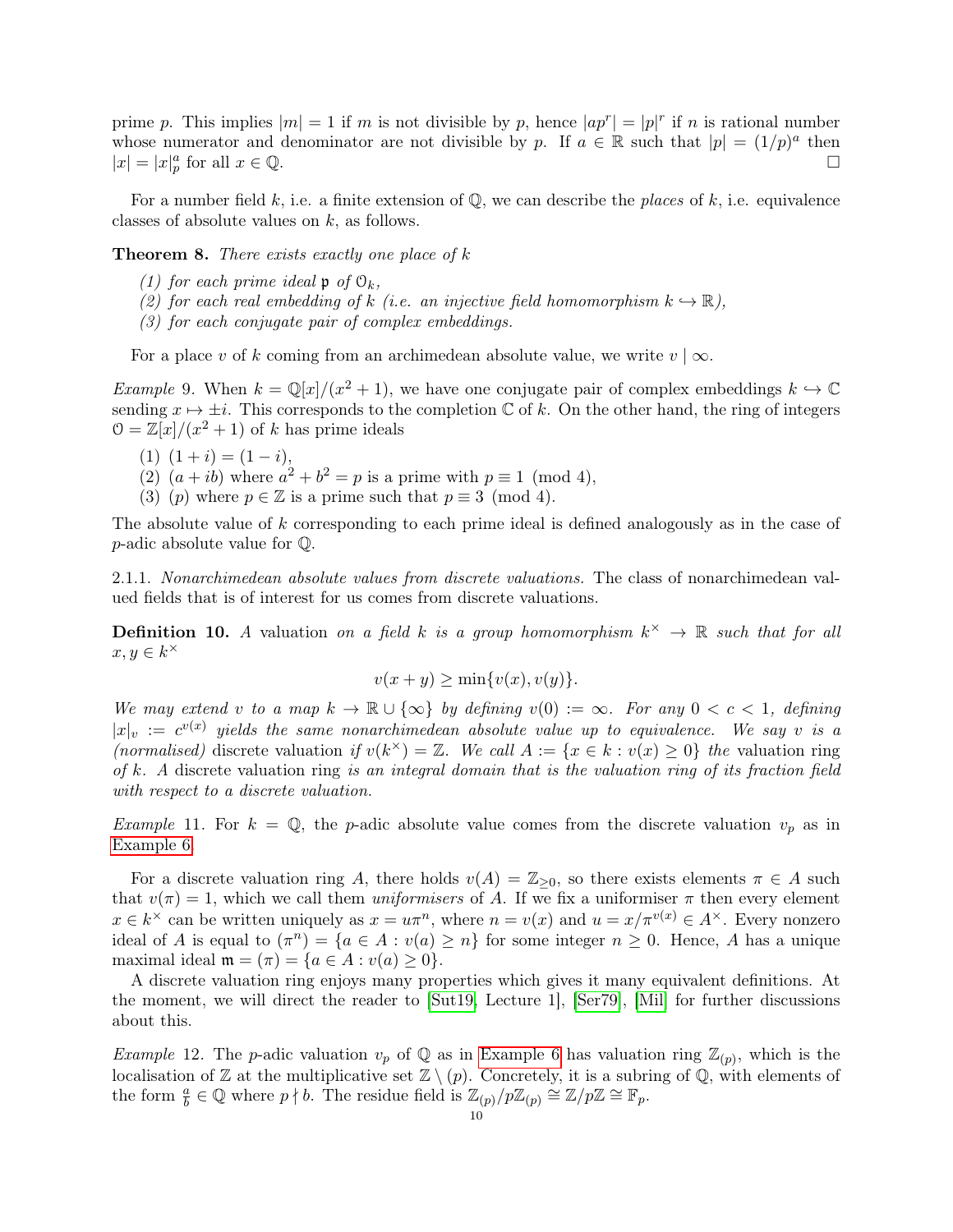Example 13. For any field k, the valuation  $v : k((t)) \to \mathbb{Z} \cup {\infty}$  on the field of Laurent series over k defined by

$$
v\left(\sum_{n\geq n_0}a_nt^n\right):=n_0,
$$

where  $a_{n_0} \neq 0$ , has valuation ring k[[t]], the ring of power series with coefficients in k. For  $f \in k(\mathfrak{k})^{\times}$ ,  $v(f) \in \mathbb{Z}$  is the order of vanishing of f at 0.

#### <span id="page-10-0"></span>2.2. Completions of global fields.

**Definition 14.** Let k be a field with nontrivial absolute value. A sequence  $(a_n)$  of elements in k is called a Cauchy sequence if for every  $\varepsilon > 0$ , there is  $N > 0$  such that  $|a_n - a_m| < \varepsilon$  for all  $n, m > N$ . The field k is said to be complete if every Cauchy sequence has a limit in k.

**Theorem 15.** Let k be a field with absolute value  $|\cdot|$ . There exists a complete valued field  $(\hat{k}, |\cdot|)$ and a homomorphism  $k \to \tilde{k}$  of topological fields, preserving the absolute value, that is universal in the following sense: every homomorphism  $k \to l$  from k to a complete valued field  $(l, | \cdot |)$  preserving the absolute value extends uniquely to a homomorphism  $k \to l$ .

Sketch. Construct  $\hat{k}$  to be the set of equivalence classes of Cauchy sequences in  $\hat{k}$ , in the sense that two Cauchy sequences  $(a_n)$  and  $(b_n)$  are equivalent when  $\lim_{n\to\infty} |a_n - b_n| = 0$ . One can then define addition and multiplication in the obvious way and show that  $\hat{k}$  is a field. An element  $a \in \hat{k}$  has image  $(a, a, \ldots)$  inside k.

We are interested in completed valued fields that come from taking completions of a *global field*, i.e. a finite extension of  $\mathbb{Q}$  or of  $\mathbb{F}_q(\mathcal{F})$ . The resulting completed fields are called local fields, which have the following equivalent but simple description.

**Definition 16.** A local field is a valued field k with nontrivial absolute value such that  $k$  is locally compact.

Note that if k is locally compact then k is complete <sup>[2](#page-10-1)</sup>. All archimedean local fields are isomorphic to either  $\mathbb R$  or  $\mathbb C$ .

2.2.1. Completions from discrete valuations. This section is about complete valued fields with discrete valuation, which, in particular, is where all nonarchimedean local fields come from.

Let  $|\ \vert$  be a nonarchimedean absolute value on k obtained via a discrete valuation v. Let A, m,  $\pi$ be the corresponding valuation ring, maximal ideal and uniformiser of k.

**Proposition 17.** (a) If  $\widehat{k}$  is the completion of k with respect to  $|| \text{ then } ||$  is also a discrete absolute value on  $\widehat{k}$ . Its maximal ideal  $\widehat{\mathfrak{m}}$  is generated by  $\pi$ . The residue field of  $\widehat{k}$  is  $A/\mathfrak{m} \cong \widehat{A}/\widehat{\mathfrak{m}}$ .

(b) If  $S \subset A$  is a set of representatives of  $A/\mathfrak{m}$  then every element in k has a unique representative of the form

$$
a_{-n}\pi^{-n} + \cdots + a_0 + a_0\pi + \cdots + a_m\pi^m + \ldots, \qquad a_i \in S.
$$

(c) Furthermore, we have an isomorphism of topological rings

$$
\widehat{A} \cong \varprojlim_{n \to \infty} \frac{A}{\pi^n A}.
$$

<span id="page-10-1"></span><sup>&</sup>lt;sup>2</sup>Let  $(x_n)_{n=1}^{\infty}$  be a sequence in k that converges to  $x \in \hat{k}$ . Let  $U \subset k$  be a compact neighborhood of  $x_1$  then  $x_n x_1^{-1}U$ is a compact neighborhood of  $x_n$ . We should be able to find  $x \in \bigcup_n x_n x_1^{-1}U \subset k$ .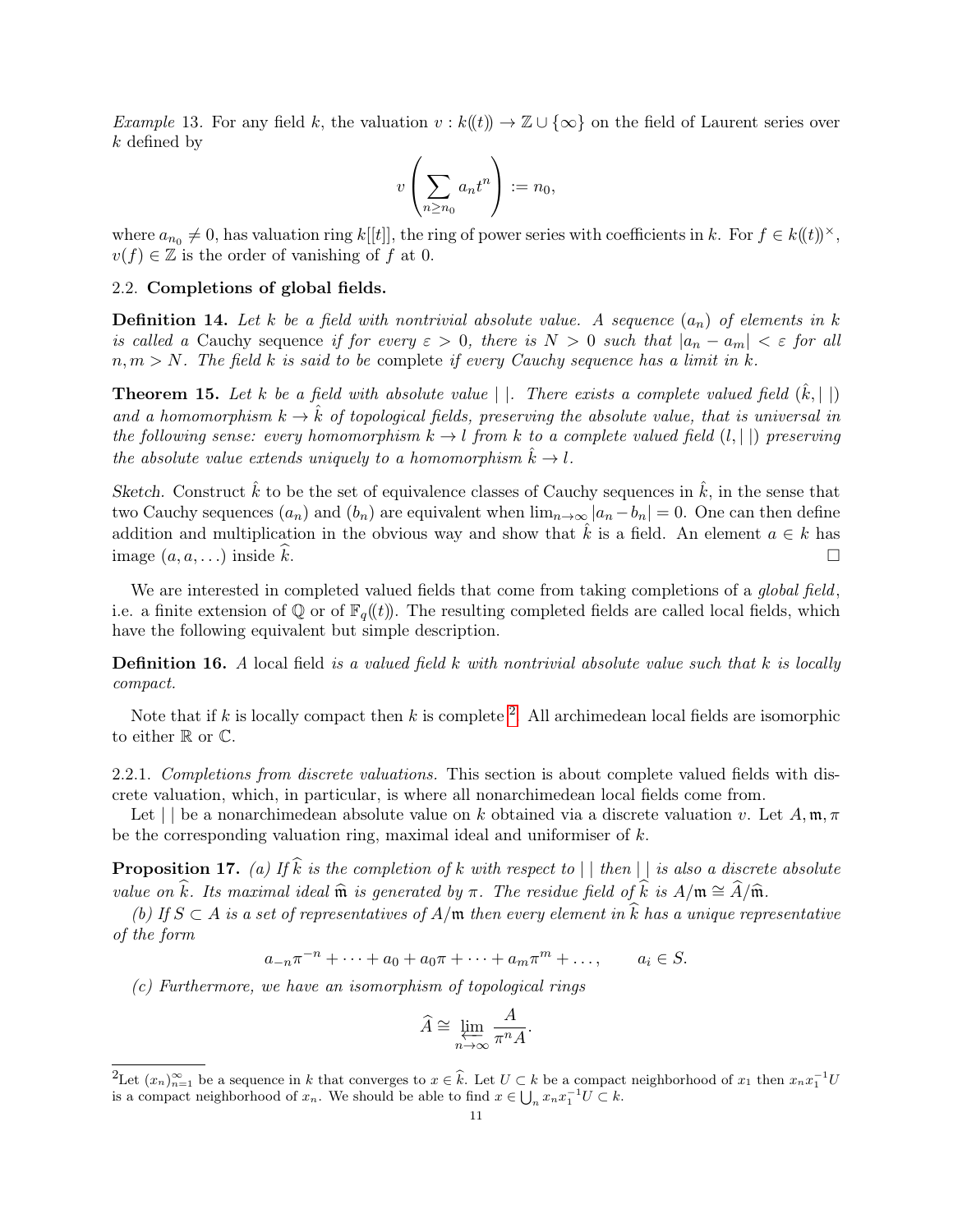Sketch. (a) Let  $a \in \hat{k}^{\times}$  then a corresponds to a sequence  $(a_n)$  in k converging to a. Then  $|a_n| \to |a|$ , so |a| is a limit point of  $|k^{\times}|$ . But  $|k^{\times}|$  is discrete of R, hence closed, hence  $|a| \in |k^{\times}|$ . Thus || is a discrete absolute value on  $\hat{k}$  and also use v to denote the valuation on  $\hat{k}$  extending the one on k. It follows that  $\widehat{\mathfrak{m}}$  is generated by  $\pi$ .

(b) Let  $\alpha \in \hat{k}$  then  $\alpha = \pi^n \alpha_0$  for  $\alpha_0$  unit in  $\hat{A}$ . There exists  $a_0 \in S$  such that  $\alpha_0 - a_0 \in \hat{\mathfrak{m}}$ . Then  $\frac{\alpha_0 - a_0}{\pi} \in \widehat{A}$  so there exists  $a_1 \in S$  such that  $\frac{\alpha_0 - a_0}{\pi} - a_1 \in \widehat{\mathfrak{m}}$ . If we keep going then we can write  $\alpha_0 = a_0 + a_1 \pi + \dots$  and  $\alpha = \pi^n \alpha_0$ .

We refer to [\[Sut19,](#page-70-5) Lecture 8] for the proof of part (c).  $\Box$ 

$$
\overline{}
$$

*Example* 18. Let  $k = \mathbb{Q}$ ,  $v_p$  be the p-adic valuation of  $\mathbb{Q}$  and  $|x|_p := p^{-v_p(x)}$  be the corresponding p-adic absolute value. The completion of  $\mathbb Q$  with respect to  $|\cdot|_p$  is the field  $\mathbb Q_p$  of p-adic numbers. For  $x = a_m p^m + a_{m+1} p^{m+1} \cdots \in \mathbb{Q}_p$  where  $m \in \mathbb{Z}, a_i \in \mathbb{F}_p, a_m \neq 0$  then  $|x|_p = p^{-m}$ . From [Example 12,](#page-9-0)  $v_p$  over  $\mathbb Q$  has valuation ring  $\mathbb{Z}_{(p)}$ , and we have  $\widehat{\mathbb{Z}_{(p)}} = \mathbb{Z}_p$ , the p-adic integers. The basis of open sets of  $0 \in \mathbb{Q}_p$  are  $p^k \mathbb{Z}_p$  where  $k \in \mathbb{Z}$ .

*Example* 19. Let  $k = k(t)$ , let  $v_t$  be the *t*-adic valuation on  $k(t)$ , and let  $|x|_t := q^{-v_t(x)}$  (for  $q > 1$ any fixed real number) be the corresponding absolute value with  $\pi = t$  being the uniformiser. The completion of  $k(t)$  with respect to  $||_t$  is isomorphic to field  $k((t))$  of Laurent series over k. The valuation ring of  $k(t)$  with respect to  $v_t$  is  $k[t]_{(t)}$ , ring of rational functions whose denominators have nonzero constant term. With  $\pi = t$  as our uniformiser, we find  $\widehat{k[t]}_{(t)} = k[[t]]$ , the power series over k.

## **Proposition 20.** k is locally compact if and only if it is complete and has finite residue field  $A/\mathfrak{m}$ .

Proof. If k is locally compact then k is complete. As  ${\lbrace \pi^n A \rbrace_{n \in \mathbb{Z}}}$  is a fundamental system of closed neighborhoods of 0, at least one of them is compact. Multiplying by  $\pi^{-n}$ , which is a homeomorphism, shows that A is compact. Let S be set of representatives for  $A/\mathfrak{m}$ , then the compact subset A is a disjoint union of open sets  $s + \mathfrak{m}$  for  $s \in S$ , implying S is finite.

Conversely, if  $A/\mathfrak{m}$  is finite then  $A/\pi^n A$  is finite, hence from previous proposition,  $\hat{A}$  is a projective limit of finite rings, hence is compact. If k is complete then  $A = \hat{A}$  is compact, meaning k is locally compact. compact. □

*Example* 21. 1) The completion  $\mathbb{Q}_p$  of  $\mathbb Q$  with respect to *p*-adic valuation  $v_p$  is locally compact, hence a nonarchimedean local field.

2)  $\mathbb{F}_q(t)$  is locally compact as it is the completion of  $\mathbb{F}_q(t)$  with respect to t-adic valuation and residue field  $\mathbb{F}_q$ .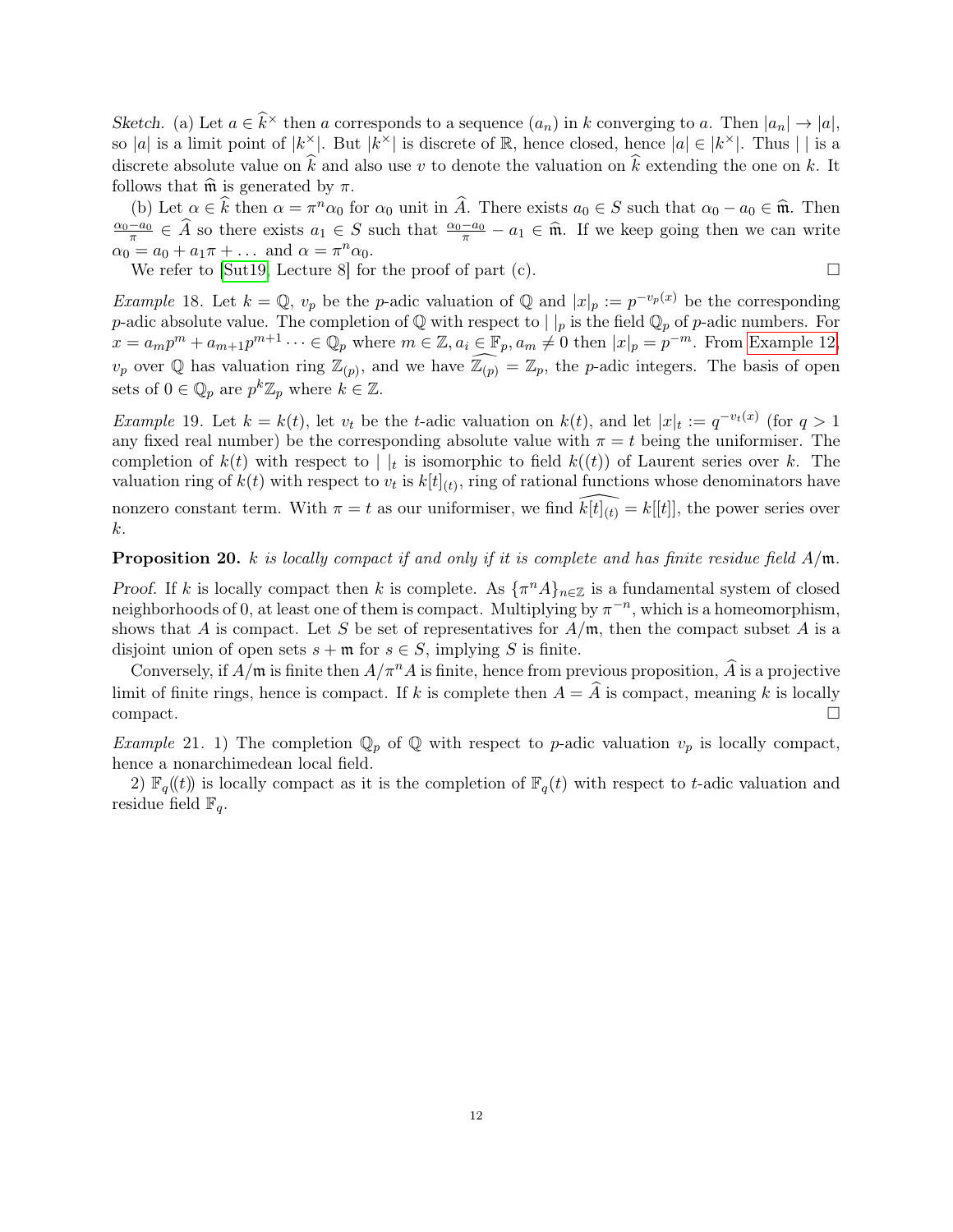#### 3. Measures and integration

<span id="page-12-0"></span>In this section we review the theory of measure spaces and integration on locally compact spaces, in particular Haar measure on locally compact groups. We refer to [\[Fol16,](#page-69-12) [VR99,](#page-70-7) [Kna02,](#page-69-13) [BSU96\]](#page-69-14) for the proofs of the results in this section.

Convention 22. From now on, all locally compact spaces are assumed to be Hausdorff.

<span id="page-12-1"></span>3.1. **Measure.** Let X be a set, and let M be a collection of subsets of X.

**Definition 23.** M is a  $\sigma$ -algebra if M is closed under taking complements in X and countable unions. Elements of M are called measurable sets.

Example 24. Let X be a topological space. The collection of Borel sets is the  $\sigma$ -algebra  $\mathcal{B}(X)$ generated by open subsets of  $X$ .

**Definition 25.** A function  $f: X \rightarrow Y$  is called measurable if the preimage of any measurable subset in Y is measurable in X.

Remark 26. Let f be a complex-valued function on a  $\sigma$ -algebra, where the measurable sets in  $\mathbb C$ are the Borel sets of  $\mathbb C$ . For f to be measurable, it suffices to check  $f^{-1}(S)$  is measurable for open disks in C. When f is real-valued, f is measurable iff  $f^{-1}(S)$  is measurable for any  $S = (a, \infty) \subset \mathbb{R}$ where  $a \in \mathbb{R}$ .

**Definition 27.** A measure on  $(X, \mathcal{M})$  is a function  $\mu : \mathcal{M} \to [0, \infty]$  such that  $\mu(\bigcup A_i) = \sum \mu(A_i)$ for any countable (or finite) collection of disjoint measurable sets  $A_i$ . In the special case where  $M = B$ , a measure is called a Borel measure.

A set  $N \subset X$  is called a *null set* if N is contained in a measure-0 set. It is convenient to enlarge M so that all null sets are measurable. We call  $f : X \to \mathbb{C}$  a null function if  $\{x \in X : f(x) \neq 0\}$  is a null set.

Given a measure  $(X, \mu)$  and a measurable map  $f : X \to Y$  then the *pushforward* of  $\mu$  is a measure on Y where  $(f_*\mu)(B) := \mu(f^{-1}(B))$  for any measurable subset B of Y. We are not aware of any reference discussing pullback of measures in general. However, if  $X, Y$  are smooth manifolds and f is submersive, pullback of measures can be defined via fiber integrations.

<span id="page-12-2"></span>3.2. Integration. We fix the notation  $(X, \mathcal{M}, \mu)$  where X is a set with  $\sigma$ -algebra M and measure  $\mu$ . We will briefly define integration with respect to this space. We refer to [\[BSU96\]](#page-69-14) for a more detailed discussion of this construction.

Given  $S \in \mathcal{M}$  with  $\mu(S) < \infty$ , let  $1_S : X \to \{0,1\}$  be the indicator function on S, i.e. it has value 1 on S and 0 outside of S, and define  $\int_X 1_S d\mu := \mu(S)$ . A simple function f is a function of the form  $f = \sum_{i=1}^n a_i 1_{S_i}$  where  $a_i \in \mathbb{R}$  and  $S_i$ 's are pairwise disjoint sets in M of finite measure. For such a simple function  $f = \sum a_i 1_{S_i}$ , define  $\int_X f d\mu := \sum_i a_i \mu(S_i)$ . For any real-valued nonnegative measurable function  $f$  on  $X$ , we define

$$
\int_X f(x)d\mu(x) := \sup_{\phi} \int_X \phi(x)d\mu(x),
$$

where  $\phi$  ranges over all simple functions on X with  $0 \leq \phi \leq f$ . We say that a measurable function  $f: X \to \mathbb{C}$  is *integrable* if  $\int_X |f(x)| dx < \infty$ . If f is integrable, we can write  $f = (u^+ - u^-) + i(v^+ - v^-)$ where  $u^+(x) = \max\{\text{Re}(f(x)), 0\}, u^-(x) = -\min\{\text{Re}(f(x), 0\})\}$  and similarly for  $v^+, v^-.$  We then define

$$
\int_X f(x) d\mu(x) := \int_X u^+ d\mu - \int_X u^- d\mu + i \int_X v^+ d\mu - i \int_X v^- d\mu.
$$

<span id="page-12-3"></span>We define  $L^1(X,\mu)$  to be the Banach space of measurable functions  $f: X \to \mathbb{C}$  that have finite  $L^1$ -norm  $||f||_1 := \int_X |f| d\mu.$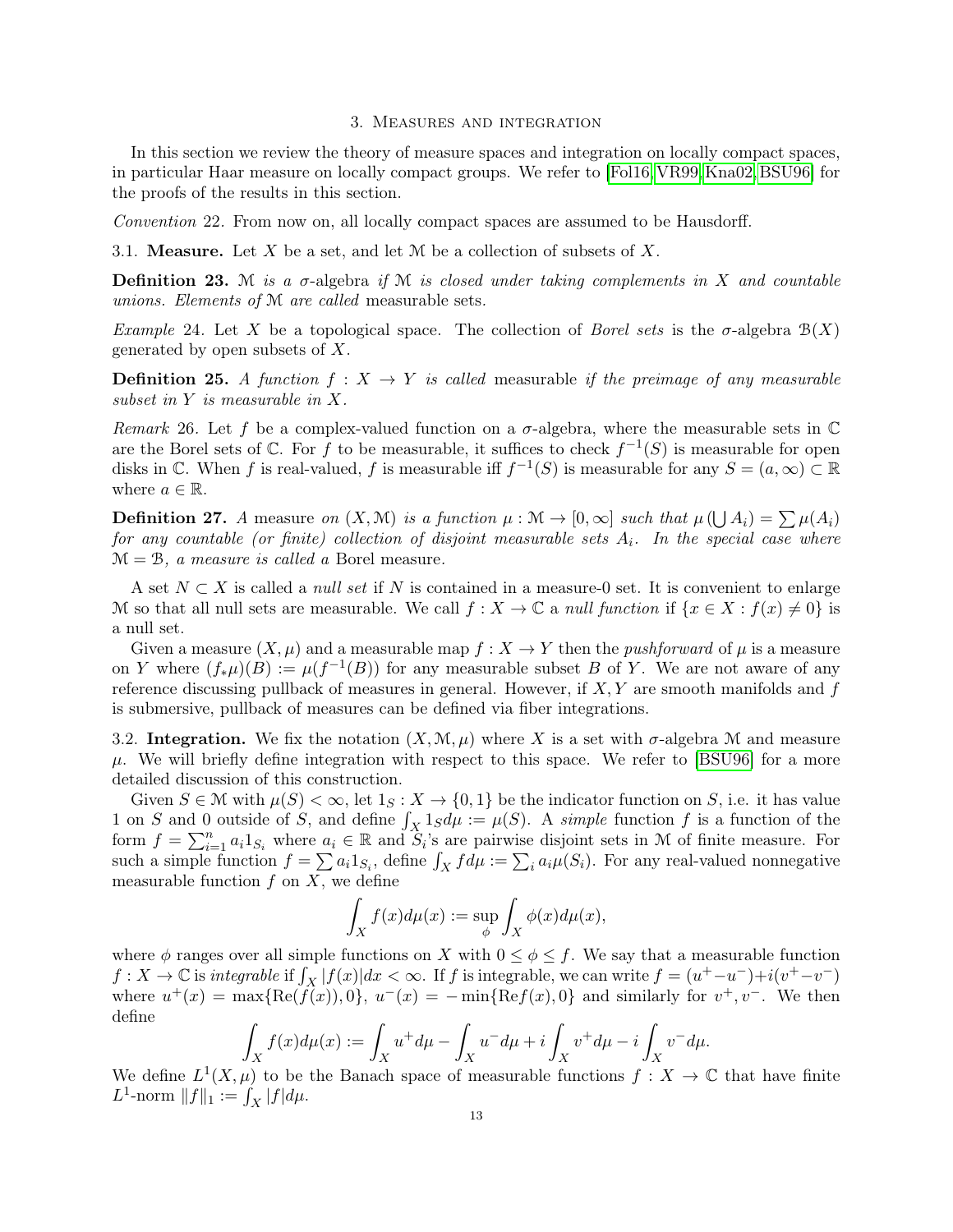**Proposition 28** (Change of variables formula). Given a measure  $(X, \mu)$  and a measurable map  $f: X \to Y$ . Then, for a measurable function  $g: Y \to \mathbb{C}$ ,  $g \circ f$  is measurable and

$$
\int_Y gd(f_*\mu)=\int_X g\circ f d\mu.
$$

<span id="page-13-0"></span>3.3. Measures and integrals on locally compact Hausdorff space. Let  $X$  be a locally compact topological space.

**Definition 29.** A function  $f: X \to \mathbb{C}$  has compact support if the closure of  $\{x \in X : f(x) \neq 0\}$ is compact. Define  $C_c(X)$  to be space of continuous functions  $f: X \to \mathbb{C}$  of compact support.

**Definition 30.** An outer Radon measure on X is a Borel measure  $\mu : \mathcal{B} \to [0, \infty]$  that is

- locally finite: every  $x \in X$  has an open neighborhood U such that  $\mu(U) < \infty$
- outer regular: every  $S \in \mathcal{B}$  satisfies  $\mu(S) = \inf \mu(U)$  over all open  $U \supset S$ ,
- inner regular on open sets: every open  $U \subset X$  satisfies  $\mu(U) = \sup \mu(K)$  over all compact  $K \subset U$ .
- A Radon integral on X is a  $\mathbb{C}\text{-}linear map  $I : C_c(X) \to \mathbb{C}$  such that  $I(f) \geq 0$  whenever  $f \geq 0$ .$

For a Radon measure space  $(X, \mu)$ ,  $C_c(X)$  is a subspace of  $L^1(X, \mu)$ .

**Theorem 31** (Riesz representation theorem). Given an outer Radon measure  $\mu$ , we define a linear functional

$$
I_{\mu}: C_c(X) \to \mathbb{C}
$$

$$
f \mapsto \int_X f d\mu.
$$

When X is locally compact Hausdorff, there is a bijection between outer Radon measures on X and Radon integrals on X, where one direction is given by  $\mu \mapsto I_{\mu}$ . The other direction is by sending  $I: C_c(X) \to \mathbb{C}$  to the measure  $\mu$  on X defined by  $\mu(S) = I(1_S)$ .

Example 32. Let  $X = \mathbb{R}^n$ , the map sending  $f \in C_c(\mathbb{R}^n)$  to the Riemann integral  $\int_{\mathbb{R}^n} f \in \mathbb{C}$  is a Radon integral. The Lebesgue measure  $\mu_n$  is defined to be the corresponding outer Radon measure on  $\mathbb{R}^n$ . Note that we have  $\mu_n(gA) = |\det(g)| \mu_n(A)$  for any  $g \in GL_n(\mathbb{R})$  and  $A \in \mathcal{B}(\mathbb{R}^n)$ .

<span id="page-13-1"></span>3.4. **Haar measure.** Let G be a locally compact Hausdorff topological group. In this section, we will define Haar measures on G and study some properties of this kind of measures.

**Definition 33.** A Borel measure  $\mu$  on G is left-invariant if  $\mu(gS) = \mu(S)$  for all  $g \in G$  and  $S \in \mathcal{B}$ . A left Haar measure on  $G$ , denoted  $d_1g$ , is a nonzero left-invariant outer Radon measure on  $G$ . Right Haar measure  $d_r g$  is defined similarly.

Remark 34. In terms of Radon integrals, the condition  $\mu(gS) = \mu(S)$  for any measurable S is equivalent to

$$
\int_G f(x)d\mu(x) = \int_G f(g^{-1}x)d\mu(x)
$$

for any  $f \in C_c(G)$ . Indeed, it suffices to check this for  $f = 1_S$  where  $S \subset G$  is measurable.

Convention 35. To be more precise, a left Haar measure  $\mu$  is a map from Borel sets of G to  $[0, \infty]$ . However, for convenience, we will usually denote a left Haar measure of G to be  $d_l g$  and a right Haar measure by  $d_r g$ , where g is understood to be an element of G. For example, the left-invariant property is short-handed as  $d_l(hg) = d_l(g)$ , where  $d_l(hg)$  is understood to be the measure of G obtained by pushforward  $d_l g$  via left-multiplication by  $h^{-1}$ , i.e.  $\Omega \mapsto \mu(h\Omega)$ . Sometimes  $d_l(hg)$ would cause ambiguity, where it could mean either pushing forward  $d_lg$  via left-multiplication by h<sup>-1</sup>, i.e.  $\Omega \mapsto d_l(h\Omega)$ , or pushing forward  $d_l h$  via right-multiplication by  $g^{-1}$ , i.e.  $\Omega \mapsto d_l(\Omega g)$ ,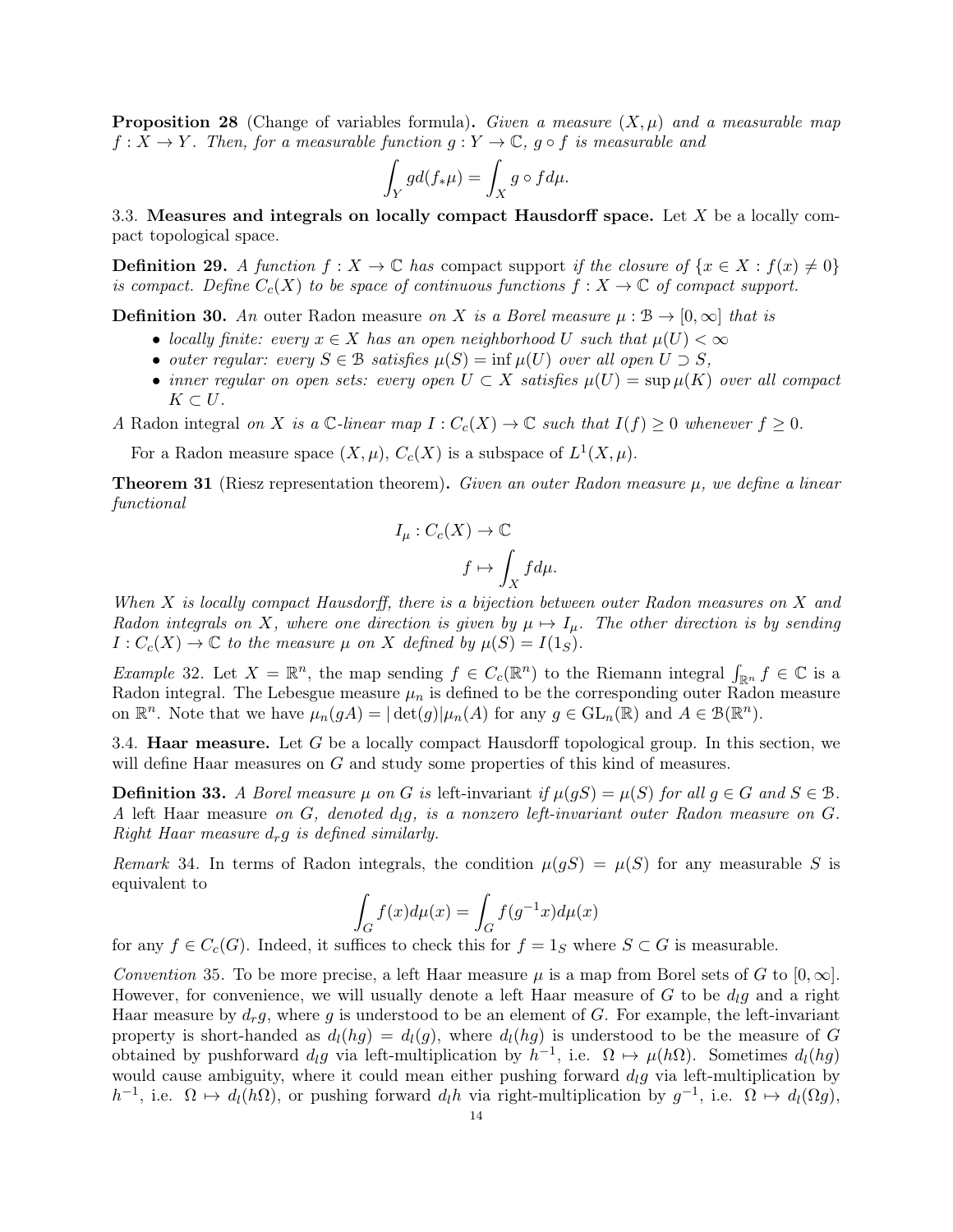but we will try to be more precise when the situation arises. A better convention is  $d(L_{h-1} q)$  or  $d(R_{g^{-1}}h).$ 

**Theorem 36** (Existence and uniqueness of Haar measure). Let G be a locally compact topological group. There exists a left Haar measure  $\mu$  on G and every other left Haar measure on G is  $c\mu$  for some  $c \in \mathbb{R}_{>0}$ .

*Example* 37. On  $\mathbb{R}^n$ , the Lebesgue measure is a Haar measure.

Remark 38. A left Haar measure need not be right-invariant. For example, consider

$$
G = \left\{ \begin{pmatrix} a & b \\ 0 & 1 \end{pmatrix} : a \in \mathbb{R} \setminus \{0\}, b \in \mathbb{R} \right\}
$$

then G has a left Haar measure given by  $\mu_L(S) = \int_S$ 1  $\frac{1}{a^2}$  dadb and a right Haar measure given by  $\mu_R(S) = \int_S$ 1  $\frac{1}{|a|}dadb.$ 

Let  $\mu$  be a left Haar measure on G, then G is compact if and only if  $\mu(G) < \infty$ . The normalised Haar measure on G is the unique Haar measure  $\mu$  such that  $\mu(G) = 1$ .

*Example* 39. Let k be a nonarchimedean local field with valuation ring  $\mathcal{O}$ . Let **m** be the maximal ideal of 0 and  $\pi$  be a uniformiser of 0. There is a Haar measure  $\mu$  on k satisfying  $\mu(0) = 1$ .

For example, we will show  $\mu(\mathfrak{m}) = (\#\mathfrak{O}/\mathfrak{m})^{-1}$  (here  $\#\mathfrak{O}/\mathfrak{m}$  refers to number of elements of this finite field). Indeed, as  $\mathcal{O}_k$  is a disjoint union of  $a + \mathfrak{m}$ 's where  $a \in \mathcal{O}/\mathfrak{m}$  and that  $\mu$  is left-invariant, we find

$$
1 = \mu(0) = \sum_{a \in \mathcal{O}/\mathfrak{m}} \mu(a + \mathfrak{m}) = (\# \mathcal{O}/\mathfrak{m})\mu(\mathfrak{m}).
$$

Similarly, one can show that  $\mu(\pi^n \mathcal{O}) = (\text{\#O/m})^{-n}$  for  $n \in \mathbb{Z}$ .

For another example of a computation with  $\mu$ , we will show  $\mu(aA) = |a|_k \mu(A)$  for any open A of k and  $a \in k^{\times}$ . Indeed, let  $a = u\pi^{n}$  where  $u \in \mathbb{O}^{\times}$ ,  $n \in \mathbb{Z}$  and if  $A = \mathbb{O}$  then

$$
\mu(aA) = \mu(\pi^n \mathcal{O}) = (\# \mathcal{O}/\mathfrak{m})^{-n} = |a|_k \mu(A).
$$

As  $\pi^n \mathcal{O}$ 's form a basis of open neighborhoods of  $0 \in k$  so from the above computation, we are done. In fact,  $\mu(aA) = |a|_k \mu(A)$  holds for any choice of Haar measure on k.

3.4.1. Modular quasicharacter. Let  $d_r g$  be a right Haar measure on G. Then  $d_r(hg)$  is also a right Haar measure. Therefore, by uniqueness of right Haar measure, there exists a positive real  $\delta_G(h)$  so  $d_r(hg) = \delta_G(h)d_rg$ . We define the modular quasicharacter to be the corresponding group homomorphism  $\delta_G: G \to \mathbb{R}_{>0}$ <sup>[3](#page-14-0)</sup>. Note that  $\delta_G$  does not depend on the choice of a left/right Haar measure on G.

<span id="page-14-1"></span>**Proposition 40.** Let  $d<sub>r</sub>g$ ,  $d<sub>l</sub>g$  be right, left Haar measures of G, respectively. Then the following are equivalent ways to define the modular quasicharacter:

(a)  $d_r(hg) = \delta_G(h)d_rg$  for all  $h \in G$ , (b)  $d_l(gh) = \delta_G(h)^{-1} d_lg$  for all  $h \in G$ , (c)  $d_r(g^{-1}) = \delta_G(g)^{-1}d_rg,$ (d)  $d_l(g^{-1}) = \delta_G(g) d_l g$ .

Furthermore, if we given  $d_r g$ , we can choose  $d_l g$  to be such that  $d_l g = d_r(g^{-1})$ , or equivalently,  $d_r g = \delta_G(g) d_l g$ .

Finally, every left Haar measure is right Haar measure if and only if  $\delta_G \equiv 1$  on G. If this is the case, we say  $G$  is unimodular.

<span id="page-14-0"></span><sup>&</sup>lt;sup>3</sup> Some authors define modular quasicharacter to be the multiplicative inverse of  $\delta_G$ , such as in [\[Fol16\]](#page-69-12). Our choice for the definition of  $\delta_G$  is reflected in [Proposition 115](#page-46-3)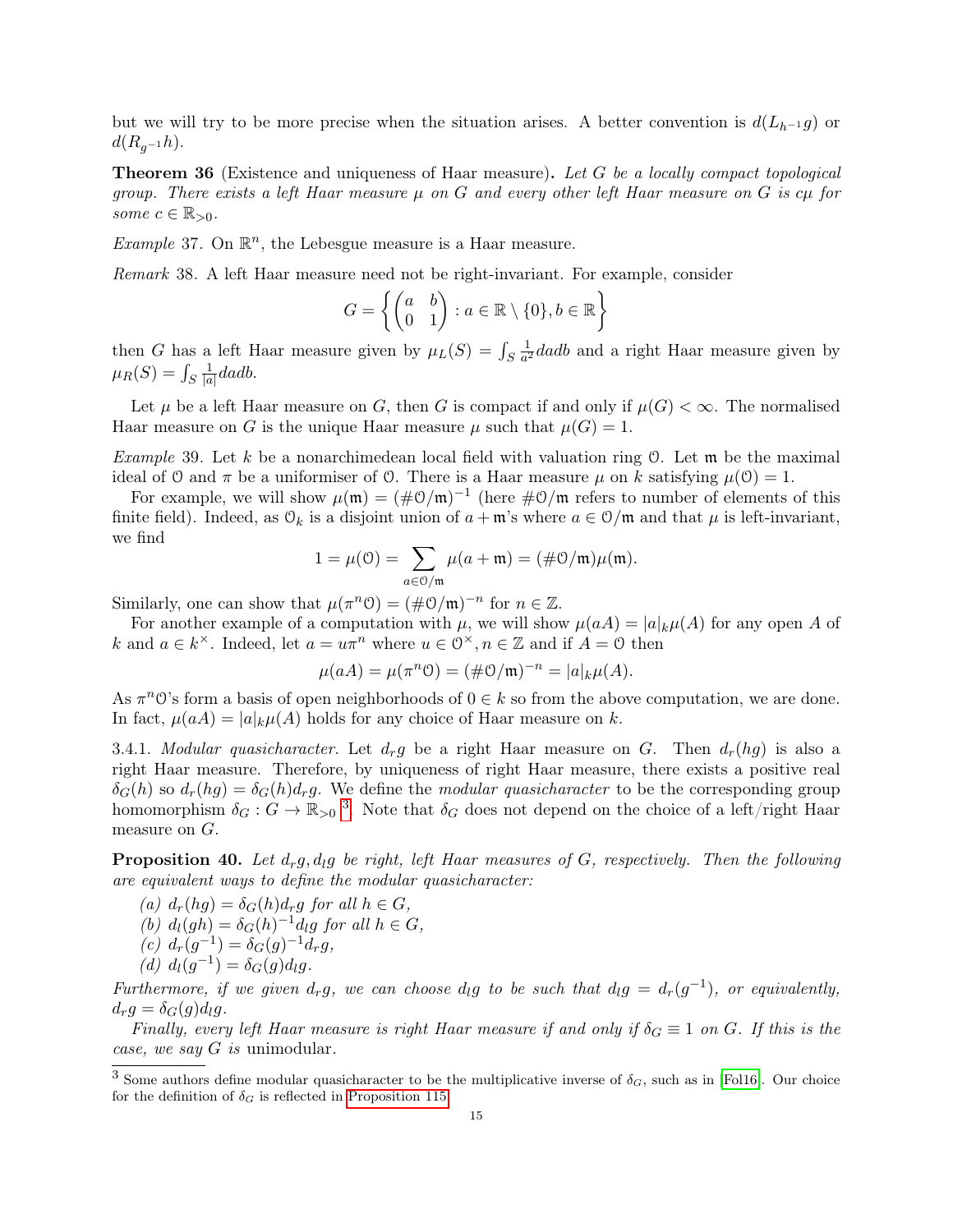Sketch. We will prove (a) implies (c). Note that  $d_r(g^{-1})$  is a left Haar measure. Next, we show  $\delta_G(g)^{-1}d_rg$  is also a left Haar measure. We have

$$
\int_{G} f(hg)\delta_{G}(g)^{-1}d_{r}g = \int_{G} f(g)\delta_{G}(h^{-1}g)^{-1}d_{r}(h^{-1}g),
$$
  

$$
= \int_{G} f(g)\delta_{G}(h^{-1}g)^{-1}\delta_{G}(h^{-1})d_{r}g,
$$
  

$$
= \int_{G} f(g)\delta_{G}(g)^{-1}d_{r}g.
$$

By uniqueness of left Haar measure, we find  $d_r(g^{-1}) = c \delta_G(g)^{-1} d_r g$  for some constant c. Changing g to  $g^{-1}$  (i.e. pushforward two measures under taking inversion, which should give us the same equality), we find

$$
d_r(g) = c\delta_G(g)d_r(g^{-1}) = c^2 \delta_G(g)\delta_G(g^{-1})d_r(g^{-1}) = c^2 d_r(g^{-1}),
$$

hence  $c = 1$ .

To show (c) implies (b). As  $d_r(g^{-1})$  is a left Haar measure so we have  $d_l(g) = cd_r(g^{-1})$  for some  $c \in \mathbb{R}_{>0}$ . Then we have

$$
d_l(gh) = cd_r(h^{-1}g^{-1}) = \delta_G(h^{-1})cd_r(g^{-1}) = \delta_G(h)^{-1}dg.
$$

The other equivalences of (a), (b), (c), (d) can be done similarly.

Next, we show  $d_r g = \delta_G(g) d_l(g)$  implies  $d_l g = d_r(g^{-1})$ . Indeed, by (c) and (d), we find  $d_r(g^{-1}) =$  $\delta_G(g)^{-1}d_r(g) = d_l(g).$ 

Finally, we show if every left Haar measure is right Haar measure then  $\delta_G = 1$ . Let  $d_r = cd_l$ , then from  $(a)$ , as we fix h, we find

$$
c\delta_G(h)dy = \delta_G(h)d_rg = d_r(hg) = c^{-1}d_l(hg) = c^{-1}d_lg.
$$

This follows  $\delta_G(h) = c^{-2}$ , a constant. As  $\delta_G$  is a group homomorphism, we find  $\delta_G \equiv 1$ .

<span id="page-15-0"></span>3.4.2. Haar measure on a homogeneous space. In this section, let G be a locally compact group with closed subgroup H. Then G acts on  $G/H$  by left-multiplication. We say a measure  $\mu$  on  $G/H$ is *G*-invariant if  $\mu(A) = \mu(xA)$  for any  $x \in G$  and measurable  $A \subset G/H$ .

**Theorem 41.** Let H be a closed subgroup of G with corresponding modular quasicharacters  $\delta_H$ ,  $\delta_G$ . A necessary and sufficient condition for  $G/H$  to have nonzero G-invariant Borel measure  $\mu_{G/H}$  is that the restriction to H of  $\delta_G$  equals  $\delta_H$ . In this case, such a measure is unique up to positive scalar, and it can be normalised so that for any  $f \in C_c(G)$ , we have

$$
\int_{G/H} f^H d\mu_{G/H} = \int_G f d\mu_G
$$

where  $f^H \in C_c(G/H)$  is defined by

$$
f^{H}(x) = \int_{H} f(xh) d\mu_{H}.
$$

Sketch. We sketch the proof when  $G, H$  are unimodular. We denote the projection  $p : G \to G/H$ .

In fact, the map  $C_c(G) \rightarrow C_c(G/H)$  sending  $f \mapsto f^H$  is onto, which we will not prove here but refer to [\[Fol16,](#page-69-12) p.62]. To show  $\mu_{G/H}$  can be defined as in the theorem, we need to show  $f^H \mapsto \int_G f d\mu_G$  is a well-defined G-invariant positive linear functional on  $C_c(G/H)$ . By surjectivity of  $C_c(G) \to C_c(G/H)$ , it suffices to show that if  $f \in C_c(G)$  and  $f^H = 0$  then  $\int_G f d\mu_G = 0$ . Let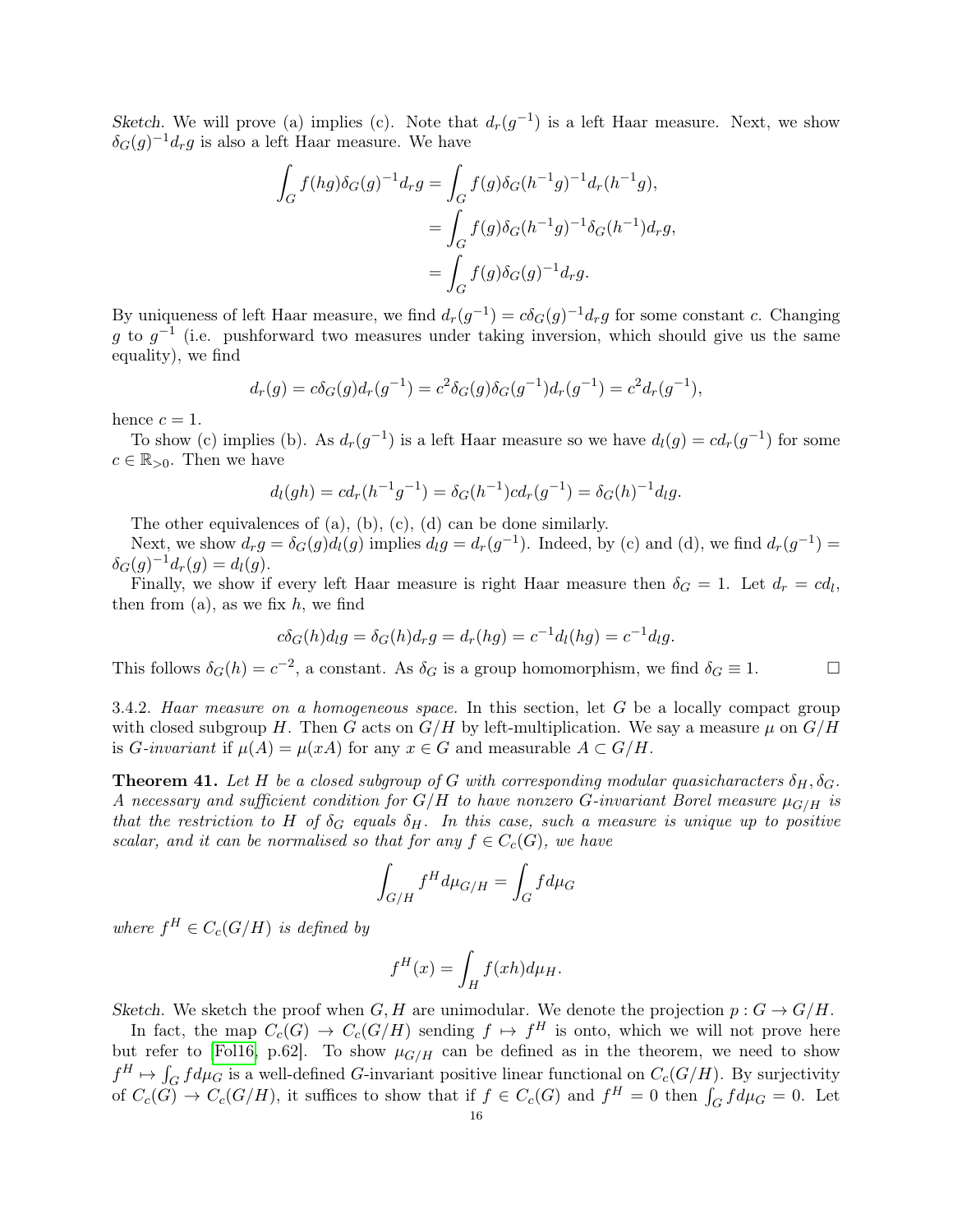$\varphi \in C_c(G/H)$  such that  $\varphi = 1$  on  $p(\text{supp } f)$ , then there exists  $g \in C_c(G)$  so  $g^H = \varphi$ . Assuming  $f^H=0$ , we find

$$
0 = \int_G g(x)f^H(x)dx = \int_G \int_H g(x)f(xh)dhdx,
$$
  
= 
$$
\int_H \int_G g(x)f(xh)dxdh = \int_H \int_G g(xh)f(x)dxdh,
$$
  
= 
$$
\int_G \int_H g(xh)f(x)dhdx = \int_G f(x)g^H(x)dx,
$$
  
= 
$$
\int_G f(x)dx.
$$

We are done.  $\square$ 

Remark 42. One can consider the space of right cosets  $H\backslash G$  and modify the above theorem accordingly.

In general, one can a define left G-invariant measure on a space under a continuous transitive action of G as follows.

**Definition 43.** Let S be a locally compact topological space then S is a G-space if there is a continuous left action of G on S, i.e. a continuous map from  $G \times S$  to S such that  $s \mapsto xs$  is a homeomorphism of S, and  $x(ys) = (xy)s$  for all  $x, y \in G$ ,  $s \in S$ . A G-space is called transitive if for every  $s, t \in S$  there exists  $x \in G$  such that  $xs = t$ .

If S is a transitive G-space then for any  $s_0 \in S$ , the isotropy/stabiliser group  $H = \{x \in G : xs_0 =$  $s_0$  of  $s_0$  is a closed subgroup of G and  $\phi : G \to S$  by  $x \mapsto xs_0$  is a continuous surjection of G onto S. This induces a continuous bijection  $\Phi: G/H \to S$  such that  $\Phi \circ p = \phi$  where  $p: G \to G/H$  is the quotient map. Note that it is generally not the case that  $\Phi$  has continuous inverse. For example, consider  $G = \mathbb{R}$  with the discrete topology, acting by translation on  $S = \mathbb{R}$  with the usual topology. We call S a homogeneous space if  $\Phi$  is a homeomorphism. With this, we can identify S with  $G/H$ and a G-invariant measure on  $G/H$  with a G-invariant measure on S.

3.4.3. Haar measure from a fundamental domain. When  $H$  is a discrete subgroup of  $G$ , one can determine  $\mu_{G/H}$  by integrating with respect to  $\mu_G$  over a fundamental domain F of G.

Definition 44. Given a locally compact topological group G and a discrete subgroup H, a measurable set  $F \subset G$  is a strict fundamental domain for  $H \setminus G$  if the projection  $\pi : F \to H \setminus G$  is a bijection. A measurable set  $F \subset G$  is a fundamental domain for  $H \setminus G$  if F differs from a strict fundamental domain by a set of Haar measure 0.

When we have such a fundamental domain F, we can define a G-invariant measure on  $H \setminus G$  by integrating over F.

**Proposition 45.** Let G be a locally compact topological group with a left Haar measure  $d\mu_G$ , let H be a countable discrete subgroup of G, and let  $F \subset G$  be a fundamental domain for  $H \setminus G$ . Then the quotient measure  $H \setminus G$  can be given by

$$
\int_{H\backslash G} f(Hg)d\mu_{H\backslash G}(Hg) = \int_{F} f(g)d\mu_G(g).
$$

Proof. By uniqueness of G-invariant measure on  $H \setminus G$ , it suffices to check that

$$
\int_G f(g) dg = \int_F \sum_{h \in H} f(hg) dg
$$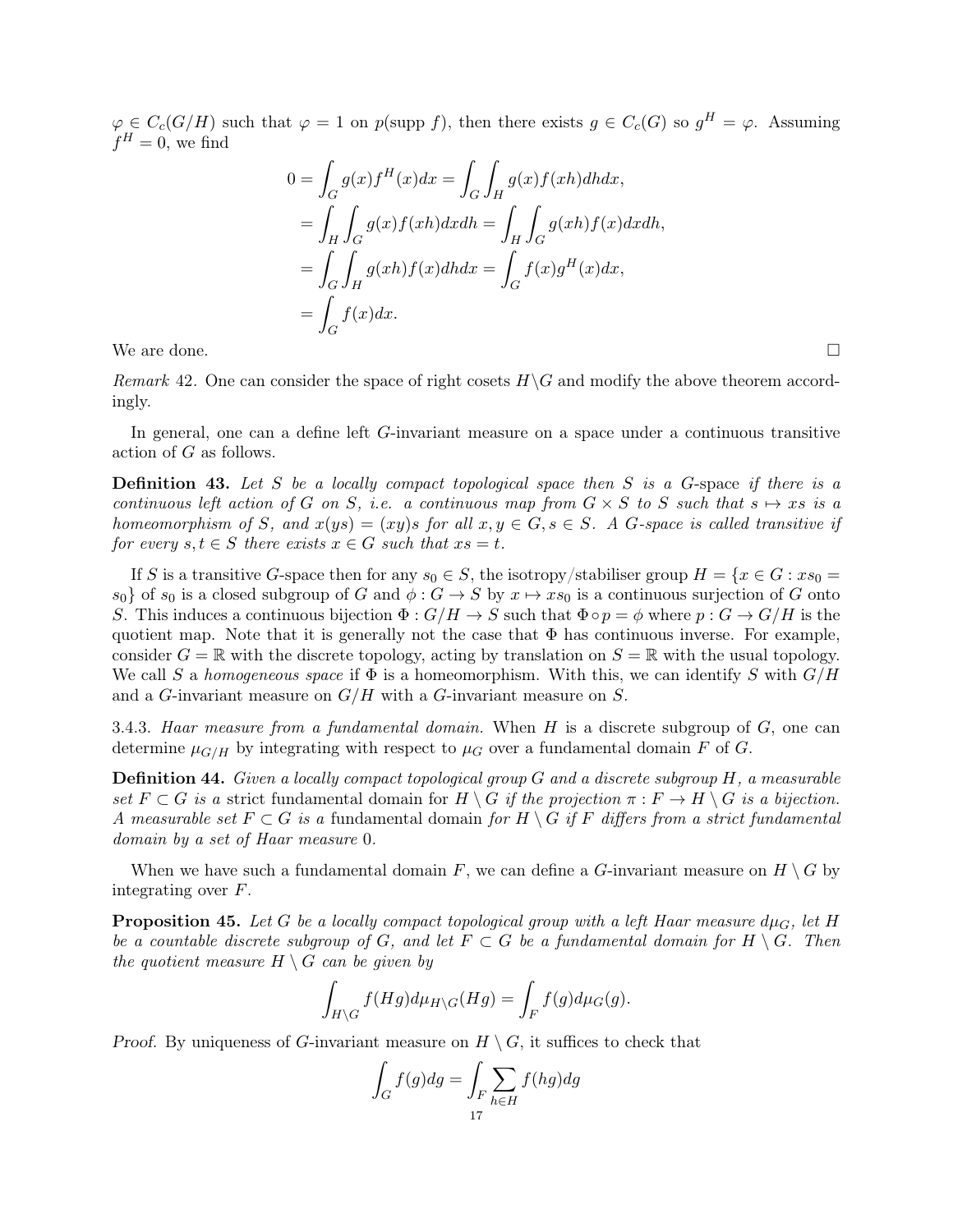for all  $f \in C_c(G)$ . As  $G = \bigcup_{h \in H} hF$ , we find

$$
\int_G f(g) dg = \sum_{h \in H} \int_{hF} f(g) dg = \sum_{h \in H} \int_F f(hg) dg = \int_F \sum_{h \in H} f(hg) dg
$$

by left-invariance of  $G$  and the fact that we can exchange the sum and the integral by Fubini's theorem.  $\square$ 

3.4.4. Haar measure from closed subgroups. We have the following useful proposition that describes a Haar measure on  $G = ST$  in terms of Haar measures on its closed subgroups S and T.

**Proposition 46** (Theorem 8.32 of [\[Kna02\]](#page-69-13)). Suppose S and T are closed subgroups of G with compact intersection and the product map  $S \times T \rightarrow G$  is open with image exhausting G except possibly for a set of Haar measure 0. Then one can normalise the left and right Haar measures on S and T, respectively, so that

$$
\int_G f(g) d\mu g = \int_{S \times T} f(st) \frac{\delta_T(t)}{\delta_G(t)} d\mu s d\mu t = \int_{S \times T} \frac{f(st)}{\delta_G(t)} d\mu s d\mu t.
$$

In particular, if G is unimodular, then

$$
\int_G f(g) dg = \int_{S \times T} f(st) d_l s d_r t.
$$

Proof. The group  $S \times T$  acts continuously on  $ST \subset G$  by  $(s,t)w = swt^{-1}$ , and the isotropy group at 1 is  $K \times K$  where  $K = S \cap T$ . Thus, we have a bijective continuous map  $\Phi : (S \times T)/(K \times K) \rightarrow$ ST sending  $(s, t) \mapsto st^{-1}$ . This map is a homeomorphism (i.e. has continuous inverse) since multiplication  $S \times T \to G$  is an open map. Hence, a left Haar measure  $d_l g$  of G restricts to a Borel measure on ST, and hence obtaining a Borel measure  $d\mu$  on  $(S \times T)/(K \times K)$  via change of variables formula [Proposition 28](#page-12-3) for measures:

$$
\int_{(S\times T)/(K\times K)} f(\Phi(s,t))d\mu = \int_{(S\times T)/(K\times K)} f(st^{-1})d\mu = \int_{ST} f(g)d_lg.
$$

We denote  $L_g, R_g : G \to G$  to be left/right translation maps. From [Proposition 40,](#page-14-1) we have  $d_l(L_{s_0}R_{t_0^{-1}}g) = \delta_G(t_0)d_lg$ , which gives

$$
\int_{(S\times T)/(K\times K)} f(s,t)d\mu(L_{(s_0,t_0)}(s,t)) = \int_{(S\times T)/(K\times K)} f(s_0^{-1}s, t_0^{-1}t)d\mu,
$$
\n
$$
= \int_{(S\times T)/(K\times K)} (f \circ \Phi^{-1} \circ L_{s_0} R_{t_0}^{-1} \circ \Phi)(s,t)d\mu,
$$
\n
$$
= \int_{ST} (f \circ \Phi^{-1})(L_{s_0^{-1}} R_{t_0} g) d_l g,
$$
\n
$$
= \int_{ST} (f \circ \Phi^{-1})(s_0^{-1}gt_0) d_l g,
$$
\n
$$
= \int_{ST} (f \circ \Phi^{-1})(g) d_l (s_0gt_0^{-1}),
$$
\n
$$
= \int_{ST} (f \circ \Phi^{-1})(g) \delta_G(t_0) d_l (g),
$$
\n
$$
= \delta_G(t_0) \int_{(S\times T)/(K\times K)} f(s,t)d\mu,
$$

or in our convention,

<span id="page-17-0"></span>(1) 
$$
d\mu(L_{(s_0,t_0)}x) = \delta_G(t_0)d\mu(x)
$$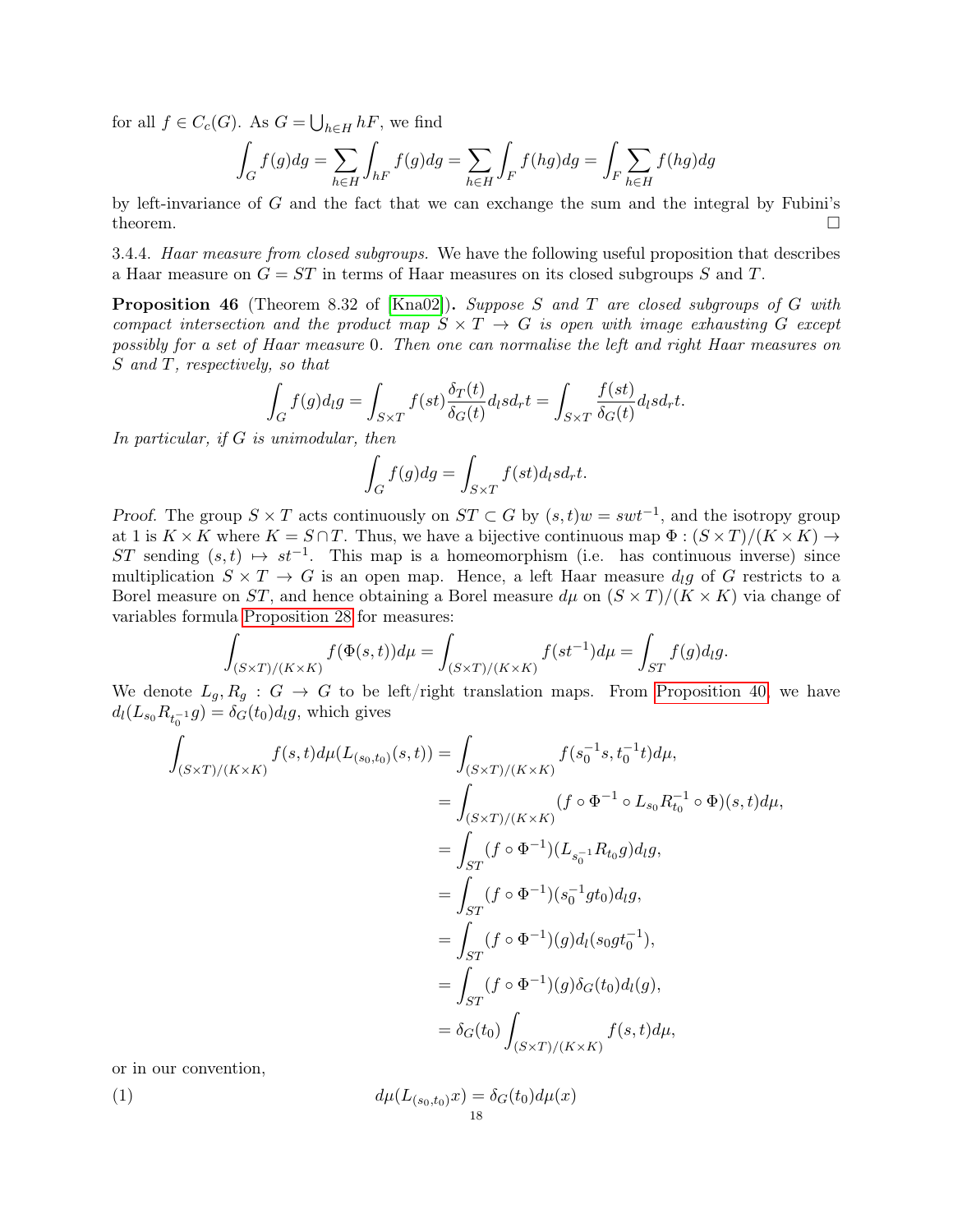on  $(S \times T)/(K \times K)$ . We define measure  $d\tilde{\mu}(s,t)$  on  $S \times T$  by

$$
\int_{S\times T} f(s,t)d\tilde{\mu}(s,t) = \int_{(S\times T)/(K\times K)} \left[ \int_K f(sk, tk)dk \right] d\mu((s,t)K),
$$

where dk is Haar measure on compact K normalised to have volume 1. From  $(1)$ , we have  $d\tilde{\mu}(s_0s, t_0t) = \delta_G(t_0)d\tilde{\mu}(s, t)$ . Note that  $\delta_G(t)d_lsd_rt$  also satisfies this condition. Therefore,  $d\tilde{\mu}(s, t)$  $\delta_G(t)$ d<sub>1</sub>sd<sub>r</sub>t for suitable normalisation of  $d_l s d_r t$  (to see this, mimic the proof that a left Haar measure is unique up to scalar, see [\[Kna02,](#page-69-13) Theorem 8.23]). Hence, we find

$$
\int_{ST} f(g) d_l g = \int_{S \times T} f(st^{-1}) \delta_G(t) d_l s d_r t
$$

for all  $f \in C_c(ST)$ . Changing t by  $t^{-1}$  on the right hand side via [Proposition 40](#page-14-1) and replacing ST by G on the left hand side, we are done.

3.4.5. Haar measure on restricted product. In this section, we will construct certain Haar measure on restricted products, which will be required later in defining Haar measure of adelic points of linear algebraic groups. We first define restricted products of a family of topological spaces.

**Definition 47.** Let  $(X_i)$  be a family of topological spaces indexed by  $i \in I$ , and let  $(U_i)$  be a family of open sets  $U_i \subset X_i$ . The restricted product  $\prod_{i\in I} X_i$  with respect to  $U_i$ 's is the topological space

$$
X = \prod_{i \in I} ' (X_i, U_i) := \left\{ (x_i) \in \prod X_i : x_i \in U \text{ for almost all } i \in I \right\}.
$$

with the basis of open sets

$$
\left\{ \prod V_i : V_i \subset X_i \text{ is open for all } i \in \text{land } V_i = U_i \text{ for almost all } i \right\},\
$$

where almost all means all but finitely many.

Remark 48. We refer to [\[Sut19\]](#page-70-5) for the proofs of the following remarks about restricted products:

- (1) In general, the restricted product X is not the subspace topology from  $\prod X_i$  as the former has more open sets <sup>[4](#page-18-0)</sup>.
- (2) For a finite set  $S \subset I$  then by letting

$$
X_S := \prod_{i \in S} X_i \times \prod_{i \notin S} U_i
$$

then  $X<sub>S</sub>$  is an open set of X whose subspace topology is precisely the product topology of the  $X_i$ 's and  $U_i$ 's. As  $\prod' X_i = \bigcup_S X_S$  over all finite sets  $S \subset I$ , this gives another way to define the restricted product as the direct limit of  $X_S$ 's.

(3) If  $X_i$ 's are locally compact and almost all of the  $U_i$ 's are compact then the restricted product  $\prod' X_i$  is locally compact.

**Proposition 49** (p. 185 of [\[VR99\]](#page-70-7)). Let  $G = \prod_{v \in J} G_v$  be the restricted direct product of locally compact groups  $G_v$  with respect to family of compact subgroups  $H_v \subset G_v$  (except for some finite set of places  $J_{\infty}$ ). Let  $\mu_v$  be a left Haar measure on  $G_v$  normalised so that  $\prod_{v \notin J_{\infty}} \mu_v(H_v)$  converges. Then there is a unique Haar measure  $\mu$  on G such that for each finite set of indices S containing  $J_{\infty}$ , the restriction  $\mu_S$  of  $\mu$  to

$$
G_S = \prod_{v \in S} G_v \times \prod_{v \notin S} H_v
$$

is the product measure.

<span id="page-18-0"></span><sup>&</sup>lt;sup>4</sup>recall the product topology on  $\prod_i V_i$  of topological spaces  $V_i$  is the coarsest topology for which all the projections are continuous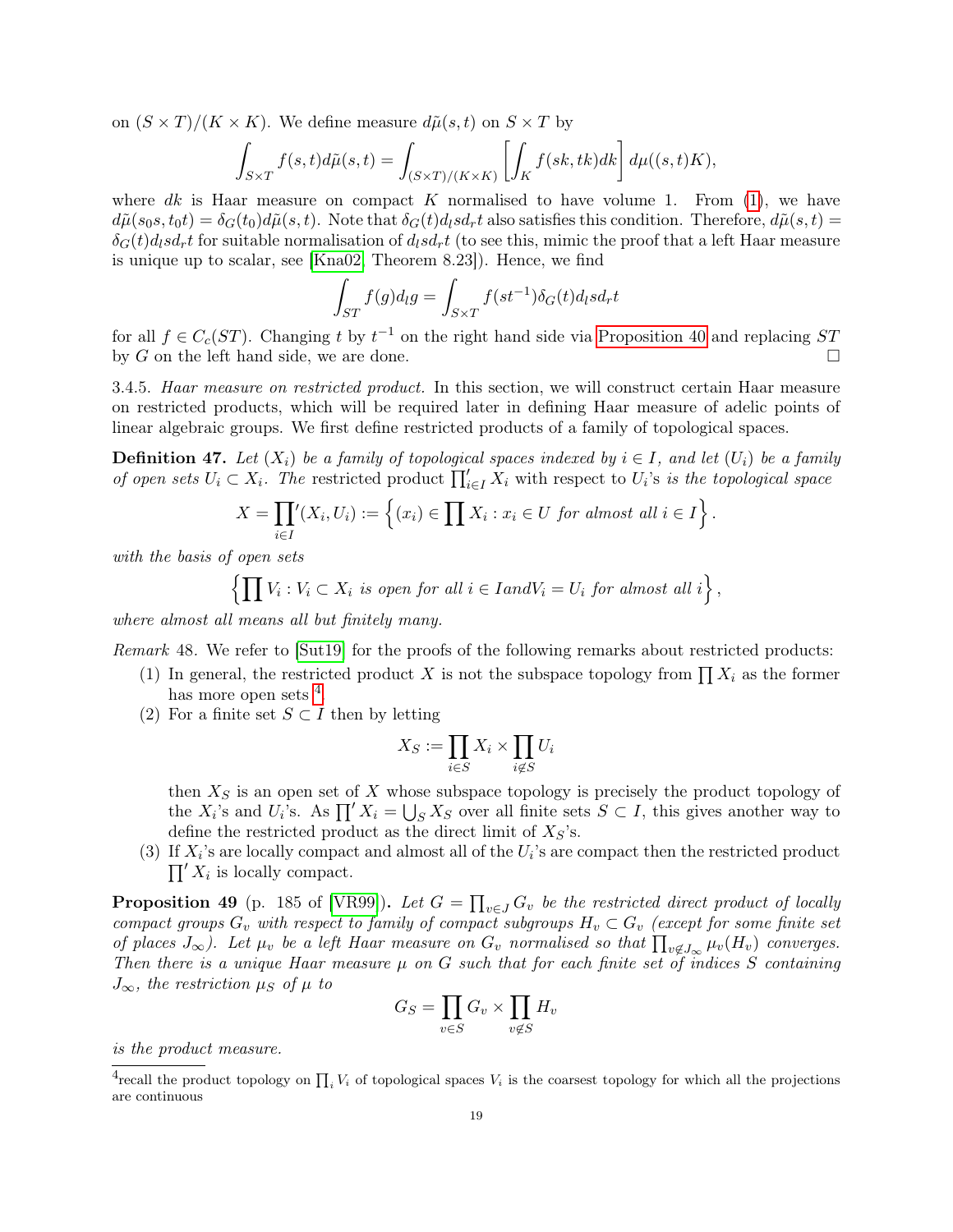Proof. The finiteness of  $\prod_{v \nmid \infty} \int_{H_v} dg_v$  guarantees that the product measure  $\mu_S$  on  $G_S$  is a Haar measure, i.e. is finite on compact subsets  $\prod_{v \nmid \infty} H_v$ .

Next, we will show the existence of such a Haar measure on  $G$ . As  $G$  is locally compact, we can choose a left Haar measure  $\mu$  on G such that for some fixed finite set of S of indices containing  $J_{\infty}$ , the restriction of  $\mu$  to  $G_S$  is the product measure  $\mu_S$ . This measure  $\mu$  is independent of the choice of S because if we consider another finite set S' of indices containing  $J_{\infty}$ , again because of uniqueness of Haar measure on  $G_{S\cup S}$  whose restriction to  $G_S$  is  $\mu_S$ ,  $\mu$  restricted to  $G_{S\cup S}$  must also be a product measure. Hence,  $\mu$  restricted to  $G_{S'}$  is also a product measure.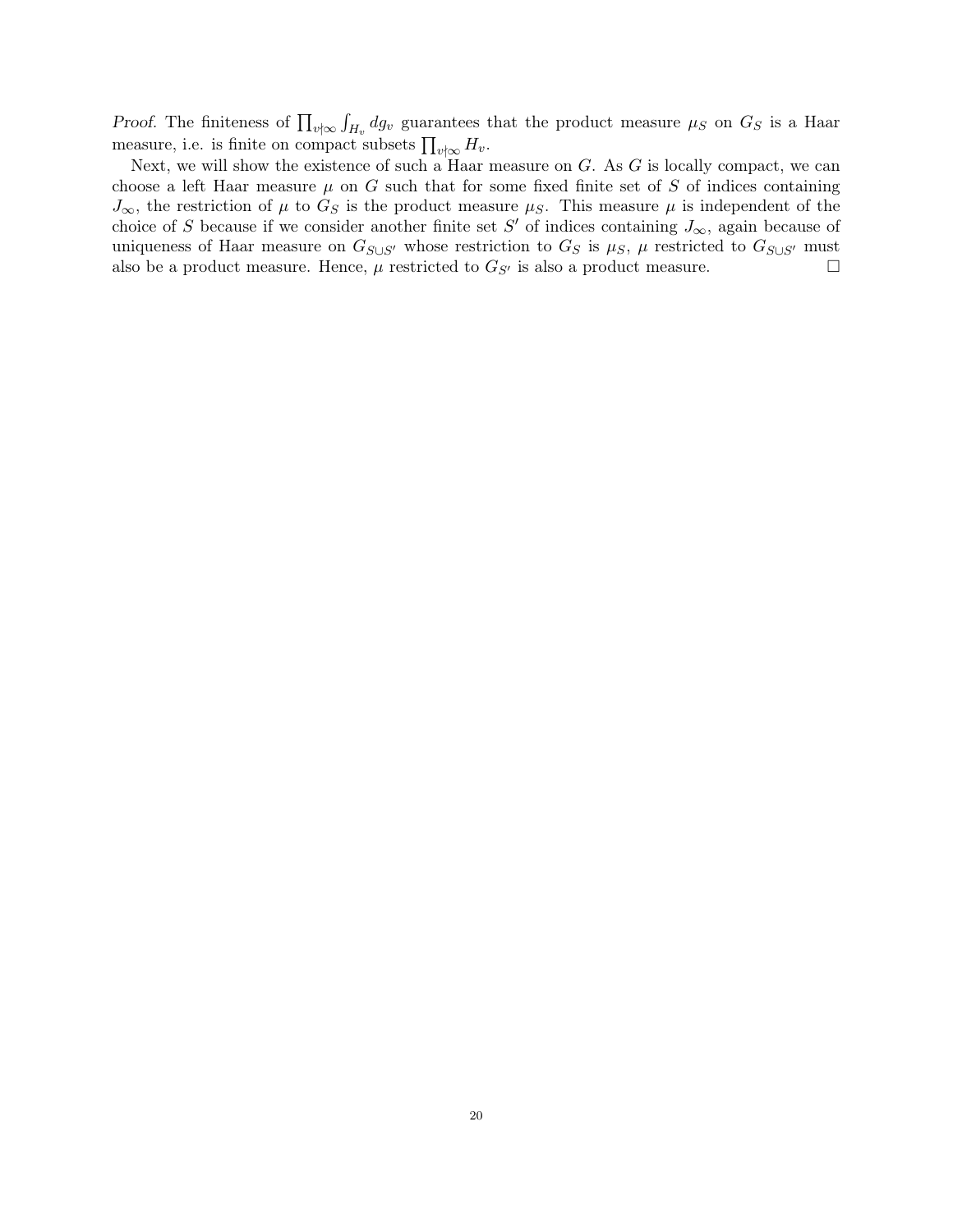#### 4. Analytic manifolds and integrations

<span id="page-20-0"></span>Over a complete valued field  $k$  with respect to a nontrivial absolute value, one can develop a theory of  $k$ -analytic functions and  $k$ -analytic manifolds that closely resembles the classical setting of real analytic functions and real analytic manifolds. Furthermore, when  $k$  is a local field, one can also define integration of differential forms on k-analytic manifolds. In this section, we will describe this process, following [\[Igu00\]](#page-69-15).

On a different note, unlike most references we find about differential geometry, we will discuss manifolds and its related objects in the language of sheaf theory. One reason is that this language is also used in algebraic geometry, so in our naive view, it seems to be a more universal language than describing manifolds via compatible charts. For example, such point of view is also taken in [\[Ram05\]](#page-70-8), [\[Wed16\]](#page-70-9).

<span id="page-20-1"></span>4.1. Analytic functions. For every  $a = (a_1, \ldots, a_d) \in k^d$  and every  $r \in \mathbb{R}_{>0}$ , we denote the closed and open polydisks of radius r centered at a in  $k^d$  to be

$$
D(a,r) = \{x \in k^d : |x_i - a_i| \le r \,\forall i\},\
$$
  

$$
D_0(a,r) = \{x \in k^d : |x_i - a_i| < r \,\forall i\}.
$$

We consider power series  $f(T) = \sum_{n \in \mathbb{Z}_{\geq 0}^d} f_n T^n \in k[[T_1, \ldots, T_d]]$  of d variables with coefficients in k, where we denote  $\underline{T}^n := T_1^{n_1} \cdots T_d^{n_d}$  and  $|n| = n_1 + \cdots + n_d$ .

A power series  $f = \sum_{n \in \mathbb{Z}_{\geq 0}^d} f_n T^n \in k[[T]]$  is said to be *convergent* if its radius of convergence, defined by  $\rho(f) = \left(\limsup_{|n| \to \infty} |f_n|^{1/|n|}\right)^{-1}$  is positive. We have that for any  $0 < r < \rho(f)$ , the

series  $\sum_n f_n T^n$  converges in k for all  $T \in D_0(0, r)$ .

Let U be an open subset of  $k^d$ . We say a function  $f: U \to k$  is k-analytic in U if for each  $a \in U$ , there is a real number  $r > 0$  and a convergent power series  $f_a \in k[[T]]$  such that  $f(x) = f_a(x - a)$ for all  $x \in D(a, r) \subset U$ . Every k-analytic function is continuous. If a k-analytic function on U does not vanish anywhere, then its inverse is k-analytic as well.

For a positive integer m, a function  $f: U \to k^m$  defined by  $u \mapsto (f_1(u), \ldots, f_m(u))$  is k-analytic if each  $f_i$  is analytic for  $1 \leq i \leq n$ . Composition of k-analytic functions is k-analytic.

For a k-analytic function  $f: U \to k$  on an open set U of  $k^d$ , one can define its partial derivatives at  $a \in U$  to be

$$
\frac{\partial f}{\partial x_i}(a) := \lim_{t \to 0} \frac{f(a + t\varepsilon_i) - f(a)}{t},
$$

for  $i \in \{1, \ldots, d\}$ , where  $\varepsilon_i = (0, \ldots, 1, \ldots, 0)$  which has 1 in the *i*-th place and 0 everywhere else. We also know that  $\partial f/\partial x_i$ 's are k-analytic. We define the Jacobian matrix of a k-analytic map  $f: U \to k^d$  as  $Df(a) = (\partial f_i/\partial x_j(a))$ , where  $f = (f_1, \ldots, f_d)$ . The determinant of  $Df(a)$  defines an analytic map  $J_f$  on U, called the Jacobian determinant of f.

The inverse function theorem and implicit function theorem also hold over any complete valued field  $k$ .

**Theorem 50** (Inverse function theorem). Let  $f: U \to k^d$  be a k-analytic function where U is an open subset of  $k^d$ . Let  $a \in U$  be such that the Jacobian matrix  $Df(a)$  of f at a does not vanish. Then there exist an open neighborhood  $U_a$  of a such that  $f(U_a)$  is an open neighborhood of  $f(a)$  in  $k^d$  and a k-analytic function  $g: f(U_a) \to U_a$  such that  $g \circ f = id_{U_a}$  and  $f \circ g = id_{f(U_a)}$ .

**Theorem 51** (Implicit function theorem). Let  $F = (F_1, \ldots, F_m)$  where  $F_1, \ldots, F_m \in k[[x_1, \ldots, x_n,$  $[y_1, \ldots, y_m]]$  are k-analytic functions on a neighborhood of  $(0, 0)$  such that  $F_i(x, y) = 0$  for all  $1 \leq$  $i \leq m$ . If  $\det(\partial F_i/\partial y_j(0,0)) \neq 0$  then there exist k-analytic functions  $f_1, \ldots, f_m \in k[[x_1, \ldots, x_n]]$ on some open neighborhood U of  $0 \in k^n$  such that for  $f = (f_1, \ldots, f_m)$ ,  $f(0) = 0$  and  $F(x, f(x)) = 0$ for all  $x \in U$ .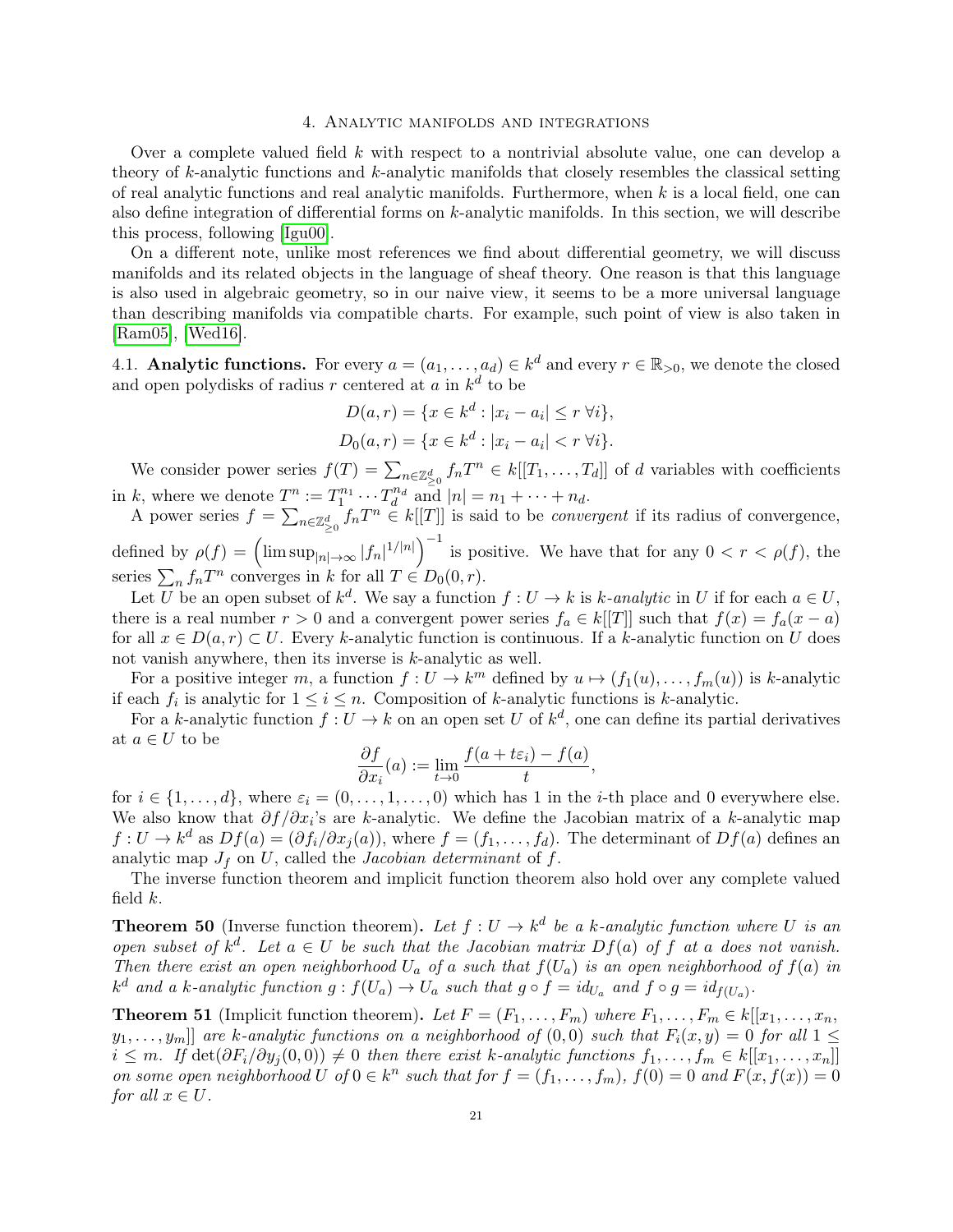For the proofs of these two theorems, we refer to [\[Igu00,](#page-69-15) Section 2.1].

<span id="page-21-0"></span>4.2. Locally ringed space. In this section, we would like to introduce the notion of locally ringed spaces, which we will later use to define a k-analytic manifold.

**Definition 52.** A ringed space is a pair  $(X, \mathcal{O}_X)$  consisting of a topological space X and a sheaf of rings  $\mathcal{O}_X$ . A k-ringed space is a ringed space  $(X, \mathcal{O}_X)$  where  $\mathcal{O}_X$  is a sheaf of k-algebras. A morphism of ringed spaces  $f : (X, \mathcal{O}_X) \to (Y, \mathcal{O}_Y)$  is given by a continuous map  $f : X \to Y$  and a morphism of sheaves  $f^{\#}: \mathcal{O}_Y \to f_*\mathcal{O}_X$  over Y.

A locally ringed space  $(X, \mathcal{O}_X)$  is a ringed space  $(X, \mathcal{O}_X)$  whose stalks are local rings. Given the stalk  $\mathcal{O}_{X,x}$  at x with its unique maximal ideal  $\mathfrak{m}_x$ , the residue field of X at x is  $\kappa(x) := \mathcal{O}_{X,x}/\mathfrak{m}_x$ . A morphism of locally ringed spaces  $f : (X, \mathcal{O}_X) \to (Y, \mathcal{O}_Y)$  is a morphism of ringed spaces such that the induced ring map  $\mathcal{O}_{Y, f(x)} \to \mathcal{O}_{X, x}$  is a local ring map.

We say a ringed space  $(X, \mathcal{O}_X)$  is locally isomorphic to  $(Y, \mathcal{O}_Y)$  if for each  $x \in X$ , there exists an open neighborhood U of x and an isomorphism  $(U, \mathcal{O}_X|_U) \cong (V, \mathcal{O}_Y|_V)$  of sheaves where V is some open subset of Y .

Remark 53. For a locally ringed space  $(X, \mathcal{O}_X)$ , given  $f \in \mathcal{O}_X(U)$ , we can talk about the *value of* f at  $x \in U$  as the image of f in  $\kappa(x)$ . Hence, one would like to think of sections of  $\mathcal{O}_X$  as functions on  $X$ .

Example 54. Let M be a real  $C^{\infty}$ -manifold. Then we can define a structure sheaf  $\mathcal{O}_M$  for M where  $\mathcal{O}_M(U)$  is the ring of smooth functions  $f: U \to \mathbb{R}$ .  $(M, \mathcal{O}_M)$  is then a locally  $\mathbb{R}$ -ringed space, as for  $x \in M$ ,  $\mathcal{O}_{M,x}$  is the ring of germs of smooth functions at x, which is a local ring with maximal ideal being functions that vanish at x. The value of  $f \in \mathcal{O}_M(U)$  at  $x \in U$ , by definition above, is precisely  $f(x)$ . Furthermore,  $(M, \mathcal{O}_M)$  is locally isomorphic to  $(\mathbb{R}^n, \mathcal{O}_{\mathbb{R}^n})$  with its sheaf of  $C^{\infty}$ . functions. Indeed, for any  $x \in M$ , we can choose a chart  $(U, \varphi : U \to \mathbb{R}^n)$  of x, then  $(U, \mathcal{O}_M|_U)$  is isomorphic to  $(\varphi(U), \mathbb{O}_{\mathbb{R}^n}|_{\varphi(U)})$  by sending a smooth function  $f: U \to \mathbb{R}$  on U to a smooth function  $f \circ \varphi^{-1}$  on  $\varphi(U) \subset \mathbb{R}^n$ .

Combined with the previous example, the following proposition indicates that saying  $M$  is a real  $C^{\infty}$ -manifold is the same as saying that M is a R-ringed space that is locally isomorphic to  $(\mathbb{R}^n, \mathcal{O}_{\mathbb{R}^n})$  with its sheaf of  $C^{\infty}$ -functions.

<span id="page-21-1"></span>**Theorem 55.** Let  $(M, \mathcal{O}_M)$  be a R-ringed space that is locally isomorphic to  $(\mathbb{R}, \mathcal{O}_{\mathbb{R}^d})$  with its sheaf of  $C^{\infty}$ -functions. Then M can be equipped with a structure of a real  $C^{\infty}$ -manifold, with  $\mathcal{O}_M$  being the sheaf of smooth functions on M.

Proof. We can cover M by open sets U's such that for each U, there is an isomorphism  $\varphi_U$ :  $(U, \mathcal{O}_M|_U) \stackrel{\sim}{\to} (V, \mathcal{O}_{\mathbb{R}^d}|_V)$ , where V is open in  $\mathbb{R}^d$ . We say  $(U, \varphi_U)$  is a *chart* of M. The R-algebra of R-analytic functions on U is  $\mathcal{O}_M(U)$ . If we are given another chart  $(U', \varphi_{U'})$  for M, we have an isomorphism of locally R-ringed spaces

 $\varphi_{U'}|_{U\cap U'}\circ \varphi_{U}^{-1}$  $\bigcup_{U}^{-1}|_{\varphi^{-1}(U\cap U')}:(\varphi_{U}(U\cap U'),\mathbb{O}_{\mathbb{R}^d}|_{\varphi_{U}(U\cap U')})\to(\varphi_{U'}(U\cap U'),\mathbb{O}_{\mathbb{R}^d}|_{\varphi_{U'}(U\cap U')}).$ 

The following lemma implies that the above morphism is precisely the chart-compatibility condition in the classical definition of manifolds via charts and atlas.

**Lemma 56.** Let  $(\mathbb{R}^n, \mathbb{O}_{\mathbb{R}^n})$  be the sheaf of  $C^{\infty}$ -functions on  $\mathbb{R}^n$ . Let  $U \subset \mathbb{R}^n$ ,  $V \subset \mathbb{R}^m$  be open subsets with the induced structures of locally  $\mathbb{R}\text{-ringed spaces } \mathcal{O}_U, \mathcal{O}_V$  from  $\mathbb{R}^n, \mathbb{R}^m$ , respectively. Then every morphism  $f:(U, \mathcal{O}_U) \to (U, \mathcal{O}_V)$  of locally  $\mathbb{R}$ -ringed spaces is k-analytic. Furthermore, the morphism of sheaves is given by sending  $g \in \mathcal{O}_V(V')$  to  $g \circ f \in \mathcal{O}_U(f^{-1}(V'))$  for any open subset  $V'$  of V.

Conversely, any R-analytic map  $f: U \to V$  induces a morphism of locally R-ringed spaces via taking compositions.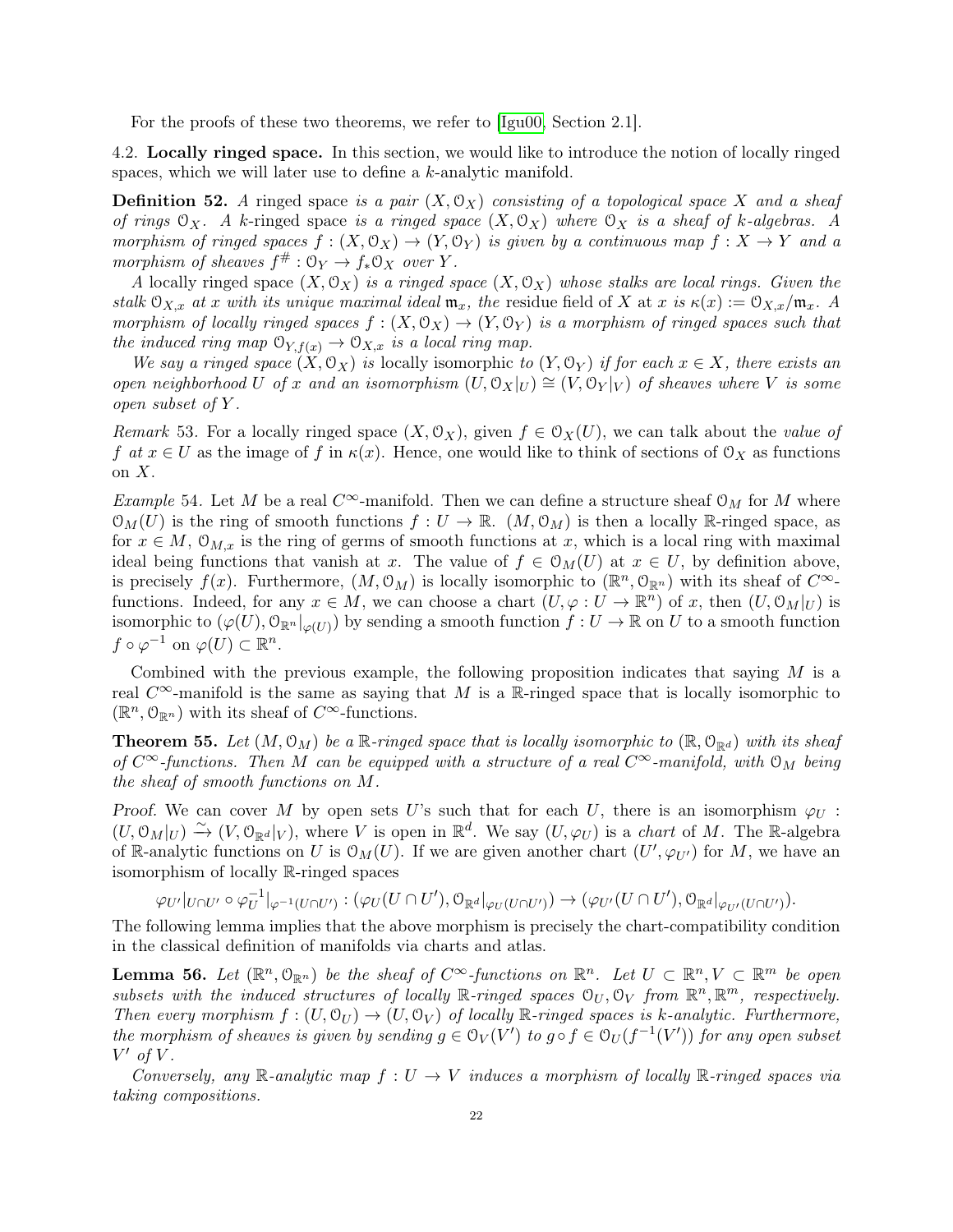Sketch of proof of lemma. Let V' be an open subset in V and  $a \in f^{-1}(V')$ . We have the following commutative diagram

$$
\begin{array}{ccc}\n\mathbb{O}_V(V') \longrightarrow & \mathbb{O}_{V,f(a)} \longrightarrow & \mathbb{O}_{V,f(a)}/\mathfrak{m}_{V,f(a)} \longrightarrow & \mathbb{R} \\
\downarrow f(V') & \downarrow f_a & \downarrow \overline{f_a} & \downarrow id \\
\mathbb{O}_U(f^{-1}(V')) \longrightarrow & \mathbb{O}_{U,a} \longrightarrow & \mathbb{O}_{U,a}/\mathfrak{m}_{U,a} \longrightarrow & \mathbb{R}\n\end{array}
$$

In this diagram, the first row corresponds to the evaluation of elements in  $\mathcal{O}_V(V')$  at  $f(a)$  and similarly for the second row. We have  $f_a: \mathcal{O}_{V,f(a)} \to \mathcal{O}_{U,a}$  is a local ring map so it induces  $f_a$ which corresponds to the identity map on R because  $f(V')$  is a morphism of R-algebras. The commutativity of the diagram implies that  $f(V')(g)(a) = g(f(a))$  for  $g \in \mathcal{O}_V(V')$ , as desired.  $\Box$ 

We are done.

*Example* 57. Let A be a commutative ring with unity. Let  $X = \text{Spec } A$  to be the set of all prime ideals of A. In this example, we show that  $X$  can be equipped with a structure of a ringed space. X is then called an affine scheme.

First, X is a topological space with closed sets being  $V(S) = {\mathfrak{p} \in \operatorname{Spec} A : S \subset \mathfrak{p}}$  for all subsets S of A. One can also show that X has basis of open sets  $D(f) = {\mathfrak{p} \in \operatorname{Spec} A : f \notin \mathfrak{p}}$  where  $f \in A$ .

To define the structure sheaf  $\mathcal{O}_X$  of X, it suffices to define this on the basis of open sets of X, i.e. we let  $\mathcal{O}_X(D(f)) = A_f$ , the localisation of A at the set  $\{f, f^2, \ldots\}$ .

In this case, for  $f \in \mathcal{O}_X(X) = A$ , the value of f at  $\mathfrak{p} \in X$  is the image of f in  $A_{\mathfrak{p}}/\mathfrak{p}A_{\mathfrak{p}}$ , which is f (mod  $\mathfrak{p}$ ). A scheme is a ringed space that is locally isomorphic to affine schemes.

<span id="page-22-0"></span>4.3. Analytic manifolds. [Theorem 55](#page-21-1) suggests that we define k-analytic manifolds as follows.

**Definition 58.** A k-analytic manifold of dimension d is a k-ringed space  $(M, \mathcal{O}_M)$  which is locally isomorphic to  $(k^d, \mathcal{O}_{k^d})$  with its sheaf of k-analytic functions. This follows that  $(M, \mathcal{O}_M)$  is a locally k-ringed space. A morphism  $\phi : M \to N$  of two k-analytic manifolds is a morphism of locally k-ringed spaces.

Remark 59. With the same argument as in [Theorem 55,](#page-21-1) one can show that our definition of kanalytic manifolds is the same as the definition of k-analytic manifolds via charts and atlas.

*Remark* 60. In most situations,  $M$  is assumed to be paracompact and Hausdorff. For example, these conditions give the existence of a continuous partition of unity on coverings of  $M$  (see [\[Cra11\]](#page-69-16)), and we will later use this to define integration of top-forms on M.

Next, we will define (co)tangent bundles/vectors of a k-analytic manifolds as derivations. In fact, the following definitions work for any locally k-ringed space  $(M, \mathcal{O}_M)$ , but we will restrict our attention to M being a k-analytic manifold.

**Definition 61** (Tangent bundle). Let  $(M, \mathcal{O}_M)$  be a k-analytic manifold. A k-derivation of  $\mathcal{O}_M$  is a k-linear homomorphism  $D: \mathcal{O}_M \to \mathcal{O}_M$  of sheaves such that  $D_U(fg) = fD_U(g) + gD_U(f)$  for all  $U \subset M$  open,  $f, g \in \mathcal{O}_M(U)$ . Denote by  $Der_k(\mathcal{O}_M)$  the k-vector space of k-derivations of  $\mathcal{O}_M$ . It is also an  $\mathfrak{O}_M(M)$ -module via

$$
(g \cdot D)_U(f) := g_U D_U(f), D \in \text{Der}_k(\mathcal{O}_M), g \in \mathcal{O}_M(M), f \in \mathcal{O}_M(U).
$$

We define the tangent bundle TM to be the sheaf of  $\mathfrak{O}_M$ -modules via  $TM(U) := \text{Der}_k(\mathfrak{O}_M|_U)$ . A section of tangent bundle over U is called a vector field. The tangent space  $T_pM$  of M at p is the stalk of TM at p, which is a k-vector space of k-derivations  $Der_k(\mathcal{O}_{M,p})$ . Equivalently, by composing with  $\mathcal{O}_{M,p} \to \kappa(p) = \mathcal{O}_{M,p}/\mathfrak{m}_p \cong k$ , we can describe  $T_pM$  as the k-vector space of k-derivations  $\mathcal{O}_{M,p} \to k$ at p, i.e.  $D \in T_pM$  then  $D: \mathcal{O}_{M,p} \to k$  such that  $D(fg) = f(a)D(g) + g(a)D(f)$ .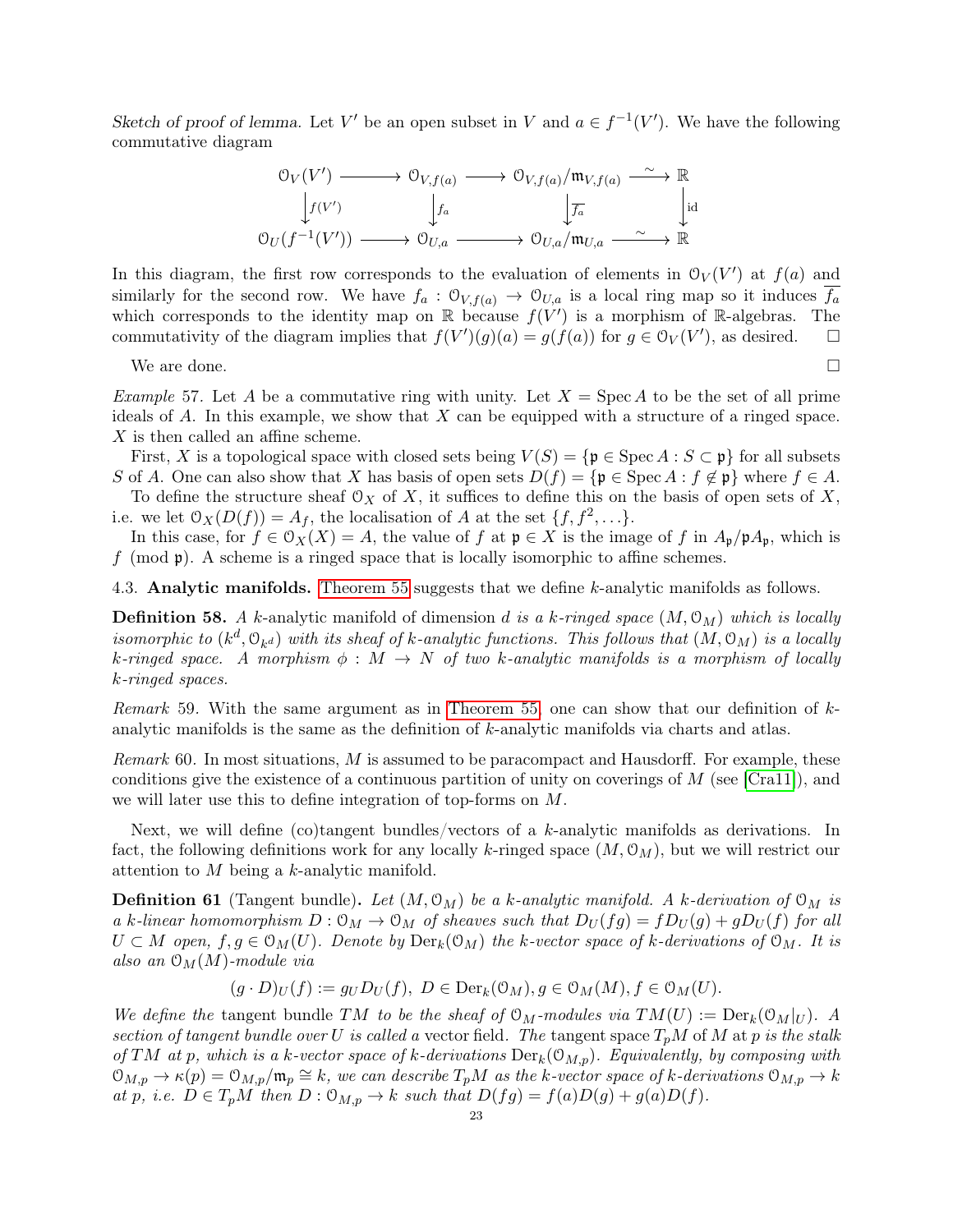Remark 62. Let  $(x, U)$  be a chart of a k-analytic manifold M with coordinate functions  $x_1, \ldots, x_d$ then  $\frac{\partial}{\partial x_i}: \mathcal{O}_M|_U \to \mathcal{O}_M|_U$  sends  $f \in \mathcal{O}_M(V)$  to  $\frac{\partial f}{\partial x_i} \in \mathcal{O}_M(V)$  where  $V \subset U$  is open. Here ∂f  $\frac{\partial f}{\partial x_i} \in \mathcal{O}_M(V)$  is a k-valued function on V, sending  $p \in V$  to  $\frac{\partial f \circ x^{-1}}{\partial x_i}(x(p))$ . And  $\left(\frac{\partial f}{\partial x_i}(x(p))\right)^2$  $\frac{\partial}{\partial x_1},\ldots,\frac{\partial}{\partial x_n}$  $\partial x_d$  $\binom{6}{1}$ a basis of the free  $\mathcal{O}_M(U)$ -module  $\text{Der}_k(\mathcal{O}_M|_U)$ .

**Definition 63.** The cotangent bundle  $\Omega_M^1$  of an analytic manifold  $(M, \mathcal{O}_M)$  is the sheaf of  $\mathcal{O}_M$ modules  $\mathfrak{Hom}(TM, \mathcal{O}_M)$ . Concretely, a section over U is a morphism of sheaves  $f:TM|_U \to \mathcal{O}_M|_U$ , called a differential 1-form over U. Furthermore, we can define  $\Omega_M^p = \bigwedge^p \Omega_M^1$ , whose section over  $U \subset M$  is called a differential p-form over U.

We define a morphism  $d: \mathcal{O}_M \to \Omega^1_M$  of sheaves of k-vector spaces as follows:

$$
d: \mathcal{O}_M \to \Omega^1_M,
$$
  

$$
f \in \mathcal{O}_M(U) \mapsto (df: D \in TM_U = \text{Der}_k(\mathcal{O}_M|_U) \mapsto D(f) \in \mathcal{O}_M|_U).
$$

In particular, we have  $d(fg) = f dg + g df$ .

Remark 64. Let  $(x, U)$  be a chart of M with coordinate functions  $x_1, \ldots, x_d : U \to k$ . Then  $dx_i \in \Omega^1_M(U)$  and  $(dx_1,\ldots, dx_d)$  is a basis of  $\Omega^1_M(U)$ . This basis is dual to the basis  $\left(\frac{\partial^2 u}{\partial x_1},\ldots, \frac{\partial^2 u}{\partial x_d}\right)$  $\partial x_i$  $\int$  of  $TM(U)$ . For  $f \in \mathcal{O}_M(U)$  then

$$
df = \sum_{i=1}^{d} \frac{\partial f}{\partial x_i} dx_i.
$$

If  $r \geq 1$  then  $\Omega_M^i|_U$  is a free  $\mathcal{O}_M|_U$ -module with basis

$$
dx_{i_1} \wedge \cdots \wedge dx_{i_r}, \ 1 \leq i_1 < \cdots < i_r \leq d.
$$

Remark 65. The cotangent bundle satisfies the following universal property: it is a sheaf of  $\mathcal{O}_M$ modules equipped with differential  $d: \mathcal{O}_M \to \Omega^1_M$ , i.e. a morphism of sheaves of k-vector spaces satisfying  $d(fg) = f dg + g df$  where  $f, g \in \mathcal{O}_M(U)$ , that is universal among sheaves of  $\mathcal{O}_M$ -modules X equipped with differential  $d: \mathcal{O}_M \to X$ . The universal property implies that given a chart  $(U, x)$ M with coordinate functions  $x_1, \ldots, x_d$ ,  $\Omega^1_M(U)$  is a free  $\mathcal{O}_M(U)$ -module with basis  $dx_i$ .

A morphism of k-analytic manifolds  $\phi:(M, \mathcal{O}_M) \to (N, \mathcal{O}_N)$  will induce a morphism  $\phi^*: \Omega^1_N \to \Omega^1_N$  $\Omega^1_M$  of  $\mathcal{O}_M$ -modules. Concretely, if  $f \in \mathcal{O}_N(U)$  then  $d_N f \in \Omega^1_N(U)$  is sent to  $d_M(f \circ \phi)$  where  $f \circ \phi \in \mathcal{O}_M(f^{-1}(U)).$ 

Remark 66. In terms of coordinates, let  $f : M \to N$  be a morphism of k-analytic manifolds, and let  $(V, y), (U, x)$  be charts of M, N respectively with coordinate functions  $x_1, \ldots, x_d$  for x and  $y_1, \ldots, y_e$ for y. Then  $\omega \in \Omega^p$  $N<sub>N</sub>(U)$  can be written as

$$
\omega = \sum_{1 \leq i_1 < \dots < i_p \leq d} \omega_I dx_{i_1} \wedge \dots \wedge dx_{i_p},
$$

where  $I = (i_1, \ldots, i_p)$  and the  $\omega_I$ 's are k-analytic functions on U. The morphism  $f : M \to N$  of k-analytic manifolds will induce a differential p-form  $f^*\omega \in \Omega_M^p(f^{-1}(U) \cap V)$  on  $f^{-1}(U) \cap V \subset M$ defined by

$$
f^*\omega = \sum_{I} (\omega_I \circ \phi) d(x_i \circ \phi),
$$
  
= 
$$
\sum_{1 \leq i_1 < \dots < i_p \leq d} \sum_{1 \leq j_1 < \dots < j_p \leq e} (\omega_I \circ \phi) \det \left( \frac{\partial x_{i_m} \circ \phi}{\partial y_{j_n}} \right)_{1 \leq m \leq d, 1 \leq n \leq e} dy_{j_1} \wedge \dots \wedge dy_{j_p}.
$$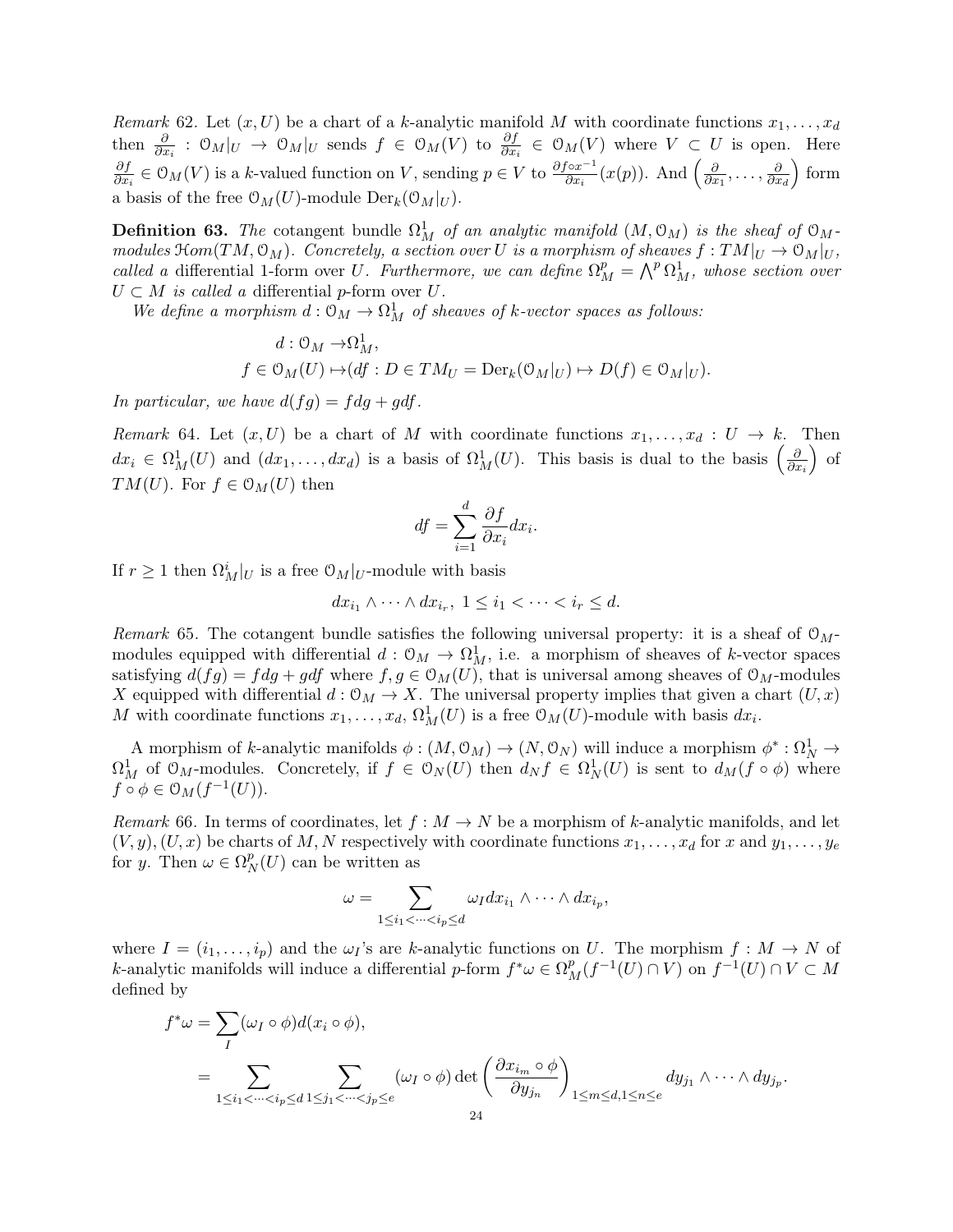<span id="page-24-0"></span>4.4. Integration of differential forms. In this section, we assume that k is a local field with a Haar measure  $\mu$ . Let M be a k-analytic manifold of dimension d and let  $\omega$  be a global differential d-form on M. We will define a measure on M by defining integration of the d-form  $\omega^{5}$  $\omega^{5}$  $\omega^{5}$ .

First, we consider the case when  $M = k^d$ . We then can form a product measure  $d\mu$  on M from the given Haar measure on the local field k. Suppose that over an open U of  $M$ ,  $\omega$  can be written as  $h(x)dx_1 \wedge \cdots \wedge dx_d$  where h is a k-analytic function on U. With this, we define the measure  $|\omega|$ on U to be

$$
\int_U\varphi|\omega|:=\int_U\varphi(x)|h(x)|_kd\mu
$$

for any complex-valued  $\varphi \in C_c(M)$  with compact support in U. To see what happen to this measure under k-bianalytic map  $f: V \to V$ , we first need the change of variables formula for  $k^d$ :

<span id="page-24-2"></span>**Theorem 67.** Let U be open set in  $k^d$  and  $f: U \to k^d$  be an injective k-analytic map whose Jacobian  $J_f$  does not vanish on U. Then for any measurable positive (resp. integrable) function  $\varphi: f(U) \to \mathbb{R}$ , we have

$$
\int_{f(U)} \varphi(y) d\mu(y) = \int_U \varphi(f(x)) |J_f(x)|_k d\mu(x).
$$

Proof. We refer to [\[Igu00,](#page-69-15) Theorem 7.4.1] for the proof when k is a nonarchimedean local field.  $\square$ 

Now, consider a k-bianalytic map  $f: V \to U$ , where  $U, V \subset k^d$  are open with coordinates  $x_1, \ldots, x_d$  on U and  $y_1, \ldots, y_d$  on V. Then  $J_f(x) = \det (\partial (x_i \circ f)/\partial y_i)$ . As

$$
f^*\omega = h(f(x))J_f(x)dy_1 \wedge \cdots \wedge dy_d,
$$

we have, by the change of variable formula

$$
\int_{V} (\varphi \circ f)|f^* \omega| = \int_{V} (\varphi \circ f)|h(f(x))|_{k} |J_f(x)|_{k} dy_1 \wedge \cdots \wedge dy_d,
$$

$$
= \int_{U} \varphi |h(x)|_{k} dx_1 \wedge \cdots \wedge dx_d,
$$

$$
= \int_{U} \varphi |\omega|.
$$

Next, we consider the case when M is any k-analytic manifold of dimension d.

**Proposition 68.** There exists a unique measure  $|\omega|$  such that for every chart  $(U, f)$  of M and every measurable positive (resp. integrable) function  $\varphi$  supported in U,

$$
\int_M \varphi |\omega| = \int_{f(U)} (\varphi \circ f^{-1}) |(f^{-1})^* \omega|.
$$

Sketch. To construct  $\omega$ , by Riesz's representation theorem, it suffices to do this for  $\varphi$  with compact support. One can consider charts  $(U_i, f_i)$  of M covering support of  $\varphi$  and consider continuous partition of unity subordinated for these charts, i.e. a family  $(\lambda_i)$  of continuous real-valued functions on M such that supp  $\lambda_i \subset U_i$  and  $\sum \lambda_i = 1$  on supp  $\varphi$ . We then have

$$
\int_M \varphi|\omega| := \sum_i \int_{f_i(U_i)} (\lambda_i \circ f_i^{-1})(\varphi \circ f_i^{-1})|(f_i^{-1})^*\omega|.
$$

We show the independence of charts. Suppose we have another chart  $(U, g)$  with same  $U \subset M$ . Then  $f \circ g^{-1} : g(U) \to f(U)$  is k-bianalytic map on  $k^d$ , so

$$
\int_{f(U)} |(f^{-1})^* \omega| = \int_{g(U)} |(f \circ g^{-1})^* (f^{-1})^* \omega| = \int_{g(U)} |(g^{-1})^* \omega|.
$$

<span id="page-24-1"></span><sup>&</sup>lt;sup>5</sup>or to be more precise, we are integrating a density  $|\omega|$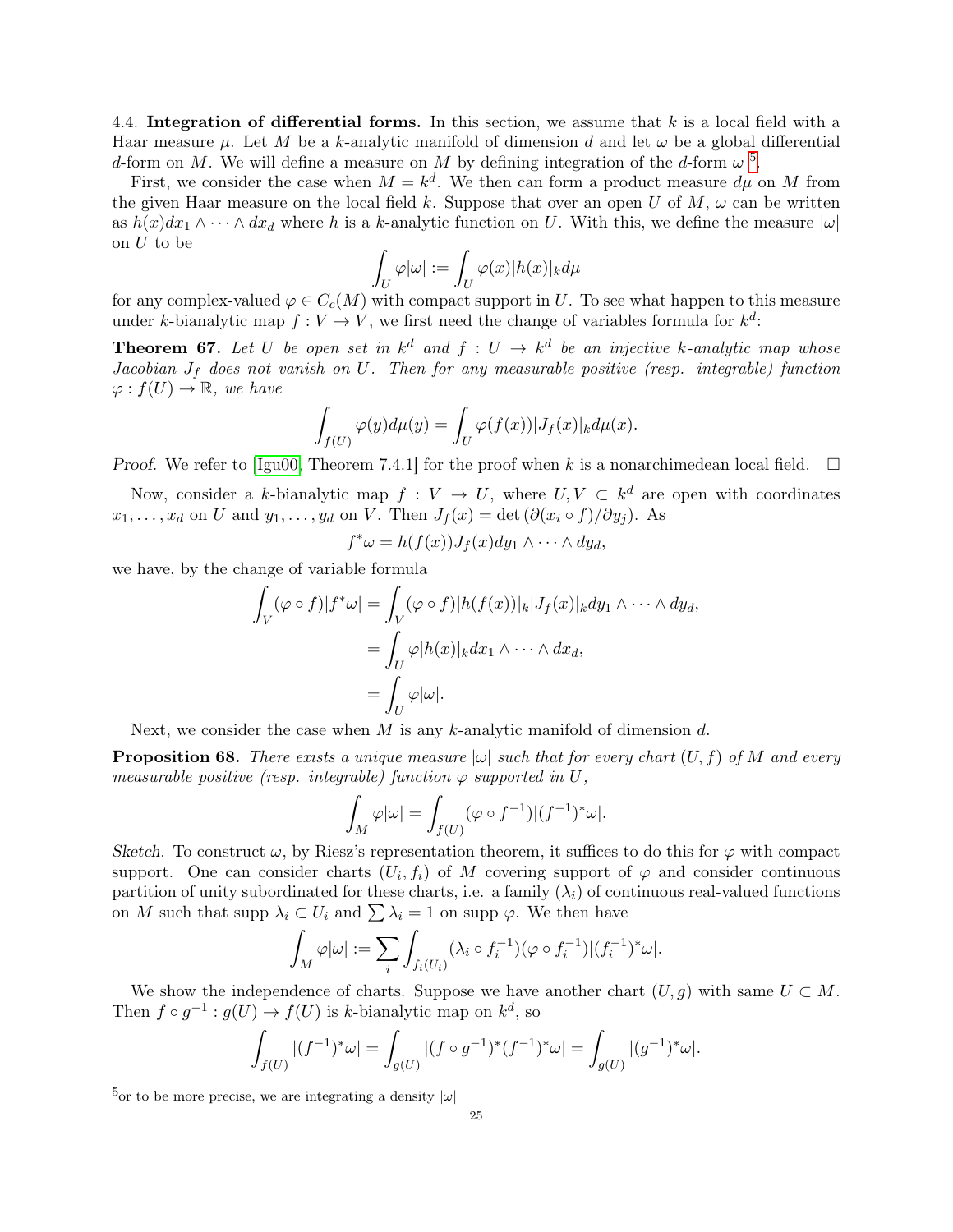It is not difficult to show that our definition does not depend on the choice of a partition of unity of  $M$ .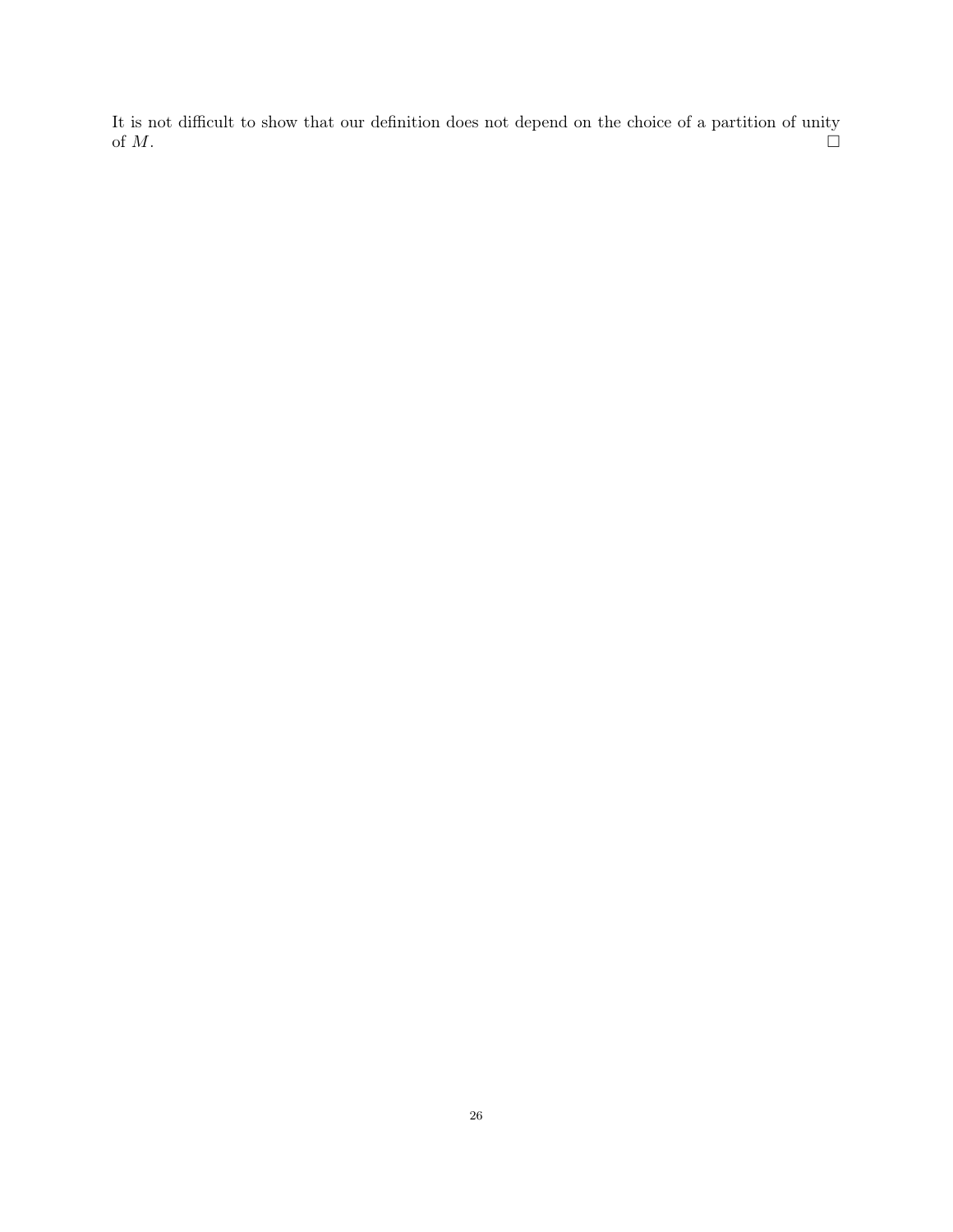#### 5. Adeles

<span id="page-26-0"></span>In this section, we will define the ring of adeles  $A_k$  associated to a global field k and study its topology. We then describe a functorial way to give a topology on  $G(\mathbb{A}_k)$  for any linear algebraic group G. We also show that  $G(k_v)$  is a  $k_v$ -analytic manifold for smooth G.

<span id="page-26-1"></span>5.1. **Adeles of Q.** We will review the construction of adeles A for  $k = Q$ . Let S be always a finite nonempty set of places of  $\mathbb Q$ , including the infinite place. For convenience, we sometimes refer to  $\mathbb R$ as  $\mathbb{Q}_{\infty}$ .

**Definition 69.** The adeles  $A = A_0$  of Q is the restricted product of the locally compact spaces  $\mathbb{Q}_p$ with respect to the compact open subspace  $\mathbb{Z}_p$  of  $\mathbb{Q}_p$ . In other words,  $\mathbb A$  is a topological space whose elements are

$$
\mathbb{A}_{\mathbb{Q}} = \prod_{p \leq \infty} \prime \mathbb{Q}_p := \left\{ (a_p)_p \in \prod_{p \leq \infty} \mathbb{Q}_p : a_p \in \mathbb{Z}_p \text{ for almost all } p \right\},\
$$

here "almost all" means "all but finitely many". A has a basis of open sets given by

$$
U_S \times \prod_{v \notin S} \mathbb{Z}_v,
$$

where S is a finite set of places of  $\mathbb{Q}$ , and  $U_S$  is an open set of

$$
\mathbb{Q}_S:=\prod_{v\in S}\mathbb{Q}_v
$$

under the product topology.

Let

$$
\mathbb{Q}_S = \prod_{v \in S} \mathbb{Q}_v, \quad \widehat{\mathbb{Z}}^S = \prod_{v \notin S} \mathbb{Z}_v.
$$

We find  $\mathbb{Q}_S \times \hat{\mathbb{Z}}^S$  is an open subring of A with the induced topology being the product topology <sup>[6](#page-26-2)</sup>. Indeed, the open sets of A restricted to  $\mathbb{Q}_S \times \hat{\mathbb{Z}}^S$  are of the form  $\prod_{v \in S} U_v \times \prod_{v \notin S} V_v$  where  $U_v$  is open in  $\mathbb{Q}_v$ ,  $V_v$  is open in  $\mathbb{Z}_v$  and  $V_v = \mathbb{Z}_v$  for almost all  $v \notin S$ . This is precisely the open basis of the product topology of  $\mathbb{A}_S := \mathbb{Q}_S \times \widehat{\mathbb{Z}}^S$ . Furthermore,

$$
\mathbb{A} = \bigcup_{S} \mathbb{Q}_S \times \widehat{\mathbb{Z}}^S
$$

where S ranges over all finite sets of places of Q. Also note that for  $S \subset T$ , we have an inclusion continuous map from  $\mathbb{Q}_S \times \hat{\mathbb{Z}}^S$  to  $\mathbb{Q}_T \times \hat{\mathbb{Z}}^T$  of topological rings. In other words, we find  $\mathbb{A}_K =$  $\underline{\lim}_{S} \mathbb{Q}_{S} \times \widehat{\mathbb{Z}}^{S}$ . With this, A is a topological ring, under componentwise addition and multiplication.

**Proposition 70.** The adeles ring A is a locally compact Hausdorff topological ring.

Proof. We first show A is locally compact. Note that by Tychonoff's theorem,  $\prod_{v \notin S} \mathbb{Z}_v$  is compact as each  $\mathbb{Z}_v$  is compact. It follows that  $\mathbb{Q}_S \times \hat{\mathbb{Z}}^S$  is a finite product of locally compact spaces, hence locally compact. As each point  $x \in A$  lies in one of these spaces, we find A is locally compact.

Next, we show A is Hausdorff. Note that  $\prod_v \mathbb{Q}_v$  is Hausdorff as  $\mathbb{Q}_v$  is Hausdorff. It follows that A with the subspace topology of  $\prod_v \mathbb{Q}_v$  is Hausdorff. In particular, for any two distinct points  $x, y \in \mathbb{A}$ , there exists two disjoint open sets  $\prod_{v \in S} U_v \times \prod_{v \notin S} \mathbb{Q}_v$  and  $\prod_{v \in T} V_v \times \prod_{v \notin T} \mathbb{Q}_v$  of  $\prod_{v \in T} \mathbb{Q}_v$ that contain x, y, respectively; here  $S, T$  are finite sets of places of Q. Because  $x, y \in A$ , one can enlarge  $S, T$  so that  $\prod_{v \in S} U_v \times \prod_{v \notin S} \mathbb{Z}_v$  and  $\prod_{v \in T} V_v \times \prod_{v \notin T} \mathbb{Z}_v$  are disjoint open sets of A containing  $x, y$ , respectively. Thus, we conclude that  $A$  is Hausdorff.

<span id="page-26-2"></span><sup>&</sup>lt;sup>6</sup>this notation of  $\hat{\mathbb{Z}}^S$  is motivated from the fact that it is the profinite completion of  $\mathbb{Z}^S = \{x \in k | x \in \mathbb{O}_v \,\forall v \notin S\}$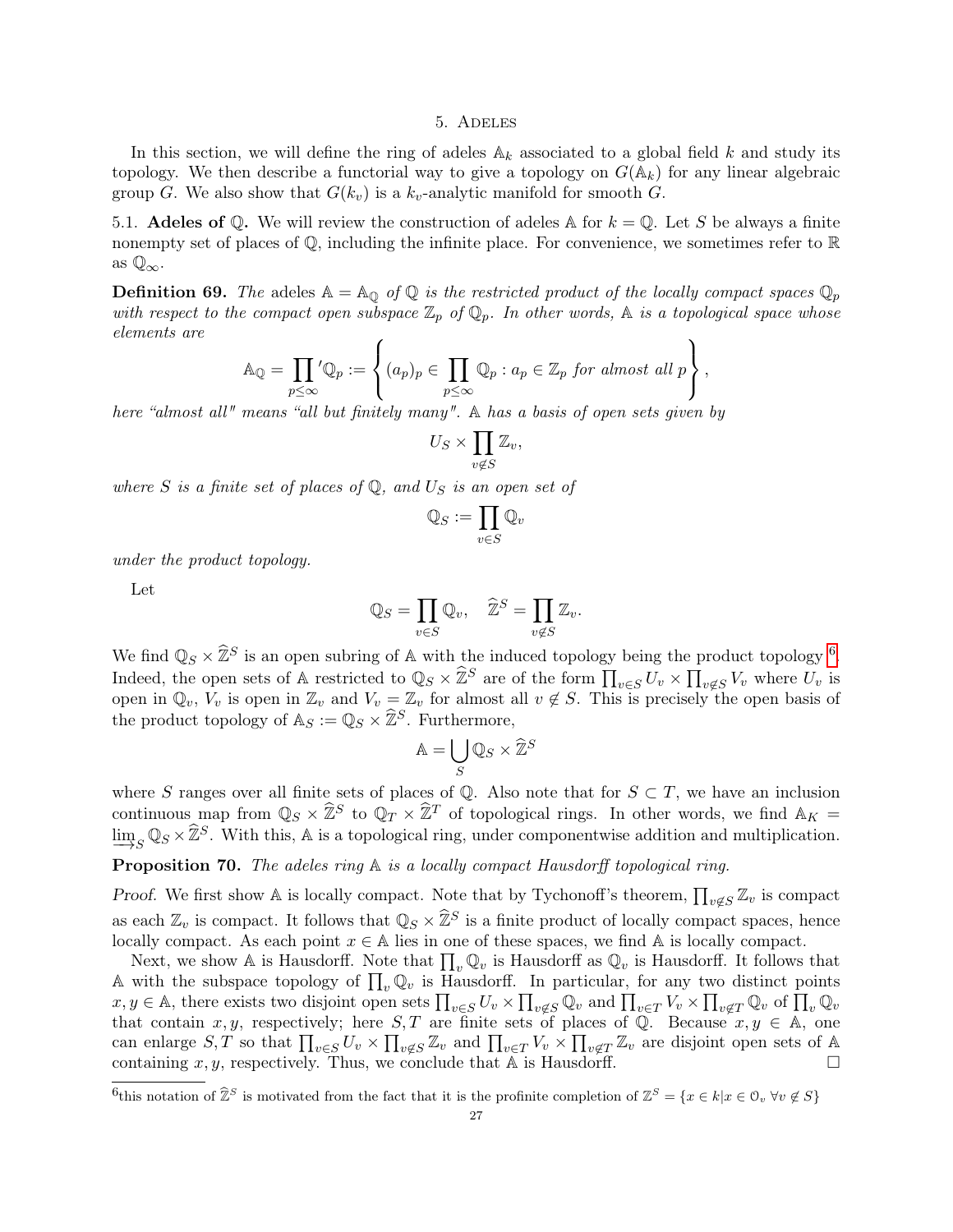For each place  $v$  of  $\mathbb{O}$ , we have a continuous embedding

$$
\mathbb{Q}_v \hookrightarrow \mathbb{A}: x_v \mapsto (0,\ldots,0,x_v,0,\ldots,0).
$$

Indeed, the preimage of a basis open set  $\prod_{v\in S} U_v \times \prod_{v\not\in S} \mathbb{Z}_v$  of A is either:  $\varnothing$  if  $0 \notin U_t$  for some place  $t \in S, t \neq v$ ; or  $U_v$  if  $0 \in U_t$  for all  $t \in S \setminus \{v\}$  and  $v \in S$ ; or  $\mathbb{Z}_v$  if  $0 \in U_t$  for all  $t \in S$  and  $v \notin S$ .

We have a diagonal embedding

$$
\mathbb{Q} \hookrightarrow \mathbb{A}: x \mapsto (x, x, \dots, x).
$$

This map is well-defined as  $x \in \mathbb{Z}_v$  for almost all places v where  $x \in \mathbb{Q}_v$ . The image of  $\mathbb Q$  under this embedding is called the *principal adeles*, which we will also denote  $\mathbb Q$  for convenience.

**Proposition 71.**  $\mathbb Q$  is a discrete subgroup of  $\mathbb A$ .

Proof. It suffices to show that  $0 \in \mathbb{Q}$  has an open neighborhood U in A that does not intersect  $\mathbb{Q}\setminus\{0\}$ . Let  $U = \{(x_v) \in \mathbb{A} : |x_v|_v < 1 \text{ if } v = \infty \text{ and } |x_v|_v \leq 1 \text{ if } v \neq \infty\}$  then U is open and  $0 \in U$ . By prime factorisation in  $k = \mathbb{Q}$ , we find  $U \cap (\mathbb{Q} \setminus \{0\}) = \emptyset$ , as desired.

Let

$$
\mathbb{A}^S = \prod_{v \notin S} \mathbb{Q}_v.
$$

Then we can identify  $\mathbb{Q}_S \times \mathbb{A}^S$  with  $\mathbb{A}$  via  $\mathbb{Q}_S \times \mathbb{A}^S \hookrightarrow \mathbb{A} \times \mathbb{A} \to \mathbb{A}$  where the latter map is addition on A. It follows that  $\mathbb{Q}_S \times \mathbb{A}^S$  is isomorphic to A as topological rings, with the product topology on  $\mathbb{Q}_S$  and the restricted product topology on  $\mathbb{A}^S$ .

5.1.1. Approximation theorem for adeles.

**Theorem 72.** For any finite nonempty set S of places of  $\mathbb{Q}$ ,

- (a) (Weak approximation property)  $\mathbb Q$  is dense in  $\mathbb Q_S$  via the diagonal embedding, and
- (b) (Strong approximation property)  $\mathbb Q$  is dense in  $\mathbb A^S$  via the diagonal embedding.

Proof. (a) Without loss of generality, we assume S contains the infinite place. We need to show that any open set in  $\mathbb{Q}_S$  contains a nonzero element in  $\mathbb{Q}$ . Indeed, a basis of open sets of  $\mathbb{Q}_S$  consists of open sets  $U \times \prod_{p \in S, p < \infty} (a_p + p^{k_p} \mathbb{Z}_p)$  where U is open in R and  $k_p \in \mathbb{Z}, a_p \in \mathbb{Q}$ . We choose  $x \in U \cap \mathbb{Q}$ . Then by the Chinese Remainder Theorem, there exists  $y \in \mathbb{Q}, z \in \mathbb{Z} \setminus \{0,1\}$  such that  $y \equiv a_p - x \pmod{p^{k_p}}$  and  $z \equiv 1 \pmod{p^{k_p}}$  for all  $p \in S \setminus \{\infty\}$ . Hence, for sufficiently small  $\ell < 0$ ,  $x + yz^{\ell}$  is our desired element in Q.

(b) We first consider the case where S does contain the infinite place. A basis of open sets of  $\mathbb{A}^S$ consists of open sets  $\prod_{p\in T}(a_p+p^{k_p}\mathbb{Z}_p)\times \prod_{p\not\in S\cup T}\mathbb{Z}_p$  where T is a finite set of places of  $\mathbb{Q}, T\cap S=\varnothing$ ,  $a_p \in \mathbb{Q}$  for all  $p \in T$ . By the Chinese Remainder Theorem, there exists  $x \in \mathbb{Q}$  such that  $x \equiv a_p$ (mod  $p^{k_p}$ ) where the denominator of x only has prime powers of primes  $p \in T$ . It follows x lies in the open set.

If S does not contain the infinite place, then there exists a prime  $q \in S$ . An open set of  $\mathbb{A}^S$ consists of open sets  $U \times \prod_{p \in T} (a_p + p^{k_p} \mathbb{Z}_p) \times \prod_{p \notin S \cup T} \mathbb{Z}_p$  where T is a finite set of places of Q,  $T \cap S = \emptyset$ ,  $a_p \in \mathbb{Q}$  for all  $p \in T$ , U is open in R.

There exists  $\ell \in \mathbb{Z}_{>0}$ ,  $x \in \mathbb{Z}$  such that  $\frac{x}{q^{\ell}} \in U$ . Indeed, pick any  $y \in U$  and let  $\ell$  be sufficiently large such that  $(y - q^{-\ell}, y + q^{-\ell}) \subset U$ . As  $\lceil q^{\ell} y - \frac{1}{2} \rceil$  $\frac{1}{2}$ ,  $q^{\ell}y + \frac{1}{2}$  $\frac{1}{2}$  has length 1, there exists an integer x lying inside that interval, giving  $xq^{-\ell} \in U$ .

<span id="page-27-0"></span>By the Chinese Remainder theorem, there exists  $z \in \mathbb{Q}, t \in \mathbb{Z}_{>1}$  such that  $z \equiv a_p - xq^{-\ell}$ (mod  $p^{k_p}$ ) and  $q^t \equiv 1 \pmod{p^{k_p}}$  for all  $p \in T$ , where the denominator of z only has prime powers of primes  $p \in T$ . It follows  $xq^{-\ell} + zq^{tk} \in \mathbb{Q}$  lies in the desired open set. □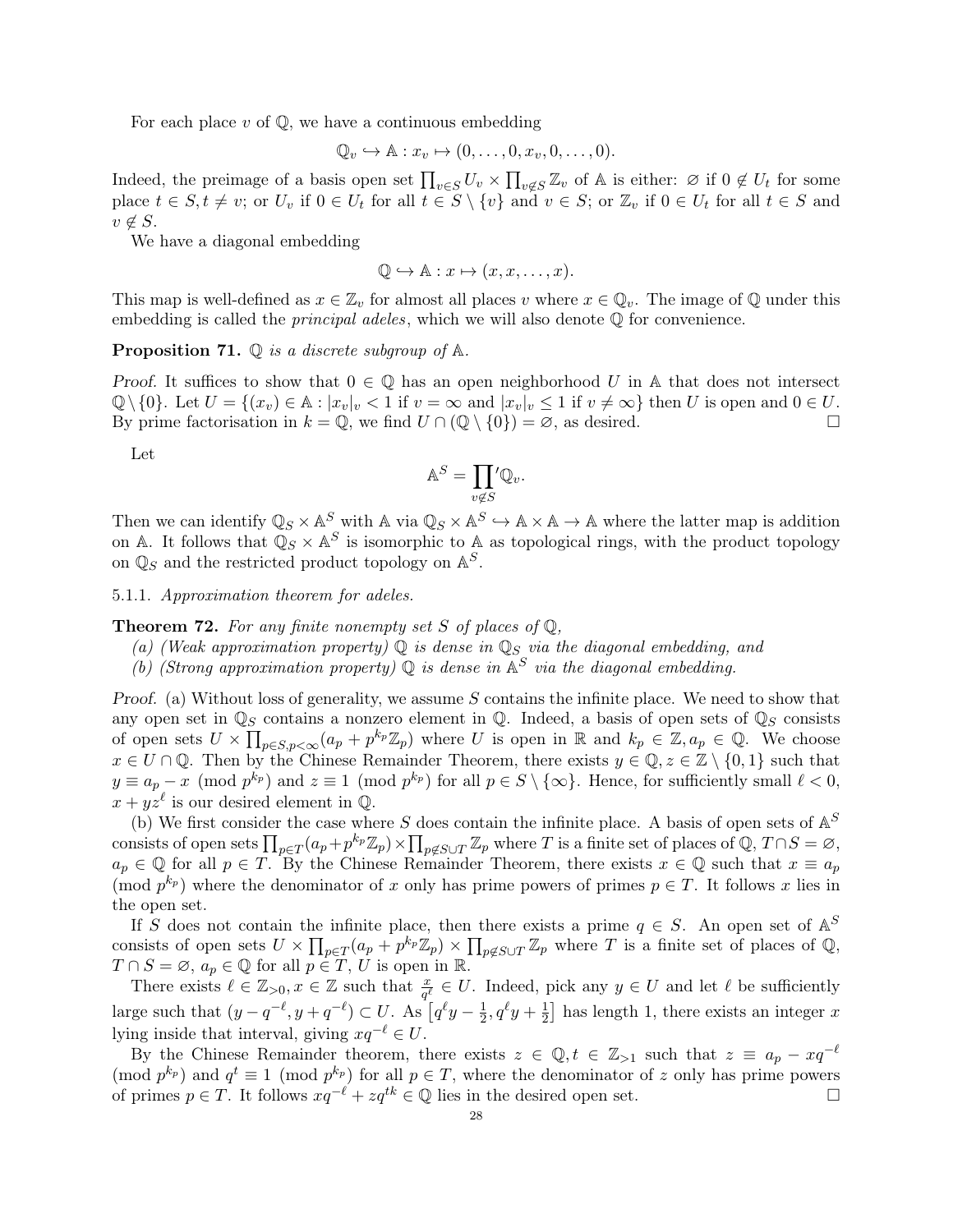**Corollary 73.** Let  $S = \{\infty\}$  be the set of all infinite places of  $\mathbb{O}$  then

- $(a) | \mathbb{Q} \setminus \mathbb{A}^{\infty}/\widehat{\mathbb{Z}}| = 1$
- (b) We have an isomorphism  $\mathbb{Q} \setminus \mathbb{A}/\widehat{\mathbb{Z}} \cong \mathbb{Z} \setminus \mathbb{R}$  of topological spaces.

Proof. (a) It suffices to prove that  $\mathbb{A}^{\infty} = \mathbb{Q} + \hat{\mathbb{Z}}$ . Consider  $x \in \mathbb{A}^{\infty}$ . Then  $x + \hat{\mathbb{Z}}$  is an open neighborhood of x as  $\hat{\mathbb{Z}}$  is open subgroup in A<sup>∞</sup>. From strong approximation theorem for adeles, we know  $\mathbb Q$  is dense in  $\mathbb A^\infty$ . Hence, there exists  $\ell \in \mathbb Q$  so that  $\ell \in x + \widehat{\mathbb Z}$ , implying  $x \in \mathbb Q + \widehat{\mathbb Z}$ .

(b) We identify  $\mathbb{A}$  with  $\mathbb{R} \times \mathbb{A}^{\infty}$ . Consider the map

$$
\phi: \mathbb{Z} \setminus \mathbb{R} \to \mathbb{Q} \setminus \mathbb{A}/\widehat{\mathbb{Z}}
$$

$$
\mathbb{Z} + x \mapsto [x, 0]
$$

where we denote  $[x, y]$  for  $(x, y) \in \mathbb{R} \times \mathbb{A}^{\infty}$  to be the double coset  $\mathbb{Q} + (x, y) + \hat{\mathbb{Z}}$ . Note that  $\hat{\mathbb{Z}}$  and  $\mathbb Q$  are embedded diagonally into  $\mathbb R$  and  $\mathbb A$ , respectively.

We first show that  $\phi$  is injective. If  $x \in \mathbb{R}$  so  $[x, 0] = 0$  then  $(x, 0) = (\ell, \ell + y)$  for  $y \in \mathbb{Z}$  and  $\ell \in \mathbb{Q}$ . It follows  $\ell = -y \in \widehat{\mathbb{Z}}$  so  $\ell \in \mathbb{Q} \cap \widehat{\mathbb{Z}} = \mathbb{Z}$ . Hence,  $x = \ell \in \mathbb{Z}$ , as desired.

To show  $\phi$  is surjective. From (a), we find  $\mathbb{A}^{\infty} = \mathbb{Q} + \widehat{\mathbb{Z}}$ . Hence,  $\mathbb{A} = \mathbb{Q} + \mathbb{R} + \widehat{\mathbb{Z}}$  and surjectivity follows.

To show  $\phi$  is continuous. Consider  $U \subset \mathbb{R}$  to be representatives of an open subset  $U'$  in  $\mathbb{Q} \setminus \mathbb{A}/\mathbb{Z}$ with  $0 \in U$ . Then  $\mathbb{Q} + (U, \widehat{\mathbb{Z}})$  is open in A. As  $\mathbb{A} = \mathbb{R} \times \mathbb{A}^{\infty}$ , we can cover  $\mathbb{Q} + (U, \widehat{\mathbb{Z}})$  by open subsets  $(X_i, Y_i)$  where  $X_i$  and  $Y_i$  are open in  $\mathbb R$  and  $\mathbb A^\infty$ , respectively. As  $0 \in U$  and  $\widehat{\mathbb Z}$  is open in  $\mathbb{A}^{\infty}$ , we find  $\mathbb{Q} + (X_i, \widehat{\mathbb{Z}})$  is also open in  $\mathbb{Q} + (U, \widehat{\mathbb{Z}})$  and these subsets cover  $\mathbb{Q} + (U, \widehat{\mathbb{Z}})$ .

On the other hand, as  $\mathbb{Z} = \mathbb{Q} \cap \widehat{\mathbb{Z}}$ ,  $\mathbb{Q} + (U, \widehat{\mathbb{Z}})$  is disjoint union of  $\ell + (\mathbb{Z} + U, \widehat{\mathbb{Z}})$  for  $\ell \in \mathbb{Q}$ ,  $\ell \notin \mathbb{Z}$ . Combining with the previous argument, we find  $(\mathbb{Z}+U,\widehat{\mathbb{Z}})$  must be obtained from taking the union of  $(X_i, \widehat{\mathbb{Z}})$ , where  $X_i$  are open subsets of R. It follows  $U + \mathbb{Z}$  is open in R, meaning inverse image of U' under  $\phi$  is open in  $\mathbb{Z}\setminus\mathbb{R}$ .

To show  $\phi$  has continuous inverse, it suffices to show  $\phi$  is open map. Consider  $U \subset \mathbb{R}$  so  $\mathbb{Z} + U$ is open in R and we need to show  $\mathbb{Q} + U + \widehat{\mathbb{Z}}$  is open in A. This holds because  $\mathbb{Q} + U + \widehat{\mathbb{Z}}$  is the union of open sets  $\ell + (\mathbb{Z} + U, \widehat{\mathbb{Z}})$  where  $\ell \in \mathbb{Q}$ . union of open sets  $\ell + (\mathbb{Z} + U, \widehat{\mathbb{Z}})$  where  $\ell \in \mathbb{Q}$ .

Corollary 74. The quotient  $\mathbb{Q} \setminus \mathbb{A}$  is compact.

Proof. From the previous corollary, we obtain a homeomorphism of topological spaces

$$
\mathbb{Q} \setminus \mathbb{A} \cong \mathbb{Z} \setminus \mathbb{R} \times \widehat{\mathbb{Z}}.
$$

Note that  $\mathbb{Z}$  is compact. As  $\mathbb{Z}$  is a lattice in  $\mathbb{R}, \mathbb{Z} \setminus \mathbb{R}$  is compact. Thus,  $\mathbb{Q} \setminus \mathbb{A}$  is compact.  $\square$ 

<span id="page-28-0"></span>5.2. Topology of adelic points. Let X be an affine k-scheme of finite type. For a k-algebra R which is also a topological ring, we can endow  $X(R)$  with a canonical topology. When  $k = 0$  and  $R = \mathbb{A}, X(\mathbb{A})$  is homeomorphic to the restricted product of  $X(\mathbb{Q}_v)$  over all places v of  $\mathbb{Q}$ .

<span id="page-28-1"></span>**Proposition 75.** Let R be a topological ring. There exists a unique way to topologise  $X(R)$  for all affine schemes  $X$  of finite type over  $R$  such that

- (1) the topology is functorial in X; that is, if  $X \to Y$  is a morphism of affine schemes of finite type of R, then the induced map on points  $X(R) \to Y(R)$  is continuous;
- (2) the topology is compatible with fiber products: this means if  $X \to Y$  and  $Y \to Z$  are morphisms of affine schemes of finite type over R, then the topology on  $(X \times Z Y)(R)$  is the fiber product topology;
- (3) closed immersion of affine schemes  $X \hookrightarrow Y$  (i.e. the map of coordinate rings  $\mathcal{O}(Y) \to \mathcal{O}(X)$ is surjective) induces topological embeddings  $X(R) \hookrightarrow Y(R)$  (i.e. a continuous map that is homeomorphic onto its image);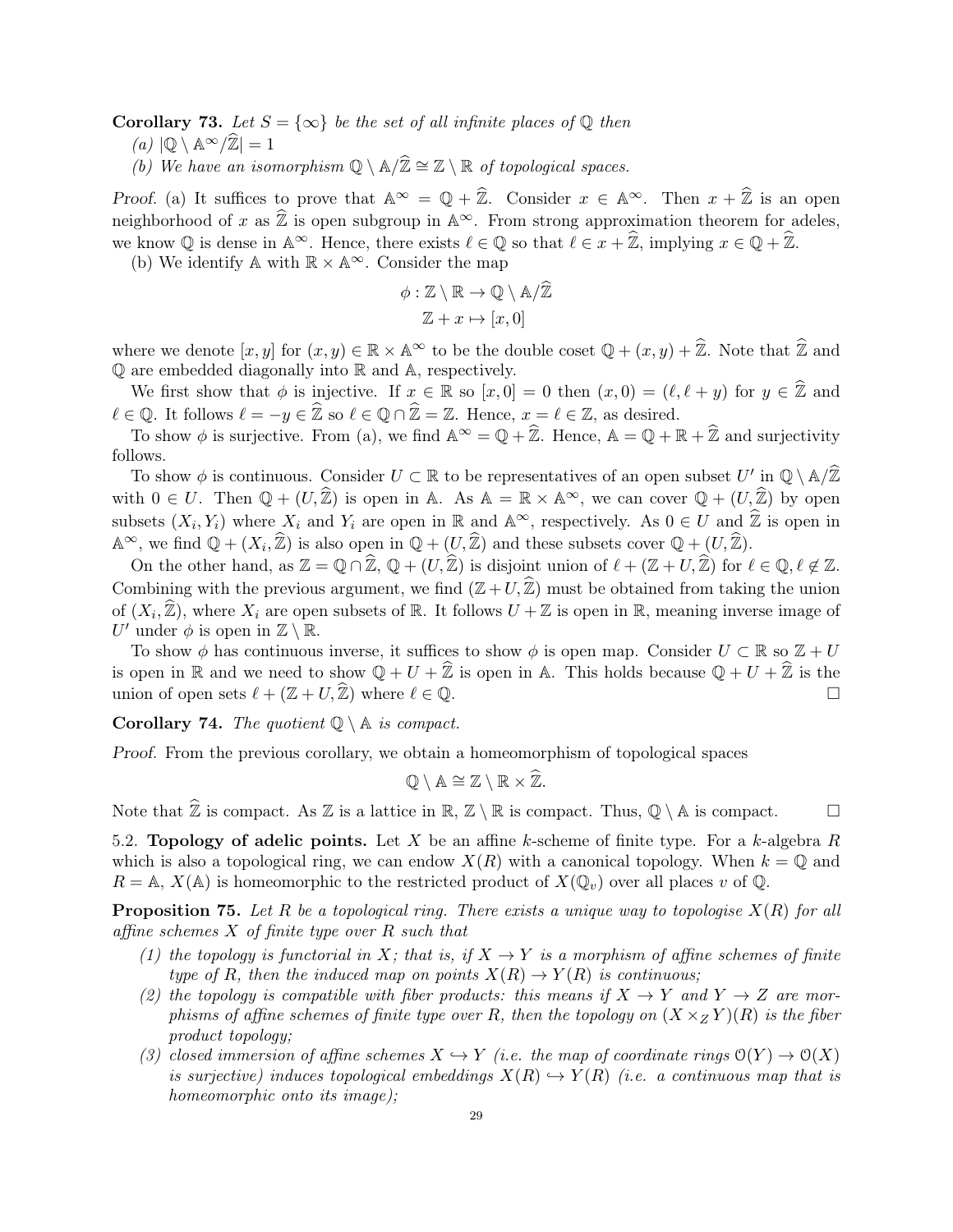(4) if  $X = \text{Spec } R[t]$  then  $X(R)$  is homeomorphic with R under the natural identification  $X(R) \cong$ R.

If R is Hausdorff or locally compact, then so is  $X(R)$ . Moreover, if R is Hausdorff then the closed immersion  $X \to Y$  induces a closed embedding  $X(R) \to Y(R)$ .

Sketch of proof. We refer to [\[Con12\]](#page-69-17) for the proofs of these two propositions. Essentially, the topology of  $X(R)$  is constructed by choosing an R-algebra isomorphism  $\mathcal{O}(X) \cong R[t_1, \ldots, t_n]/I$  for the coordinate ring of X, for any ideal I. The set  $X(R)$  can then be identified with the sets of elements in  $R^n$  on which the elements in I (we view elements of I as R-valued functions on  $R^n$ ) all vanish. We have an injection  $X(R) \hookrightarrow R^n$  which we equip  $X(R)$  with the subspace topology of  $R<sup>n</sup>$ . One then has to check that the defined topology does not depend on the choice of isomorphism  $\mathcal{O}(X) \cong R[t_1, \ldots, t_n]/I$  and satisfies all the functorial properties as above.

**Proposition 76.** Let  $R \to R'$  be a continuous map of topological rings and let X be an affine scheme of finite type over R. Then  $X(R) \to X(R')$  is continuous. Moreover, if  $R \to R'$  is a

- (1) a topological embedding,
- (2) a open topological embedding,
- (3) a closed topological embedding,
- (4) a topological embedding onto a discrete subset,

then so is  $X(R) \to X(R')$ .

Proof. The proposition follows from the commutative diagram

$$
X(R) \xrightarrow{i} R^n
$$
  
\n
$$
\downarrow f
$$
  
\n
$$
X(R') \xrightarrow{i'} R'^n
$$

where i and i' are topological embeddings. For example, we find  $f^{-1}(U) = X(R) \cap g^{-1}(U)$  for any  $U \subset X(R')$  so f is continuous. If g is a topological embedding then so is  $g \circ i$ , hence f is also a topological embedding. If g is open or closed then so is f.  $\Box$ 

*Example 77* (Topology of adeles and ideles). When  $k = \mathbb{Q}$  and  $R = \mathbb{A}$ , we have  $\mathbb{G}_a(R) = \mathbb{A}$ . From [§ 5,](#page-26-0) we know that A has the topology generated by the basis of open sets

$$
U_S \times \prod_{v \notin S} \mathbb{Z}_v
$$

where S is a finite set of places of k and  $U_S$  is open in  $\mathbb{Q}_S = \prod_{v \in S} \mathbb{Q}_v$ .

Next, we consider the ideles  $\mathbb{G}_m(\mathbb{A}) = \mathbb{A}^\times$ . We have a closed immersion  $\mathbb{G}_m \hookrightarrow \mathbb{G}_a \times \mathbb{G}_a$  sending  $t \mapsto (t, t^{-1})$ . Therefore, we have a topological embedding  $\mathbb{A}^{\times} \hookrightarrow \mathbb{A} \times \mathbb{A}$ , giving  $\mathbb{G}_m(\mathbb{A}) = \mathbb{A}^{\times}$  the topology generated by the basis of open sets

$$
U_S \times \prod_{v \notin S} \mathbb{Z}_v^\times
$$

where S is a finite set of places of k and  $U_S$  is open in  $\mathbb{Q}_S^{\times} = \prod_{v \in S} \mathbb{Q}_v^{\times}$  under the product topology <sup>[7](#page-29-0)</sup>. Note that this is not the same topology as giving  $\mathbb{A}^{\times} \subset \mathbb{A}$  the subspace topology. In particular,  $\prod_{p<\infty}\mathbb{Z}_p^{\times}$  is an open set in  $\mathbb{A}^{\times}$  but it is not open under the subspace topology from  $\mathbb{A}$ . Indeed, if  $\prod_{p<\infty}\mathbb{Z}_p^{\times}$  is open under the subspace topology from A, it is a union of  $\mathbb{A}^{\times}\cap U$ 's where  $U=$  $U_S \times \prod_{v \notin S} \mathbb{Z}_v$  is open in A. One can then choose a sufficiently large prime p such that  $a = (a_v)_v$ 

<span id="page-29-0"></span><sup>&</sup>lt;sup>7</sup>To see this, consider open set  $U \times V$  in  $\mathbb{A} \times \mathbb{A}$ . For  $a = (a_v) \in \mathbb{A}$ , if  $(a, a^{-1}) \in U \times V$  then  $a_v^{\pm 1} \in \mathbb{Z}_v$  for almost all v, meaning  $a_v \in \mathbb{Z}_v^{\times}$  for almost all v; finally, note that  $\mathbb{Q}_v^{\times}$  has the subspace topology from  $\mathbb{Q}_v$  for all places v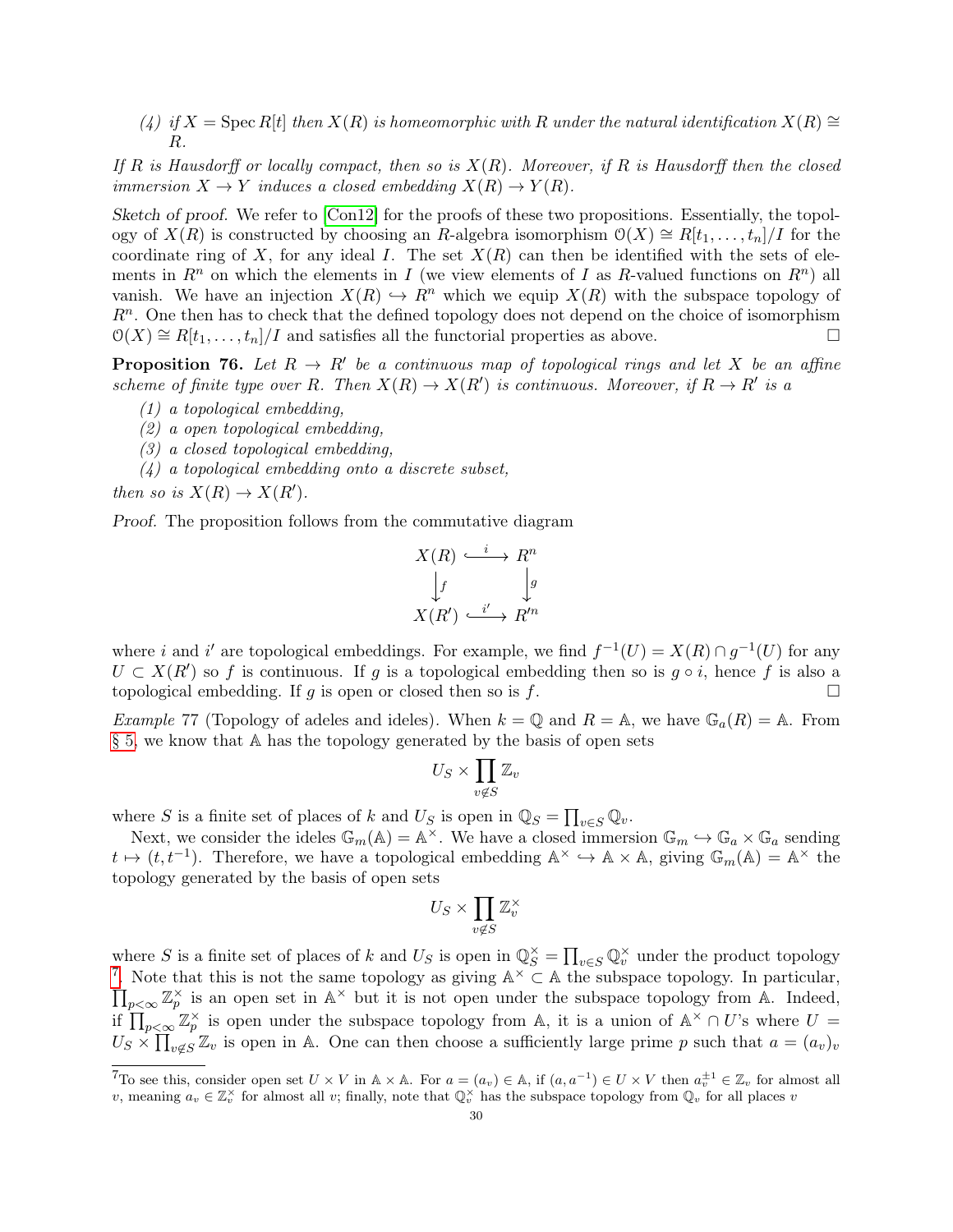satisfies  $(a_v)_{v \in S} \in U_S \cap \mathbb{Q}_S^\times$  $\zeta$ ,  $a_p = p$  and  $a_v = 1$  for  $v \notin S \cup \{p\}$ . It follows  $a \notin \prod_{v < \infty} \mathbb{Z}_p^{\times}$  but  $a \in \mathbb{A}^{\times} \cap U$ , a contradiction.

Thus, we have a homeomorphism

$$
\mathbb{G}_m(\mathbb{A}) \cong \prod_v \mathbb{G}_m(\mathbb{Q}_v).
$$

Example 78 (Topology of GL<sub>2</sub>(A)). The map GL<sub>2</sub>  $\hookrightarrow M_2 \times \mathbb{G}_a$  sending  $x \mapsto (x, \det^{-1} x)$  is a closed immersion of affine schemes since the associated k-algebra map  $k[x_{11}, x_{12}, x_{21}, x_{22}] \otimes_k k[t] \rightarrow$  $k[x_{11}, x_{12}, x_{21}, x_{22}, \text{det}^{-1}]$  sending t to  $\text{det}^{-1} := (x_{11}x_{22} - x_{12}x_{21})^{-1}$  is surjective. Hence, we have a topological embedding  $GL_2(R) \hookrightarrow M_2(R) \times \mathbb{G}_a(R)$ .

With the above embedding, we will describe the topology of  $GL_2(\mathbb{A}_{\mathbb{Q}})$ . It suffices to describe a basis of open neighborhoods of the identity of  $GL_2(\mathbb{A})$ .

We first describe the topology of  $GL_2(\mathbb{A}_T)$  where  $\mathbb{A}_T := \mathbb{Q}_T \times \widehat{\mathbb{Z}}^T = \prod_{v \in T} \mathbb{Q}_v \times \prod_{v \notin T} \mathbb{Z}_v$  for some fixed finite set T of places of Q containing the infinite place. We know that  $(I_2 + p^k M_n(\mathbb{Z}_p)) \times (1 +$  $p^k \mathbb{Z}_p$ ) for  $k \in \mathbb{Z}_{\geq 1}$  forms a basis of open neighborhoods of  $(I_2, 1) \in M_2(\mathbb{Q}_p) \times \mathbb{Q}_p$ . Therefore, for any finite set S of places of  $\mathbb Q$  containing the infinite place, and  $k \in \mathbb{Z}_{\geq 1}$ , the collection

$$
\prod_{p \in S \cap T} \left( (I_2 + p^k M_2(\mathbb{Z}_p)) \times (1 + p^k \mathbb{Z}_p) \right) \times \prod_{p \notin S \cup T} (M_2(\mathbb{Z}_p) \times \mathbb{Z}_p)
$$

forms a basis of open neighborhoods of  $(I_2, 1)$  in  $M_2(\mathbb{A}_T) \times \mathbb{A}_T$  (by definition of the product topology). Intersecting these sets with the image of  $GL_2(\mathbb{A}_T)$  from the embedding, we obtain

$$
\prod_{p \in S \cap T} (I_2 + p^k M_2(\mathbb{Z}_p)) \times \prod_{p \notin S \cup T} \text{GL}_2(\mathbb{Z}_p)
$$

as a basis of open neighborhoods of  $I_2$  in  $GL_2(\mathbb{A})$ . Thus, we have a homeomorphism

$$
GL_2(\mathbb{A}_T) \cong \prod_{v \in T} GL_2(\mathbb{Q}_v) \times \prod_{v \notin T} GL_2(\mathbb{Z}_v).
$$

Now,  $A_T \hookrightarrow A$  is an open embedding, so  $GL_2(A_T) \hookrightarrow GL_2(A)$  is also an open topological embedding. Furthermore, as  $GL_2(\mathbb{A}) = \bigcup_S GL_2(\mathbb{A}_S)$  over all finite set S of places of Q containing the infinite place, we conclude that the collection

$$
\prod_{v \in S} U_v \times \prod_{v \notin S} \mathrm{GL}_2(\mathbb{Z}_v)
$$

forms a basis of open sets of  $GL_2(\mathbb{A})$ , where S is a finite set of places of  $\mathbb Q$  containing the infinite place and  $U_v$  is open in  $GL_2(\mathbb{Q}_v)$ . Thus, we have a homeomorphism

$$
GL_2(\mathbb{A}) \cong \prod_v {'} GL_2(\mathbb{Q}_v).
$$

 $\prod_v \text{GL}_n(\overline{\mathbb{Q}}_v)$ . Hence, we have the following result. The argument in the previous example holds for general  $GL_n$ , giving a homeomorphism  $GL_n(\mathbb{A}) \cong$ 

**Proposition 79.** For a linear algebraic group G over Q and a faithful representation  $G \to \mathrm{GL}_n$ , one has an isomorphism of topological groups

$$
G(\mathbb{A}) \cong \prod_{v} G(\mathbb{Q}_v)
$$

where the restricted product on the right is defined with respect to the compact open subgroup  $G(\mathbb{Q}_v) \cap$  $GL_n(\mathbb{Z}_v)$  of  $G(\mathbb{Q}_v)$ , where  $v \nmid \infty$ .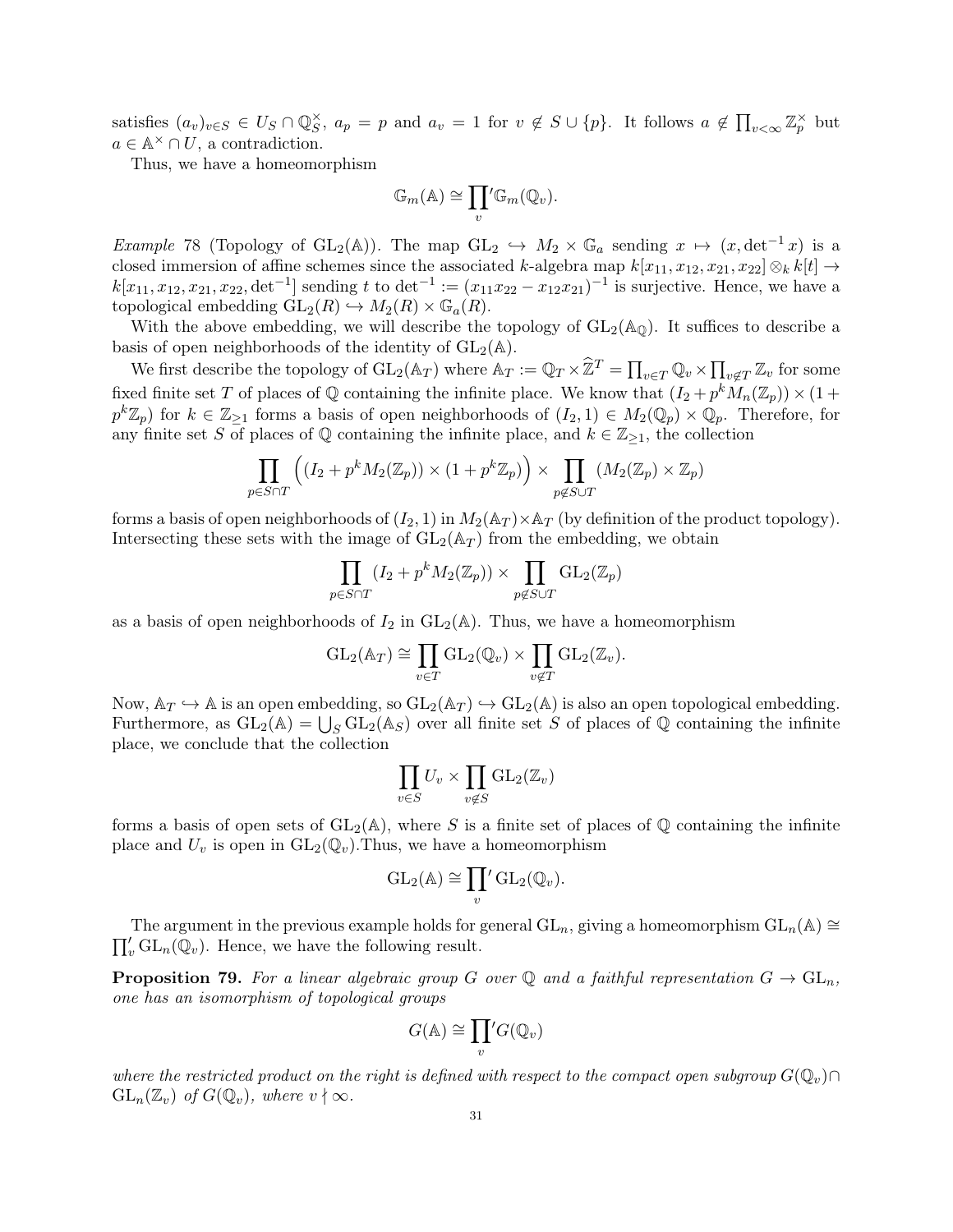Example 80 (Topology of  $SL_2(\mathbb{A})$ ). We have a closed immersion  $SL_2 \hookrightarrow GL_2$  of affine schemes as  $\mathcal{O}(\mathrm{SL}_2) = \mathcal{O}(\mathrm{GL}_2)/(x_{11}x_{22} - x_{12}x_{11} - 1)$ , giving a topological embedding  $\mathrm{SL}_2(R) \hookrightarrow \mathrm{GL}_2(R)$  for any topological ring R.

Since Q is a discrete subgroup of  $\mathbb{A}_{\mathbb{O}}$ ,  $SL_2(\mathbb{Q})$  is a discrete subgroup of  $SL_2(\mathbb{A})$ .

We refer to [\[Con12\]](#page-69-17) for more discussions on describing the adelic topology of  $X(\mathbb{A}_k)$  for any separated scheme X of finite type over  $k$ . For example, on [\[Con12,](#page-69-17) p. 10], when removing the affineness assumption of X,  $X(k)$  may not be a discrete closed subset of  $X(\mathbb{A}_k)$ .

<span id="page-31-0"></span>5.3. Analytic manifolds from smooth schemes. Continuing from [Proposition 75,](#page-28-1) we restrict X to be a smooth affine scheme of finite type over k, where k is a complete valued field. In this section, we show that one can endow  $X(k)$  with a canonical structure of a k-analytic manifold. Here smoothness of X means the following (see [\[GW20,](#page-69-18)  $\S 6.8$ ])

**Definition 81.** Let X be an affine scheme of finite type over k. We say X is smooth of dimension d over k if X can be covered by affine open sets  $\operatorname{Spec} k[t_1, \ldots, t_n]/(f_1, \ldots, f_{n-d})$  for suitable n and f<sub>i</sub>, such that the Jacobian matrix  $(\partial f_i/\partial t_j)(x) \in M_{(n-d)\times n}(\kappa(x))$  has rank n – d. Equivalently, the ideal in  $k[t_1, \ldots, t_n]$  generated by the  $f_i$ 's and all the  $(n-d) \times (n-d)$  minors of the Jacobian  $(\partial f_i/\partial t_j)$  is the whole ring  $k[t_1,\ldots,t_n]$ .

Example 82. GL<sub>2</sub> = Spec  $k[x_{11}, x_{12}, x_{21}, x_{22}, t]/(t(x_{11}x_{22} - x_{21}x_{12}) - 1)$  is a smooth scheme over k of dimension 4.

Example 83.  $SL_2 = Spec k[x_{11}, x_{12}, x_{21}, x_{22}]/(x_{11}x_{22} - x_{21}x_{12} - 1)$  is a smooth scheme over k of dimension 3.

**Proposition 84.** There is a canonical structure of a k-analytic manifold on  $X(k)$ , which is characterised as follows:

- (1) Functorial in X: morphism of smooth k-schemes induce morphism of k-analytic manifolds; open (resp. closed) immersions induce open (resp. closed) immersions of k-analytic manifolds.
- (2) When  $X = \text{Spec } k[x_1, \ldots, x_d]$ , the structure of k-analytic manifold on  $X(k) \cong k^d$  is the natural one.
- (3) Etale morphisms of smooth k-schemes induce k-analytic local isomorphisms.

Sketch of proof. Defining a structure of a k-analytic manifold on  $X(k)$  amounts to describing which continuous functions are k-analytic, such that the induced locally ringed space is locally isomorphic to  $k^n$  with its sheaf of k-analytic functions. Let U be an open set of  $X(k)$ . A continuous function  $f: U \to k$  is k-analytic at  $x \in U$  if there exists an immersion of k-schemes  $i: V \to \text{Spec } k[t_1, \ldots, t_n]$ on a Zariski-open neighborhood V of x in X and a k-analytic function  $g: W \to k$  on an open neighborhood of x such that  $f = g \circ i$  on some open neighborhood of x in U. We say f is analytic if it is analytic at every point in U.

We refer to [\[CLNS18,](#page-69-19) Chapter 0,  $\S1.6$ ] for the verification of the functorial conditions with the above analytic structure.

*Example* 85. If  $k = \mathbb{Q}_p$  or  $k = \mathbb{R}$  then  $GL_2(k)$ ,  $SL_2(k)$  are k-analytic manifolds.

<span id="page-31-1"></span>5.4. Weil measure on the integral points of nonarchimedean local fields. From the previous section, for a smooth scheme X of finite type over a nonarchimedean local field  $k, X(k)$  is a k-analytic manifold. In this section, we show that if X a smooth scheme over  $\mathcal{O}_k$ , there is a very natural measure on  $X(\mathcal{O}_k)$ , called the Weil measure, that does not depend on the choice of a volume form, i.e. a nowhere vanishing differential form of top degree. Furthermore, if we can construct *any* measure on  $X(k)$  by integrating a volume form on  $X(k)$  (see [§ 4.4\)](#page-24-0), the Weil measure is then the restriction measured on  $X(\mathcal{O}_k) \subset X(k)$ . In this section, we will also prove a theorem of Weil that links point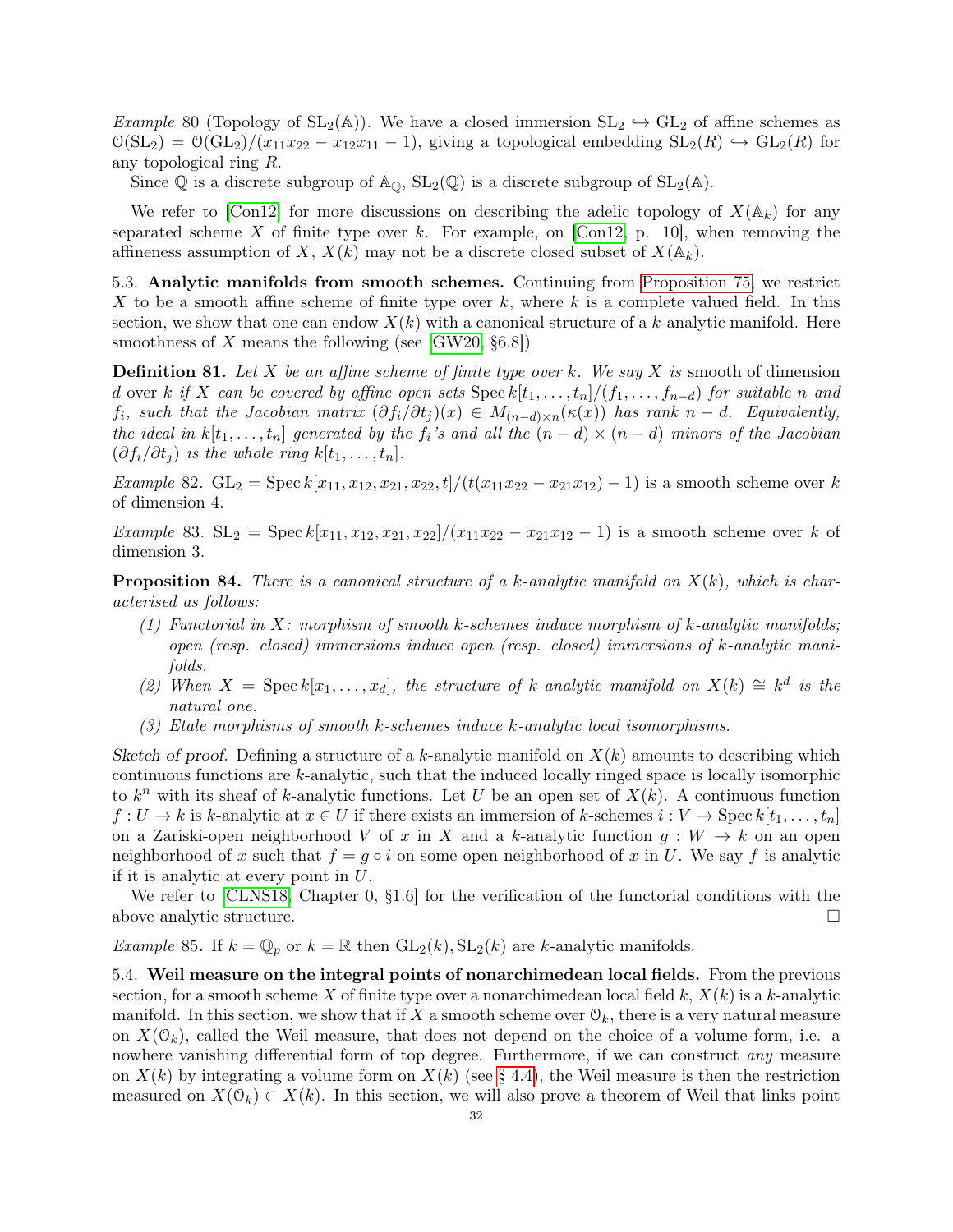counting over finite fields with integration over local fields. We will mainly follow two references [\[CLNS18,](#page-69-19) Chapter 0] and [\[Mag16\]](#page-69-20).

Let k be a nonarchimedean local field,  $\mathcal{O}_k$  be its ring of integers,  $\mathbb{F}_q$  be the residue field where q is a prime power of a prime p. Let X be a smooth scheme of relative dimension n over  $\mathcal{O}_k$  and  $\Omega_{X/\mathbb{O}_k}$  be the sheaf of differentials.

We will define a canonical measure on  $X(\mathbb{O}_k)$ , called the Weil measure. Because X is smooth over  $\mathcal{O}_k$  and  $\Omega_{X/\mathcal{O}_k}^n$  is a locally free sheaf of  $\mathcal{O}_X$ -modules of rank 1, there exists an affine open cover  ${U_i}$  of  $\mathcal{O}_k$ -schemes of X such that we have a trivialisation  $\Omega_{X/\mathcal{O}_k}^n|_{U_i} \cong \mathcal{O}_X|_{U_i}$  over each  $U_i$ . A trivialisation of  $\Omega_{X/\mathcal{O}_k}^n|_{U_i}$  corresponds to a nowhere-vanishing differential form  $\omega_i \in \Gamma(U_i, \Omega_{X/\mathcal{O}_k}^n)$ . From this, we can define a (Radon) measure  $d|\omega_i|$  on  $U_i(\mathbb{O}_k)$  by integrating with respect to  $\omega_i$ . We also have  $X(\mathcal{O}_k) = \bigcup_i U_i(\mathcal{O}_k)$ , so in order to define a (Radon) measure on  $X(\mathcal{O}_k)$ , the measures  $d|\omega_i|$ must agree on overlaps. This is true because for two nowhere-vanishing differential forms  $\omega_i|_{U_i \cap U_j}$ and  $\omega_j|_{U_i \cap U_j}$  on  $U_i \cap U_j$ , there exists a nowhere-vanishing function  $f \in \mathcal{O}_X|_{U_i \cap U_j}$  (hence invertible) so that  $\omega_i = f \omega_j$  on  $U_i \cap U_j$ . This gives us the relation  $d|\omega_i|(x) = |f(x)|_k d|\omega_j|(x)$  of measures on  $U_j(\mathcal{O}_k) \cap U_i(\mathcal{O}_k) = (U_i \cap U_j)(\mathcal{O}_k)$ . However, as  $f : (U_i \cap U_j)(\mathcal{O}_k) \to \mathcal{O}_k$  is invertible,  $|f(x)|_k = 1$  for all  $x \in (U_i \cap U_j)(\mathcal{O}_k)$ , meaning  $d|\omega_i| = d|\omega_j|$  on  $(U_i \cap U_j)(\mathcal{O}_k)$ .

Remark 86. The Weil measure is canonical in the sense that its construction does not depend on the existence of a global differential form. The main reason for this is that our scheme  $X$  is over  $\mathcal{O}_k$ , hence any invertible function f, defined on an open set U of X, must have  $|f(x)|_k = 1$  for all  $x \in U(\mathbb{O}_k)$ . This also means that one may not be able to repeat this construction to define a measure on  $X(k)$ . However, if we have a global differential form  $\omega \in \Gamma(X, \Omega^n_{X/\mathbb{O}_k})$ , we can define a measure on  $X(k)$  whose restriction to  $X(\mathcal{O}_k)$  is the Weil measure.

In the literature (see  $[\text{Bat99}]$ ), it seems that the name Weil measure is given when X has a global nowhere-vanishing differential form, and the measure we have constructed is called the canonical measure. In fact, the two measures are the same if the Weil measure (as defined in the literature) exists. Thus, for convenience, we will stick with our definition of Weil measure.

<span id="page-32-0"></span>**Theorem 87** (Weil). Let X be a smooth scheme of dimension n over  $\mathcal{O}_k$ . Let  $\mu$  be the Weil measure on  $X(\mathcal{O}_k)$ , then

$$
\int_{X(\mathbb{O}_k)} d\mu = \frac{|X(\mathbb{F}_q)|}{q^n}
$$

.

Sketch. Because X is smooth over  $\mathcal{O}_k$ , the reduction map  $\varphi: X(\mathcal{O}_k) \to X(\mathbb{F}_q)$  sending  $x \mapsto \overline{x}$  is surjective, giving

$$
\int_{X(\mathbb{O}_k)} d\mu = \sum_{\overline{x} \in X(\mathbb{F}_q)} \int_{\varphi^{-1}(\overline{x})} d\mu.
$$

It suffices to show  $\int_{\varphi^{-1}(\overline{x})} d\mu = q^{-n}$  for all  $\overline{x} \in X(\mathbb{F}_q)$ . We view  $\overline{x} \in X(\mathbb{F}_q)$  as an element of X by taking the value  $\overline{x}(\eta)$  at the generic point  $\eta \in \text{Spec } \mathbb{F}_q$ . Because X is smooth and  $\Omega_{X/\mathbb{O}_k}$  is locally free, there exists an affine open set  $U \cong \operatorname{Spec} \mathcal{O}_k[x_1, \ldots, x_{n+m}]/(f_1, \ldots, f_m)$  of  $\overline{x}$  such that  $\Omega_{X/\mathbb{O}_k}|_U$  is trivialised and the Jacobian matrix  $(\partial f_i/\partial x_{n+j})_{1\leq i,j\leq m}$  is invertible at  $\varphi^{-1}(\overline{x})\subset U(\mathbb{O}_k)$  $(\varphi^{-1}(\overline{x}) \subset U$  as any open set of  $\overline{x}$  contains  $x \in \varphi^{-1}(\overline{x})$ , viewed an element of X by evaluating at the generic point  $\eta \in \text{Spec } \mathcal{O}_k$ . We consider the map  $g: U(\mathcal{O}_k) \to \mathbb{A}_{\mathcal{O}_k}^{n+m}$  $\mathcal{O}_k^{n+m}$  defined by  $g(x_1,\ldots,x_{n+m})=$  $(x_1, \ldots, x_n, f_1(x), \ldots, f_m(x))$ . Observe that the Jacobian of g at  $\varphi^{-1}(\overline{x})$  is a unit in  $\mathcal{O}_k$ . Therefore, by forgetting the last m coordinates, g induces an etale morphism  $h: U \to \mathbb{A}_{0_k}^n$ , which induces a k-analytic isomorphism from  $\varphi^{-1}(\overline{x})$  to  $\mathfrak{p}^n$  by Hensel's lemma, where  $\mathfrak{p}$  is the maximal ideal of  $\mathfrak{O}_k$ . Furthermore, because  $\Omega_{X/\mathcal{O}_k}|_U \cong \mathcal{O}_X^n|_U$ , we can find a global nowhere-vanishing differential form  $\omega \in \Gamma\left(U, \bigwedge^n \Omega_{X/\mathbb{O}_k}|_U\right)$ . We then have  $h^*(dt_1 \wedge dt_2 \wedge \cdots \wedge dt_n) = f\omega$ , where f is invertible in U, hence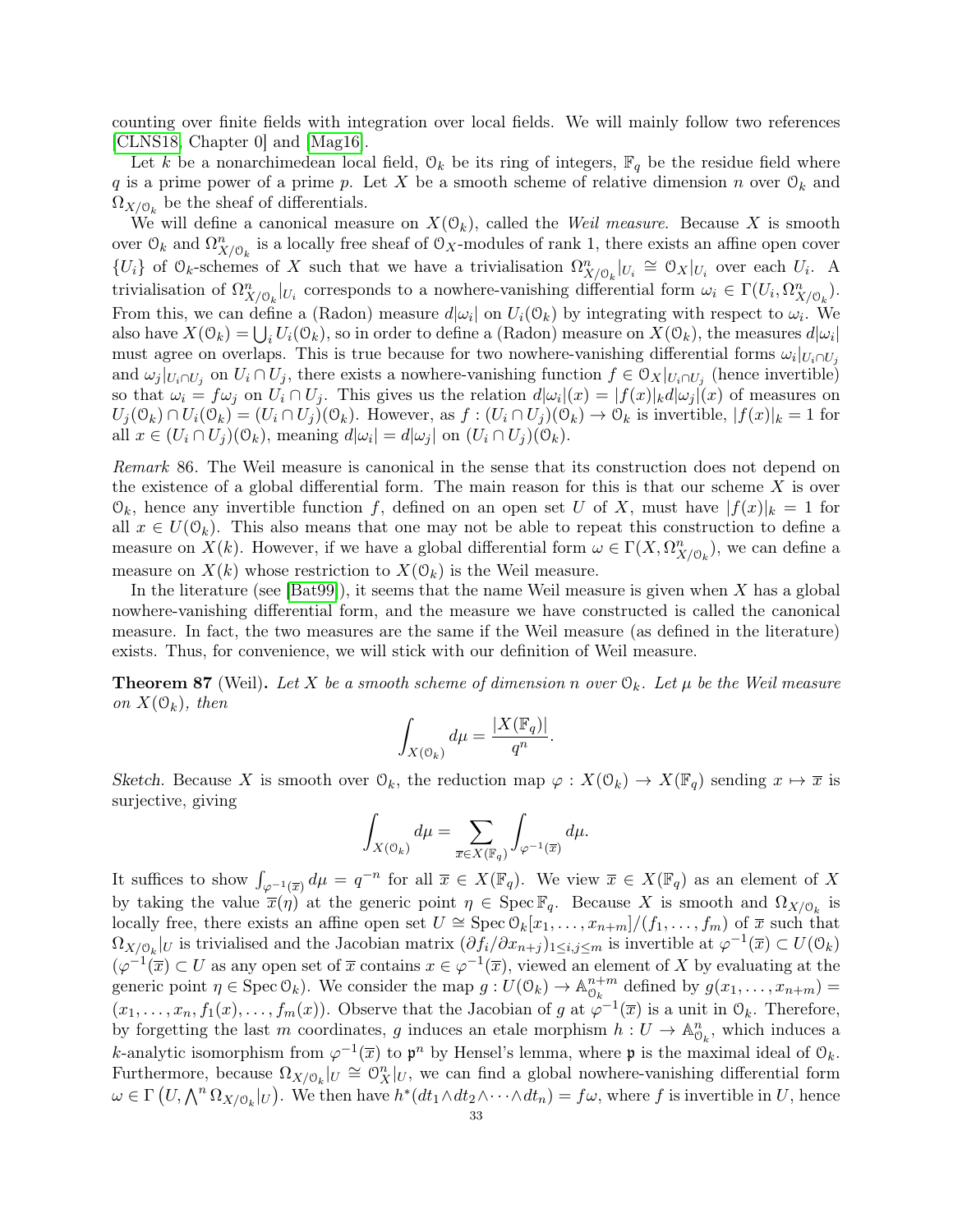$f(x)$  p-adic norm for  $x \in U(0_k)$ . By definition,  $f\omega$  defines a Weil measure on the neighborhood  $U(\mathcal{O}_k)$ . Thus, we find

$$
\int_{\varphi^{-1}(\overline{x})} d\mu = \int_{\mathfrak{p}^n} dt_1 \wedge \cdots dt_n = q^{-n}
$$

by the change of variables formula.

**Proposition 88.** Let X be a smooth scheme over  $\mathcal{O}_k$ , Y be a reduced closed subscheme of codimension at least 1 in X. Then  $Y(\mathbb{O}_k)$  has measure 0 in  $X(\mathbb{O}_k)$  with respect to the Weil measure.

Sketch. By using affine cover of X, we can reduce the problem to the case where X is an affine smooth scheme. By considering some hypersurface containing  $Y$ , we can also reduce to the case of principal divisor, i.e. Y is defined by  $f = 0$  for irreducible  $f \in \Gamma(X, \mathcal{O}_X)$ . By the Noether normalisation theorem, we can then further assume that  $X = \text{Spec } \mathbb{O}_k[x_1, \ldots, x_n]$  and  $f = x_1$ .

To show  $\mu(Y(\mathbb{O}_k))$  where  $\mu$  is the Weil measure, for  $m \in \mathbb{Z}_{\geq 1}$ , we set

$$
Y_m(\mathcal{O}_k) := \{(x_1, \ldots, x_n) \in \mathcal{O}_k^n : x_1 \in \mathfrak{m}^m\}.
$$

We then find

$$
Y(\mathcal{O}_k) = \bigcap_{m=1}^{\infty} Y_m(\mathcal{O}_k).
$$

We also have

$$
\mu(Y_m(\mathcal{O}_k)) = \int_{\mathfrak{m}^m} |dx_1| \prod_{i=2}^m \int_{\mathcal{O}_k} |dx_i| = q^{-m}.
$$

Therefore, we find

$$
\mu(Y(\mathcal{O}_k)) = \lim_{m \to \infty} \mu(Y_m(\mathcal{O}_k)) = 0.
$$

 $\Box$ 

<span id="page-33-0"></span>5.5. Measure on the adelic points. Let k be a global field, X be a smooth affine scheme of relative dimension n over  $k, \omega \in \Gamma(X, \Omega^n_{X/\operatorname{Spec} k})$  be a global nowhere vanishing algebraic differential form over k, called a *volume form*. Our goal in this section is to associate a measure on  $X(\mathbb{A}_k)$ .

<span id="page-33-1"></span>5.5.1. Measures on local points. We first normalise the Haar measures on each local field  $k_v$  as follows:

- (1) If  $k_v = \mathbb{R}$  then we use the Lebesgue measure.
- (2) If  $k_v = \mathbb{C}$  then we use twice the standard Lebesgue measure on  $\mathbb{C} \cong \mathbb{R}^2$ , i.e. if  $z = x + iy$ with  $x, y \in \mathbb{R}$  then this Haar measure is  $|dz \wedge d\overline{z}| = 2dx \wedge dy$  where dx and dy are the Lebesgue measure on R.
- (3) If  $k_v$  is nonarchimedean, we normalise the Haar measure on  $k_v$  so that  $\mathcal{O}_v$  has volume 1.

By arguing similarly as in [§ 4.4](#page-24-0) and [§ 5.4,](#page-31-1) for each place v of k, we can construct a (Radon) measure  $|\omega|_v$  on  $X(k_v)$  as follows:

- (1) Cover X by affine schemes  $U_i$ 's with chart  $(U_i, \mathcal{O}_X|_{U_i}) \xrightarrow{\sim} (V \subset k_v^n, \mathcal{O}_{k_v^n}|_V)$ . When taking  $k_v$ -points, there holds  $X(k_v) = \bigcup_i U_i(k_v)$ . On  $U_i(k_v)$ , with local coordinates  $x_1, \ldots, x_n$ coming from the isomorphism  $(U_i, \mathcal{O}_X|_{U_i}) \xrightarrow{\sim} (V \subset k_v^n, \mathcal{O}_{k_v^n}|_V)$ ,  $\omega$  can then be written as  $fdx_1 \wedge \cdots \wedge dx_n$  where f is k-analytic on  $U_i(k_v)$ .
- (2) We can define a measure  $|f|_v dx_1 dx_2 \cdots dx_n$  on each  $U(k_v)$ . To define a measure on  $X(k_v)$ , we use partition of unity. One then shows that the resulting measure  $|\omega|_v$  on  $X(k_v)$  does not depend on the choice of local coordinates or on the choice of partitions of unity.

*Example* 89. For  $SL_2$  over Q, as we did in the proof of [Proposition 112,](#page-44-1) we can choose  $U_{11}$  =  $\text{Spec } \mathcal{O}(\mathrm{SL}_2)_{x_{11}} \text{ and } U_{12} = \text{Spec } \mathcal{O}(\mathrm{SL}_2)_{x_{12}} \text{ to cover } \text{Spec } \mathcal{O}(\mathrm{SL}_2). \text{ Hence, } \omega \text{ over } U_{11}(\mathbb{Q}_v) = \{ (x_{11}, x_{12}, x_{21}) \in \mathcal{O}(\mathrm{SL}_2)_{x_{12}} \text{ and } U_{12} = \text{Spec } \mathcal{O}(\mathrm{SL}_2)_{x_{12}} \text{ to cover } \text{Spec } \mathcal{O}(\mathrm{SL}_2).$  $\mathbb{Q}_v^3: x_{11} \neq 0$  can be written as  $\frac{1}{x_{11}} dx_{11} \wedge dx_{12} \wedge dx_{21}$ , and indeed  $x_{11}^{-1}$  is  $\mathbb{Q}_v$ -analytic on  $U_{11}(\mathbb{Q}_v)$ .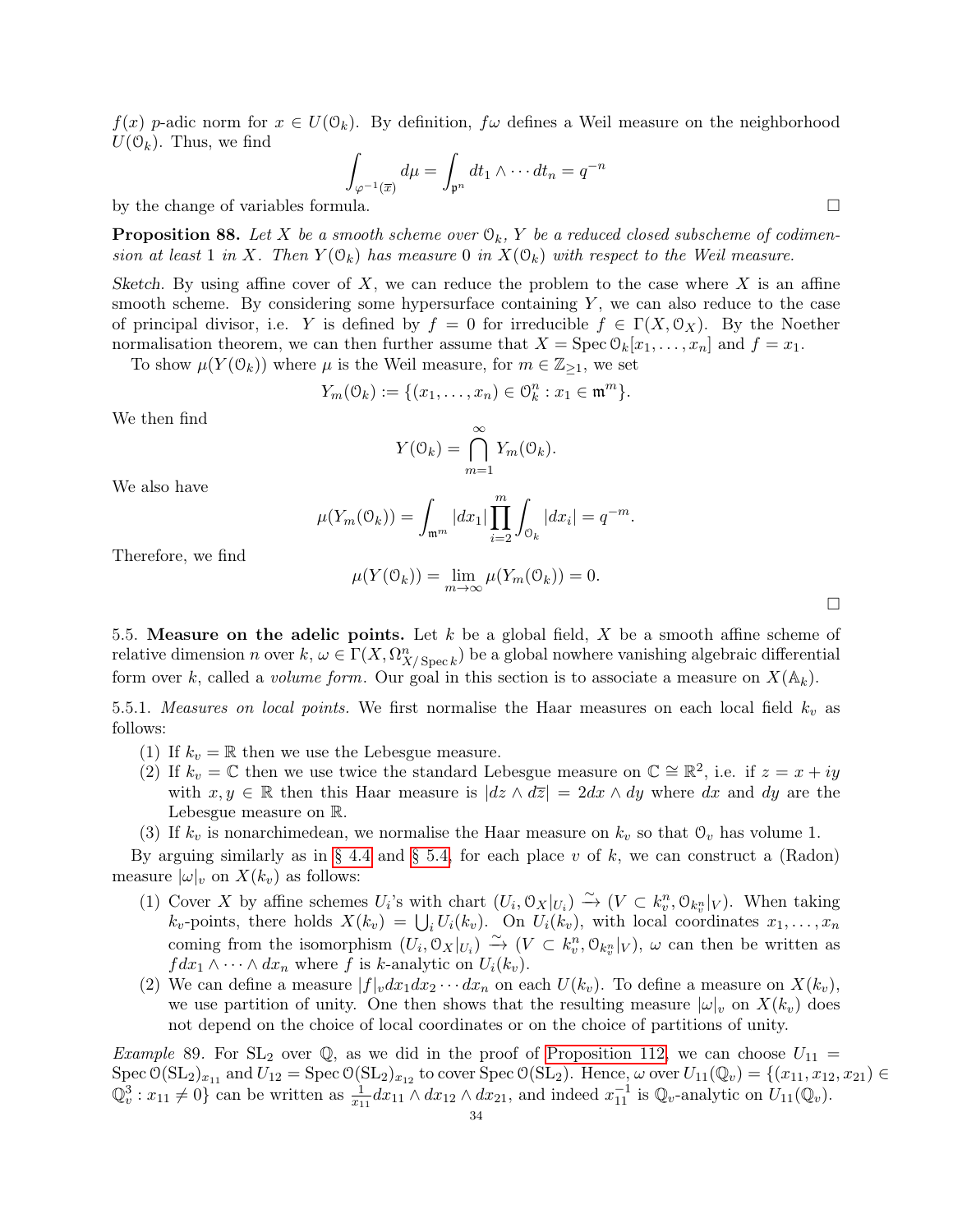<span id="page-34-2"></span>5.5.2. Local finiteness of the measure on  $X(\mathbb{A}_k)$ . We would like to construct a Radon measure on our locally compact space  $X(\mathbb{A}_k)$  roughly as a product of measures  $|\omega|_v$  on  $X(k_v)$ . In particular, we require our measure to have finite volume on compact sets. In order to address this issue, we will describe a family of compact sets of  $X(\mathbb{A}_k)$  via taking certain integral model of X, and then use this information to give criteria that ensures the existence of a Radon measure on  $X(\mathbb{A})$ .

For each place v of k, let  $k_v$  be the completion of k with respect to v and  $\mathcal{O}_v$  be its ring of integers and  $\kappa(v)$  be the corresponding residue field. Let S be a nonempty finite set of places of k containing all archimedean places and let  $\mathcal{O}_S := \{x \in k : x \in \mathcal{O}_v \forall v \notin S\}$ . For example, if  $k = \mathbb{Q}, S = \{2,3\}$ then  $0_S = \mathbb{Z}[\frac{1}{6}]$  $\frac{1}{6}$ .

By the principle of "spreading out" (see [\[Poo17,](#page-69-22) §3.2]), by enlarging S if necessary, there exists a smooth scheme  $\overline{X}$  of finite type over  $\mathcal{O}_S$  such that  $\overline{X} \times_{\text{Spec } \mathcal{O}_S} \text{Spec } k = X$ <sup>[8](#page-34-0)</sup> and  $\omega$  extends to a volume form  $\overline{\omega}$  on  $\overline{X}$ . As  $\operatorname{Spec} \mathcal{O}_v \to \operatorname{Spec} \mathcal{O}_S$  for  $v \notin S$ , we can regard  $\overline{X}(\mathcal{O}_v)$  as a compact open subset of  $X(k_v) = \overline{X}(k_v)$ , and

(2) 
$$
\prod_{v \notin S'} \overline{X}(0_v) \times \prod_{v \in S'} X(k_v)
$$

as an open subset of  $X(\mathbb{A}_k)$  for any finite set S' of places of k containing S.

Furthermore, from [Theorem 87,](#page-32-0) we know  $|\omega|_v(\overline{X}(0_v)) = |\overline{\omega}|_v(\overline{X}(0_v)) = \frac{|X(\kappa(v))|}{|\kappa(v)|^n}$ .

As every point in  $X(\mathbb{A}_k)$  lies in the open subset [\(2\)](#page-34-1), if the infinite product

<span id="page-34-1"></span>
$$
\prod_{v \notin S} \frac{|X(\kappa(v))|}{|\kappa(v)|^n}
$$

converges absolutely, we can define a Radon measure  $\mu_X = \prod_v' |\omega|_v$  on  $X(\mathbb{A}_k)$  whose restriction to [\(2\)](#page-34-1) is the product measure. If  $X$  satisfies this condition, we say  $X$  admits an adelic measure.

Note that this definition of  $\mu_X$  (if it exists) does not depend on the chosen subset S of places of k, or on the choice of integral model  $\overline{X}$  (because two choices of integral models become isomorphic after enlarging S).

<span id="page-34-3"></span>5.5.3. Weil restriction of scalars. If X admits a Tamagawa measure, we normalise the measure on  $X(\mathbb{A})$  to

$$
\mu_X = \rho_k^{-\dim X} \prod_v \lvert \omega \rvert_v,
$$

where

- (1) if k is a number field,  $\rho_k = |\Delta_k|^{1/2}$  where  $\Delta_k$  is the discriminant of the field k, and
- (2) if k is the function field of a curve X over  $\mathbb{F}_q$ ,  $\rho_k = q^{g-1}$  where f is the genus of X.

There are two main reasons why we do this. The first reason is that in some sense, this normalisation makes the measure depend only on the scheme  $X$  rather than the choice of global field  $k$ . More precisely, we have the following

**Proposition 90.** Let  $k'$  be a finite separable extension of a global field k, let  $X'$  be a smooth scheme of finite type over k' that admits an adelic measure, then its Weil restriction of scalars  $X = Res_k^{k'} X'$ , i.e. a scheme over  $k$  defined by  $X(R) := X'(R{\otimes}_kk')$  for any  $k$ -algebra  $R$ , is a smooth scheme of finite type over k which also admits an adelic measure. Furthermore, we have a canonical homeomorphism

$$
X(\mathbb{A}_k) \cong X'(\mathbb{A}_{k'})
$$

<span id="page-34-0"></span><sup>8</sup>A rough sketch of this idea over Q: We first consider smooth affine scheme and choose equations for this scheme. Then there exists large enough n so that the coefficients are in  $\mathbb{Z}[\frac{1}{n}]$ . This gives us an integral model over  $\mathbb{Z}[\frac{1}{n}]$ . Next, consider any smooth scheme by gluing along affine opens. One needs to check smoothness along the way.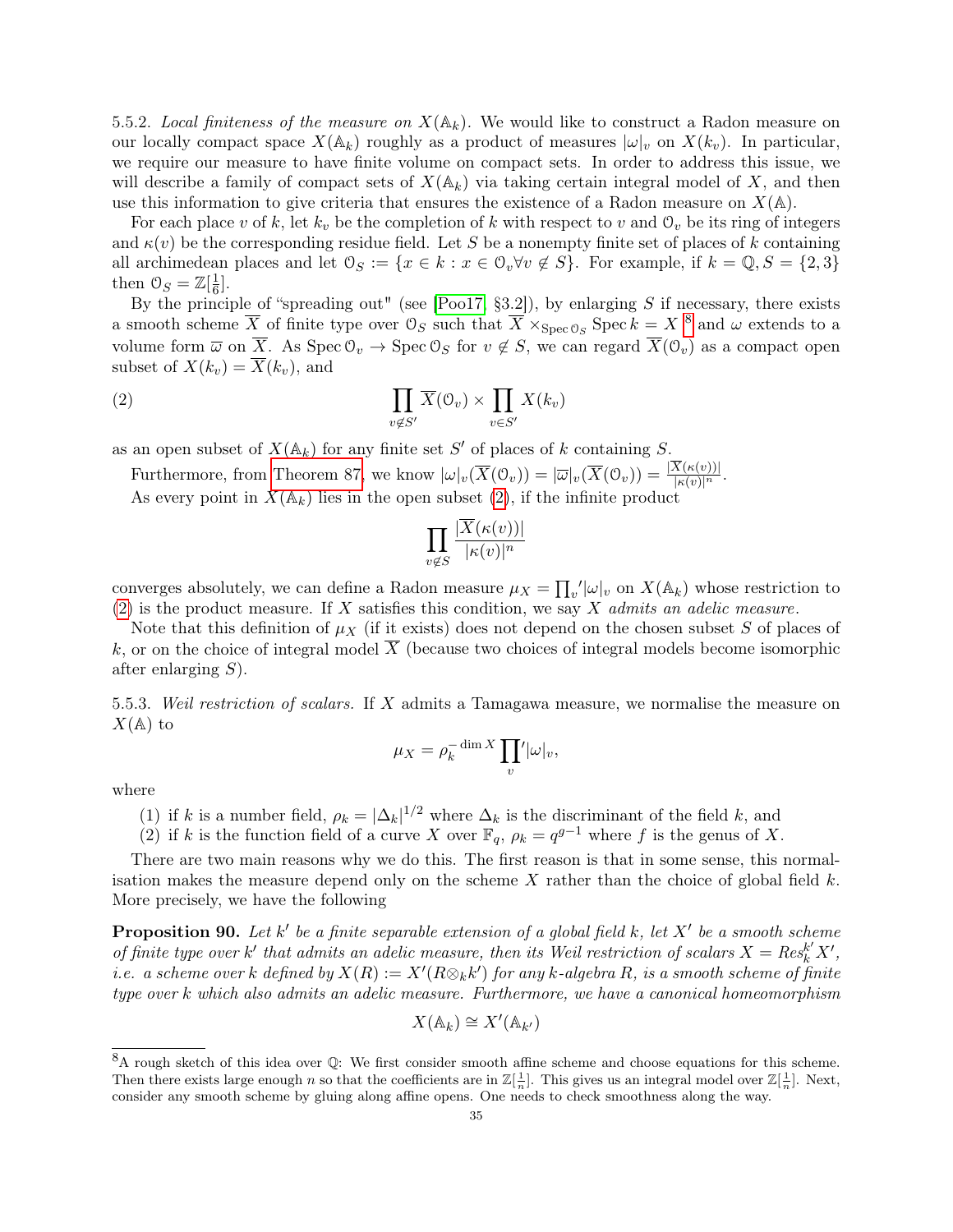that is a measure-preserving morphism if we equip both sides with the normalised measures as discussed before.

For the proof of this proposition, we refer to [\[Wei82,](#page-70-2) p. 22]. We delay the second reason for this choice of normalisation to the section [§ 8.1](#page-46-1) (after introducing Fourier analysis on adeles).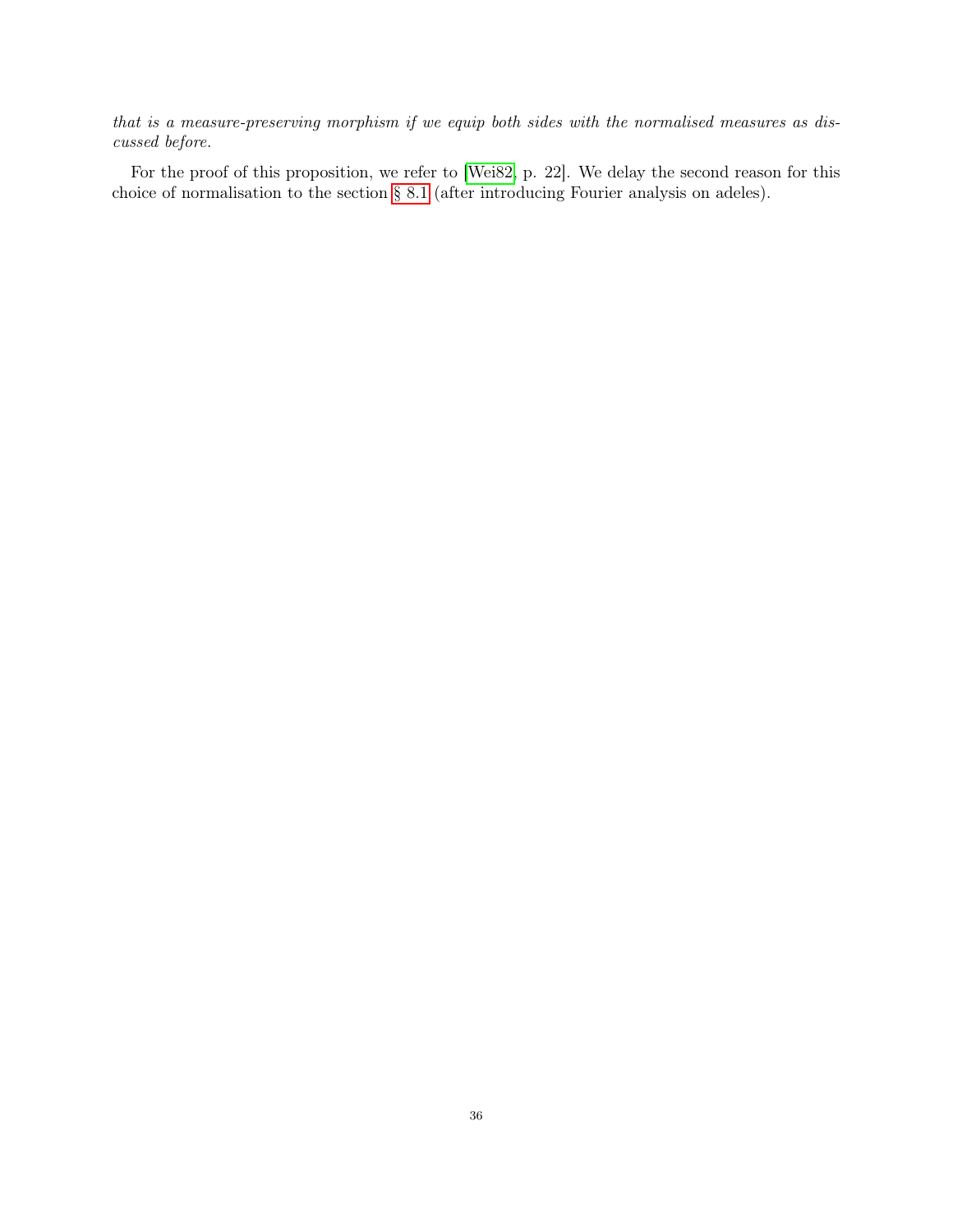#### 6. Fourier analysis on locally compact abelian groups

<span id="page-36-0"></span>In this section, we study Fourier analysis on locally compact abelian groups, in particular for the cases of  $\mathbb{R}, \mathbb{Q}_p$  and A. Our goal is to establish the Poisson summation formula. The references we use for this section are [\[Fol16,](#page-69-12) §4] and [\[Poo15\]](#page-69-23).

Throughout the section, let G be always a locally compact Hausdorff abelian topological group. For example,  $S^1 = \{z \in \mathbb{C} : |z| = 1\}$  is a locally compact Hausdorff abelian group.

<span id="page-36-1"></span>6.1. **Pontryagin dual.** In this subsection, we will define the Pontryagin dual  $\widehat{G}$  of a locally compact abelian group G. The Pontryagin duality then claims that G is isomorphic to  $\hat{\hat{G}}$  as topological groups. Furthermore, when G is a local field or G is the adeles, we also have an isomorphism  $G \cong \widehat{G}$ of topological groups.

**Definition 91.** A character of G is a continuous homomorphism  $\chi : G \to \mathbb{C}^{\times}$ . A unitary character of G is a continuous homomorphism  $\chi : G \to S^1$ . The Pontryagin dual  $\widehat{G}$  of G is the group of unitary characters of G, with the group operation being pointwise multiplication. We can equip  $\widehat{G}$ with the compact-open topology, i.e. the topology generated by  $\{\chi \in \hat{G} : \chi(K) \subset U\}$  for every compact  $K \subset G$  and open  $U \subset S^1$ .

In fact,  $\widehat{G}$  is also a locally compact abelian group. Any continuous homomorphism  $\phi : G \to H$  of locally compact abelian groups induces a continuous homomorphism  $\hat{H} \to \hat{G}$  taking  $\chi$  to  $\chi \circ \phi$ . In fact, taking the Pontryagin dual is a contravariant and exact functor from the category of locally compact abelian groups to itself.

*Example* 92. If G is discrete then  $\widehat{G}$  is compact. Indeed, the compact-open topology on  $\widehat{G}$  is precisely the topology of pointwise convergence of all maps from  $G$  to  $S^1$ . With respect to the latter topology,  $\widehat{G}$  is a closed subset of the space of all maps from G to  $S^1$ . The latter space is compact as it is homeomorphic to  $(S^1)^{|G|}$ , therefore  $\widehat{G}$  is also compact.

We will assume the following result (see [\[Fol16,](#page-69-12) p. 110] for the proof):

Theorem 93 (Pontryagin duality). We have a canonical isomorphism of topological groups

$$
G \to \widehat{\widehat{G}},
$$
  

$$
g \mapsto (\chi \mapsto \chi(g)).
$$

In the next subsections, we will explain the following table:

$$
\begin{array}{c|c}\nG & \hat{G} \\
\hline\n\mathbb{R} & \mathbb{R} \\
\mathbb{Q}_p & \mathbb{Q}_p \\
\mathbb{A} & \mathbb{R}/\mathbb{Z} \\
\mathbb{Z}_p & \mathbb{Q}_p/\mathbb{Z}_p \\
\mathbb{Q} & \mathbb{Q} \setminus \mathbb{A}\n\end{array}
$$

6.1.1. Pontryagin duals of local fields. Let k be a local field.

**Proposition 94.** For a local field k and a nontrivial unitary character  $\psi$  of  $(k, +)$ , we have an isomorphism  $\Psi : k \to \hat{k}$  of locally compact abelian groups, sending  $a \mapsto \psi_a$ , where  $\psi_a(x) := \psi(ax)$ .

Proof. We check  $\Psi$  is injective. If  $\psi_a = \psi_b$  for  $a, b \in k$  then  $\psi(ax) = \psi(bx)$  for all  $x \in k$ , or  $\psi((a - b)x) = 1$  for all  $x \in k$ . As  $\psi$  is nontrivial, we find  $a = b$ .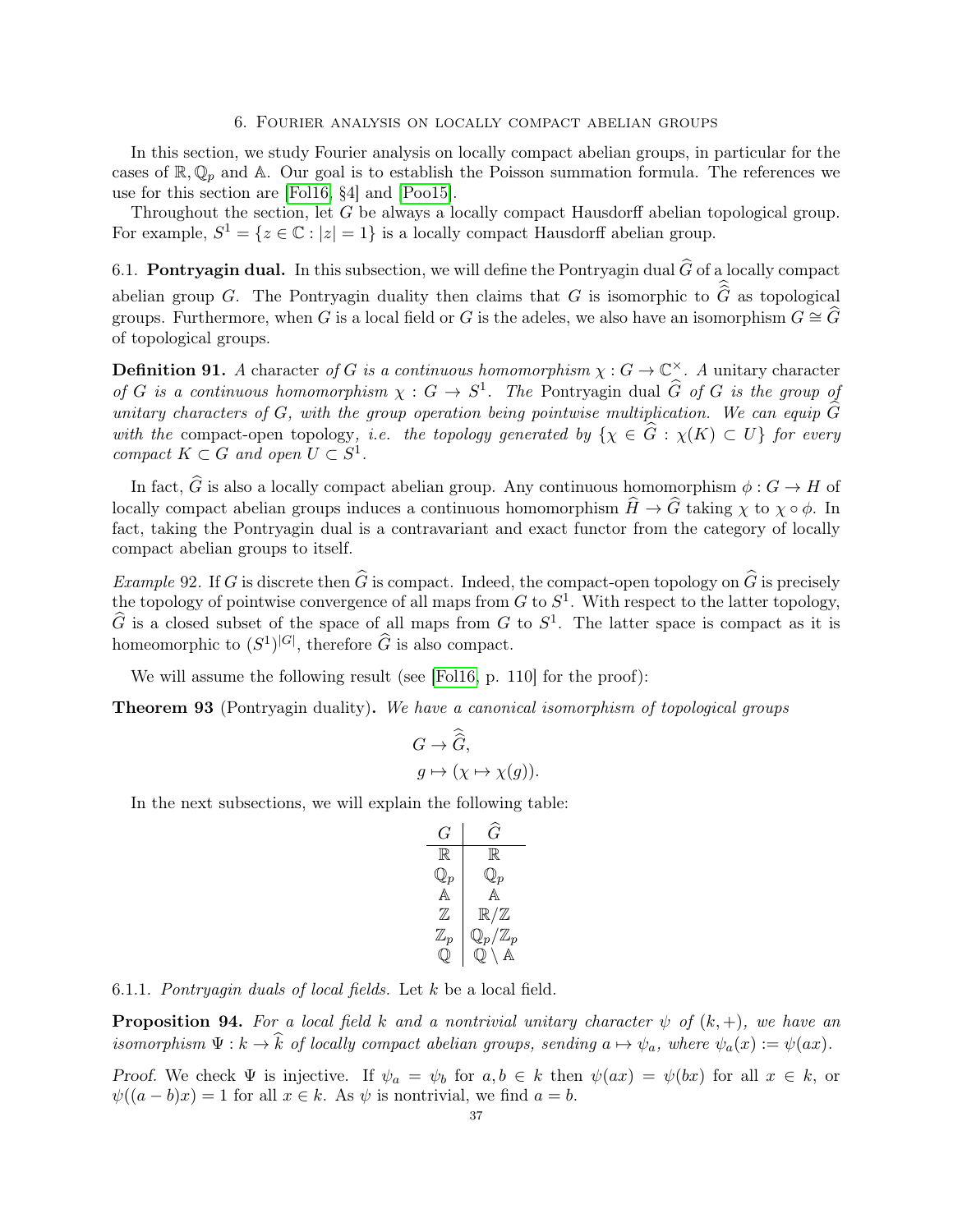We show that  $\Psi$  is a homeomorphism onto its image. From the topology of  $\hat{k}$ , it suffices to show that k has  $C(K, U) = \{a \in k : \psi_a(K) \subset U\} = \{a \in k : aK \subset \psi^{-1}(U)\}\$ as basis of open neighborhoods of 0, where  $K \subset k$  is compact and  $1 \in U \subset S^1$  is open.

For any compact set K of k and open set U of  $S^1$  containing 1, as  $\psi^{-1}(U)$  contains an open disk around 0 and K is bounded, there exists  $\delta > 0$  such that if  $a \in k$ ,  $|a| < \delta$  then  $aK \subset \psi^{-1}(U)$ . This shows  $C(K, U)$  is open in k, as given  $a_0 \in C(K, U)$ , we know for all  $a \in k$  such that  $|a - a_0| < \delta$ then  $(a - a_0)K \subset \psi^{-1}(U)$ , implying  $a \in C(K, U)$ .

For any  $\delta > 0$ , we show that there exists a compact K of k and an open set U of  $S^1$  containing 1 such that the open disk  $|a| < \delta$  contains  $C(K, U)$ . Indeed, we can choose  $b \in k$  such that  $\psi(b) \neq 1$  $(\psi \text{ is nontrivial})$  and choose open  $U \subset S^1$  containing 1 such that  $\psi(b) \notin U$ . Hence,  $b \notin \psi^{-1}(U)$ . We choose K to be a closed disk centered at 0 of radius at least  $|b|/\delta$ . Hence,  $aK \subset \psi^{-1}(U)$  implies  $b \notin aK$ , meaning  $|b| > |a| \cdot |b|/\delta$ , so  $|a| < \delta$ .

Finally, we show  $\Psi$  is surjective. From the pairing  $\langle , \rangle : k \times \hat{k} \to S^1$ , we have an order-reversing bijection between closed subgroups of  $\hat{k}$  and closed subgroups of k by taking orthogonal complements. Hence, to show  $\Psi(k) = \hat{k}$ , it suffices to show  $\Psi(k)^{\perp} = \{0\}$ . If  $x \in \Psi(k)^{\perp}$  then  $\psi_a(x) = 1$  for all  $a \in k$ , implying  $x = 0$ .

<span id="page-37-0"></span>Remark 95. There is a standard nontrivial unitary character  $\psi$  for each local field k:

- (1) If  $k = \mathbb{R}$ , we let  $\psi(x) := e^{-2\pi ix}$ .
- (2) If  $k = \mathbb{Q}_p$ ,  $\psi$  is defined by  $\psi(\mathbb{Z}_p) = 1$  and  $\psi(p^{-n}) = e^{2\pi i p^{-n}}$  for all  $n \ge 1$ .
- (3) If  $k = \mathbb{F}_p((t))$ , define  $\psi\left(\sum a_i t^i\right) := e^{2\pi i a_{-1}/p}$  (here we choose a lift of  $a_{-1}$  from  $\mathbb{F}_p$  to  $\mathbb{Z}$ ).
- (4) If  $k_0$  is either  $\mathbb{R}, \mathbb{Q}_p$  or  $\mathbb{F}_p((t))$  with the corresponding character  $\psi_0$  as above, and k is a finite separable extension of  $k_0$  then let  $\psi : k \to S^1$  defined by the composition  $k \xrightarrow{\text{Tr}_{k/k_0}} k_0 \xrightarrow{\psi_0} S^1$ .

<span id="page-37-1"></span>**Corollary 96.** We have  $\widehat{\mathbb{R}/\mathbb{Z}} \cong \mathbb{Z}$  and  $\widehat{\mathbb{Q}_p/\mathbb{Z}_p} \cong \mathbb{Z}_p$  for prime  $p$ .

Proof. It suffices to show that the image of the map  $\widehat{\mathbb{R}/\mathbb{Z}} \to \widehat{\mathbb{R}} \stackrel{\sim}{\to} \mathbb{R}$  is Z. A nontrivial unitary character  $f : \mathbb{R}/\mathbb{Z} \to S^1$  induces a nontrivial unitary character  $f' : \mathbb{R} \to S^1$  of R whose kernel contains  $\mathbb{Z}$ . From previous proposition, it must be of the form  $f'(x) = e^{2\pi i ax}$  for some  $a \in \mathbb{R}$ . Because  $f'|_{\mathbb{Z}} = 1$  so  $a \in \mathbb{Z}$ . Hence, we can define a bijection  $\widehat{\mathbb{R}/\mathbb{Z}} \to \mathbb{Z}$  sending f to a.

Similarly, the image of  $\widehat{\mathbb{Q}_p/\mathbb{Z}_p} \to \widehat{\mathbb{Q}_p} \stackrel{\sim}{\to} \mathbb{Q}_p$  is  $\mathbb{Z}_p$  because for the standard character  $\psi$  of  $\mathbb{Q}_p$ defined in [Remark 95,](#page-37-0)  $\psi(ax) = 1$  for all  $x \in \mathbb{Z}_p$  iff  $a \in \mathbb{Z}_p$ .

6.1.2. Pontryagin dual of adeles. Recall that the adeles  $\mathbb A$  of  $\mathbb Q$  is a locally compact abelian group under addition. From previous propositions, we have the following result

Proposition 97. We have an isomorphism of topological groups

$$
\widehat{A} \to \prod_v' (\widehat{\mathbb{Q}_v}, \widehat{\mathbb{Q}_v/\mathbb{Z}_v}),
$$
  

$$
\psi \mapsto (\psi|_{\mathbb{Q}_v}),
$$
  

$$
\prod_v \psi_v \leftarrow (\psi_v).
$$

In other words, to give a unitary character  $\psi$  of  $\mathbb{A}$ , it suffices to give a collection  $(\psi_v)$  of unitary characters of  $\mathbb{Q}_v$  so that  $\psi_v|_{\mathbb{Z}_v} = 1$  for almost all places v of  $\mathbb{Q}$ .

Furthermore, we can construct a nontrivial unitary character  $\exp_A$  on A by letting  $\exp_A |_{\mathbb{Q}_v}$  to be the standard characters on  $\mathbb{Q}_v$  as in [Remark 95.](#page-37-0) Then

$$
\Psi: \mathbb{A} \to \widehat{\mathbb{A}}
$$

$$
a \mapsto (\exp_{\mathbb{A},a} : x \mapsto \psi(ax)).
$$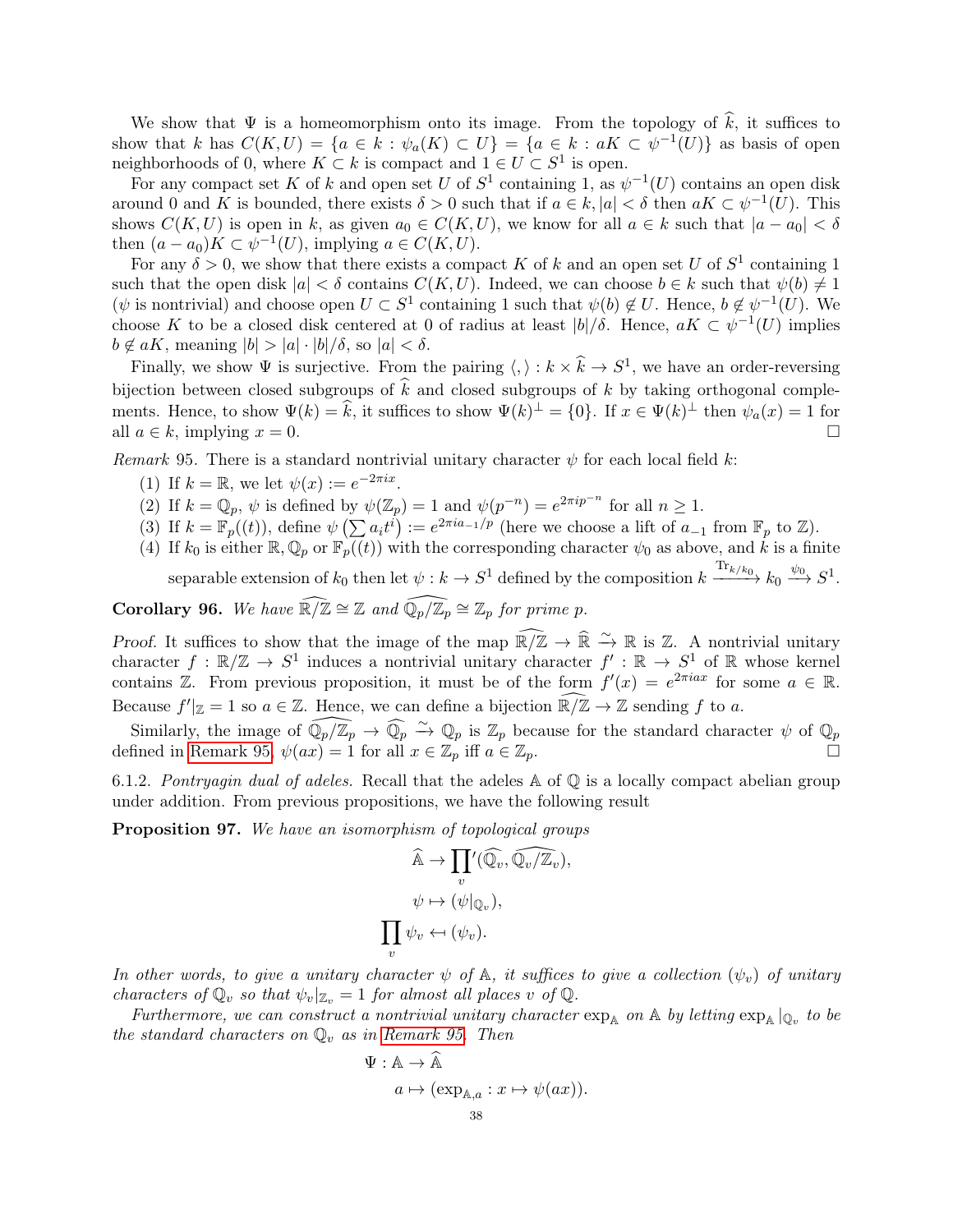is an isomorphism of topological groups.

Sketch. The first isomorphism holds for any restricted product, i.e. if  $G_v$  are locally compact abelian groups and  $H_v$  is open compact subgroup of  $G_v$  then

$$
\widehat{\prod' (G_v, H_v)} \cong \prod' \left(\widehat{G_v}, \widehat{G_v/H_v}\right)
$$

with the similar map as defined in the proposition. One can easily show that this map is a bijective group homomorphism. To show it is a homeomorphism requires more work.

For the second isomorphism, the standard character  $\psi_v$  on  $\mathbb{Q}_v$  induces an isomorphism  $\Psi_v : \mathbb{Q}_v \to$  $\overline{\mathbb{Q}_v}$  that sends  $\mathbb{Z}_v$  to  $\mathbb{Q}_v/\mathbb{Z}_v$ , as shown in [corollary 96.](#page-37-1) Hence,  $\Psi$  is precisely the map

$$
\mathbb{A} = \prod_{v} (\mathbb{Q}_v, \mathbb{Z}_v) \xrightarrow{\prod \Psi_v} \prod_{v} (\widehat{\mathbb{Q}_v}, \widehat{\mathbb{Q}_v/\mathbb{Z}_v}) \xrightarrow{\sim} \widehat{\mathbb{A}}.
$$

<span id="page-38-2"></span>Remark 98. For a general global field k, one can choose a standard character  $\exp_{A_k}$  on  $A_k$  as follows:

- (1) If k is a number field, we choose the standard character  $\psi_v$  on each  $k_v$  as in [Remark 95,](#page-37-0) and choose  $\exp_{\mathbb{A}_k} = \prod_v \psi_v$  as the standard character on  $\mathbb{A}_k$ .
- (2) If k is the function field of a curve X over  $\mathbb{F}_q$ . Let  $\Omega_{X/\mathbb{F}_q}$  be the cotangent sheaf, i.e. the sheaf of 1-forms. Let  $\Omega_k$  be the fiber at the generic point, so  $\Omega_k$  is a 1-dimensional k-vector space. Define  $\Omega_v := \Omega_k \otimes_k k_v$ . There is a residue map  $\text{Res}_v : \Omega_v \to k_v$  defined as follows: if  $u$  is a uniformiser of the closed point  $v$ , the residue map is

$$
Res_v : \Omega_v = \kappa(v)((u))du \to \kappa(v)
$$

$$
\sum_{i \in \mathbb{Z}} a_i u^i du \mapsto a_{-1}.
$$

Here  $\kappa(v)$  is the residue field at the closed point v. This definition is independent of the choice of uniformiser <sup>[9](#page-38-0)</sup>. A choice of a global 1-form  $\omega \in \Omega_k$  gives rise to a unitary character on  $k_v$ 

$$
\psi_v(x) := \exp\left(\frac{2\pi i}{q} \text{Tr}_{\kappa(v)/\mathbb{F}_q} \text{Res}(x\omega)\right)
$$

for each closed point v of X. Let  $\exp_{\mathbb{A}} = \prod_v \psi_v$  be the standard unitary character on  $\mathbb{A}_k$ .

**Corollary 99.** Let  $\psi$  be the standard character on A as in the previous proposition. Then  $\psi$  is trivial on Q and the isomorphism  $\mathbb{A} \cong \mathbb{A}$  defined via  $\psi$  gives rise to an isomorphism of topological *groups*  $\mathbb{O} \cong \widehat{\mathbb{O}} \setminus \widehat{\mathbb{A}}$ .

Proof. We first recall the definition of  $\psi = \prod_v \psi_v$ . Here  $\psi_\infty : \mathbb{R} \to S^1$  is defined as  $\psi_\infty(x) =$  $e^{-2\pi ix}$  and for prime p, if  $x = up^n \in \mathbb{Q}_p$  where  $u \in \mathbb{Z}_p^{\times}$ , then  $\psi_p(x) = 0$  if  $n \geq 0$  and  $\psi_p(x) = 0$  $e^{2\pi i p^n (x p^{-n} \mod p^{-n})}$  if  $n < 0$ . Hence, to show  $\psi(x) = 1$  for  $x \in \mathbb{Q}$ , it suffices to show that if  $x = p_1^{k_1} \cdots p_\ell^{k_\ell} \in \mathbb{Q}$  then  $x - \sum_{p_i \text{ s.t. } k_i < 0} p_i^{k_i} (xp^{-k_i} \mod p^{-k_i}) \in \mathbb{Z}$ , which is true. Thus,  $\psi$  is trivial on Q.

Next, we will show  $\mathbb{Q} \cong \widehat{\mathbb{Q} \setminus \mathbb{A}}$ . Since  $\mathbb{Q} \setminus \mathbb{A}$  is compact,  $\widehat{\mathbb{Q} \setminus \mathbb{A}}$  is discrete. Under the identification  $\psi : \widehat{\mathbb{A}} \cong \mathbb{A}, \mathbb{Q} \setminus \Psi(\widehat{\mathbb{Q}} \setminus \widehat{\mathbb{A}})$  is a discrete subgroup of the compact group  $\mathbb{Q} \setminus \mathbb{A}$ , implying  $\mathbb{Q} \setminus \Psi(\widehat{\mathbb{Q}} \setminus \widehat{\mathbb{A}})$ is finite  $10$ .

<span id="page-38-0"></span><sup>&</sup>lt;sup>9</sup>For formal Laurent series  $f, g$  with  $\text{ord}(f) \geq 1$  then  $\text{Res}((g \circ f)f') = \text{ord}(f)\text{Res}(g)$ 

<span id="page-38-1"></span><sup>&</sup>lt;sup>10</sup>We show that a discrete subgroup H of a compact group G has to be finite. Indeed, as H is discrete, there exists an open neighborhood U of 1 so  $H \cap U = \{1\}$ . This follows  $aU \cap H$  is either empty if  $a \notin H$  or  $\{a\}$  if  $a \in H$ . Because G is compact, G is a finite union of aU's for  $a \in G$ , implying H is finite.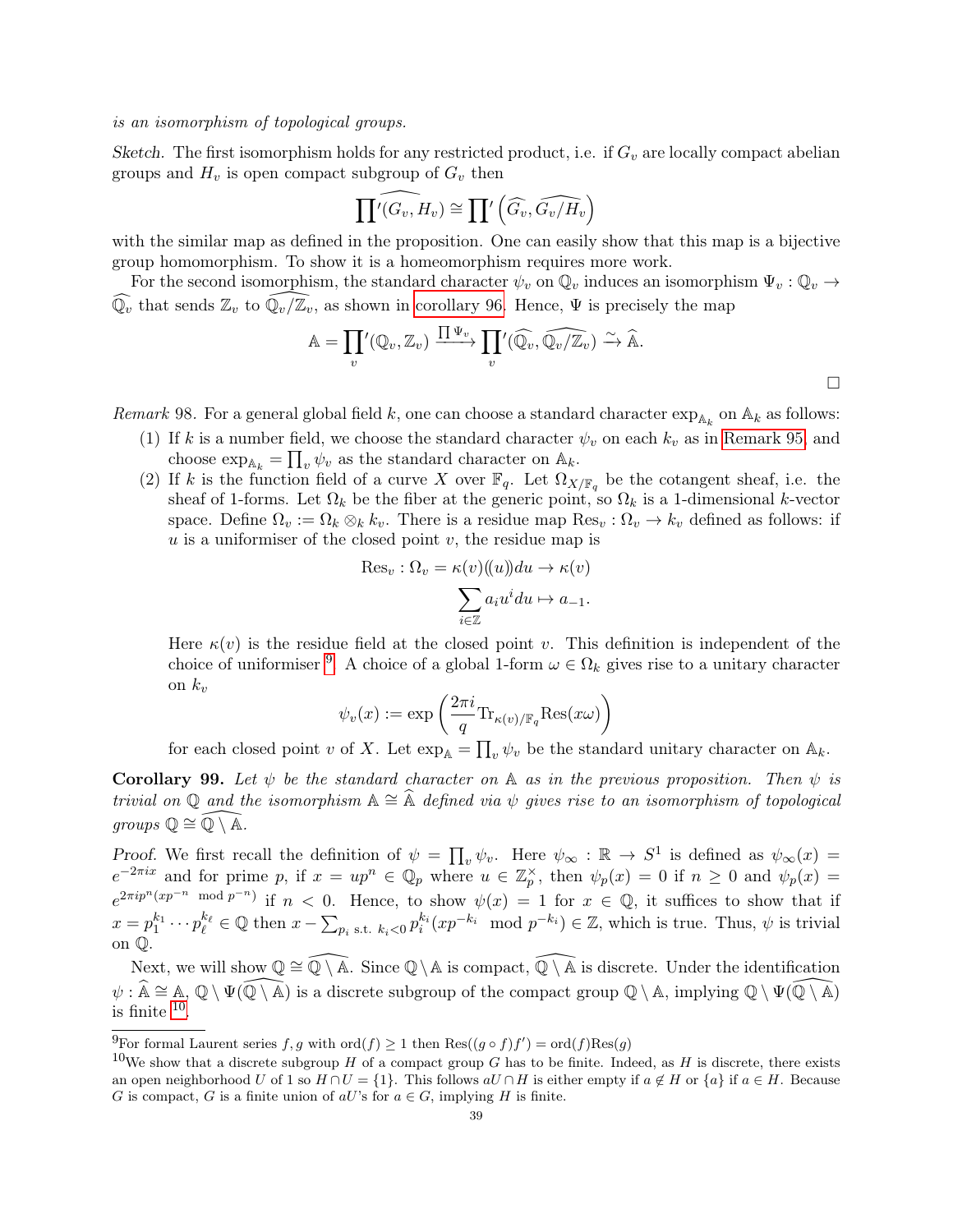On the other hand,  $\Psi(\widehat{\mathbb{Q}\setminus\mathbb{A}})$  is a Q-subspace of A, as if  $\psi_a|_{\mathbb{Q}}=1$  then  $\psi_{qa}|_{\mathbb{Q}}=1$  for all  $q\in\mathbb{Q}$ . This means  $\mathbb{Q}\setminus \Psi(\widehat{\mathbb{Q}\setminus\mathbb{A}})$  is a finite  $\mathbb{Q}\text{-vector space.}$  As  $\mathbb{Q}$  is infinite so  $\mathbb{Q}=\Psi(\widehat{\mathbb{Q}\setminus\mathbb{A}})$ , as desired.  $\Box$ 

Remark 100. For an arbitrary global field k, one can also show that the standard character  $\exp_{A_k}$ (as defined in [Remark 98\)](#page-38-2) is trivial on k, hence inducing an isomorphism  $k \cong \widehat{k\setminus\mathbb{A}_k}$  of topological spaces.

<span id="page-39-0"></span>6.2. **Fourier transform.** In this subsection, we will discuss Fourier transform on  $G$ , in particular when G is  $\mathbb{Q}_p$ , R or  $\mathbb{A}_{\mathbb{Q}}$ .

If  $f \in L^1(G)$ , we can define the *Fourier transform*  $\widehat{f} : \widehat{G} \to \mathbb{C}$  by

$$
\widehat{f}(\chi) := \int_G f(g)\chi(g) dg.
$$

One can show  $\hat{f}: \hat{G} \to \mathbb{C}$  is always continuous. <sup>[11](#page-39-1)</sup>

Under the condition that the function on  $G$  is nice enough, we have the following Fourier inversion formula

<span id="page-39-2"></span>**Theorem 101** (Fourier inversion formula). Let G be a locally compact abelian group. Let dg be a Haar measure on G. Then there exists a unique Haar measure  $d\chi$  on  $\widehat{G}$ , called the Plancherel measure, such that if  $f \in L^1(G)$  is such that  $\widehat{f} \in L^1(\widehat{G})$  then

(3) 
$$
f(g) := \int_{\widehat{G}} \widehat{f}(\chi) \overline{\chi(g)} d\chi
$$

for almost everywhere g, i.e. there exists a null-set  $N \subset G$  such that the above formula holds for all  $g \in G \setminus N$ .

We refer to [\[Fol16,](#page-69-12) p. 111] for the proof of this theorem. Note that under Pontryagin duality, the Fourier inversion formula can be written as  $\hat{f}(x) = f(-x)$ .

<span id="page-39-3"></span>Example 102. If G is discrete with the counting measure, the Plancherel measure on the compact group  $\widehat{G}$  is the normalised Haar measure so that  $\widehat{G}$  has volume 1. Indeed, consider  $f \in L^1(G)$ defined as  $f(x) = 1$  if  $x = 1$  in G and 0 everywhere else. Hence, we find

$$
\widehat{f}(\chi) = \sum_{g \in G} f(g)\chi(g) = \chi(1) = 1.
$$

By the Fourier inversion formula,

$$
1 = f(1) = \int_{\widehat{G}} \widehat{f}(\chi) \overline{\chi(1)} d\chi = d\chi(\widehat{G}).
$$

In [Theorem 101,](#page-39-2) the Fourier inversion formula depends on the condition that  $\hat{f} \in L^1(\hat{G})$ . One can define the space of Schwartz-Bruhat functions on a locally compact abelian group so that Fourier transform is an isomorphism on these spaces. In the next subsections, we will focus on defining such functions when G is a local field or G is the adeles. Furthermore, in such cases of  $G$ , there is a natural Haar measure on G such that its pushforward via  $G \cong \widehat{G}$  (as discussed in the previous section) is the Plancherel measure on  $\widehat{G}$  in the Fourier inversion formula.

<span id="page-39-1"></span><sup>&</sup>lt;sup>11</sup>Some authors, such as [\[Fol16\]](#page-69-12), define  $\hat{f}$  by taking complex conjugate of  $\chi(g)$ .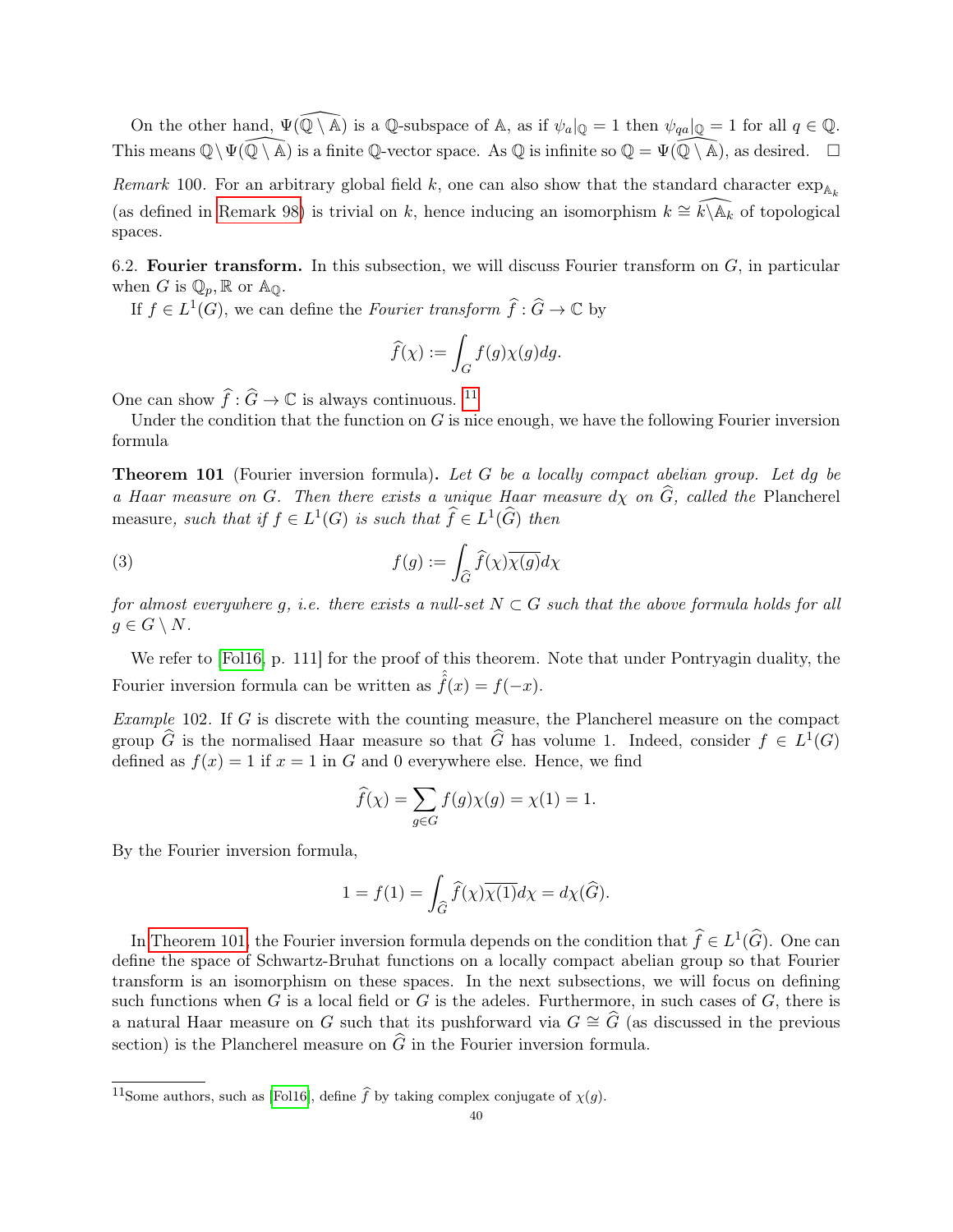#### 6.2.1. Fourier transform for local fields.

- **Definition 103.** For a local field k, a function  $f : k \to \mathbb{C}$  is called a Schwartz-Bruhat function if
	- When  $k = \mathbb{R}^n$ , f is a  $C^{\infty}$ -function whose derivatives are rapidly decreasing <sup>[12](#page-40-0)</sup>, i.e. for any  $\alpha, \beta \in \mathbb{Z}_{\geq 0}^n$ , let  $x^{\alpha} := x_1^{\alpha_1} \cdots x_n^{\alpha_n}$  and  $D^{\beta} f := \partial_{x_1}^{\beta_1} \cdots \partial_{x_n}^{\beta_n} f$ , we have

$$
\sup_{x \in \mathbb{R}^n} \left| x^{\alpha} D^{\beta} f(x) \right| < \infty.
$$

- When  $k = \mathbb{C}^n$ , f is viewed as a function on  $\mathbb{R}^{2n}$  with rapidly decreasing derivatives.
- When k is a nonarchimedean local field, f is a locally constant function of compact support. We denote  $S(k)$  to be the complex vector space of Schwartz-Bruhat functions on k.

Example 104. If  $f(x) \in \mathbb{R}[x_1,\ldots,x_n]$  then  $f(x)e^{-a|x|^2} \in S(\mathbb{R}^n)$ . All compactly supported real  $C^{\infty}$ -functions are Schwartz functions.

Example 105. Every Schwartz-Bruhat function  $f \in S(\mathbb{Q}_p)$  can be written as  $f = \sum_{i=1}^n c_i 1_{a_i + p^{k_i} \mathbb{Z}_p}$ where  $a_i \in \mathbb{Q}_p, k_i \in \mathbb{Z}$  and  $c_i \in \mathbb{C}$ . Indeed, because every open set in  $\mathbb{Q}_p$  is a disjoint union of open balls  $a + p^k \mathbb{Z}_p$  (for some  $a \in \mathbb{Q}_p$  and  $k \in \mathbb{Z}$ ) and that f is compactly supported, the support of f is a finite disjoint union of such open balls. As f is also locally constant, we are done.

Upon identifying k with  $\hat{k}$  via a choice of a standard unitary character as in [Remark 95,](#page-37-0) we can rewrite the Fourier inversion formula as follows

<span id="page-40-1"></span>**Theorem 106.** Let k be a local field and  $\psi$  be the standard unitary character on k as in [Remark 95.](#page-37-0) Under the identification  $k \cong \hat{k}$  via  $\psi$ , the Fourier transform

$$
\widehat{f}(y) := \int_{k} f(x)\psi(xy)dx
$$

defines an automorphism of vector spaces on  $S(k)$ .

There is a unique Haar measure dx on k such that its pushforward via  $k \cong \hat{k}$  is the Plancherel measure on  $\hat{k}$ . We call dx the self-dual Haar measure on k. Under such choice of measure, we have the Fourier inversion formula

$$
f(x) = \int_{k} \widehat{f}(y)\overline{\psi(xy)}dy.
$$

In particular, the self-dual Haar measure on k can be described explicitly as follows:

- (1) If  $k = \mathbb{R}$  then dx is the Lebesque measure.
- (2) If  $k = \mathbb{C}$  then dx is twice the Lebesgue measure.
- (3) If k is nonarchimedean then dx is the Haar measure for which its ring of integers  $\mathcal O$  has measure  $(\text{#O}/\mathcal{D})^{-1/2}$ , where  $\mathcal D$  is the different of the field extension  $k/\mathbb Q_p$  or  $k/\mathbb F_p(\mathfrak k)$ .

Proof. We will defer the proof of this proposition for the final version of our thesis. At the moment, we will refer to  $[VR99, p. 300]$  $[VR99, p. 300]$  for further discussions.

6.2.2. Fourier transform for adeles. In this section, we work with the adeles of  $\mathbb{Q}$ , but the statement will hold for the adeles of any global field k.

**Definition 107.** Let k be a global field, a Schwartz-Bruhat function  $f : \mathbb{A}_k \to \mathbb{C}$  is a finite  $\mathbb{C}\text{-}linear$ combination of  $\prod_v f_v : \mathbb{A} \to \mathbb{C}$ , where  $f_v \in S(\mathbb{Q}_v)$  and  $f_v|_{\mathcal{O}_{k_v}} = 1$  for almost all places v of k. We denote  $S(\mathbb{A}_k)$  to the space of Schwartz-Bruhat functions on  $\mathbb{A}_k$ .

We can describe the Fourier transform on  $A$  in the same way as how we have done for local fields.

<span id="page-40-0"></span><sup>&</sup>lt;sup>12</sup>in the case where  $k = \mathbb{R}^n$ , such f is also called Schwartz function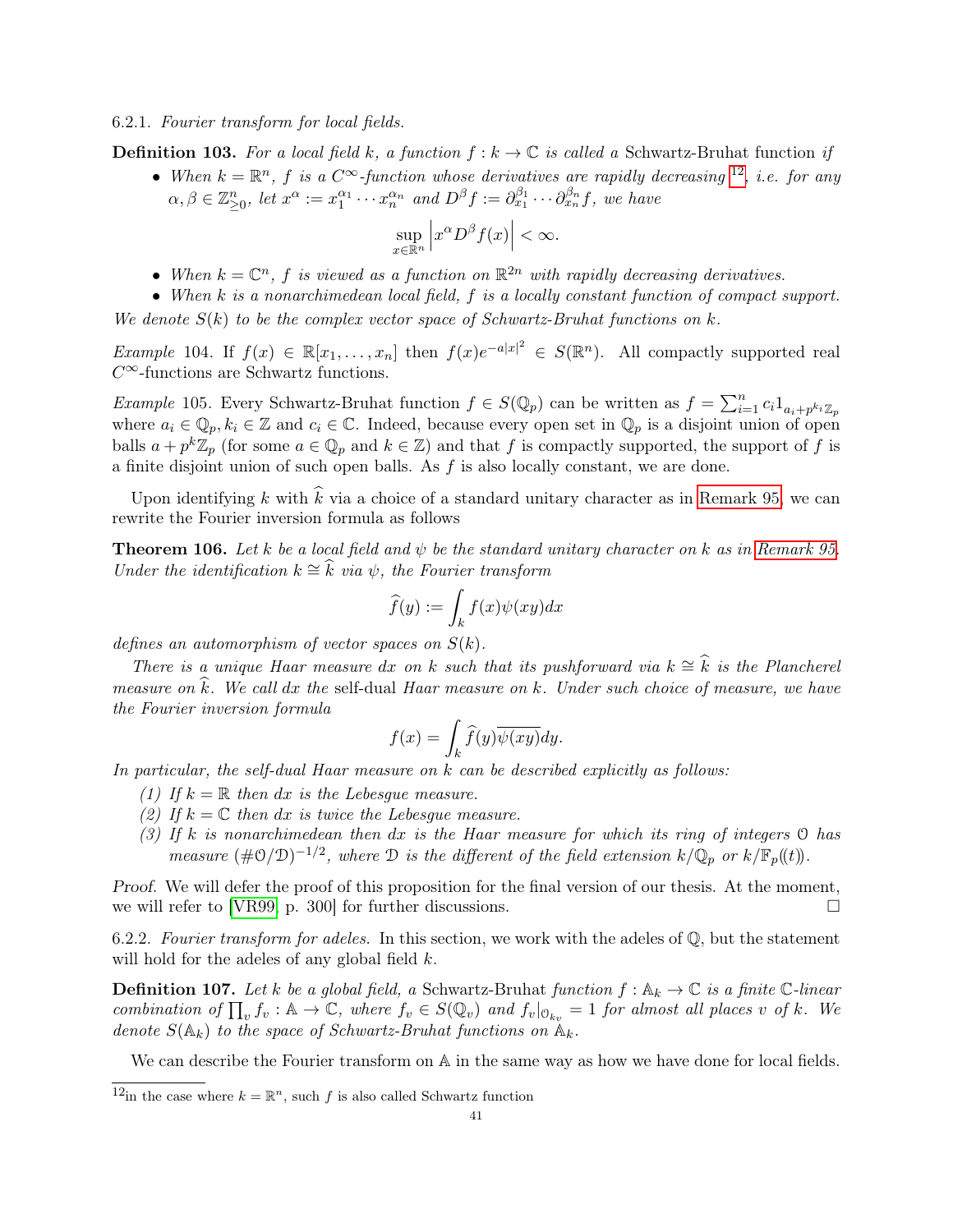<span id="page-41-1"></span>**Theorem 108.** We fix a standard unitary character  $\exp_A$  for  $A_k$  as given in [Remark 98](#page-38-2) and let dx to be the self-dual measure on  $\mathbb A$  with respect to  $\psi$ . For  $f \in S(\mathbb A)$ , the Fourier transform

$$
\widehat{f}(y) := \int_{\mathbb{A}} f(x) \exp_{\mathbb{A}}(xy) dx
$$

defines an isomorphism on  $S(\mathbb{A}_k)$ . We also have the Fourier inversion formula  $\hat{f}(x) = f(-x)$  for all  $x \in A_k$ . In particular, the self-dual Haar measure on  $A_k$  is the restricted product of the self-dual Haar measure on  $k_v$  as described in proposition [Theorem 106.](#page-40-1)

<span id="page-41-0"></span>6.3. Poisson summation formula. Consider an exact sequence of locally compact Hausdorff abelian groups

 $0 \longrightarrow A \longrightarrow B \longrightarrow C \longrightarrow 0$ 

where A, B, C are equipped with Haar measures  $d\mu_A, d\mu_B, d\mu_C$  that make the following equation holds:

$$
\int_B f(b)d\mu_B(b) = \int_A \int_C f(c+a)d\mu_A(a)d\mu_C(c)
$$

for all  $f \in C_c(B)$ .

The Poisson summation formula is essentially the special case of the following result:

**Theorem 109.** For any Schwartz-Bruhat function  $f : B \to \mathbb{C}$ , we have

$$
\int_A f(a)d\mu_A(a) = \int_{\widehat{C}} \widehat{f}(\widehat{c})d\mu_{\widehat{C}}
$$

where  $\hat{f}: \hat{B} \to \mathbb{C}$  is the Fourier dual of f,  $d\mu_{\hat{C}}$  is the dual Haar measure on  $\hat{C}$ . Sketch of proof. Define  $F(x) = \int_A f(x+a)d\mu_A$  as a function on C. By Fourier inversion formula, we have

$$
\widehat{F}(\chi_C) = \int_C F(c) \overline{\chi_C(c)} d\mu_C(c),
$$
  
= 
$$
\int_C \int_A f(c+a) \overline{\chi_C(c)} d\mu_C(c) d\mu_A(a),
$$
  
= 
$$
\int_B f(b) \overline{\chi_C(b)} d\mu_B(b),
$$
  
= 
$$
\widehat{f}(\chi_C).
$$

Again, by Fourier inversion formula, we find

$$
F(c) = \int_{\widehat{C}} \widehat{F}(\chi_C) \overline{\chi_C(c)} d\mu_{\widehat{C}}(\chi_C)
$$

which may be written as

$$
\int_{A} f(c+a)d\mu_{A}(a) = \int_{\widehat{C}} \widehat{f}(\chi_{C}) \overline{\chi_{C}(c)} d\mu_{\overline{C}}(\chi_{C}).
$$

By letting  $c = 0$ , we get the desired identity.

In the special case where L is a lattice in B (i.e. L is discrete and  $B/L$  is compact) then the dual space  $L^{\perp} = \widehat{B/L}$  is a lattice inside  $\widehat{B}$ . From [Example 102,](#page-39-3) the counting measure on  $\widehat{B/L}$  is dual to the normalised Haar measure on  $B/L$ , giving

$$
\sum_{x \in L} f(x) = \frac{1}{\mu(B/L)} \sum_{y \in L^{\perp}} \widehat{f}(y)
$$

The measure on B is often chosen so that  $\mu(B/L) = 1$ .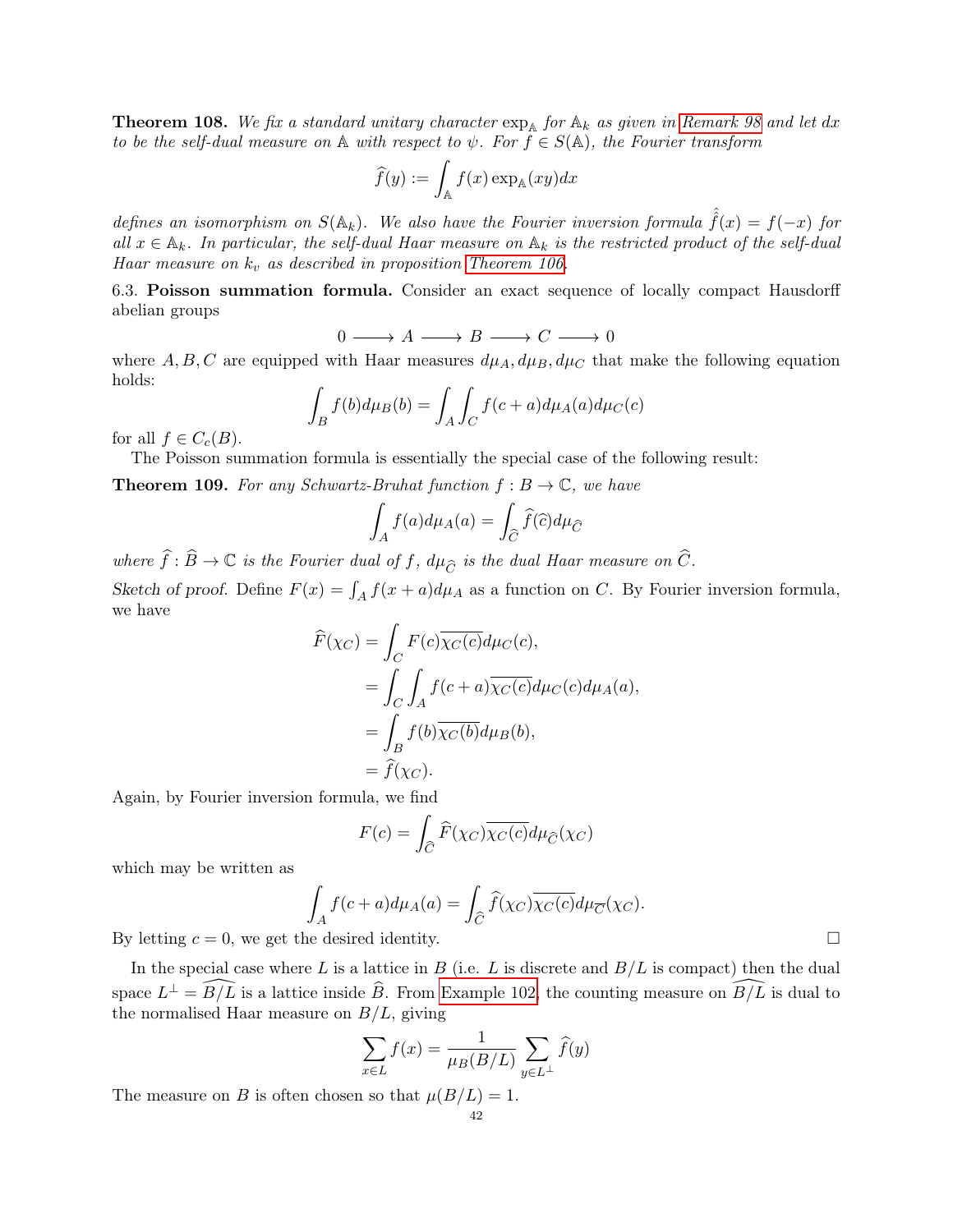Example 110. From the exact sequence  $0 \to \mathbb{Z} \to \mathbb{R} \to \mathbb{Z} \setminus \mathbb{R} \to 0$  and that  $\widehat{\mathbb{Z} \setminus \mathbb{R}} \cong \mathbb{Z}$ , we find

$$
\sum_{x \in \mathbb{Z}} f(x) = \frac{1}{\mu_{\mathbb{R}}(\mathbb{Z} \setminus \mathbb{R})} \sum_{x \in \mathbb{Z}} \widehat{f}(x).
$$

Applying the above equality to  $\widehat{f}$  yields

$$
\sum_{x \in \mathbb{Z}} \widehat{f}(x) = \frac{1}{\mu_{\mathbb{R}}(\mathbb{Z} \setminus \mathbb{R})} \sum_{x \in \mathbb{Z}} f(x).
$$

Combining these two identities, we find  $\mu_{\mathbb{R}}(\mathbb{Z} \setminus \mathbb{R}) = 1$ .

The same exact argument for  $0 \to \mathbb{Q} \to \mathbb{A} \to \mathbb{Q} \setminus \mathbb{A} \to 0$  shows  $\mu_{\mathbb{A}}(\mathbb{Q} \setminus \mathbb{A}) = 1$ .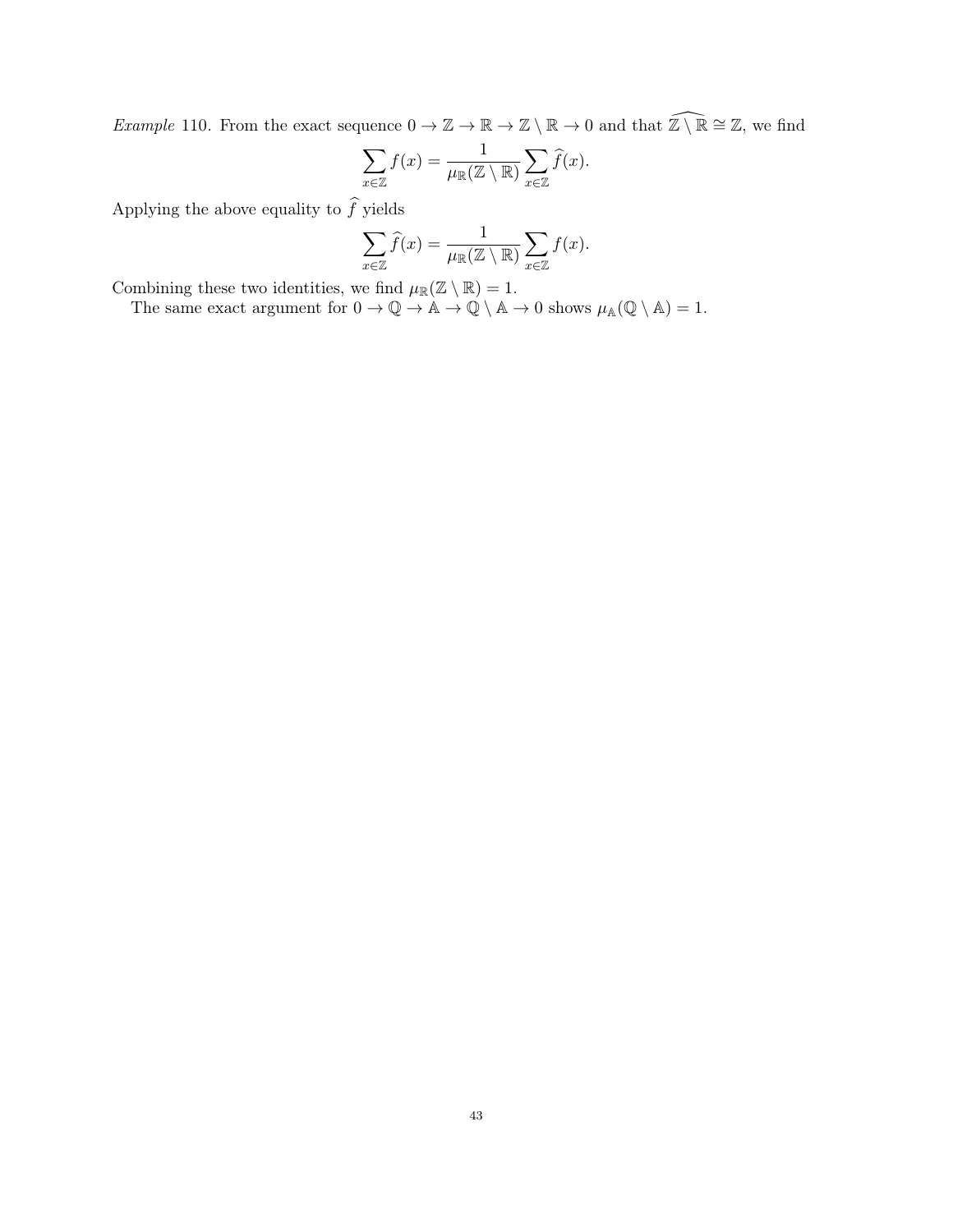#### 7.  $SL<sub>2</sub>$

<span id="page-43-0"></span>In this section, we will describe  $SL_2$  as a linear algebraic group over a field k. We will then define and derive a nonvanishing, left-invariant global top form for SL2.

<span id="page-43-1"></span>7.1. Affine algebraic group  $SL_2$ . The affine algebraic group  $SL_2$  over a field k is the morphism of affine schemes  $Spec\ O(SL_2) \rightarrow Spec k$  where

$$
\mathcal{O}(\mathrm{SL}_2)=k[x_{11}, x_{12}, x_{21}, x_{22}]/(x_{11}x_{22}-x_{21}x_{12}-1).
$$

The k-algebra  $\mathcal{O}(SL_2)$  is equal to the ideal generated by  $x_{11}, x_{12}$  as for any  $f \in \mathcal{O}(SL_2)$  then  $f = f(x_{11}x_{22} - x_{21}x_{12}) \in (x_{11}, x_{12})$ . Therefore, Spec  $\mathcal{O}(SL_2) = D(x_{11}) \cup D(x_{12})$  where for  $f \in$  $\mathcal{O}(\mathrm{SL}_2), D(f) := \{ \mathfrak{p} \in \mathrm{Spec} \, \mathcal{O}(\mathrm{SL}_2) : f \notin \mathfrak{p} \}$  is the distinguished open set of  $\mathrm{Spec} \, \mathcal{O}(\mathrm{SL}_2)$ .

For a k-algebra R, the R-points of  $SL_2$ , denoted by  $SL_2(R)$  is the group  $Hom_{k-alg}(\mathcal{O}(SL_2), R)$ , which can be identified with  $\left\{ \begin{pmatrix} x_{11} & x_{12} \\ x_{21} & x_{22} \end{pmatrix} : x_{ij} \in R, x_{11}x_{22} - x_{12}x_{21} = 1 \right\}$  with the usual group structure.

<span id="page-43-4"></span>For a ring R, we use  $SL_{2,R}$  to denote  $SL_2$  over R.

<span id="page-43-2"></span>7.2. Lie algebra. In this section, we define the Lie algebra of  $SL_2$ . We have a projection  $k[\epsilon]/(\epsilon^2) \to$ k sending  $a + \epsilon b$  to a. For k-algebra R, we define the Lie algebra of  $SL_2$  over R to be

(4) 
$$
\operatorname{Lie}(\operatorname{SL}_2)(R) := \operatorname{ker}(\operatorname{SL}_2(R[\epsilon]/(\epsilon^2)) \to \operatorname{SL}_2(R))
$$

In particular, one can describe elements in  $Lie(SL_2)(k)$  as 2-by-2 matrices of determinant 1, with entries over  $k[\epsilon]/(\epsilon^2)$ , such that by letting  $\epsilon \mapsto 0$ , we get the identity matrix. Concretely, elements of Lie(SL<sub>2</sub>) are of the form  $\begin{pmatrix} 1 + \epsilon a_{11} & \epsilon a_{12} \\ \epsilon a_{21} & 1 + \epsilon a_{22} \end{pmatrix} = I_2 + \epsilon \begin{pmatrix} a_{11} & a_{12} \\ a_{21} & a_{22} \end{pmatrix}$  such that  $a_{11} + a_{22} = 0$ , which we can identify with  $\mathfrak{sl}_2(k)$ , a k-vector space of 2-by-2 matrices having trace 0.

In general, for an affine algebraic group  $G$ , it is more subtle to see the Lie algebra structure from the definition [\(4\)](#page-43-4) of tangent space. However, we can embed G into  $GL_n$  and the Lie algebra structure of  $Lie(G)$  is induced from this embedding.

We find that for a k-algebra R, Lie(SL<sub>2,R</sub>)  $\cong$  R  $\otimes_k$  Lie(SL<sub>2</sub>) as R-modules.

The dual Lie(SL<sub>2</sub>)<sup>\*</sup> is a k-module generated by  $dx_{ij}$ , for  $1 \leq i, j \leq 2$ , modulo the relation  $dx_{11} + dx_{22} = 0.$ 

<span id="page-43-3"></span>7.3. Differential forms. To define the cotangent sheaf of  $SL_2$  over k, we first need to define the module of relative differentials  $\Omega_{\text{O(SL}_2)/k}$ . It is a  $\mathcal{O}(\text{SL}_2)$ -module equipped with a k-derivation  $d: \mathcal{O}(\mathrm{SL}_2) \to \Omega_{\mathcal{O}(\mathrm{SL}_2)/k}$  that is universal as initial object among  $\mathcal{O}(\mathrm{SL}_2)$ -modules M equipped with k-derivation  $d : \mathcal{O}(\mathrm{SL}_2) \to M$ . Concretely,  $\Omega_{\mathcal{O}(\mathrm{SL}_2)/k}$  is a  $\mathcal{O}(\mathrm{SL}_2)$ -module generated by  $dx_{ij}$  for  $x_{ij} \in \mathcal{O}(\mathrm{SL}_2), 1 \leq i, j \leq 2$  quotient out by the relation  $x_{11}dx_{22} + x_{22}dx_{11} - x_{12}dx_{21} - x_{21}dx_{12}$ . The map  $d: \mathcal{O}(\mathrm{SL}_2) \to \Omega_{\mathcal{O}(\mathrm{SL}_2)/k}$  is the obvious one, as suggested by the notation.

We define the *cotangent sheaf*  $\Omega_{SL_2/k}$ <sup>[13](#page-43-5)</sup> to be the sheaf of  $\mathcal{O}_{SL_2}$ -modules associated to  $\mathcal{O}(SL_2)$ module  $\Omega_{\mathcal{O}(\mathrm{SL}_2)/k}$ . Concretely, for  $f \in \mathcal{O}(\mathrm{SL}_2)$ , its section over distinguished open  $D(f) = \{ \mathfrak{p} \in$ Spec  $\mathcal{O}(\mathrm{SL}_2)$ :  $f \notin \mathfrak{p}$  in Spec  $\mathcal{O}(\mathrm{SL}_2)$  is the localisation of  $\Omega_{\mathcal{O}(\mathrm{SL}_2)/k}$  at f. Note also that the global section of  $\Omega_{SL_2/k}$  is precisely  $\Omega_{\mathcal{O}(SL_2)/k}$ .

**Proposition 111.** (a) The cotangent sheaf  $\Omega_{SL_2,k}$  is a vector bundle of rank 3, hence a cotangent bundle.

(b) The fiber of  $\Omega_{SL_2,k}$  at a point  $\mathfrak{p} \in \text{Spec } \mathcal{O}(\text{SL}_2)$  is  $\Omega_{\mathcal{O}(\text{SL}_2)/k} \otimes_{\mathcal{O}(\text{SL}_2)} \kappa(\mathfrak{p})$ , where  $\kappa(\mathfrak{p}) =$  $O(SL_2)_{\mathfrak{p}}/\mathfrak{m} \cong k$  and  $\mathfrak{m}$  is the maximal ideal of the local ring  $O(SL_2)_{\mathfrak{p}}$ . The fiber of  $\Omega_{SL_2/k}$  at  $\mathfrak{p}$  is isomorphic as k-vector space to the cotangent space  $\mathfrak{m}/\mathfrak{m}^2$ .

<span id="page-43-5"></span><sup>&</sup>lt;sup>13</sup>notice that there is a subtlety in our choice of notations, where  $\Omega_{\text{O(SL}_2)/k}$  is different from  $\Omega_{\text{SL}_2/k}$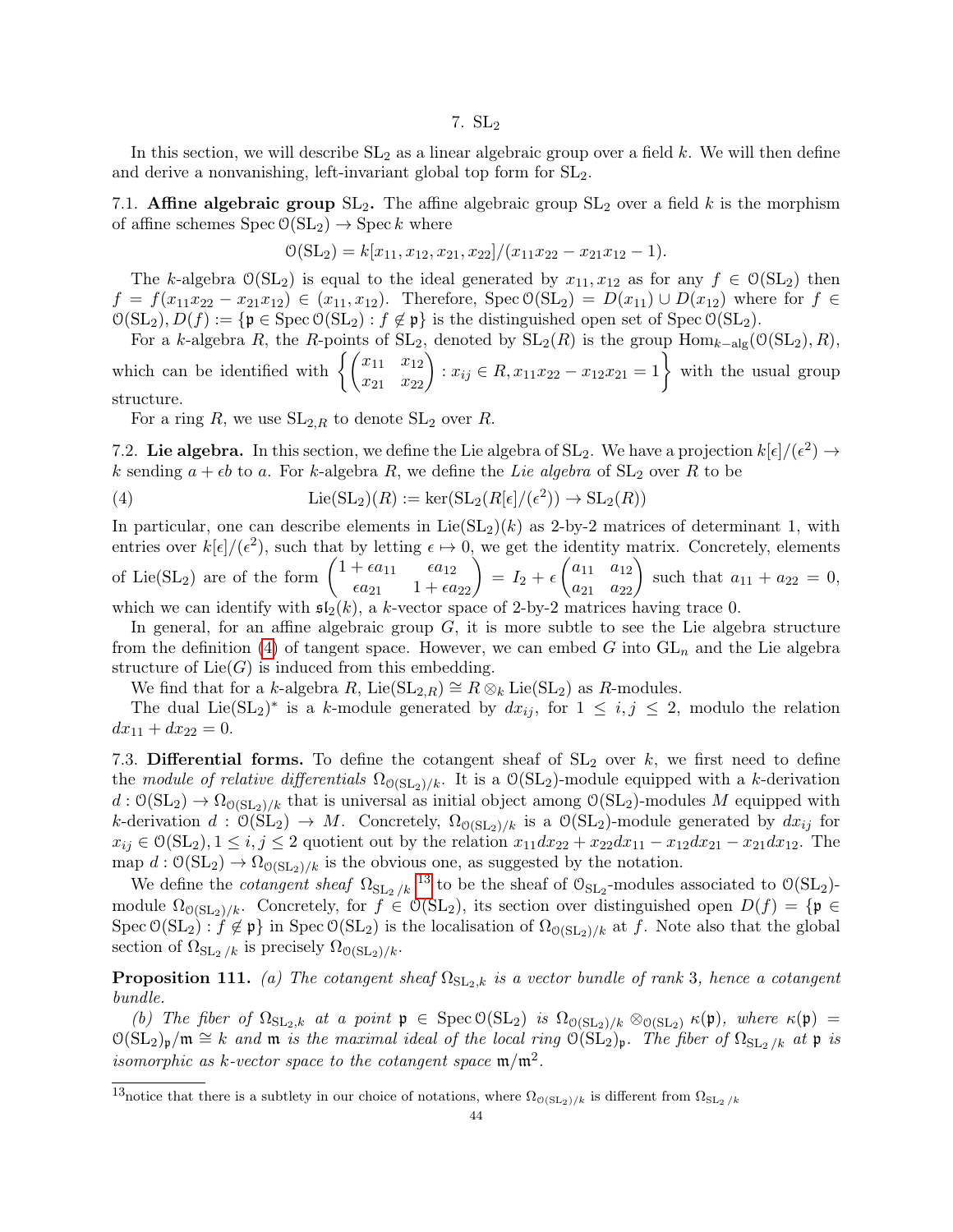A differential 1-form over open U in  $SL_2$  is a section of  $\Omega_{SL_2/k}$  over U. For example, in  $\Gamma(\Omega_{\mathrm{SL}_2/k}, D(x_{11})) = (\Omega_{\mathcal{O}(\mathrm{SL}_2)/k})_{x_{11}},$  we have

(5) 
$$
dx_{22} = \frac{x_{11}dx_{22}}{x_{11}} = \frac{1}{x_{11}}(x_{12}dx_{21} + x_{21}dx_{12} - x_{22}dx_{11}).
$$

Therefore, any differential 1-form over  $D(x_{11})$  can be written as

<span id="page-44-2"></span>
$$
\frac{1}{x_{11}^k}(f_{12}dx_{12}+f_{21}dx_{21}+f_{11}dx_{11}),
$$

where  $f_{ij} \in \mathcal{O}(\mathrm{SL}_2)$ .

We define the *canonical sheaf*  $\omega_{SL_2}$  to be  $\omega_{SL_2} = \Lambda^3 \Omega_{SL_2/k}$ . Its sections over open U of Spec  $\mathcal{O}(SL_2)$  are called top *(dimensional)* forms of  $SL_2$  over U. For example, its sections over  $D(x_{11})$  form a  $\mathcal{O}(\mathrm{SL}_2)_{x_{11}}$ -module generated by  $dx_{11} \wedge dx_{12} \wedge dx_{21}$ . If  $\omega$  is a top form of  $\mathrm{SL}_2$  over U then we say  $\omega$  is *nowhere vanishing* if  $\omega_x \in (\omega_{SL_2})_x$  is nonzero for all  $x \in U$ .

### <span id="page-44-0"></span>7.4. Left-invariant differential form. We consider a  $k$ -algebra isomorphism

$$
L_a: \mathcal{O}(\mathrm{SL}_2) \to \mathcal{O}(\mathrm{SL}_2),
$$
  
\n
$$
x_{ij} \mapsto a_{i1}x_{1j} + a_{i2}x_{2j}, \ 1 \le i, j \le 2.
$$

corresponding to left-multiplication by  $a = \begin{pmatrix} a_{11} & a_{12} \\ a_{21} & a_{22} \end{pmatrix} \in SL_2(k)$ . This induces an isomorphism of  $\mathcal{O}(\mathrm{SL}_2)$ -modules

$$
L_a: \Omega_{\mathcal{O}(\mathrm{SL}_2)/k} \to \Omega_{\mathcal{O}(\mathrm{SL}_2)/k}
$$
  

$$
fdx_{ij} \mapsto L_a(f)(a_{i1}dx_{1j} + a_{i2}dx_{2j}),
$$

for any  $f \in \mathcal{O}(\mathrm{SL}_2)$ , hence, an isomorphism of sheaves of  $\mathcal{O}_{\mathrm{SL}_2}$ -modules  $L_a: \omega_{\mathrm{SL}_2} \to \omega_{\mathrm{SL}_2}$ .

A top form  $\omega$  over open set U is called *left-invariant* if  $L_a\omega = \omega$  for any  $a \in SL_2(k)$ .

<span id="page-44-1"></span>**Proposition 112.** There is a unique, nowhere vanishing, left-invariant, global top form for  $SL_2$  up to scalar over  $k^{\times}$ .

Proof. We first determine all left-invariant top forms  $\omega_{11}$  over  $D(x_{11})$ . From previous section, we can write  $\omega_{11}$  over  $D(x_{11})$  as  $fdx_{11} \wedge dx_{12} \wedge dx_{21}$  where  $f \in \mathcal{O}(\mathrm{SL}_2)_{x_{11}}$ . It follows that over  $D(x_{11})$ , we have

$$
L_a\omega_{11} = L_a(f)d(a_{11}x_{11} + a_{12}x_{21}) \wedge d(a_{11}x_{12} + a_{12}x_{22}) \wedge d(a_{21}x_{11} + a_{22}x_{21}),
$$
  
= 
$$
\frac{L_a(f)}{x_{11}}(a_{11}x_{11} + a_{12}x_{21})dx_{11} \wedge dx_{12} \wedge dx_{21}.
$$

Therefore, for  $\omega_{11}$  to be left-invariant, we must have  $x_{11}f = (a_{11}x_{11} + a_{12}x_{21})L_a(f)$  for any  $f \in$  $\mathcal{O}(\mathrm{SL}_2)_{x_{11}}$  and any  $a_{ij} \in k$  such that  $a_{11}a_{22} - a_{12}a_{21} = 1$ . This implies  $f = Cx_{11}^{-1}$  for  $C \in k$ . Thus,  $\omega_{11} = C x_{11}^{-1} dx_{11} \wedge dx_{12} \wedge dx_{21}$  for some  $C \in k^{\times}$ .

Similarly, we also can find a left-invariant top form  $\omega_{12}$  over  $D(x_{12})$  to be  $\omega_{12} = C' x_{12}^{-1} dx_{11} \wedge$  $dx_{12} \wedge dx_{22}$  for some  $C' \in k^{\times}$ .

As Spec  $\mathcal{O}(\mathrm{SL}_2) = D(x_{11}) \cup D(x_{12})$ , a global left-invariant top form  $\omega \in \Gamma(\Omega_{\mathrm{SL}_2/k}, \mathrm{Spec} \, \mathcal{O}(\mathrm{SL}_2))$ , if exists, must correspond to  $\omega_{11}$  and  $\omega_{12}$  when restricting to  $D(x_{11})$  and  $D(x_{12})$ , respectively. Hence, to find such global top form, it suffices to find  $C, C' \in k^{\times}$  such that  $\omega_{11} = \omega_{12}$  on  $D(x_{11}) \cap D(x_{12}) =$  $D(x_{11}x_{12})$ . Indeed, on  $D(x_{11}x_{12})$ ,  $dx_{22}$  can be written as in [\(5\)](#page-44-2), hence  $\omega_{12} = \frac{C'x_{12}}{x_{11}x_{13}}$  $\frac{C'x_{12}}{x_{11}x_{12}}dx_{11}\wedge dx_{12}\wedge dx_{21}.$ Therefore,  $\omega_{11} = \omega_{12}$  gives  $C = C'$ . Thus,  $SL_2$  has a unique, nowhere-vanishing, left-invariant global top form up to scalar over  $k^{\times}$ . ×.<br>∴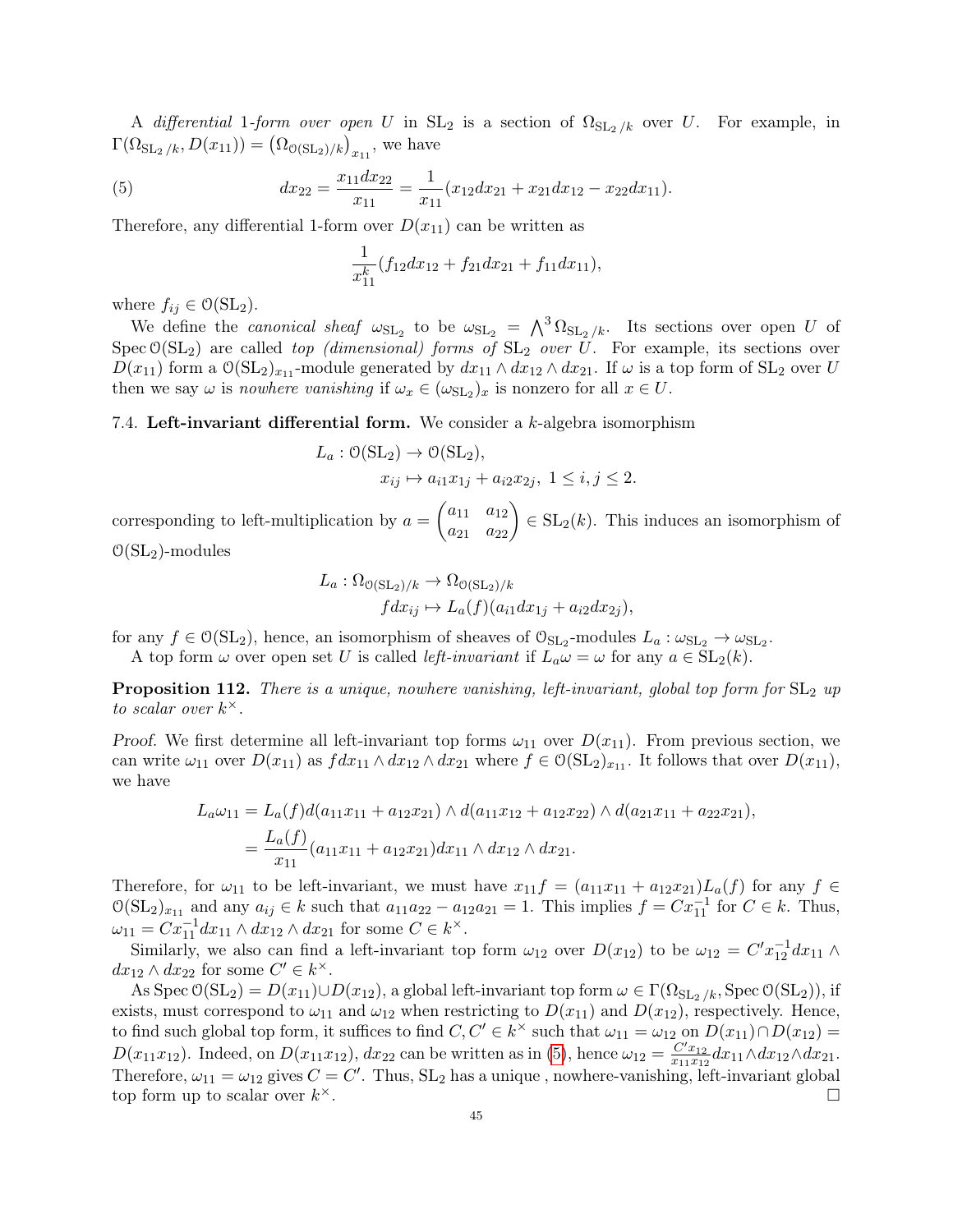Next, we will identify left-invariant global top forms over k with  $\bigwedge^3 \text{Lie}(\text{SL}_2)(k)^*$ , following [\[BLR90,](#page-69-24) §4.2]. Indeed, the unit element in the group structure of  $SL_2$  corresponds to the k-algebra morphism  $\varepsilon : \mathcal{O}(\mathrm{SL}_2) \to k$  sending  $x_{ij}$  to 1 if  $1 \leq i = j \leq 2$  and 0 everywhere else. This then corresponds to a morphism  $\varepsilon$  : Spec  $k \to \text{Spec } \mathcal{O}(\text{SL}_2)$  of affine scheme. Therefore, one can pullback sheaf  $\Omega_{\mathrm{SL}_2/k}$  of  $\mathcal{O}_{\mathrm{SL}_2}$ -module via  $\varepsilon$  to get a sheaf  $\varepsilon^*\Omega_{\mathrm{SL}_2/k}$  of  $\mathcal{O}_{\mathrm{Spec} k}$ -modules, which is just a k-module  $k \otimes_{\mathcal{O}(\mathrm{SL}_2)}^{\mathcal{O}} \Omega_{\mathcal{O}(\mathrm{SL}_2)/k}$ . We note that this k-module is isomorphic to Lie $(\mathrm{SL}_2)(k)^*$ .

On the other hand, via the structural morphism  $p : \text{Spec } \mathcal{O}(\text{SL}_2) \to \text{Spec } k$ , we have a canonical isomorphism  $p^* \varepsilon^* \Omega_{SL_2/k} \stackrel{\sim}{\to} \Omega_{SL_2/k}$  that is obtained by extending sections in  $\varepsilon^* \Omega_{SL_2/k}$ Lie(SL<sub>2</sub>)(k)<sup>\*</sup> to left-invariant sections in  $\Omega_{SL_2/k}$  (see [\[BLR90,](#page-69-24) page 102]). Thus, the k-module  $\bigwedge^3 \text{Lie}(\text{SL}_2)(k)^*$  is identified with the k-module of left-invariant global top forms.

<span id="page-45-0"></span>7.5. Adjoint map. Given a k-algebra R, an affine algebraic group G and its Lie algebra  $\mathfrak{g}$  := Lie(G), we define the *adjoint representation* Ad :  $G(R) \to \text{Aut}(\mathfrak{g}(R))$  to be Ad(g)x =  $gxq^{-1}$  where  $x \in \text{Lie}(G)(R) \subset G(R[\varepsilon]/(\varepsilon^2)).$ 

In particular, if  $\omega \in \bigwedge^3 \mathfrak{g}(R)^*$  then

$$
\mathrm{Ad}(g)\omega = \det\left(\mathrm{Ad}(g) : \mathfrak{g}(R) \to \mathfrak{g}(R)\right)\omega.
$$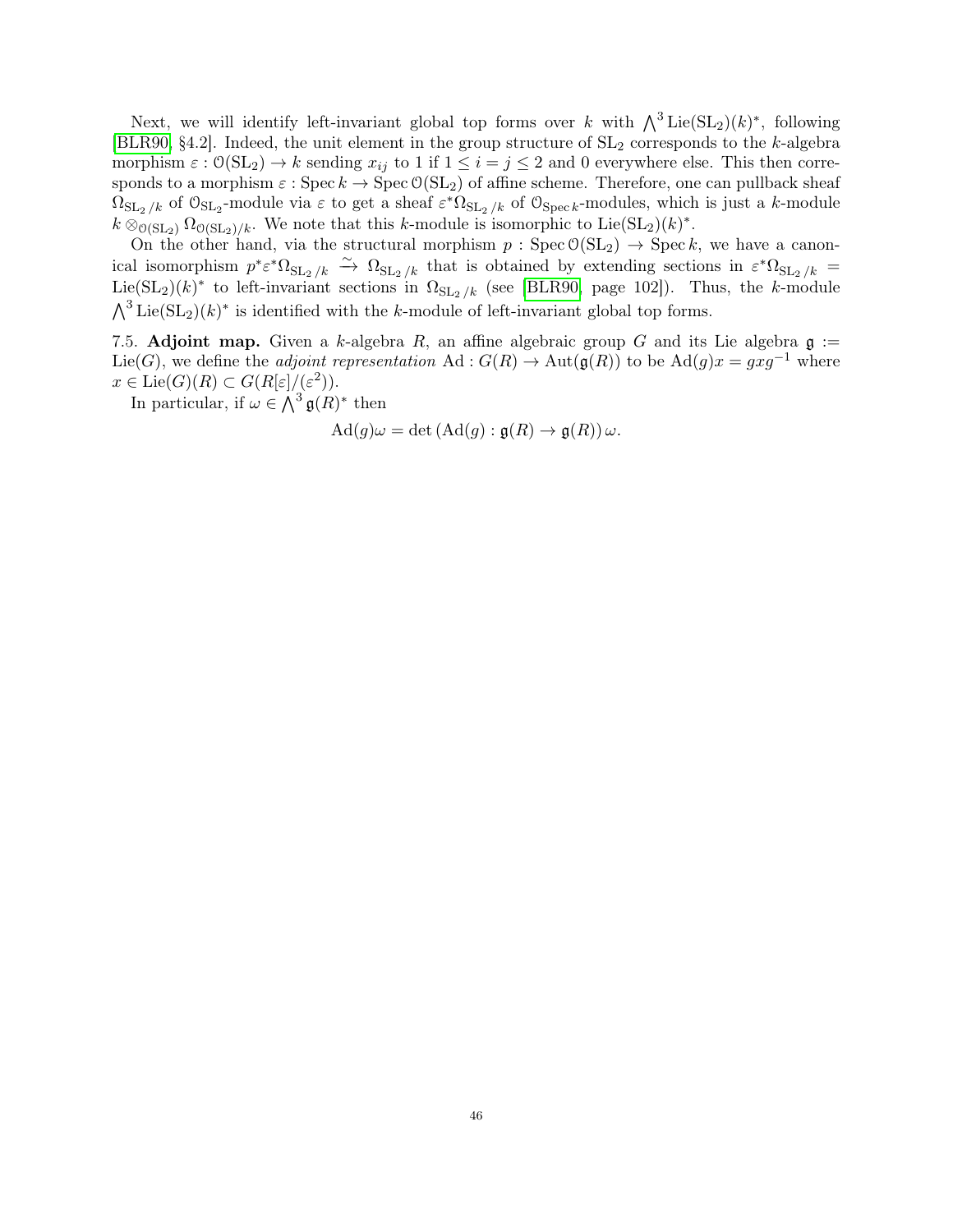#### 8. The Tamagawa measure on algebraic groups

<span id="page-46-0"></span>For an algebraic group G over a global field  $k$ , there exists a left-invariant (or right-invariant) volume form  $\omega$  over  $k^{-14}$  $k^{-14}$  $k^{-14}$  that is unique up to scalar over  $k^{\times}$ . Following [§ 5.5.1,](#page-33-1) one can construct a Radon measure  $|\omega|_v$  on  $G(k_v)$  for every place v of k. In particular, this is a left-invariant (respectively, right-invariant) Haar measure if  $\omega$  is left-invariant (respectively, right-invariant). In this section, we will show that when  $G$  is connected semisimple,  $G$  admits an adelic Haar measure coming from  $|\omega|_v$ 's (i.e. see [§ 5.5.2](#page-34-2) for the definition). Furthermore, this is a canonical adelic Haar measure on  $G(\mathbb{A}_k)$ , and we called it the Tamagawa measure of  $G(\mathbb{A}_k)$ . We will then define the Tamagawa number of G and state the Weil's conjecture on the Tamagawa numbers.

<span id="page-46-1"></span>8.1. About normalisation of adelic measure and Tamagawa measure on  $\mathbb{A}^n$ . For a nonarchimedean local field  $k_v$ , we have chosen two normalisations for a Haar measure on  $k_v$ , one in [§ 5.5.1](#page-33-1) where we require  $\mathcal{O}_v$  having volume 1, and one in [Theorem 106](#page-40-1) as a self-dual Haar measure with respect to Fourier transform. In this section, we will would like to explain the relation between these two normalisations in defining adelic measure on A.

**Proposition 113.** Let  $\rho_k$  be the normalisation in our definition of adelic measure as in [§ 5.5.3.](#page-34-3) With respect to the Haar measures  $\mu_v$  on nonarchimedean local fields  $k_v$  such that  $\mathcal{O}_v$  having volume 1 (and to the normal Haar measures  $\mu_v$  on archimedean local fields), we obtain an adelic Haar measure  $\mu_k = \prod_{v} \mu_v$  on  $\mathbb{A}_k$ . This measure induces an  $\mathbb{A}_k$ -invariant measure on  $k \setminus \mathbb{A}_k$  where  $\mu_k(k \setminus \mathbb{A}_k) = \rho_k$ .

We refer to [\[Wei82,](#page-70-2) p. 12] for the proof of this proposition.

This proposition says that the normalised adelic measure  $\rho_k^{-n}$  $\int_k^{-n} \prod_v' \mu_v$  as in [§ 5.5.3](#page-34-3) is the self-dual Haar measure on  $\mathbb{A}_k^n$  with respect to Fourier transform (see [Theorem 108\)](#page-41-1), as both give volume 1 for  $k^n \backslash \mathbb{A}_k^n$  (with respect to self-dual Haar measure on  $\mathbb{A}_k$ , the volume of  $k \backslash \mathbb{A}_k$  being 1 is proved in [§ 6.3](#page-41-0) using Poisson summation formula) and both are Haar measures on  $\mathbb{A}_k^n$ . We call this the Tamagawa measure  $\mu_{\mathbb{G}_a^n,k}$  on  $\mathbb{A}_k^n$  and the volume of  $k^n\backslash \mathbb{A}_k^n$  with respect to this measure is called the Tamagawa number of  $\mathbb{G}_{a,k}^n$ , denoted  $\tau_k(\mathbb{G}_a^n)$ , and we know  $\tau_k(\mathbb{G}_a^n) = 1$ .

Furthermore, we can restate our normalised adelic measure for a smooth affine scheme  $X$  of finite type over k as in [§ 5.5.3](#page-34-3) in terms of self-dual Haar measures on each local field  $k_v$ . This is done by simply removing the normalisation  $\rho_k^{-\dim X}$ k .

*Example* 114. When  $k = \mathbb{Q}$ , our two normalisations of Haar measure on  $\mathbb{Q}_p$  coincide. Hence, the volume of  $\mathbb{Q} \setminus \mathbb{A}$  is 1 because the quotient  $\mathbb{Q} \setminus \mathbb{A}$  has a fundamental domain

$$
[0,1)\times \prod_p \mathbb{Z}_p,
$$

giving the volume  $\mu_{\mathbb{R}}([0,1)) \times \prod_{p} \mu_{\mathbb{Q}_p}(\mathbb{Z}_p) = 1$  for  $\mathbb{Q} \backslash \mathbb{A}$ .

<span id="page-46-2"></span>8.2. Tamagawa measure and Tamagawa number on semisimple groups. Let  $G$  be a connected semisimple algebraic group over a global field  $k$ . In this section, we show that  $G$  admits an adelic Haar measure There exists a left-invariant algebraic differential form  $\omega$  of top degree (i.e. a gauge form) of G over k. This induces a left-invariant Haar measure  $|\omega|_v$  on  $G(k_v)$  with respect to the self-dual Haar measure on  $k_v$ . In this section, we show that G admits an adelic Haar measure.

Firstly, for semisimple G (or even for unipotent or reductive  $G$ ), the Haar measure on G is unimodular (i.e. both left and right invariance) due to the following proposition

<span id="page-46-3"></span>**Proposition 115.** The modular quasicharacter of  $G(k_v)$  is

 $\delta_{G(k_v)}(g) = \left| \det (\mathrm{Ad}(g) : \mathfrak{g}(k_v) \to \mathfrak{g}(k_v)) \right|_v.$ 

<span id="page-46-4"></span> $^{14}\mathrm{many}$  references refer to this as a gauge form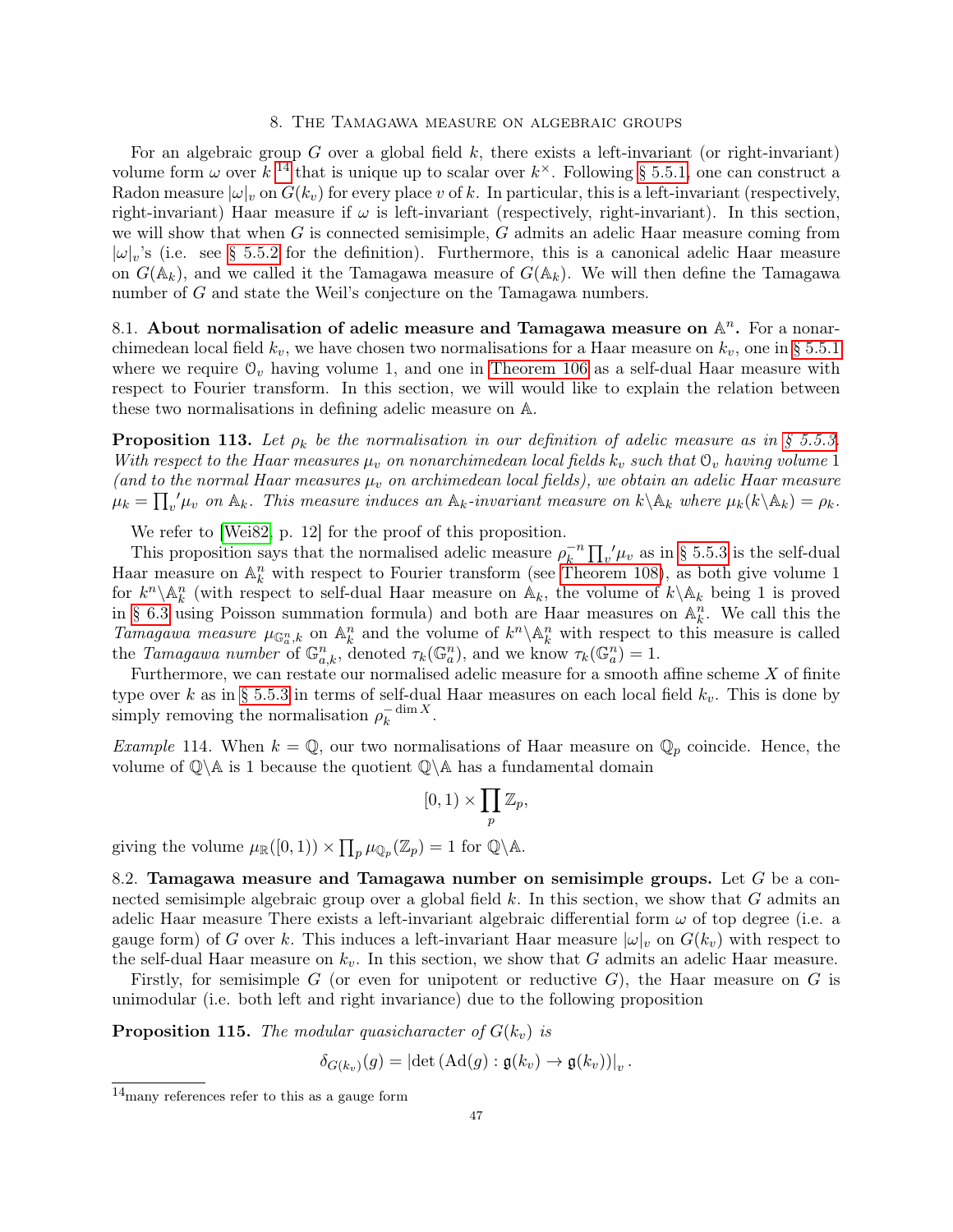Proof. From [§ 7.5,](#page-45-0) we know  $\text{Ad}(q)\omega = \det(\text{Ad}(q) : \mathfrak{g}(k_v) \to \mathfrak{g}(k_v))\omega$ . Therefore, by Change of variables formula in [Theorem 67,](#page-24-2) we find that  $\text{Ad}(g) : G(k_v) \to G(k_v)$  induces a new left Haar measure  $d|\omega|_v(ghg^{-1})$  on  $G(k_v)$  so that

$$
d|\omega|_v(ghg^{-1}) = |\det(\mathrm{Ad}(g) : \mathfrak{g}(k_v) \to \mathfrak{g}(k_v))|_v d|\omega|_v.
$$

As  $d|\omega|_v$  is left Haar measure so from [Proposition 40,](#page-14-1) we find

$$
d|\omega|_v(ghg^{-1}) = d|\omega|_v(hg^{-1}) = \delta_{G(k_v)}(g)d|\omega|_v.
$$

This gives  $\delta_{G(k_v)}(g) = |\det(\text{Ad}(g) : \mathfrak{g}(k_v) \to \mathfrak{g}(k_v))|_v$ , as desired.

Proposition 116. G admits an adelic measure.

Sketch. We follow the proof of [\[Vos98,](#page-70-10) p. 136]. To show G admits an adelic measure, we need to check the criteria in in [§ 5.5.2.](#page-34-2) Let S be a finite set of places of k containing the archimedean places such that there is a smooth group scheme  $\overline{G}$  over  $\mathcal{O}_S$  with generic fiber G. We want to show

$$
\prod_{v \notin S} \frac{|\overline{G}(\kappa(v))|}{|\kappa(v)|^n},
$$

converges absolutely, where  $\kappa(v)$  is the residue field of  $k_v$ , n is the dimension of G.

Steinberg in [\[SR68,](#page-70-11) §11.16] gave a general formula for  $G(\kappa(v))$  (see [\[Oes84,](#page-69-8) §I.1.6] for a nicer formulation of this formula). The formula roughly says the following: Let  $G$  be a connected semisimple algebraic group over  $\mathbb{F}_q$ , let B be a Borel subgroup of G containing a maximal torus T. Let  $\hat{T} := \text{Hom}(T, \mathbb{G}_m)$ . The Galois group  $\text{Gal}(\overline{\mathbb{F}_q}/\mathbb{F}_q)$  acts on the Q-vector space  $E = \hat{T}(\overline{\mathbb{F}_q}) \otimes \mathbb{Q}$ by  $\sigma(\chi)(x) := \sigma(\chi(\sigma^{-1}(x)))$  for  $\sigma \in \text{Gal}(\overline{\mathbb{F}_q}/\mathbb{F}_q)$ ,  $\chi \in \hat{T}(\overline{\mathbb{F}_q})$ ,  $x \in T(\overline{\mathbb{F}_q})$ . The Weyl group  $W =$  $N_G(T(\overline{\mathbb{F}_q}))/T(\overline{\mathbb{F}_q})$  acts on V via the conjugation action on  $T(\overline{\mathbb{F}_q})$ . Thus, we obtain an action of  $Gal(\overline{\mathbb{F}_q}/\mathbb{F}_q)\ltimes W$  on E, hence an action on the symmetric algebra  $S(E)$  of E. A theorem of Chevalley-Shephard-Todd showed that the W-invariant algebra  $S(E)^W$  is a polynomial algebra generated by  $\ell = \dim T$  homogeneous algebraically independent polynomials of degrees  $a_i$ 's for  $1 \leq i \leq \ell$ . The Steinberg's formula implies that

$$
q^{-\ell} \prod_{i=1}^{\ell} (1 - q^{-a_i}) \le |G(\mathbb{F}_q)| \le q^{-\ell} \prod_{i=1}^{\ell} (1 + q^{-a_i}).
$$

One can show that  $a_i \geq 2$  by relating the  $a_i$ 's with the Betti numbers  $b_i$  of the maximal compact subgroup of  $G(\mathbb{C})$  via the formula

$$
\sum_{i=0}^{\infty} b_i t^i = \prod_{i=1}^{\ell} (1 + t^{2a_i - 1})
$$

and knowing that  $b_1 = b_2 = 0$ .

From this proposition, we know that if  $\omega$  is nowhere-vanishing, left-invariant global algebraic top form (i.e. a gauge form) over k of G inducing Haar measures  $|\omega|_v$  on  $G(k_v)$ ,  $\prod_v'|\omega|_v$  defines a Haar measure on  $G(\mathbb{A}_k)$ . We call this the *Tamagawa measure*  $\mu_{G,k}$  on  $G(\mathbb{A}_k)$ . This measure satisfies the following nice property

**Proposition 117.** The definition of the Tamagawa measure on  $G(A)$  does not depend on the choice of a nowhere-vanishing, left-invariant global algebraic top form on G over k.

Proof. From [Proposition 112,](#page-44-1) any left-invariant, nowhere vanishing global top form  $\omega$  of G over k is  $c\omega$  for some  $c \in k^{\times}$ .

Therefore, if  $\omega' = c\omega$  is another choice of a top form on G over k, from ??, the corresponding Haar measure on  $G(k_v)$  is  $|c|_v\mu_v$  for each place v of k, where  $\mu_v$  the Haar measure on  $G(k_v)$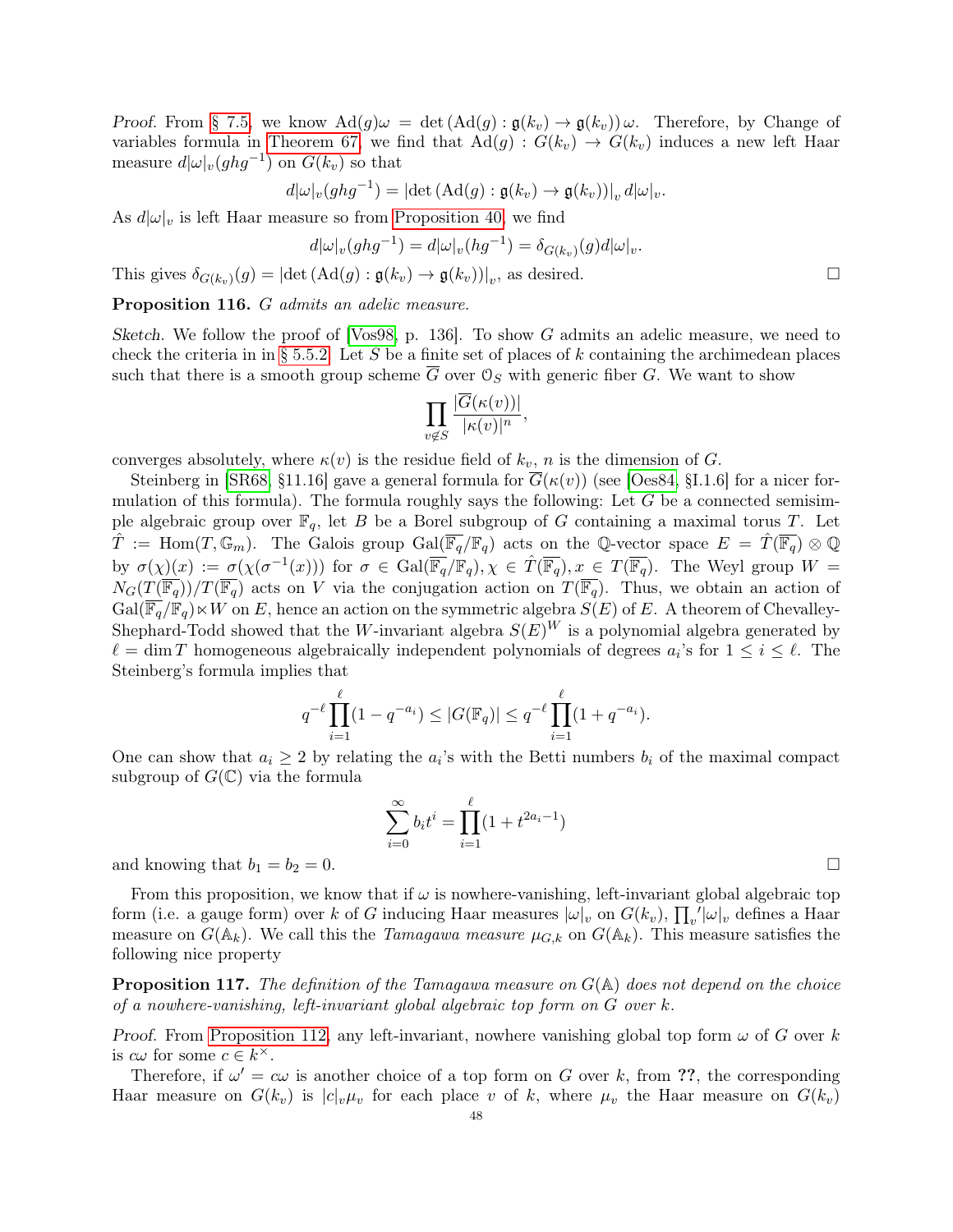corresponding to  $\omega$ . By similar construction, we denote  $\mu'_{\text{Tam}}$  to be the restricted product measure on  $G(\mathbb{A})$  corresponding to  $\omega$ .

Let S be a finite set of places containing the archimedean places so that  $\overline{G}$  is a smooth group scheme over  $\mathcal{O}_S := \prod_{v \notin S} \mathcal{O}_v$  with generic fiber G. Consider an open subset  $U = \prod_{v \in S} G(k_v) \times$  $\prod_{v \notin S} \overline{G}(\mathbb{O}_v)$  of  $G(\mathbb{A})$ . By construction, the restriction of  $\mu_{\text{Tam}}$  and  $\mu'_{\text{Tam}}$  to U is the product measure. On the other hand, by the product formula  $\prod_{v} |c|_{v} = 1$  so  $\mu_{\text{Tam}} = \mu'_{\text{Tam}}$  on U. By the uniqueness of Haar measure,  $\mu_{\text{Tam}} = \mu'_{\text{Tam}}$  on  $G(\mathbb{A})$ .

As  $G(k)$  is a discrete subgroup of  $G(\mathbb{A}_k)$ , the Tamagawa measure induces a  $G(\mathbb{A}_k)$ -invariant measure on  $G(k)\backslash G(\mathbb{A}_k)$ . Using reduction theory as in [\[PR94,](#page-70-12) §5.3], one can show that the volume of  $G(k)\backslash G(\mathbb{A}_k)$  is finite, and we call it the *Tamagawa number* of G over k, denoted by  $\tau_k(G)$ .

Proposition 118. All groups below will be connected semisimple.

- (1) For algebraic groups  $G_1, G_2$  over k then  $\tau_k(G_1 \times G_2) = \tau_k(G_1) \tau_k(G_2)$  and  $\tau_k(G_1 \times G_2)$  $\tau_k(G_1)\tau_k(G_2).$
- (2) Let G be an algebraic group over a finite separable extension l of k, then  $\tau_l(G) = \tau_k(Res_k^l(G)$ , where  $Res_k^l$  is the Weil restriction of scalars.
- (3) If G splits over k, for an isogeny (i.e. surjective map with finite kernel)  $f: G' \to G$  of G then  $\tau_k(G) = \tau_k(G') \cdot |\ker f|.$

Proof. For (1), we refer to [\[Wei82,](#page-70-2) p. 27] or [\[Igu78,](#page-69-25) p. 121].

For  $(2)$ , this follows from [§ 5.5.3.](#page-34-3)

For  $(3)$ , we refer to [\[Ono65,](#page-69-26) Theorem 2.1.1].

<span id="page-48-0"></span>8.3. Weil's conjecture on Tamagawa numbers. We restate Weil's conjecture on Tamagawa numbers.

**Theorem 119** ([\[Wei95\]](#page-70-1)). Let G be a connected simply connected semisimple linear algebraic group over a global field k, then  $\tau_k(G) = 1$ .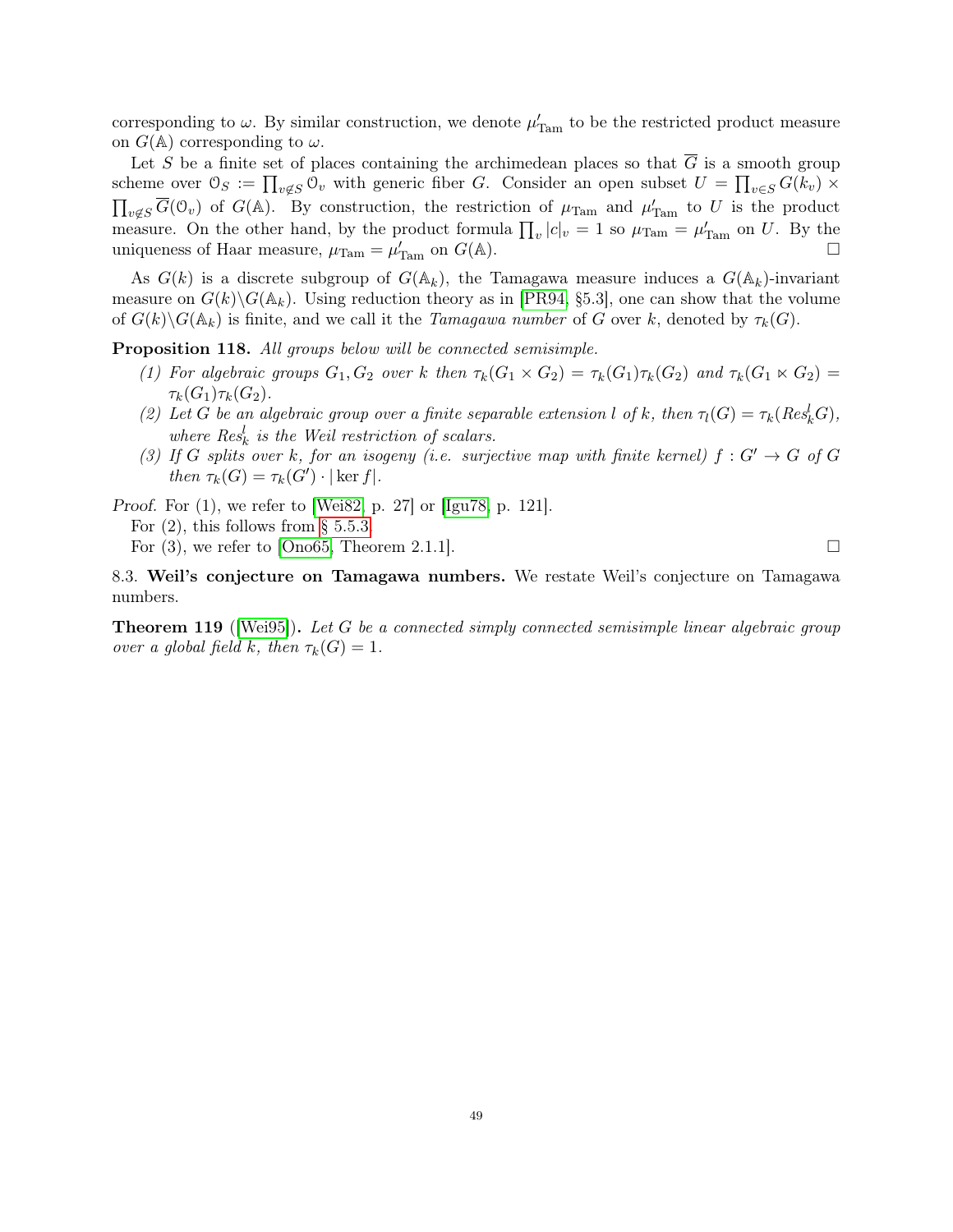#### 9. TAMAGAWA NUMBER OF  $SL<sub>2</sub>$

<span id="page-49-0"></span>In this section, we will give a detailed proof of the following theorem

<span id="page-49-3"></span>Theorem 120.  $\tau(SL_{2,\mathbb{Q}})=1$ .

<span id="page-49-1"></span>9.1. Approximation theorem for  $SL_2$  over  $\mathbb Q$ . For an affine algebraic group G over  $\mathbb Q$ . We say G satisfies strong approximation with respect to a finite set S of places of  $\mathbb Q$  if  $G(\mathbb Q)$  is dense in  $G(\mathbb{A}^S)$ . We then have the following results. We refer the reader to [\[Rap14\]](#page-70-13) for more discussion.

**Theorem 121** (Strong approximation theorem). Let G be a semisimple and simply connected linear algebraic group G over  $\mathbb Q$ . Then, for any nonempty finite set S of places of  $\mathbb Q$ ,  $G(\mathbb A)$  is dense in  $G(\mathbb{A}^S)$ .

**Corollary 122.** If an affine algebraic group G over  $\mathbb Q$  satisfies the strong approximation theorem with respect to a finite set  $S = \{\infty\}$  of places of  $\mathbb Q$  then

- (1)  $|G(\mathbb{Q}) \setminus G(\mathbb{A}^{\infty})/K^{\infty}| = 1$  for any compact open subgroup  $K^{\infty}$  of  $G(\mathbb{A}^{\infty})$ .
- (2) If  $\Gamma = G(\mathbb{Q}) \cap K^{\infty}$  then by embedding  $G(\mathbb{R})$  to the infinite component of  $G(\mathbb{A})$ , we have a homeomorphism

$$
\Gamma \setminus G(\mathbb{R}) \to G(\mathbb{Q}) \setminus G(\mathbb{A})/K^{\infty}.
$$

The proof of this corollary is similar to the proof of [corollary 73](#page-27-0) for  $\mathbb{G}_a$ . We will give a proof of strong approximation theorem for  $SL_2$  over  $\mathbb{Q}$ .

**Proposition 123** (Strong approximation theorem for  $SL_2$ ). For any non-empty finite set S of places of  $\mathbb{Q}$ ,  $\text{SL}_2(\mathbb{Q})$  is dense in  $\text{SL}_2(\mathbb{A}^S)$ .

Proof. If Z is the closure of  $SL_2(k)$  in  $SL_2(\mathbb{A}^S)$ , then Z is a subgroup of  $SL_2(\mathbb{A}^S)$ . It suffices to prove that Z contains  $SL_2(\mathbb{Q}_v)$  for every  $v \notin S$ . Indeed, if such a condition holds then the subgroup Z will contain  $\prod_{v\in S'} SL_2(\mathbb{Q}_v) \times \prod_{v\not\in S\cup S'} SL_2(\mathbb{Z}_v)$  where S' is any finite set of places of Q disjoint from S. As this exhausts  $SL_2(\mathbb{A}^S)$ , we find  $Z = SL_2(\mathbb{A}^S)$ .

To show 
$$
SL_2(\mathbb{Q}_v) \subset Z
$$
, note that  $SL_2(\mathbb{Q}_v)$  is generated by  $U^+(\mathbb{Q}_v) = \left\{ \begin{pmatrix} 1 & * \\ 0 & 1 \end{pmatrix} \right\}$  and  $U^-(\mathbb{Q}_v) =$   
(1, 0)

 $\int (1 \ 0)$  $\begin{pmatrix} 1 & 0 \\ 1 & 1 \end{pmatrix}$  so it suffices to show Z contains  $U^{\pm}(\mathbb{Q}_v)$ . By definition, Z contains the closure of  $\hat{U}^{\pm}(\mathbb{Q})$ . As  $U^{+} \cong \mathbb{G}_a$  so by the strong approximation theorem for  $\mathbb{G}_a$ , the closure of  $U^{+}(\mathbb{Q})$  in  $SL_2(\mathbb{A}^S)$  is  $U^+(\mathbb{A}^S)$ , implying Z contains  $U^+(\mathbb{Q}_v)$  for all  $v \notin S$ .

<span id="page-49-2"></span>Corollary 124. *(a)* We have  $SL_2(\mathbb{A}^{\infty}) = SL_2(\mathbb{Q}) SL_2(\mathbb{Z})$  and

$$
SL_2(\mathbb{A}) = SL_2(\mathbb{Q}) \left( SL_2(\mathbb{R}) \times \prod_p SL_2(\mathbb{Z}_p) \right).
$$

Note that  $SL_2(\mathbb{Q})$  embeds diagonally into  $SL_2(\mathbb{A})$  while for  $SL_2(\mathbb{R})$  and  $SL_2(\mathbb{Q}_p)$ , each is embedded into its p-component in  $SL_2(\mathbb{A})$ .

(b) We have

$$
\operatorname{SL}_2(\mathbb{Z})\setminus\operatorname{SL}_2(\mathbb{R})\cong\operatorname{SL}_2(\mathbb{Q})\setminus\operatorname{SL}_2(\mathbb{A})/\operatorname{SL}_2(\widehat{\mathbb{Z}})
$$

so

$$
(\mathrm{SL}_2(\mathbb{Z}) \setminus \mathrm{SL}_2(\mathbb{R})) \times \prod_p \mathrm{SL}_2(\mathbb{Z}_p) \cong \mathrm{SL}_2(\mathbb{Q}) \setminus \mathrm{SL}_2(\mathbb{A})
$$

as topological spaces.

One can repeat the proof of [corollary 73](#page-27-0) to prove this corollary.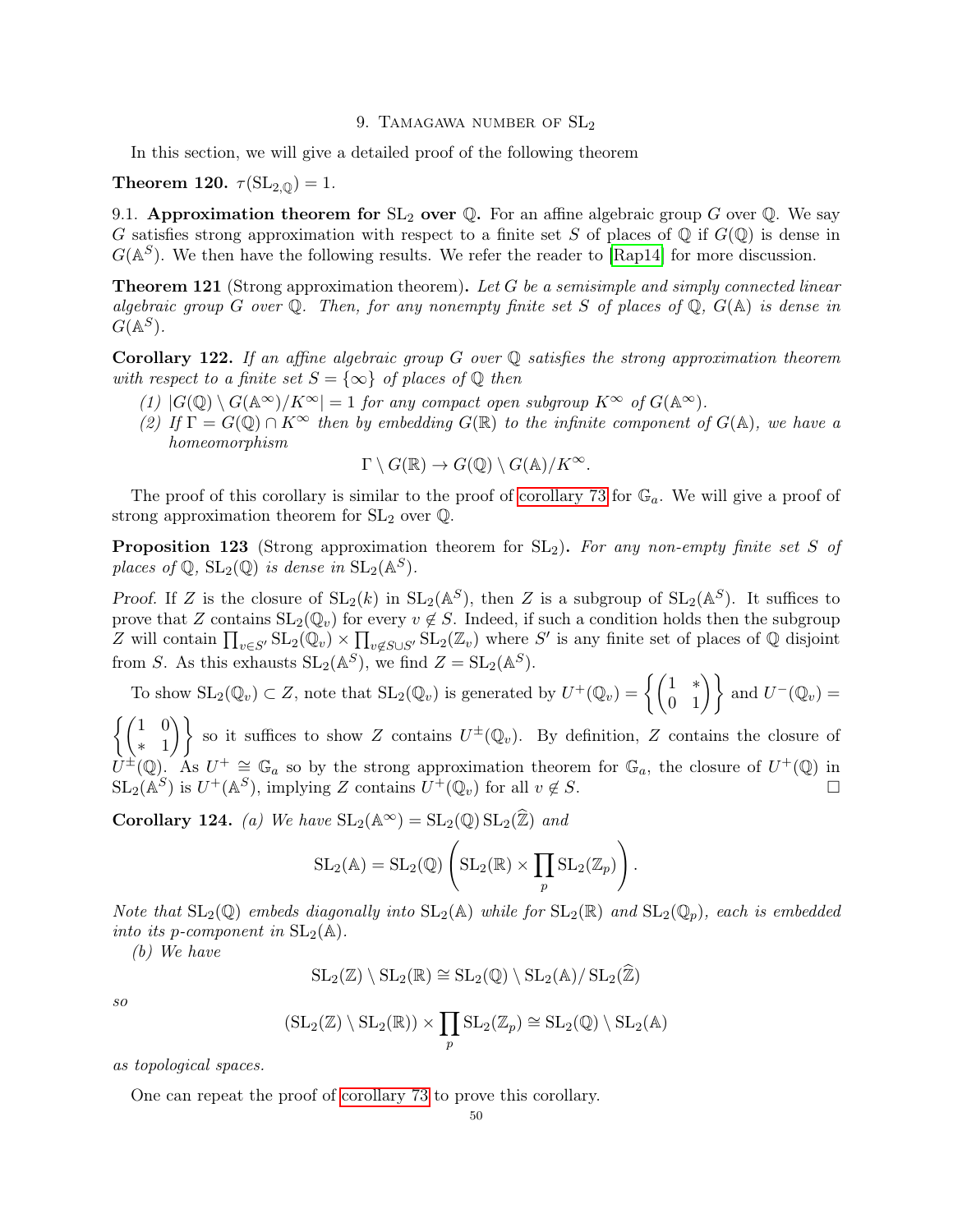<span id="page-50-0"></span>9.2. **Tamagawa number for**  $SL_2$  over  $\mathbb{Q}$ . Because  $SL_2(\mathbb{A})$  is unimodular and  $SL_2(\mathbb{Q})$  is a discrete closed subgroup of  $SL_2(\mathbb{A})$ , from [§ 3.4.2,](#page-15-0)  $\mu_{\text{Tam}}$  induces a  $SL_2(\mathbb{A})$ -invariant measure on the quotient  $SL_2(\mathbb{Q}) \setminus SL_2(\mathbb{A})$ . The volume of  $SL_2(\mathbb{Q}) \setminus SL_2(\mathbb{A})$  is then called the *Tamagawa number of*  $SL_2$  over Q, denoted by  $\tau(SL_{2,0})$ .

By the construction of the Tamagawa measure on  $SL_2(\mathbb{A})$  and by [corollary 124,](#page-49-2) we obtain

$$
\tau(\mathrm{SL}_{2,\mathbb{Q}}) = \mu_{\mathrm{SL}_2(\mathbb{R}),\omega}(\mathrm{SL}_2(\mathbb{Q}) \setminus \mathrm{SL}_2(\mathbb{R})) \times \prod_{\mathrm{SL}_2(\mathbb{Q}_p),\omega} \mu_p(\mathrm{SL}_2(\mathbb{Z}_p))
$$

where  $\omega$  is a choice of a volume form over  $\mathbb Q$  of  $SL_2$ ;  $\mu_{SL_2(\mathbb Q_v),\omega}$  is the corresponding measure on  $SL_2(\mathbb{Q}_v)$  defined via  $\omega$ , as described in previous section.

In the next two sections, we will show that

$$
\mu_{\mathrm{SL}_2(\mathbb{Q}_p),\omega}(\mathrm{SL}_2(\mathbb{Z}_p)) = \frac{|\mathrm{SL}_2(\mathbb{F}_p)|}{p^3} = 1 - p^{-2}
$$

and

$$
\mu_{\mathrm{SL}_2(\mathbb{R}),\omega}(\mathrm{SL}_2(\mathbb{Z})\setminus \mathrm{SL}_2(\mathbb{R}))=\zeta(2)=\frac{\pi^2}{6},
$$

obtaining [Theorem 120](#page-49-3)

<span id="page-50-1"></span>9.3. Volume of  $SL_2(\mathbb{Z}_p)$ . In this section, we will use the Haar measure  $\mu_{SL_2(\mathbb{Q}_p),\omega}$  induced by the top form  $\omega = \frac{1}{r}$  $\frac{1}{x}dx \wedge dy \wedge dz$  (as defined in [§ 7.4\)](#page-44-0) to compute the volume of  $SL_2(\mathbb{Z}_p)$ . Indeed, we have a surjective map  $p : SL_2(\mathbb{Z}_p) \to SL_2(\mathbb{F}_p)$  with kernel

$$
N = \left\{ \begin{pmatrix} a & b \\ c & d \end{pmatrix} : a, c \in 1 + p\mathbb{Z}_p; b, d \in p\mathbb{Z}_p \right\}.
$$

The surjectivity of  $p$  is shown in the following lemma:

**Lemma 125.** Let  $N \in \mathbb{Z}_{>0}$ . The group homomorphism  $SL_2(\mathbb{Z}) \to SL_2(\mathbb{Z}/N\mathbb{Z})$  is surjective.

Proof. Indeed, we want to show that for  $A = \begin{pmatrix} a & b \\ c & d \end{pmatrix} \in M_2(\mathbb{Z})$  such that  $ad - bc - Nm = 1$  for some  $m \in \mathbb{Z}$  then there exists  $B \in SL_2(\mathbb{Z})$  such that  $B \equiv A \pmod{N}$ . From  $ad - bc - Nm = 1$ , we know gcd $(d, c, N) = 1$  so there exists  $n \in \mathbb{Z}$  such that  $gcd(c, d + Nn) = 1$  (for example, by Chinese Remainder Theorem, we can choose n such that  $d + Nn \equiv 1 \pmod{p}$  for  $p|c, p \nmid N$  and  $d + Nn \equiv d$ (mod p) for p | c, p | N, i.e.  $p \nmid d$ ). By replacing d with  $d + Nn$ , we can assume that  $gcd(d, c) = 1$ . We want to find  $B = \begin{pmatrix} a + Ne & b + Nf \\ c & d \end{pmatrix}$  such that  $ad - bc + N(de - cf) = 1$ , or  $m = de - cf$ . As  $gcd(c, d) = 1$ , there exists  $e, f \in \mathbb{Z}$  such that  $m = de - cf$ , as desired.

Because  $|\mathrm{SL}_2(\mathbb{F}_p)| = p(p^2 - 1)$  so by the left-invariance of the measure, we find

$$
\mu_{\mathrm{SL}_2(\mathbb{Q}_p),\omega}(\mathrm{SL}_2(\mathbb{Z}_p)) = |\mathrm{SL}_2(\mathbb{F}_p)| \mu_{\mathrm{SL}_2(\mathbb{Q}_p),\omega}(N) = p(p^2 - 1) \mu_{\mathrm{SL}_2(\mathbb{Q}_p),\omega}(N).
$$

We have

$$
\mu_{\mathrm{SL}_2(\mathbb{Q}_p),\omega}(N) = \int_N |a^{-1}|_p da db dc = \int_N dadbdc,
$$
  
= 
$$
\int_{a,c \in 1+p\mathbb{Z}_p, b \in p\mathbb{Z}_p} dadbdc,
$$
  
= 
$$
\int_{p\mathbb{Z}_p} \int_{p\mathbb{Z}_p} \int_{p\mathbb{Z}_p} dadbdc,
$$
  
= 
$$
(\mu_p(p\mathbb{Z}_p))^3 = p^{-3}.
$$

Thus,  $\mu_{\mathrm{SL}_2(\mathbb{Q}_p), \omega}(\mathrm{SL}_2(\mathbb{Z}_p)) = (1 - p^{-2}).$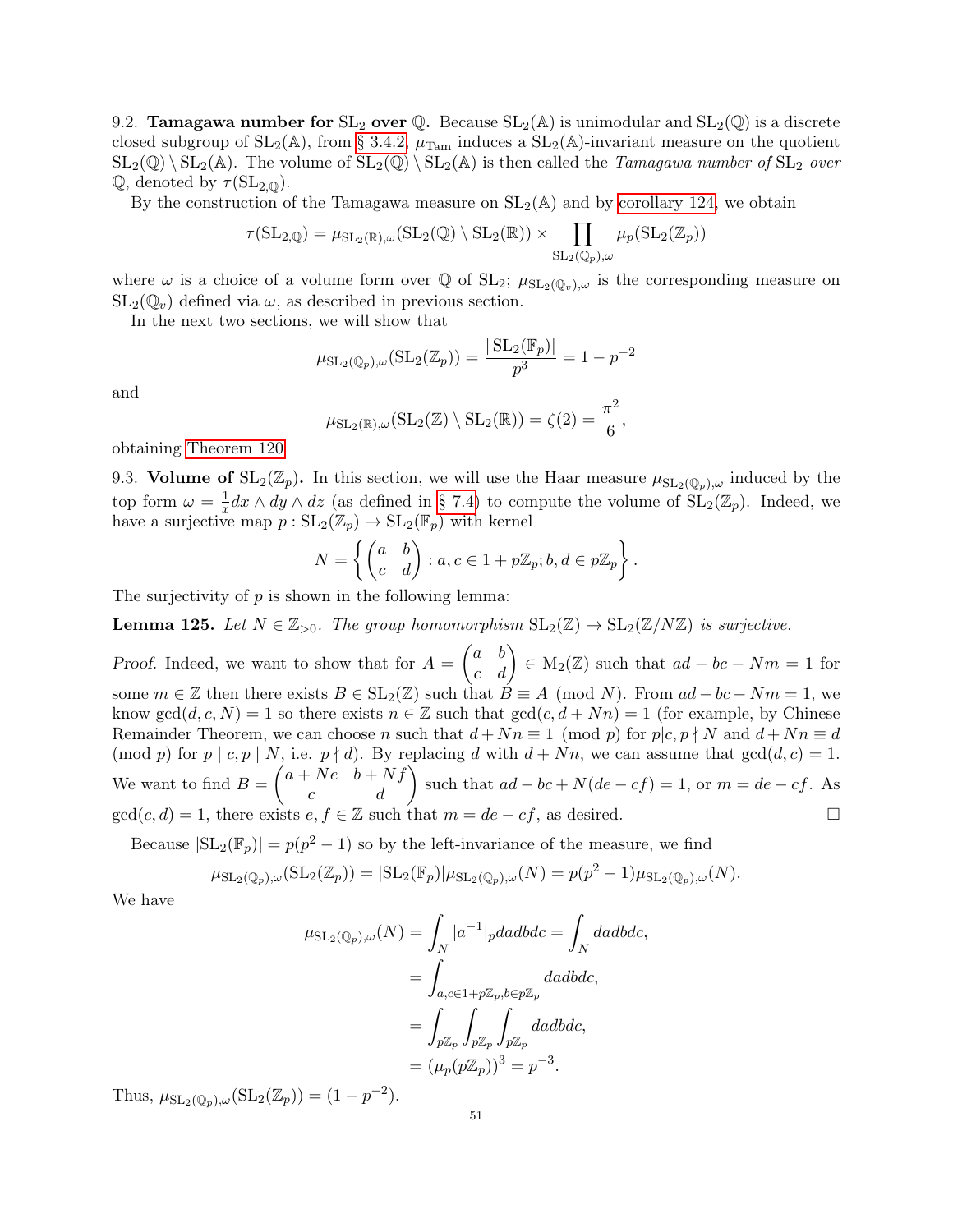<span id="page-51-0"></span>9.4. Volume of  $SL_2(\mathbb{Z}) \setminus SL_2(\mathbb{R})$ . In this section, we compute the volume of  $SL_2(\mathbb{Z}) \setminus SL_2(\mathbb{R})$  by determine its fundamental domain.

9.4.1. Volume form of  $SL_2(\mathbb{R})$ . From [§ 7.4,](#page-44-0) we know that  $SL_2$  over Q has a unique left-invariant volume form  $\omega$  up to scalar over  $\mathbb{Q}^{\times}$ . In particular, over open set  $\left\{ \begin{pmatrix} x & y \ z & t \end{pmatrix} \in SL_2(\mathbb{R}) : x \neq 0 \right\}$  of  $\mathrm{SL}_2(\mathbb{R})$  then  $\omega = x^{-1} dx \wedge dy \wedge dz$ .

Over  $\mathbb{R}$ , every element in  $SL_2(\mathbb{R})$  is uniquely expressed as product

$$
\begin{pmatrix}\n\cos\varphi & -\sin\varphi \\
\sin\varphi & \cos\varphi\n\end{pmatrix}\n\begin{pmatrix}\n\alpha & 0 \\
0 & \alpha^{-1}\n\end{pmatrix}\n\begin{pmatrix}\n1 & u \\
0 & 1\n\end{pmatrix}
$$

where  $\varphi \in [0, 2\pi), \alpha > 0, u \in \mathbb{R}$ . Hence, under change of coordinates  $x = \alpha \cos \varphi, y = \alpha u \cos \varphi$  $\alpha^{-1}$  sin  $\varphi$  and  $z = \alpha \sin \varphi$ , we find that  $\omega_{\mathbb{R}}$  can be globally expressed as  $\omega_{\mathbb{R}} = \alpha d\varphi \wedge d\alpha \wedge du$ 

9.4.2. Fundamental domain of  $SL_2(\mathbb{Z}) \setminus SL_2(\mathbb{R})$ . First, we denote the upper half-plane  $\mathcal{H} = \{z \in$  $\mathbb{C}: \Im(z) > 0\}$ . For  $g = \begin{pmatrix} a & b \\ c & d \end{pmatrix} \in SL_2(\mathbb{R}), z \in \mathbb{C}$ , we define  $gz := \frac{az+b}{cz+d}$ .

**Proposition 126.** We have a smooth action of  $SL_2(\mathbb{R})$  on  $\mathcal{H}$  via

$$
\Phi: SL_2(\mathbb{R}) \times \mathcal{H} \to \mathcal{H}
$$

$$
(g, z) \mapsto gz.
$$

This action is transitive and the special orthogonal group

$$
SO_2(\mathbb{R}) = \left\{ \begin{pmatrix} \cos \theta & \sin \theta \\ -\sin \theta & \cos \theta \end{pmatrix} : \theta \in \mathbb{R} \right\}
$$

is the stabiliser of i, inducing a homeomorphism

$$
\phi: SL_2(\mathbb{R})/SO_2(\mathbb{R}) \to \mathcal{H}
$$

sending  $g \mapsto gi$ . Furthermore,  $PSL_2(\mathbb{R}) = SL_2(\mathbb{R})/\{\pm 1\}$  acts faithfully on H.

Proof. As  $\Im(gz) = \frac{\Im(z)}{|cz+d|^2} > 0$  so  $gz \in \mathcal{H}$ , meaning each  $g \in SL_2(\mathbb{R})$  induces a smooth map from H to H (called *linear fractional transformation*) with inverse  $g^{-1}$ . Furthermore, one can also check  $g(g'z) = (gg')z$  so we have an action of  $SL_2(\mathbb{R})$  on H.

Next, we show this action  $\phi$  is smooth. We first choose a chart for  $SL_2(\mathbb{R})$ . Without loss of generality, let  $U_a = \left\{ \begin{pmatrix} a & b \ c & d \end{pmatrix} \in \mathrm{SL}_2(\mathbb{R}) : a \neq 0 \right\}$  be a open subset of  $\mathrm{SL}_2(\mathbb{R})$  with chart  $\phi : U_a \to V_a$ where  $V = \{(a, b, c) \in \mathbb{R}^3 : a \neq 0\}$  sending  $\begin{pmatrix} a & b \\ c & d \end{pmatrix}$  to  $(a, b, c)$ . Under this chart, the map  $\phi$  is  $\begin{pmatrix} a & b \\ c & d \end{pmatrix} \times z \mapsto \frac{az + b}{cz + \frac{bc + b}{c}}$  $cz + \frac{bc+1}{a}$ ,

which is smooth on  $U_a \times \mathcal{H}$  because it is composition of smooth maps.

This action is transitive as for any  $z = x + iy$  then  $y^{-1/2} \begin{pmatrix} y & x \\ 0 & 1 \end{pmatrix} \in SL_2(\mathbb{R})$  maps i to z. One can also check that

a

$$
SO_2(\mathbb{R}) = \left\{ \begin{pmatrix} \cos \theta & \sin \theta \\ -\sin \theta & \cos \theta \end{pmatrix} : \theta \in \mathbb{R} \right\}.
$$

is the stabiliser of i. Overall, we have a smooth and transitive action of the Lie group  $SL_2(\mathbb{R})$  onto the smooth manifold H, we obtain a diffeomorphism

$$
SL_2(\mathbb{R})/SO_2(\mathbb{R}) = G/\text{Stab}(i) \to \mathcal{H},
$$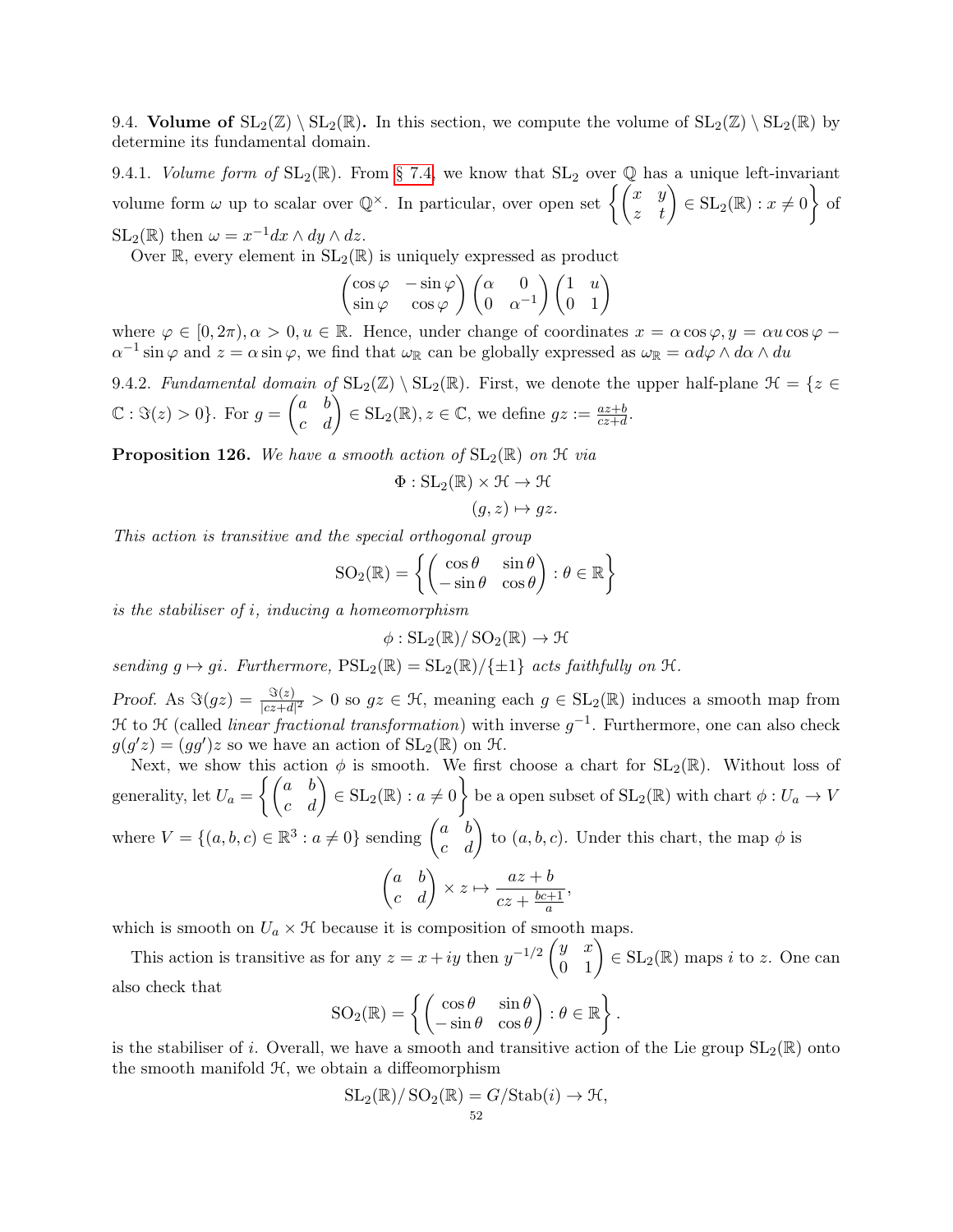sending  $q \mapsto qi$ .

Under the action of  $PSL_2(\mathbb{Z})$ ,  $\mathcal H$  has fundamental domain:

$$
D = \{ z \in \mathcal{H} : |z| > 1, \text{Re}(z) < 1/2 \}.
$$

The action of  $PSL_2(\mathbb{Z})$  on  $\mathcal H$  commutes with the left action of  $PSL_2(\mathbb{Z})$  on  $SL_2(\mathbb{R})/SO_2(\mathbb{R})$ . We then find

**Proposition 127.** (a) The fundamental domain for the action of  $PSL_2(\mathbb{Z})$  on  $SL_2(\mathbb{R})/SO_2(\mathbb{R})$  is

$$
\phi^{-1}(D) = \left\{ \begin{pmatrix} \alpha & 0 \\ 0 & \alpha^{-1} \end{pmatrix} \begin{pmatrix} 1 & u \\ 0 & 1 \end{pmatrix} : |u| < 1/2, 0 < \alpha < \frac{1}{\sqrt{1 - u^2}} \right\}
$$

(b) The fundamental domain for the left-action of  $SL_2(\mathbb{Z})$  on  $SL_2(\mathbb{R})$  is  $\phi^{-1}(D)K$  where

$$
K = \left\{ \begin{pmatrix} \alpha & 0 \\ 0 & \alpha^{-1} \end{pmatrix} \begin{pmatrix} 1 & \varphi \\ 0 & 1 \end{pmatrix} : \varphi \in [0, 2\pi), \alpha > 0 \right\} \cong SO_2(\mathbb{R}) / \{\pm 1\}.
$$

Proof. (a) Indeed, as  $\phi$  is homeomorphism,  $\phi^{-1}(D)$  is open connected. As no two points in D belong to the same  $PSL_2(\mathbb{Z})$ -orbit, no two points in  $\phi^{-1}(D)$  that belongs to the same  $PSL_2(\mathbb{Z})$ -orbit. We also have  $\phi^{-1}(\overline{D}) = \overline{\phi^{-1}(D)}$ , hence, knowing  $\mathcal{H} = \bigcup_{\gamma \in \text{PSL}_2(\mathbb{Z})} \gamma \overline{D}$  implies  $\text{SL}_2(\mathbb{R})/\text{SO}_2(\mathbb{R}) =$  $\bigcup_{\gamma \in \text{PSL}_2(\mathbb{Z})} \gamma \phi^{-1}(D)$ . We are done.

(b) From (a), we have

$$
SL_2(\mathbb{R}) = \bigcup_{\gamma \in \text{PSL}_2(\mathbb{Z})} \gamma \overline{\phi^{-1}(D)} \, \text{SO}_2(\mathbb{R}),
$$
  
\n
$$
= \bigcup_{\gamma \in \text{SL}_2(\mathbb{Z})} \gamma \overline{\phi^{-1}(D)} \, \text{SO}_2(\mathbb{R}) / \{ \pm 1 \},
$$
  
\n
$$
= \bigcup_{\gamma \in \text{SL}_2(\mathbb{Z})} \gamma \overline{\phi^{-1}(D)} K.
$$

Also from (a), no two points in  $\phi^{-1}(D)K$  belong to the same  $SL_2(\mathbb{Z})$ -orbit, else we can find two points in  $\phi^{-1}(D)$  belong to the same  $PSL_2(\mathbb{Z})$ -orbit.

Thus, from this proposition, we find

$$
\mu_{\mathrm{SL}_2(\mathbb{R}),\omega}(\mathrm{SL}_2(\mathbb{Z}) \setminus \mathrm{SL}_2(\mathbb{R})) = \int_{\phi^{-1}(D)K} \alpha d\alpha dud\varphi,
$$
  
= 
$$
\int_{u=-1/2}^{1/2} \int_{\alpha=0}^{(1-u^2)^{-1/2}} \int_{\varphi=0}^{\pi} \alpha d\varphi d\alpha du,
$$
  
=  $\pi^2/6.$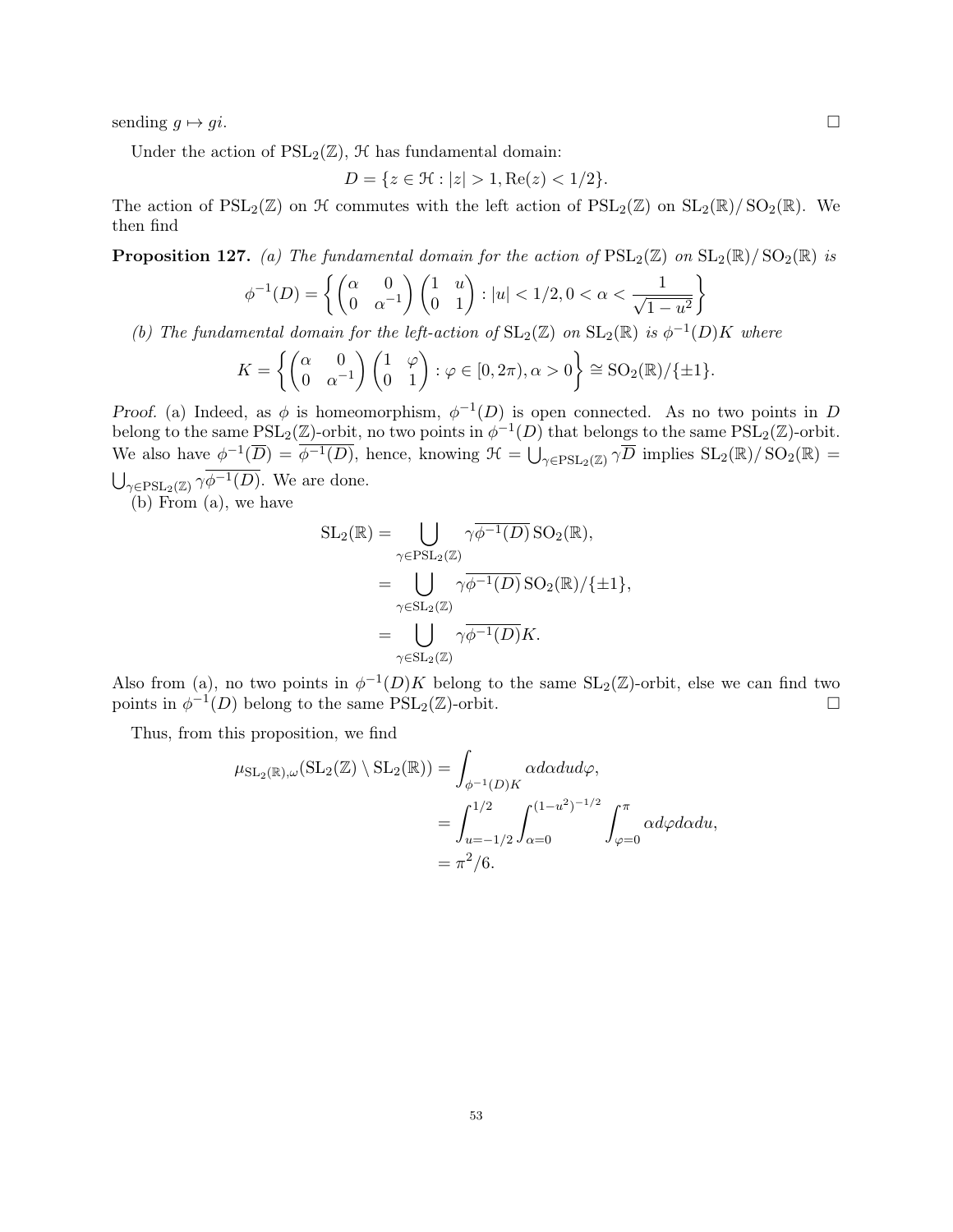<span id="page-53-0"></span>In this section, we will prove the following theorem

Theorem 128.  $\tau_{\mathbb{Q}}(\mathrm{SL}_n) = 1$ .

We will induct on n. The case  $n = 2$  was proved in the previous section.

<span id="page-53-1"></span>10.1. The action of  $SL_n$  on  $\mathbb{G}_a^n$ . We study the action of  $SL_n$  on  $V = \mathbb{G}_a^n$  by right multiplication. In particular, we determine the orbits and stabilisers of this action and describe measures on these spaces.

One can prove the following

**Proposition 129.** If k is a division algebra, the orbits of  $SL_n(k)$  acting on  $k^n$  are  $\{0\}$  and  $k^n - \{0\} =$  $e_1 \, SL_n(k)$ , where  $e_1 = (1, 0, \ldots, 0) \in k^n$ .

Let  $\tilde{\mathrm{SL}}_{n,e_1}$  be the stabiliser of  $e_1$  under this action. Then  $\mathrm{SL}_{n,e_1}$  is the semidirect product  $\mathrm{SL}_{n-1} \ltimes \mathbb{G}_a^{n-1}$ . In particular, every element in  $SL_{n,e_1}(k)$  has the form

$$
\begin{pmatrix} 1 & 0 \\ c & d \end{pmatrix}
$$

where  $c^t \in k^{n-1}, d \in SL_{n-1}(k)$ .

10.1.1. Measures on orbits and stabilisers. The map  $SL_n(k) \to e_1 SL_n(k)$  sending  $g \mapsto e_1 g$  gives rise to a bijection  $SL_{n,e_1}(k)\backslash SL_n(k) \stackrel{\sim}{\to} e_1 \cdot SL_n(k)$ . When  $k = \mathbb{Q}_v$  or  $k = \mathbb{A}$ , this induces a homeomorphism with respect to the topology of k. Because the map  $g \mapsto e_1g$  is also  $SL_n$ -invariant, the SL<sub>n</sub>-invariant volume form  $dv = dv_1 \wedge \cdots \wedge dv_n$  on  $e_1 \cdot SL_n(k)$  (it is invariant because  $det(g) = 1$ ) for  $g \in SL_n(k)$  induces an algebraic differential form  $\theta$  on  $SL_n$ , satisfying  $dh \wedge \theta = dg$ , where  $dh, dg$ are invariant volume forms on  $SL_{n,e_1}$  and  $SL_n$ , respectively. This implies that for any continuous function f on  $SL_n(\mathbb{A})$  with compact support, we find

(6) 
$$
\int_{\mathrm{SL}_n(\mathbb{A})} f(g) |dg|_{\mathbb{A}} = \int_{e_1 \cdot \mathrm{SL}_n(\mathbb{A})} \left( \int_{\mathrm{SL}_{n,e_1}(\mathbb{A})} f(hg) |dh|_{\mathbb{A}} \right) |d(e_1 \cdot g)|_{\mathbb{A}}
$$

By the uniqueness of the  $SL_n(\mathbb{A})$ -invariant measure on the quotient space  $SL_{n,e_1}(\mathbb{A})\setminus SL_n(\mathbb{A})$  induced from  $|dh|_A$  and  $|dg|_A$ , from [\(6\)](#page-53-2), we find

<span id="page-53-2"></span>
$$
\int_{e_1 \cdot \mathrm{SL}_n(\mathbb{A})} f(v) |dv|_{\mathbb{A}} = \int_{\mathrm{SL}_{n,e_1}(\mathbb{A}) \backslash \mathrm{SL}_n(\mathbb{A})} f(e_1 g)|dg|_{\mathbb{A}},
$$

where f is a continuous function on  $\mathbb{A}^n$  with compact support and  $|dg|_{\mathbb{A}}$  is the  $SL_n(\mathbb{A})$ -invariant measure on  $\mathrm{SL}_{n,e_1}(\mathbb{A}) \setminus \mathrm{SL}_n(\mathbb{A})$ .

On the other hand, we have the following proposition

**Proposition 130.**  $\mathbb{A}^n - e_1 \operatorname{SL}_n(\mathbb{A})$  has measure 0.

Proof. Note that if  $v = (v_1, \ldots, v_n) \in A$  such that  $v_i \in A^{\times}$  for some  $1 \leq i \leq n$  then  $v \in e_1 \text{SL}_n(A)$ . Therefore,  $\mathbb{A}^n - e_1 \operatorname{SL}_n(\mathbb{A}) \subset (\mathbb{A} - \mathbb{A}^\times)^n$ . Furthermore,  $\mathbb{A} - \mathbb{A}^\times$  lies in the union of open sets of the form  $U_S \times \prod_{p \notin S} p^{k_p} \mathbb{Z}_p$ , where S is a finite set of places of Q containing the infinite place,  $U_S$  is open in  $\prod_{v\in S}\mathbb{Q}_v$ ,  $k_p\geq 1$  for all  $p\in S$ . We also know that  $U_S\times \prod_{p\not\in S}p^{k_p}\mathbb{Z}_p$  has measure 0. Hence, A − A <sup>×</sup> is a null set (see [§ 3\)](#page-12-0), meaning it has measure 0 (after enlarging our measure space on A to include give null sets as having measure 0).  $\Box$ 

Thus, we can rewrite the above identity as

(7) 
$$
\int_{\mathbb{A}^n} f(v)|dv|_{\mathbb{A}} = \int_{\mathrm{SL}_{n,e_1}(\mathbb{A}) \backslash \mathrm{SL}_n(\mathbb{A})} f(e_1g)|dg|_{\mathbb{A}}.
$$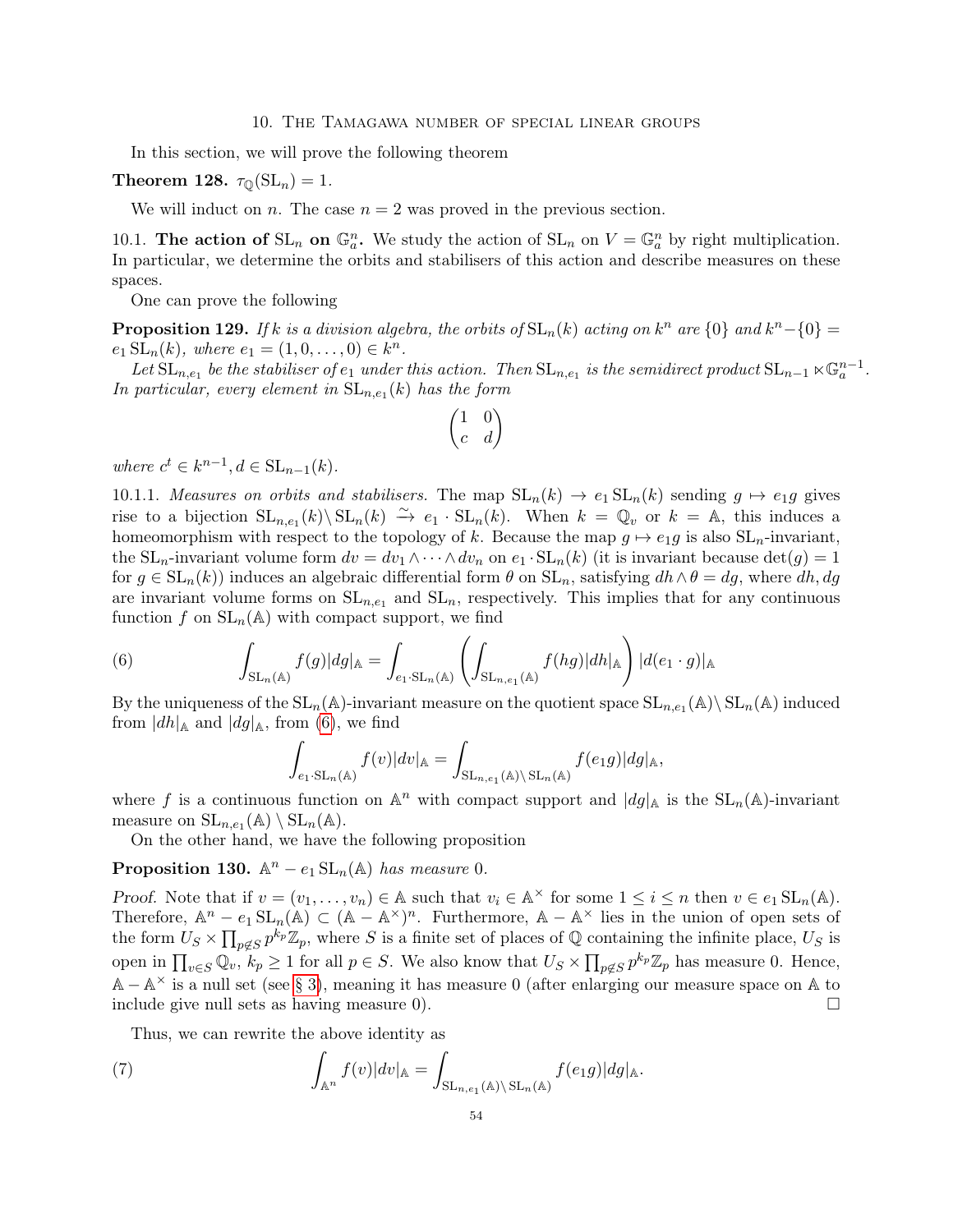<span id="page-54-0"></span>10.2. Using Poisson summation formula. For  $f \in \mathcal{S}(\mathbb{A}^n)$ , we let

$$
I(f) := \int_{\mathrm{SL}_n(\mathbb{Q}) \backslash \mathrm{SL}_n(\mathbb{A})} \left( \sum_{x \in \mathbb{Q}^n} f(xg) \right) |dg|_{\mathbb{A}}.
$$

Assuming for a moment the convergence of this integral for any  $f \in \mathcal{S}(\mathbb{A}^n)$ , we will prove the following

<span id="page-54-2"></span>**Proposition 131.** For any  $f \in \mathcal{S}(\mathbb{A}^n)$ , we have  $I(f) = I(\widehat{f})$ .

*Proof.* For  $g \in GL_n(\mathbb{A})$ , let  $f_g(x) := f(xg)$ , we find

$$
\hat{f}_g(x) = \int_{\mathbb{A}^n} f(yg) \exp_{\mathbb{A}}(yx^t) |dy|_{\mathbb{A}},
$$
  
\n
$$
= |\det(g)|_{\mathbb{A}}^{-1} \int_{\mathbb{A}^n} f(y) \exp_{\mathbb{A}}(yg^{-1}x^t) |dy|_{\mathbb{A}},
$$
  
\n
$$
= |\det(g)|_{\mathbb{A}}^{-1} \int_{\mathbb{A}^n} f(y) \exp_{\mathbb{A}}(y(xg^{-t})^t) |dy|_{\mathbb{A}}
$$
  
\n
$$
= |\det(g)|_{\mathbb{A}}^{-1} \hat{f}(xg^{-t}).
$$

By applying the Poisson summation formula for  $f_g$ , we find

$$
\sum_{x \in \mathbb{Q}^n} f(xg) = |\det(g)|_{\mathbb{A}}^{-1} \sum_{x \in \mathbb{Q}^n} \widehat{f}(xg^{-t}).
$$

Let  $g \in SL_n(\mathbb{Q})$  and noting that  $g \mapsto g^{-t}$  is a measure-preserving homeomorphism on  $SL_n(\mathbb{A})$ , we find  $I(f) = I(\hat{f}).$ 

<span id="page-54-1"></span>10.3. Write the integral over  $SL_n(\mathbb{Q}) \setminus SL_n(\mathbb{A})$  into orbits. Using the results in [§ 10.1,](#page-53-1) we have

$$
I(f) := \int_{\mathrm{SL}_n(\mathbb{Q}) \backslash \mathrm{SL}_n(\mathbb{A})} F_f(g)|dg|_{\mathbb{A}},
$$
  
\n
$$
= \int_{\mathrm{SL}_n(\mathbb{Q}) \backslash \mathrm{SL}_n(\mathbb{A})} \left( f(0) + \sum_{x \in e_1 \cdot \mathrm{SL}_n(\mathbb{Q})} f(xg) \right) |dg|_{\mathbb{A}},
$$
  
\n
$$
= f(0)\tau_{\mathbb{Q}}(\mathrm{SL}_n) + \int_{\mathrm{SL}_n(\mathbb{Q}) \backslash \mathrm{SL}_n(\mathbb{A})} \sum_{\gamma \in \mathrm{SL}_{n,e_1}(\mathbb{Q}) \backslash \mathrm{SL}_n(\mathbb{Q})} f(e_1 \gamma g) |dg_{\mathbb{A}},
$$
  
\n
$$
= f(0)\tau_{\mathbb{Q}}(\mathrm{SL}_n) + \int_{\mathrm{SL}_{n,e_1}(\mathbb{Q}) \backslash \mathrm{SL}_n(\mathbb{A})} f(e_1 g) |dg|_{\mathbb{A}},
$$
  
\n
$$
= f(0)\tau_{\mathbb{Q}}(\mathrm{SL}_n) + \tau_{\mathbb{Q}}(\mathrm{SL}_{n,e_1}) \int_{\mathrm{SL}_{n,e_1}(\mathbb{A}) \backslash \mathrm{SL}_n(\mathbb{A})} f(e_1 g) |dg|_{\mathbb{A}},
$$
  
\n
$$
= f(0)\tau_{\mathbb{Q}}(\mathrm{SL}_n) + \tau_{\mathbb{Q}}(\mathrm{SL}_{n,e_1}) \int_{\mathbb{A}^n} f(v) |dv|_{\mathbb{A}},
$$
  
\n
$$
= f(0)\tau_{\mathbb{Q}}(\mathrm{SL}_n) + \tau_{\mathbb{Q}}(\mathrm{SL}_{n,e_1}) \widehat{f}(0),
$$
  
\n
$$
= f(0)\tau_{\mathbb{Q}}(\mathrm{SL}_n) + \widehat{f}(0).
$$

Replacing f by  $\hat{f}$  in the above and noting that  $f(0) = \hat{f}(0)$  by Fourier inversion formula, we find  $I(f) = f(0)\tau_{\mathbb{Q}}(\mathrm{SL}_n) + f(0).$ <br>55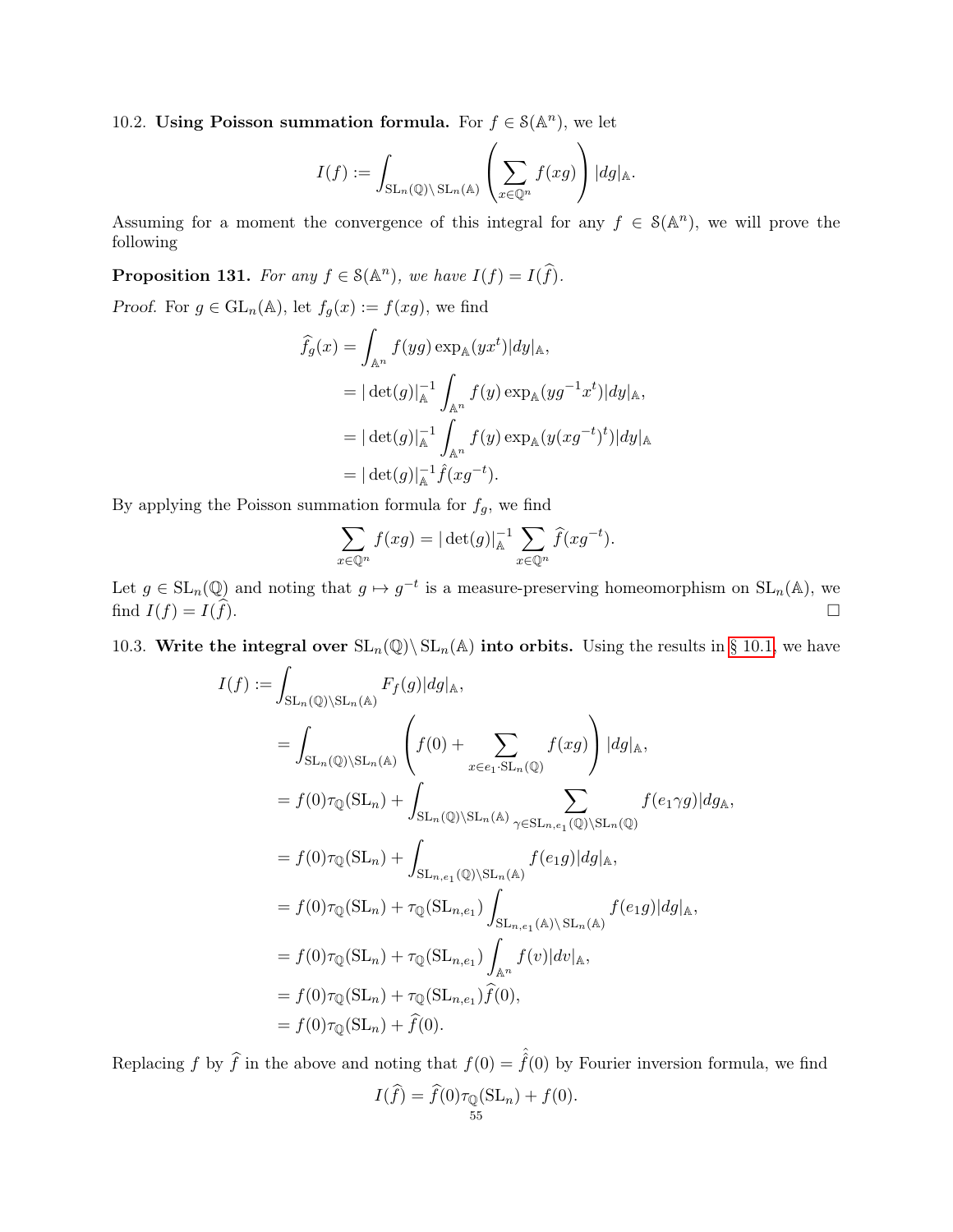From [Proposition 131,](#page-54-2) we find

$$
(\tau_{\mathbb{Q}}(\mathrm{SL}_n) - 1)(f(0) - \widehat{f}(0)) = 0.
$$

There exists  $f \in \mathcal{S}(\mathbb{A}^n)$  so  $f(0) \neq \hat{f}(0)$ . Thus, we find  $\tau_{\mathbb{Q}}(\mathrm{SL}_n) = 1$ .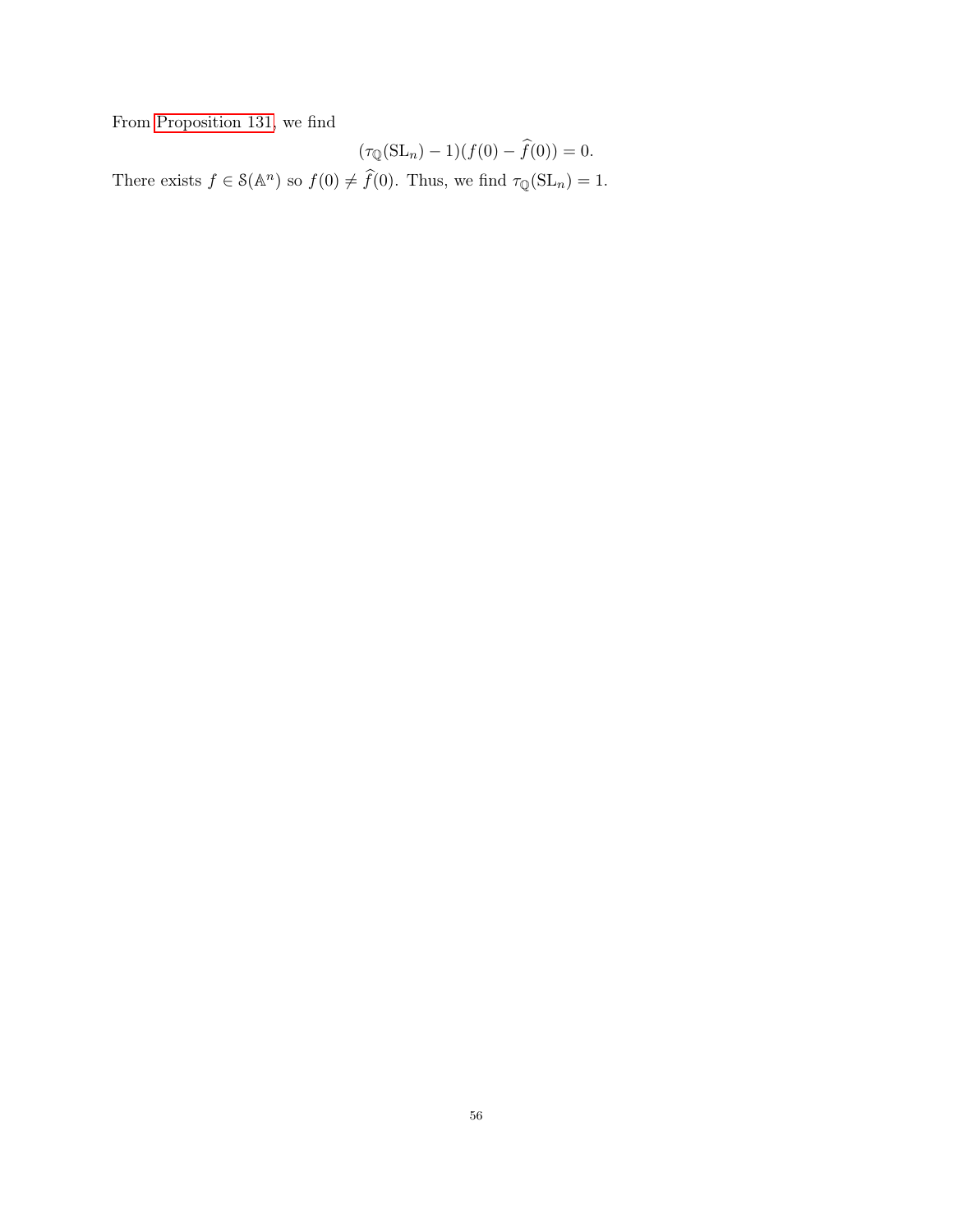## 11. The Tamagawa number of symplectic groups

<span id="page-56-0"></span>We first recall the definition of  $\text{Sp}_{2n}$ . Let  $J_n = \begin{pmatrix} 0 & I_n \\ -I & 0 \end{pmatrix}$  $-I_n$  0 be a  $2n$ -by- $2n$  matrix. The symplectic group is defined as

$$
Sp_{2n}(k) := \{ M \in M_{2n \times 2n}(k) : M^t J_n M = J_n \}.
$$

In this section, we will focus on proving the following theorem

**Theorem 132.** For all  $n \ge 1$  then  $\tau_{\mathbb{Q}}(\text{Sp}_{2n}) = 1$ .

We will prove this theorem by induction on n. When  $n = 1$  then  $Sp_2 = SL_2$ , hence  $\tau_{\mathbb{Q}}(Sp_2) =$  $\tau_{\mathbb{Q}}(\mathrm{SL}_2) = 1.$ 

<span id="page-56-1"></span>11.1. The action of  $\text{Sp}_{2n}$  on  $\mathbb{G}_a^{2n}$ . We study the action of  $\text{Sp}_{2n}$  on  $\mathbb{G}_a^{2n}$  by right multiplication.

**Proposition 133.** If k is a division algebra then the orbits of  $Sp_{2n}(k)$  acting on  $k^{2n}$  is  $\{0\}$  and  $k^{2n} - \{0\} = e_1 \text{Sp}_{2n}(k)$ , where  $e_1 = (1, 0, \ldots, 0)$ .

Let  $Sp_{2n,e_1}$  be the stabiliser of  $e_1$ , then  $Sp_{2n,e_1}$  is isomorphic to the semidirect product  $Sp_{2n-2} \ltimes (\mathbb{G}_a^{2n-2} \ltimes \mathbb{G}_a)$  $\mathbb{G}_a$ .

Proof. Let  $X = \begin{pmatrix} A & B \\ C & D \end{pmatrix}$  where  $A, B, C, D \in M_{n \times n}$ . For X to stabilise e means  $A = \begin{pmatrix} 1 & 0 \\ * & * \end{pmatrix}$  and  $B=\begin{pmatrix} 0 & 0 \ * & * \end{pmatrix}$ .

Furthermore,  $X \in \text{Sp}_{2n}$  if and only if  $A^tC - C^tA = B^tD - D^tB = 0$  and  $A^tD - C^tB = I_n$ . Thus,  $\begin{pmatrix} 1 & 0 & 0 & 0 \end{pmatrix}$ 

$$
X \in \text{Sp}_{2n,e_1} \text{ if and only if } X = \begin{pmatrix} A & B \\ C & D \end{pmatrix} = \begin{pmatrix} 1 & 0 & 0 & 0 \\ x_1 & a & 0 & c \\ x_2 & b & 0 & d \end{pmatrix} \text{ where } (y_1 \ y_2) = \begin{pmatrix} x_2^t & -x_1 \end{pmatrix} \begin{pmatrix} a & c \\ b & d \end{pmatrix}
$$

and  $\begin{pmatrix} a & c \\ b & d \end{pmatrix} \in \text{Sp}_{2n-2}$ . Here  $x_i$  are  $(n-1) \times 1$  vectors,  $y_i$  are  $1 \times (n-1)$  vectors.

<span id="page-56-2"></span>11.2. Computing the Tamagawa number of  $Sp_{2n}$ . With the same argument as in the case of  $SL_n$ , one can show that for  $f \in \mathcal{S}(\mathbb{A}^{2n})$ , we find

$$
\int_{\mathbb{A}^{2n}} f(v)|dv|_{\mathbb{A}} = \int_{\text{Sp}_{2n,e_1}(\mathbb{A}) \backslash \text{Sp}_{2n}(\mathbb{A})} f(e_1g)|dg|_{\mathbb{A}}.
$$

Define

$$
I(f) := \int_{\mathrm{Sp}_{2n}(\mathbb{Q}) \backslash \mathrm{Sp}_{2n}(\mathbb{A})} \left( \sum_{x \in \mathbb{Q}^n} f(xg) \right) |dg|_{\mathbb{A}}.
$$

By applying Poisson summation formula as in the case of  $SL_n$ , we find  $I(f) = I(\hat{f})$ .

Finally, similarly to the case of  $SL_n$ , we have

$$
I(f) = f(0)\tau_{\mathbb{Q}}(\text{Sp}_{2n}) + \tau_{\mathbb{Q}}(\text{Sp}_{2n,e_1})\widehat{f}(0) = f(0)\tau_{\mathbb{Q}}(\text{Sp}_{2n}) + \widehat{f}(0).
$$

Replacing f by  $\hat{f}$  in the above equation and noting that  $\hat{f}(0) = f(0)$  by Fourier inversion formula, we find

$$
I(\hat{f}) = \hat{f}(0)\tau_{\mathbb{Q}}(\text{Sp}_{2n}) + f(0).
$$

Thus, we obtain  $\tau_{\mathbb{Q}}(\mathrm{Sp}_{2n}) = 1$ .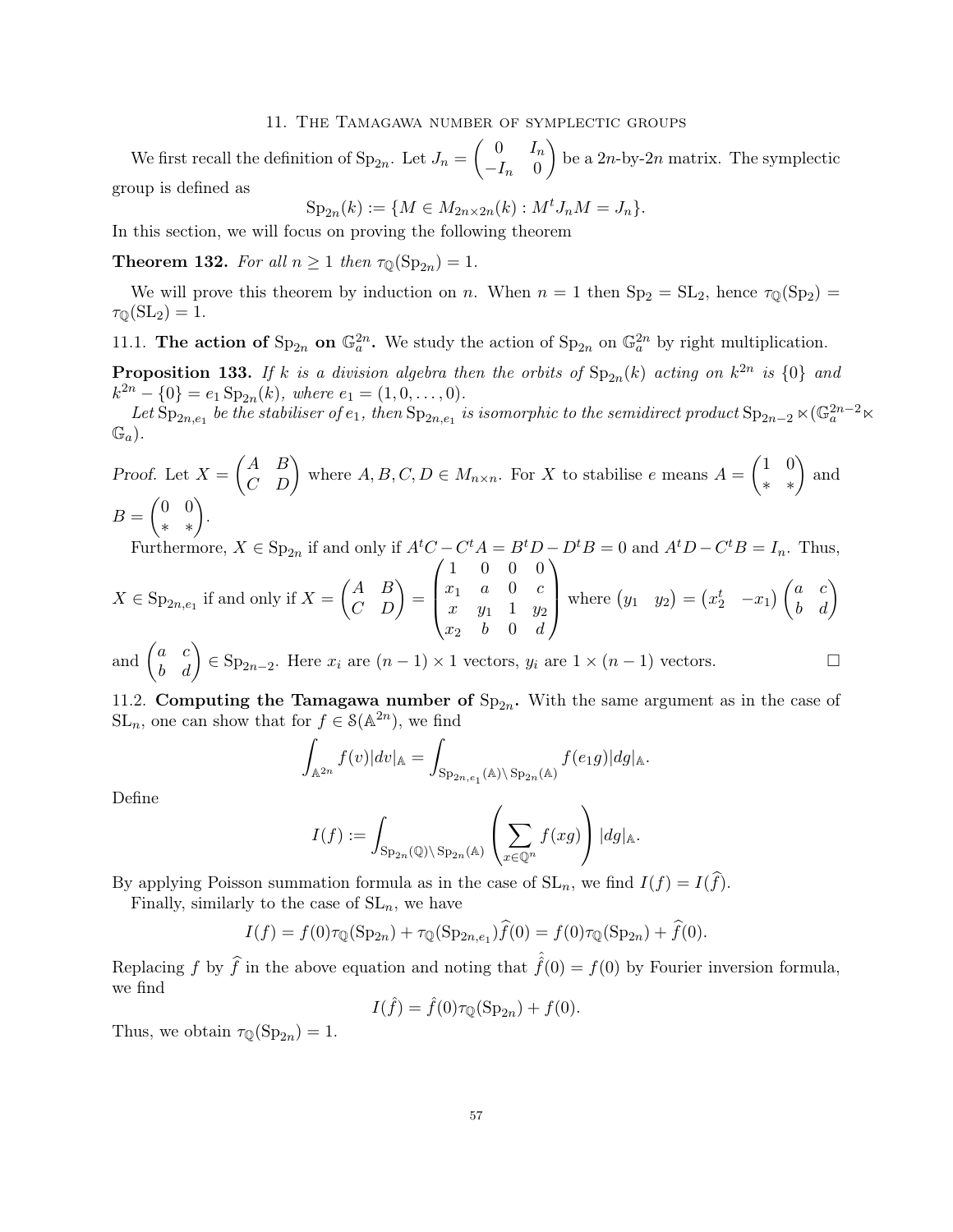#### 12. The Tamagawa number of special orthogonal groups

<span id="page-57-0"></span>In this section, we will show that the Tamagawa number for the special orthogonal group  $SO_{q,\mathbb{Q}}$ (with respect to a non-degenerate quadratic form  $q$ ) is 2 (see [Theorem 134\)](#page-57-3). In this section, we follow [\[Mar66\]](#page-69-27), [\[Igu78,](#page-69-25) Chapter 4] and [\[Hid20\]](#page-69-28).

<span id="page-57-1"></span>12.1. **Orthogonal groups.** Let V be a vector space over  $\mathbb Q$  of dimension  $n \geq 3$ . A map  $q: V \to \mathbb Q$ is called a *quadratic form on*  $V$  *over*  $\mathbb Q$  if it satisfies the following conditions:

(1) The function  $b: V \times V \rightarrow \mathbb{Q}$ , defined by

$$
b(x, y) := q(x + y) - q(x) - q(y),
$$

is a symmetric bilinear form.

(2) For  $\lambda \in \mathbb{Q}$  and  $x \in V$ , we have  $q(\lambda x) = \lambda^2 q(x)$ .

Throughout this section, we will always assume that  $q$  is nondegenerate, i.e.  $b$  is nondegenerate.

A morphism between two quadratic forms  $q, q'$  is a linear map  $f : V \to V$  such that  $q' \circ f = q$ . The automorphism group of a quadratic form q over Q is denoted as  $O_q(\mathbb{Q})$ , called the *orthogonal group* of  $(V, q)$ .

For any Q-algebra R, q induces a quadratic form  $q_R : V \otimes_{\mathbb{Q}} R \to R$  over R by extension of scalars. Its automorphism group is denoted by  $O_q(R)$ . Thus, we have defined an algebraic group  $O_q$  over Q corresponding to the quadratic form  $q: V \to \mathbb{Q}$ .

Furthermore,  $O_q$  is an affine algebraic group. Indeed, we fix a choice of basis  $\{e_1, \ldots, e_n\}$  for V, a quadratic form q on V then corresponds to a symmetric matrix  $B_q$  defined by  $(B_q)_{ij}$  := 1  $\frac{1}{2}(q(e_i+e_j)-q(e_i)-q(e_j))$ . One can show that two quadratic forms  $q, q''$  on V are isomorphic over Q if  $B_{q'} = T^t B_q T$  for some  $T \in GL_n(\mathbb{Q})$ . Thus, for any Q-algebra R, we can describe  $O_q(R)$  as

$$
\mathcal{O}_q(R) = \{ x \in \mathrm{GL}_n(R) : B_q = x^t B_q x \}.
$$

Let  $SO_q$  be the closed algebraic subgroup of  $O_q$  that consists of automorphisms of q having determinant 1.

Our main result in this section is the following

# <span id="page-57-3"></span>Theorem 134.  $\tau_{\mathbb{Q}}(\mathrm{SO}_q) = 2$ .

To prove this, we induct on  $n = \dim V$ . We will take for granted that  $\tau_{\mathbb{Q}}(S_{\mathbb{Q}}) = 2$  for  $n = 3, 4$ . The proof for these cases can be found at [\[Wei82,](#page-70-2) p. 65, Theorem 3.7.1]. To use induction, we first start by studying the action of  $\text{SO}_q$  on  $V = \mathbb{G}_a^n$ .

<span id="page-57-2"></span>12.2. Orbits and stabilisers of the action of  $\text{SO}_q$  on  $\mathbb{G}_a^n$ . We study the action of  $\text{SO}_q$  on  $V = \mathbb{G}_a^n$  by right multiplication.

12.2.1. Orbits. The orbits under the action of  $SO_q$  on V are described in the below proposition.

<span id="page-57-4"></span>**Proposition 135.** Let k be an extension of Q. The orbits under the action of  $SO(k)$  on  $V(k)$  by right-multiplication are  $U(i)_k := q_k^{-1}$  $k_k^{-1}(i) - \{0\}$  for  $i \in k$  and  $\{0\}$  (note  $U(i)_k$  can be empty for some i).

This follows from Witt's theorem.

**Lemma 136** (Witt's theorem). Let k be an extension of Q, then two nonzero points  $x, y \in V(k)$  =  $k^n$  belong to the same orbit under the action of  $SO_q(k)$  by right-multiplication if and only if  $q_k(x) =$  $q_k(y)$ .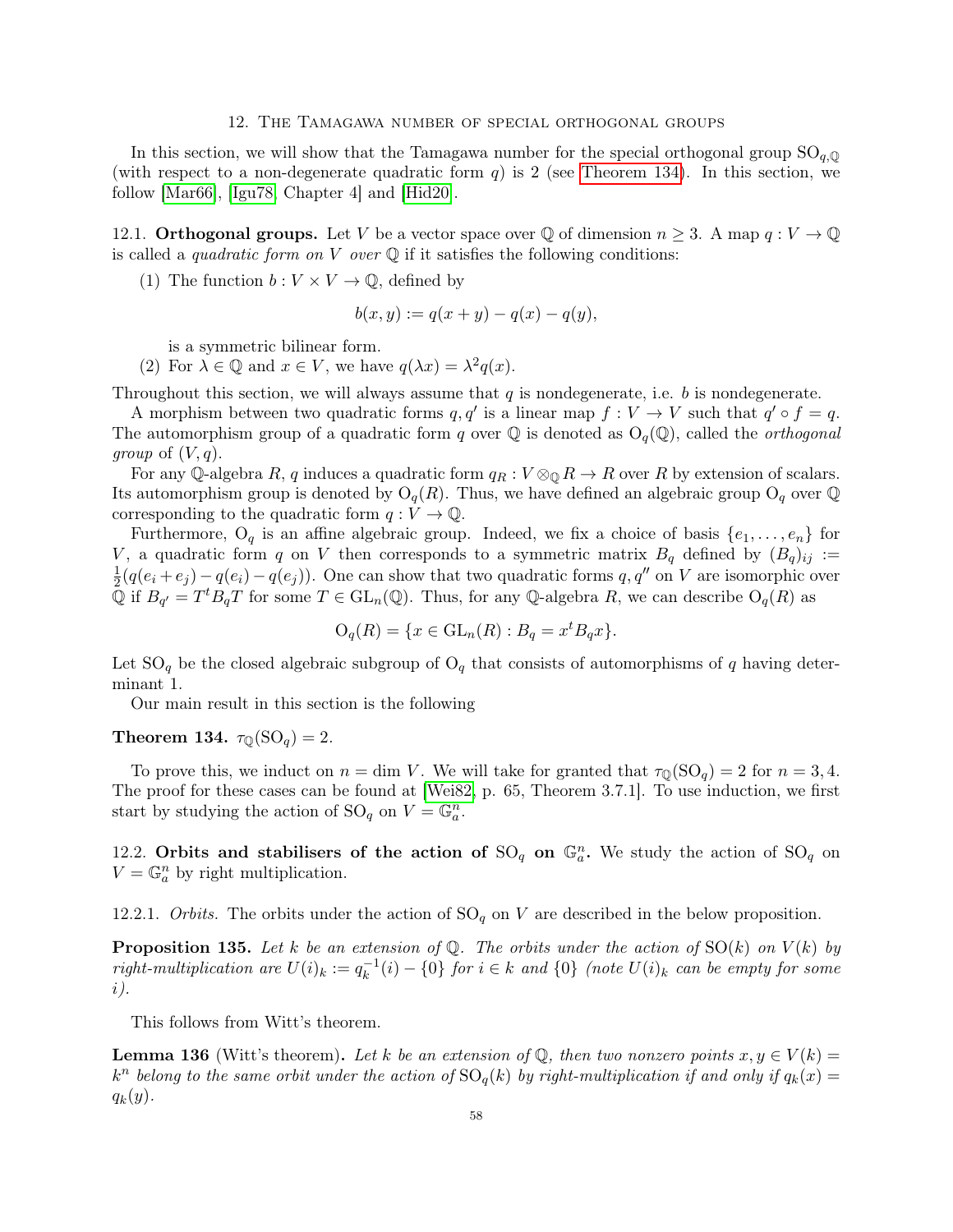12.2.2. Stabilisers. For  $0 \neq v \in V(\mathbb{Q})$ , let  $SO_{v,q}$  be the stabiliser of v under the action of  $SO_q$  on V, i.e. for a  $\mathbb Q$ -algebra R, we denote

$$
SO_{v,q}(R) = \{ g \in O_q(R) : v g = v \}.
$$

We will show that  $SO_{v,q}$  is a linear algebraic group by the following proposition

<span id="page-58-1"></span>**Proposition 137.** If  $q(v) \neq 0$  then  $SO_{v,q}$  is isomorphic to a special orthogonal group of dimension  $n-1$ . If  $q(v) = 0$  then  $SO_{v,q}$  is isomorphic to the semidirect product of  $\mathbb{G}_a^{n-2}$  acting on a special orthogonal group of dimension  $n-2$ .

Proof. We will describe the structure of  $SO_{v,q}(R)$  in the two cases where  $q(v) = 0$  and  $q(v) \neq 0$ . For convenience, we will restrict the discussion to  $\text{SO}_{v,q}(\mathbb{Q})$ , as the case  $\text{SO}_{v,q}(R)$  for any Q-algebra R is completely similar.

If  $q(v) \neq 0$  then we will show SO<sub>v</sub> is a special orthogonal group of dimension  $n - 1$ . Let  $W_v = (\mathbb{Q}v)^{\perp} := \{v' \in V : q(v, v') = 0\}$  (for convenience, we refer to  $b(v, v')$  as  $q(v, v')$ ) then  $W_v$  is a Q-vector space of dimension  $n-1$ . Indeed, we know  $q(v) \neq 0$  so  $q(v, v) \neq 0$ . Hence, for any basis  $v, v_1, \ldots, v_{n-1}$  of V, one can choose  $c_i \in \mathbb{Q}$  so that  $q(v, v_i + c_i v) = 0$ . This means  $W_v = \text{span}_{\mathbb{Q}}\{v_1 + c_1v, \ldots, v_{n-1} + c_{n-1}v\}.$ 

We note that if  $g \in \text{SO}_v$  then g preserves  $W_v$ , as  $0 = q(v, v') = q(gv, gv') = q(v, gv')$  for  $v' \in W_v$ . This means  $\text{SO}_v \subset \text{SO}_{q|_{W_v}}$ . Conversely, given  $g \in \text{SO}_{q|_{W_v}}$  then we can extend g to action on V by letting  $gv = v$ , as  $v \notin W_v$ . Thus,  $SO_v = SO_{q|_{W_v}}$ , i.e.  $SO_v$  is the orthogonal group corresponding to the quadratic form  $q|_{W_v}$ .

If  $q(v) = 0$  but  $v \neq 0$ , the restriction of q to Qv is trivial. Since q is nondegenerate, there exists  $v' \in V$  independent from v such that  $q(v, v') = 1$ . Then  $q(v' - xv) = \frac{1}{2}q(v' - xv, v' - xv) = q(v') - x$ for  $x \in \mathbb{Q}$ . Thus, by taking  $x = q(v')$  and replacing v' by  $v' - xv$ , we may assume that  $q(v') = 0$ . It follows  $W = (\mathbb{Q}v \oplus \mathbb{Q}v')^{\perp}$  has dimension  $n-2$ , as for any  $w \in W$ , we can find  $c, c' \in \mathbb{Q}$  so  $q(w + cv + c'v', v) = q(w + cv + c'v', v') = 0$ . Thus, under a choice of basis  $v, v_1, \ldots, v_{n-2}, v'$  of V where  $v_1, \ldots, v_{n-2}$  is a basis of W, q has the matrix form

$$
B_q = \begin{pmatrix} 0 & 0 & 1 \\ 0 & S & 0 \\ 1 & 0 & 0 \end{pmatrix}
$$

where S is a  $(n-2) \times (n-2)$  symmetric matrix corresponding to  $q|_W$ . From this, one can show that  $\mathrm{SO}_{v,q}$  is the semidirect product  $\mathrm{SO}_{q|W} \ltimes \mathbb{G}_a^{n-2}$ , i.e. an element in  $\mathrm{SO}_{v,q}(\mathbb{Q})$  has the form

$$
\begin{pmatrix}\n1 & 0 & 0 \\
w & A & 0 \\
-\frac{1}{2}w^{t}Sw & -w^{t}S & 1\n\end{pmatrix}
$$

where  $w \in \mathbb{G}_a^{n-2}$  and  $A \in \text{SO}_{q|w}$ 

<span id="page-58-2"></span>12.2.3. Measures on orbits and stabilisers. In this section, we will define a  $SO_q$ -invariant volume form on the orbits  $U(i)$ . This volume form allows us to connects the Tamagawa measure on  $SO<sub>q</sub>$ (see  $(9)$ ) with the Tamagawa measure on the affine space V (see  $(8)$ ).

Let  $dv = dv_1 \wedge \cdots \wedge dv_n$  be the volume form on V. As q is nondegenerate, we find  $q^*dx = d(q(v))$ is a nowhere vanishing 1-form on  $V(\mathbb{Q}) - \{0\}$  <sup>[15](#page-58-0)</sup>. Because we have a submersion  $q: V - \{0\} \to \mathbb{G}_a$ 

. В последните последните последните последните последните последните последните последните последните последн<br>В 1990 година от селото на селото на селото на селото на селото на селото на селото на селото на селото на сел

<span id="page-58-0"></span><sup>&</sup>lt;sup>15</sup>We know  $d(q(v)) = \sum_{k=1}^n \frac{\partial q}{\partial v_i} dv_i$ . It suffices to prove that if for  $x \in V(\mathbb{Q})$  so that  $\frac{\partial q}{\partial v_i}(x) = 0$  for all  $1 \leq i \leq n$ , then  $x = 0$ . Indeed, because q is nondegenerate, there exists a non-singular matrix A such that  $q(v) = v^T A v =$  $v_1(Av)_1 + \ldots + v_n(Av)_n$ . We find  $\frac{\partial q}{\partial v_i} = (Av)_i + (v^T A)_i$ . Therefore, if there is  $x \in V(\mathbb{Q})$  so that  $\frac{\partial q}{\partial v_i}(x) = 0$  for all  $1 \leq i \leq n$  then  $x^T A = -(Ax)^T = -x^T A^T$  or  $2x^T A = 0$  since A is symmetric. This implies  $x = 0$ .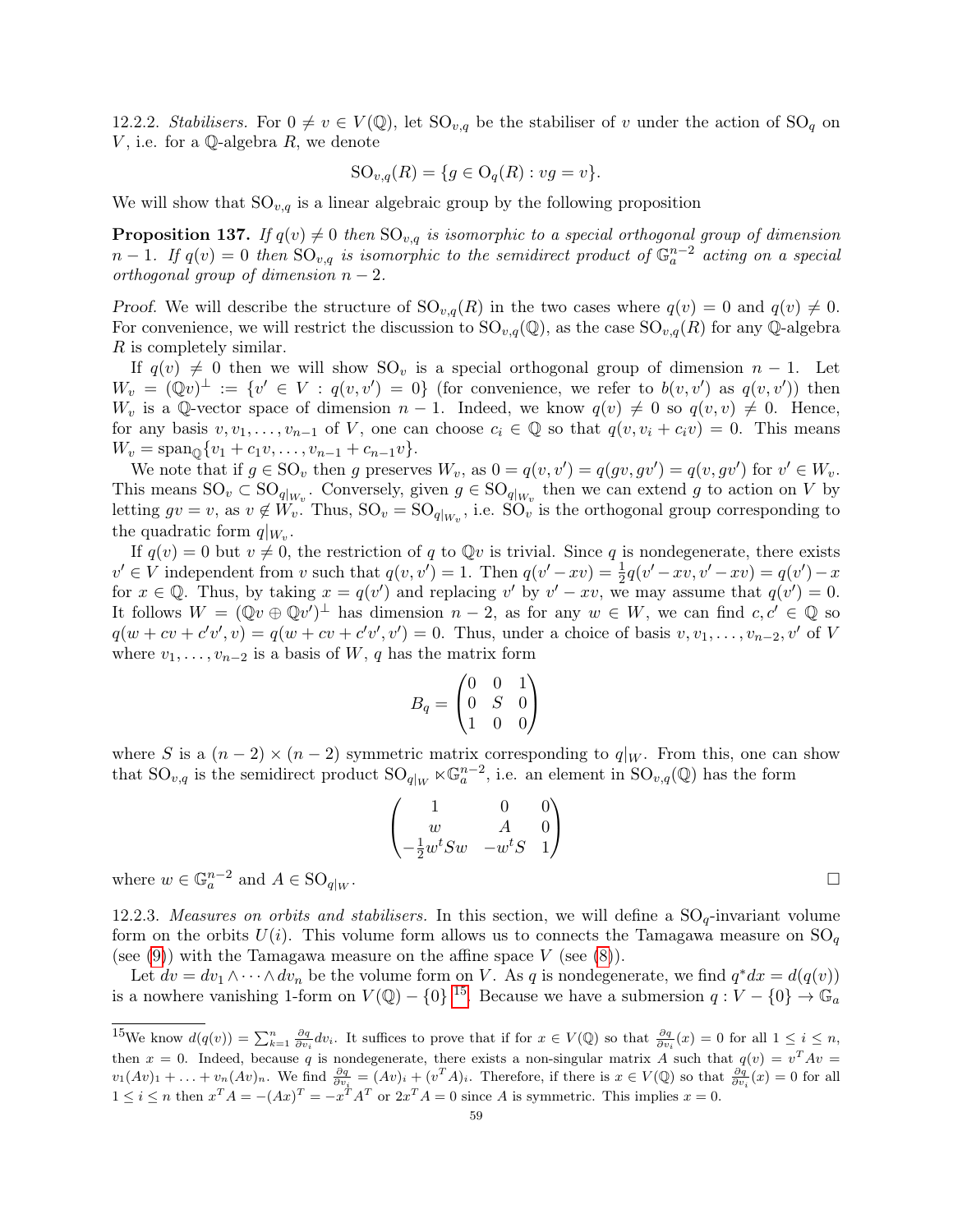so there exists an algebraic nowhere-vanishing differential form  $\theta$  of degree  $n-1$  on  $V(\mathbb{Q}) - \{0\}$ such that

$$
\theta \wedge d(q(v)) = dv.
$$

Observe that  $\theta$  is  $\text{SO}_q$ -invariant since  $q(vg) = q(v)$  and  $d(vg) = \det(g)dv = dv$ .

By restricting  $\theta$  to  $U(i) \subset V - \{0\}$ , we obtain a G-invariant volume form  $\theta_i$  on  $U(i)$  over Q. For a local field  $\mathbb{Q}_v$  of  $\mathbb{Q}$ ,  $\theta_i$  defines G-invariant volume forms  $|\theta_i|_v$  on  $U(i)_{\mathbb{Q}_v}$  for any  $i \in \mathbb{Q}_v$ , satisfying the integration along fibers of the submersion  $q_{\mathbb{Q}_v}$ 

<span id="page-59-1"></span>
$$
\int_{V(\mathbb{Q}_v)-\{0\}} f|dx|_v = \int_{\mathbb{Q}_v} \left( \int_{U(i)_{\mathbb{Q}_v}} f|\theta_i|_v \right) |di|_v.
$$

Over  $\mathbb{A}_{\mathbb{Q}}$ , we also have a similar result

(8) 
$$
\int_{V(\mathbb{A})} f|dx|_{\mathbb{A}} = \int_{\mathbb{A}} \left( \int_{U(i)_{\mathbb{A}}} f|\theta_i|_{\mathbb{A}} \right) |di|_{\mathbb{A}}.
$$

On the other hand, for  $i \in \mathbb{Q}$  and if  $0 \neq v_i \in U(i)_k$  then by Witt's theorem, for any extension k of  $\mathbb{Q}$ , the map  $\text{SO}_q(k) \to U(i)_k$  sending  $g \mapsto v_i g$  give rise to a bijection  $\text{SO}_{q,v_i}(k) \setminus \text{SO}_q(k) \xrightarrow{\sim} U(i)_k$ . When  $k = \mathbb{Q}_p$ , R or A, this induces a homeomorphism with respect to the topology of k. Because the map  $g \mapsto v_i g$  is  $\text{SO}_q$ -invariant, the algebraic differential form  $\theta_i$  on  $U(i)$  induces an algebraic differential form  $\theta'_i$  on  $\overline{SO}_q$ , satisfying  $dh \wedge \theta'_i = dg$ , where  $dh, dg$  are invariant volume forms on  $\overline{SO}_{q,v_i}$ and  $SO_q$ , respectively. Thus, for any continuous function F on  $SO_q(\mathbb{A})$  with compact support, we find

<span id="page-59-0"></span>(9) 
$$
\int_{\mathrm{SO}_q(\mathbb{A})} F(g) |dg|_{\mathbb{A}} = \int_{U(i)_{\mathbb{A}}} \left( \int_{\mathrm{SO}_{q,v_i}(\mathbb{A})} F(hg) |dh|_{\mathbb{A}} \right) |\theta_i(v_i \cdot g)|_{\mathbb{A}}.
$$

Here,  $|dg|_A$  and  $|dh|_A$  are the Tamagawa measures on  $SO_q(A)$  and  $SO_{q,v_i}(A)$ , respectively.

12.2.4. Measure on the orbit of 0. For the purpose of the later section, we need a more detail study of the measure  $|\theta_0|_k$  on  $U(0)_k$ , where k is either a local field  $k = \mathbb{Q}_v$  or  $k = \mathbb{A}_0$ .

Recall from the proof of [Proposition 137,](#page-58-1) if there is  $0 \neq v \in U(0)_k$ , there exists  $v' \in V$  so  $q(v') = 0$ and  $q(v, v') = 1$ . We then let  $W = (kv \oplus kv')^{\perp}$ . One can then show that any  $v'' \in U(0)$ , i.e.  $0 \neq v''$ and  $q(v'') = 0$ , is either in  $kv \oplus q|_W^{-1}(0) \cup kv' \oplus q|_W^{-1}(0)$  or can be written as

$$
v'' = -(2a)^{-1}q(w)v + w + av'
$$

for  $a \in k^{\times}$  and for any  $w \in W - (q|_W)^{-1}(0)$ . Because,  $kv \oplus q|_W^{-1}(0) \cup kv' \oplus q|_W^{-1}(0)$  is a proper Zariski closed subset of  $U(0)_k$  (for example,  $kv \oplus q|_W^{-1}(0)$  contains all  $x \in U(0)_k$  such that  $q(v,x) = 0$ , and the polynomial  $q(v, \cdot)$  does not vanish on  $U(0)_k$ ,  $|\theta_0|_k$  has measure 0 on this set. Hence, the map

$$
i: (W - q|_W^{-1}(0)) \times \mathbb{G}_m \to U(0)_k,
$$
  

$$
(w, a) \mapsto -(2a)^{-1}q(w)v + w + av'
$$

has image being a Zariski dense open subset of  $U(0)_k$ , and  $|\theta_0|_k$  is determined by its restriction to its open set  $(W - q_W^{-1}(0)) \times \mathbb{G}_m$ . Because *i* is translation W-invariant and  $\mathbb{G}_m$ -invariant,  $i^*\theta_0$ , as an algebraic differential from, must also be invariant under these actions. Hence,  $i^*\theta_0$  is  $dx_1 \wedge \cdots \wedge dx_n$  $dx_{n-2} \wedge \frac{da}{a}$  $\frac{da}{a}$  up to a constant multiple of  $\mathbb{Q}^{\times}$ , where  $dx_1 \wedge \cdots \wedge dx_{n-2}$  is a W-invariant volume form on W and  $\frac{da}{a}$  is a  $\mathbb{G}_m$ -invariant volume form on  $\mathbb{G}_m$ . This follows for a fixed  $a \in k^{\times}$ , we find

$$
|\theta_0(au)| = |a|_k^{n-2} |\theta_0(u)|
$$

for  $u \in U(0)_k$ .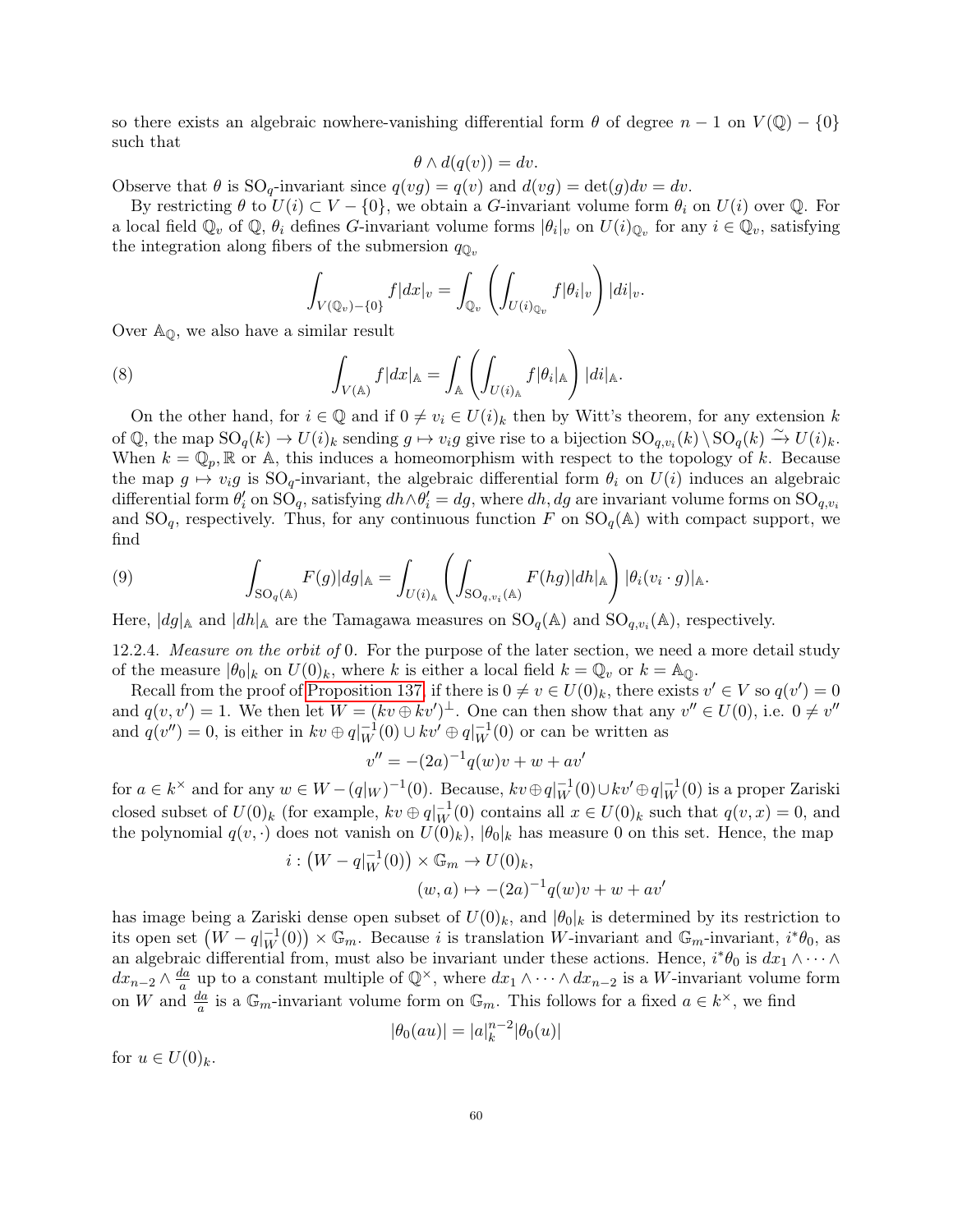<span id="page-60-0"></span>12.3. Writing the integral over  $\text{SO}_q(\mathbb{Q})\backslash \text{SO}_q(\mathbb{A})$  into orbits. To calculate  $\tau_{\mathbb{Q}}(\text{SO}_q) = \int_{\text{SO}_q(\mathbb{Q})\backslash \text{SO}_q(\mathbb{A})} |dg|_{\mathbb{A}}$ where  $|dg|_A$  is the Tamagawa measure on  $\text{SO}_q(\mathbb{A})$ , we consider a general integral

$$
\int_{\mathrm{SO}_q(\mathbb{Q})\backslash \mathrm{SO}_q(\mathbb{A})} F(g)|dg|_{\mathbb{A}}
$$

for some left  $SO_q(\mathbb{Q})$ -invariant continuous function F on  $SO_q(\mathbb{A})$  with compact support. We let  $f: V(\mathbb{A}) \to \mathbb{C}$  be a Schwartz-Bruhat function and let  $F_f: SO_q(\mathbb{A}) \to \mathbb{C}$  be defined by

$$
F_f(g) := \sum_{x \in V(\mathbb{Q})} f(xg).
$$

Note that  $F_f$  is left  $SO_q(\mathbb{Q})$ -invariant, and we temporarily assume the convergence of the below integral to find

<span id="page-60-1"></span>(10) 
$$
I(f) := \int_{\text{SO}_q(\mathbb{Q}) \backslash \text{SO}_q(\mathbb{A})} F_f(g)|dg|_{\mathbb{A}},
$$

$$
= \int_{\text{SO}_q(\mathbb{Q}) \backslash \text{SO}_q(\mathbb{A})} \left( f(0) + \sum_{\substack{i \in \mathbb{Q} \\ U(i)_{\mathbb{Q}} \neq \emptyset}} \sum_{x \in U(i)_{\mathbb{Q}}} f(xg) \right) |dg|_{\mathbb{A}},
$$

<span id="page-60-2"></span>(12) 
$$
= f(0)\tau_{\mathbb{Q}}(\mathrm{SO}_q) + \int_{\mathrm{SO}_q(\mathbb{Q})\backslash \mathrm{SO}_q(\mathbb{A})} \sum_{\substack{i \in \mathbb{Q} \\ U(i)_{\mathbb{Q}} \neq \emptyset}} \sum_{\gamma \in \mathrm{SO}_{v_i}(\mathbb{Q})\backslash \mathrm{SO}_q(\mathbb{Q})} f(v_i \gamma g) |dg|_{\mathbb{A}},
$$

<span id="page-60-3"></span>(13) 
$$
= f(0)\tau_{\mathbb{Q}}(\mathrm{SO}_q) + \sum_{\substack{i \in \mathbb{Q} \\ U(i)\mathbb{Q} \neq \emptyset}} \int_{\mathrm{SO}_{v_i}(\mathbb{Q}) \backslash \mathrm{SO}_q(\mathbb{A})} f(v_i g)|dg|_{\mathbb{A}},
$$

<span id="page-60-4"></span>(14) 
$$
= f(0)\tau_{\mathbb{Q}}(\mathrm{SO}_q) + \sum_{\substack{i \in \mathbb{Q} \\ U(i)\mathbb{Q} \neq \emptyset}} \int_{\mathrm{SO}_{v_i}(\mathbb{Q}) \backslash \mathrm{SO}_{v_i}(\mathbb{A})} \left( \int_{U(i)_{\mathbb{A}}} f(v_i h g) |\theta(v_i \cdot g)|_{\mathbb{A}} \right) |dh|_{\mathbb{A}},
$$

<span id="page-60-5"></span>(15) 
$$
= f(0)\tau_{\mathbb{Q}}(\text{SO}_q) + \sum_{\substack{i \in \mathbb{Q} \\ U(i)\in \mathcal{A}}} \tau_{\mathbb{Q}}(\text{SO}_{v_i}) \int_{U(i)_{\mathbb{A}}} f(v) |\theta_i|_{\mathbb{A}},
$$

<span id="page-60-6"></span>(16) 
$$
= f(0)\tau_{\mathbb{Q}}(\mathrm{SO}_q) + 2 \sum_{\substack{i \in \mathbb{Q} \\ U(i)\mathbb{Q}\neq \emptyset}} \int_{U(i)_{\mathbb{A}}} f(v)|\theta_i|_{\mathbb{A}},
$$

<span id="page-60-7"></span>(17) 
$$
= f(0)\tau_{\mathbb{Q}}(\mathrm{SO}_q) + 2\sum_{i \in \mathbb{Q}} \int_{U(i)_{\mathbb{A}}} f(v)|\theta_i|_{\mathbb{A}}.
$$

Some explanation for the above manipulations:

- [\(11\)](#page-60-1) Follows from knowing the orbits under the action of  $\text{SO}_q(\mathbb{Q})$  on  $V(\mathbb{Q})$  (see [Proposition 135\)](#page-57-4).
- [\(12\)](#page-60-2) From [§ 12.2.3](#page-58-2) where we have a bijection  $U(i)_{\mathbb{Q}} \cong SO_{v_i}(\mathbb{Q}) \setminus SO_q(\mathbb{Q})$ .
- [\(13\)](#page-60-3) Because  $SO_q(\mathbb{Q})$  is discrete in  $SO_q(\mathbb{A})$ , one can take the integral over  $SO_{v_i}(\mathbb{Q}) \setminus SO_q(\mathbb{A})$ .
- [\(14\)](#page-60-4) Follows from [\(9\)](#page-59-0) in [§ 12.2.3.](#page-58-2)
- [\(15\)](#page-60-5) Because  $f(v_i g)$  is left  $\text{SO}_{v_i}(\mathbb{A})$ -invariant.
- [\(16\)](#page-60-6) From the description of  $\text{SO}_{v_i}$  in [Proposition 137,](#page-58-1) by inductive hypothesis, we know  $\tau_{\mathbb{Q}}(\text{SO}_{v_i})$ 2 for all  $i \in \mathbb{Q}$  and all  $0 \neq v_i \in U(i)_{\mathbb{Q}}$ .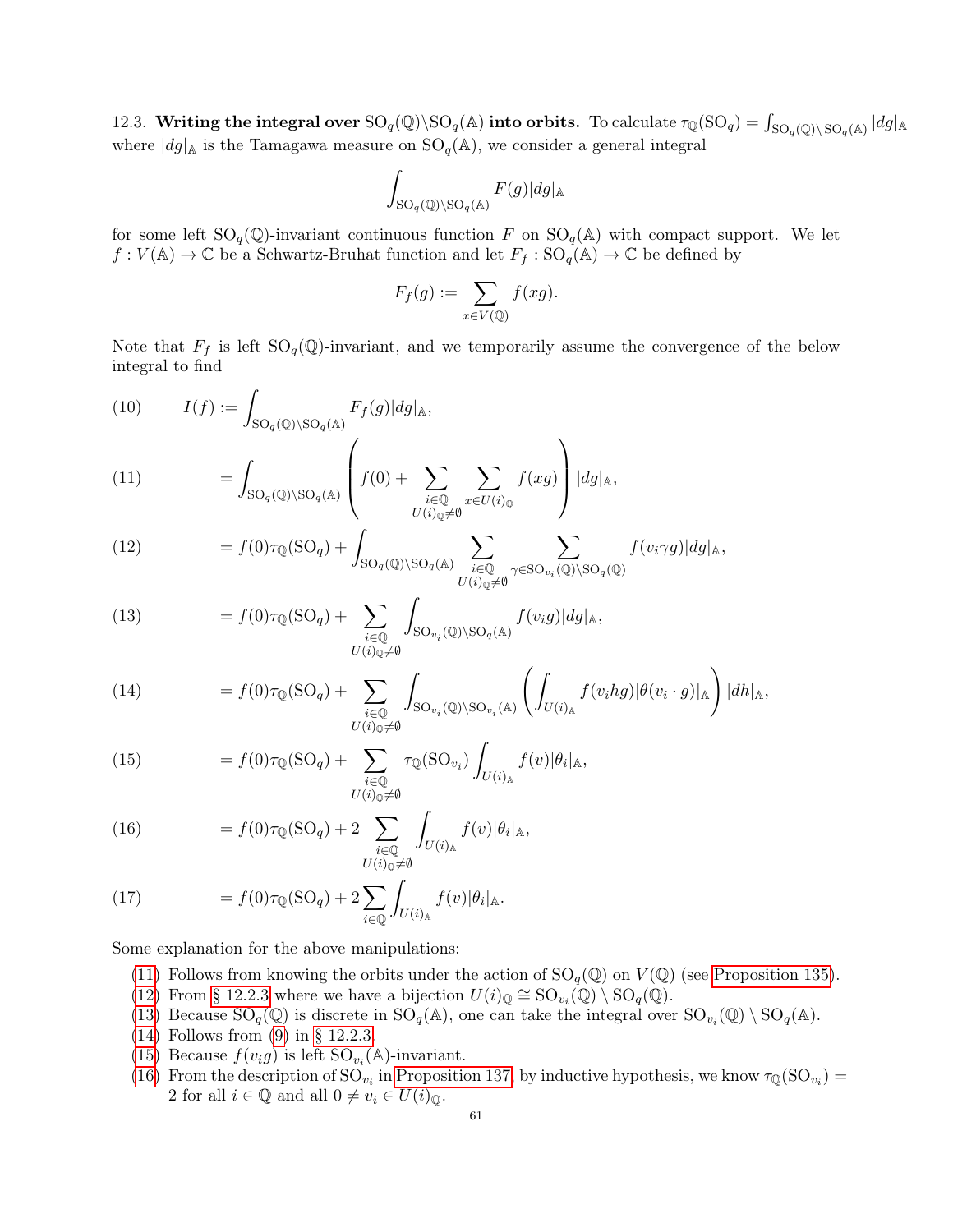[\(17\)](#page-60-7) By the Hasse principle, if  $U(i)_{\mathbb{Q}} = \emptyset$  then  $U(i)_{\mathbb{A}} = \emptyset$ . Hence, we can take the sum over all  $i \in \mathbb{Q}$ .

We know that  $\tau_{\mathbb{Q}}(SO_q)$  is finite and we can also show that

$$
\sum_{i\in\mathbb{Q}}\int_{U(i)_\mathbb{A}}f(v)|\theta_i|_{\mathbb{A}}
$$

converges absolutely, meaning the integral

$$
\int_{\mathrm{SO}_q(\mathbb{Q})\backslash \mathrm{SO}_q(\mathbb{A})} F_f(g)|dg|_{\mathbb{A}}
$$

is defined.

<span id="page-61-0"></span>12.4. Using Fourier transform and Poisson summation formula. With the same notation as in the previous subsection, in this subsection we will prove the following lemma

<span id="page-61-1"></span>**Lemma 138.** For  $f \in \mathcal{S}(V(\mathbb{A}))$ , we have

$$
\sum_{x \in \mathbb{Q}} \int_{U(i)_{\mathbb{A}}} f(v) |\theta_i|_{\mathbb{A}} = \sum_{x \in \mathbb{Q}} \int_{V(\mathbb{A})} f(v) \exp_{\mathbb{A}}(q(v)x) |dv|_{\mathbb{A}},
$$

where  $|dv|_{\mathbb{A}}$  is the Tamagawa measure on  $V(\mathbb{A}) = \mathbb{A}^n$ .

*Proof.* We first define a continuous map  $\phi_f$  on A by

$$
\phi_f(i) := \int_{U(i)_\mathbb{A}} f|\theta_i|_\mathbb{A}.
$$

By using [\(8\)](#page-59-1) from [§ 12.2.3,](#page-58-2) we find that the Fourier transform of  $\phi_f$  is

$$
\widehat{\phi_f}(x) = \int_{\mathbb{A}} \phi_f(y) \exp_{\mathbb{A}}(yx) |dy|_{\mathbb{A}},
$$
  
\n
$$
= \int_{\mathbb{A}} \left( \int_{U(i)_{\mathbb{A}}} f \exp_{\mathbb{A}}(ix) |d\theta_i|_{\mathbb{A}} \right) |di|_{\mathbb{A}},
$$
  
\n
$$
= \int_{V(\mathbb{A})} f(v) \exp_{\mathbb{A}}(q(v)x) |dv|_{\mathbb{A}}.
$$

From this, we can deduce Poisson summation formula for  $\phi_f$  (one needs to check certain analytic conditions of  $\phi_f$  in order to have the Poisson summation formula, we refer to Wei65, Proposition 1,2] or [\[Igu78,](#page-69-25) Chapter 4] for more details on this), giving

$$
\sum_{x \in \mathbb{Q}} \phi_f(x) = \sum_{x \in \mathbb{Q}} \widehat{\phi_f}(x).
$$

This proves the lemma.

<span id="page-61-2"></span>**Lemma 139.** For  $t \in \mathbb{A}^{\times}$ , we define  $f_t(x) := f(xt)$ . Then

$$
I(f_t) = |t|_{\mathbb{A}}^{-n} I(\hat{f}_{t^{-1}}).
$$

In particular, letting  $t = 1$ , we obtain  $I(f) = I(\hat{f})$ .

Proof. For  $f \in \mathcal{S}(V(\mathbb{A}))$ , let  $\chi$  be a unitary character on A such that the bilinear map  $\chi(q(x, y))$ defines an isomorphism between  $V(\mathbb{A})$  and its Pontryagin dual and such that the discrete subgroup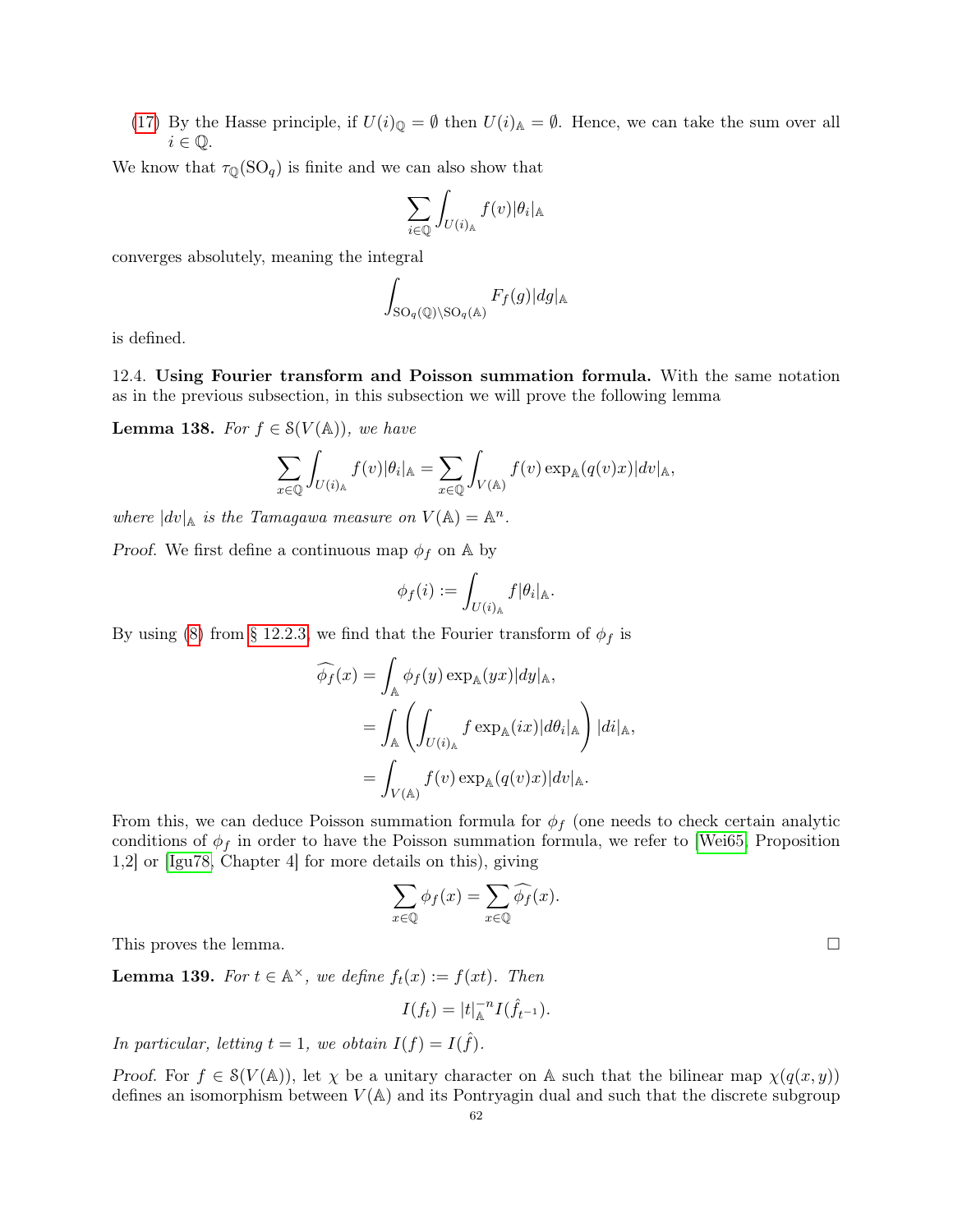$V(\mathbb{Q})$  of  $V(\mathbb{A})$  is identified with the unitary characters on  $V(\mathbb{Q})\backslash V(\mathbb{A})$  via  $x \mapsto (y \mapsto \chi(q(x, y))).$ With this choice, we can consider the 'twisted' Fourier transform of  $f$  to be

$$
\widehat{f}(y) = \int_{V(\mathbb{A})} f(x) \chi(q(x, y)) |dx|_{\mathbb{A}},
$$

where  $|dx|_A$  is the Tamagawa measure on  $V(A)$ . With this respect to this Fourier transform, the Tamagawa measure is self-dual, giving us the Fourier inversion formula

$$
f(y) = \int_{V(\mathbb{A})} \widehat{f}(x) \overline{\chi(q(x,y))} |dx|_{\mathbb{A}}
$$

and the Poisson summation formula. For any  $g \in GL(V(\mathbb{A}))$ , we have  $q(xg, y) = q(x, yg^t)$ . Therefore, letting  $f_g(x) := f(xg)$ , we find

$$
\hat{f}_g(x) = \int_{V(\mathbb{A})} f(yg) \chi(q(x, y)) |dy|_{\mathbb{A}},
$$
\n
$$
= |\det(g)|_{\mathbb{A}}^{-1} \int_{V(\mathbb{A})} f(y) \chi(q(x, yg^{-1})) |dy|_{\mathbb{A}},
$$
\n
$$
= |\det(g)|_{\mathbb{A}}^{-1} \int_{V(\mathbb{A})} f(y) \chi(q(xg^{-t}, y)) |dy|_{\mathbb{A}}
$$
\n
$$
= |\det(g)|_{\mathbb{A}}^{-1} \hat{f}(xg^{-t}).
$$

By applying the Poisson summation formula for  $f_g$ , we find

$$
\sum_{x \in V(\mathbb{Q})} f(xg) = |\det(g)|_{\mathbb{A}}^{-1} \sum_{x \in V(\mathbb{Q})} \widehat{f}(xg^{-t}).
$$

For  $t \in \mathbb{A}^{\times}$ , we have

$$
I(f_t) = \int_{\text{SO}_q(\mathbb{A}) \backslash \text{SO}_q(\mathbb{A})} \left( \sum_{x \in V(\mathbb{Q})} f(xgt) \right) |dg|_{\mathbb{A}},
$$
  
\n
$$
= |t|_{\mathbb{A}}^{-n} \int_{\text{SO}_q(\mathbb{A}) \backslash \text{SO}_q(\mathbb{A})} \left( \sum_{x \in V(\mathbb{Q})} \hat{f}(xgt^{-1}) \right) |dg|_{\mathbb{A}},
$$
  
\n
$$
= |t|_{\mathbb{A}}^{-n} I(\hat{f}_{t^{-1}}).
$$

 $\Box$ 

<span id="page-62-0"></span>12.5. Final touch. From [Lemma 138](#page-61-1) and [§ 12.3,](#page-60-0) we obtain the following identity

$$
I(f):=\int_{\mathrm{SO}_q({\mathbb{Q}})\backslash \mathrm{SO}_q(\mathbb{A})}\left(\sum_{x\in V({\mathbb{Q}})}f(xg)\right)|dg|_{\mathbb{A}}=f(0)\tau_{\mathbb{Q}}(\mathrm{SO}_q)+2\sum_{x\in {\mathbb{Q}}}\int_{V(\mathbb{A})}f(v)\exp_{\mathbb{A}}(q(v)x)|dv|_{\mathbb{A}},
$$

for any  $f \in \mathcal{S}(V(\mathbb{A}))$ . This is referred to as the Siegel formula for the orthogonal groups ([\[Wei65,](#page-70-14) [Igu78,](#page-69-25)[Mar66\]](#page-69-27)).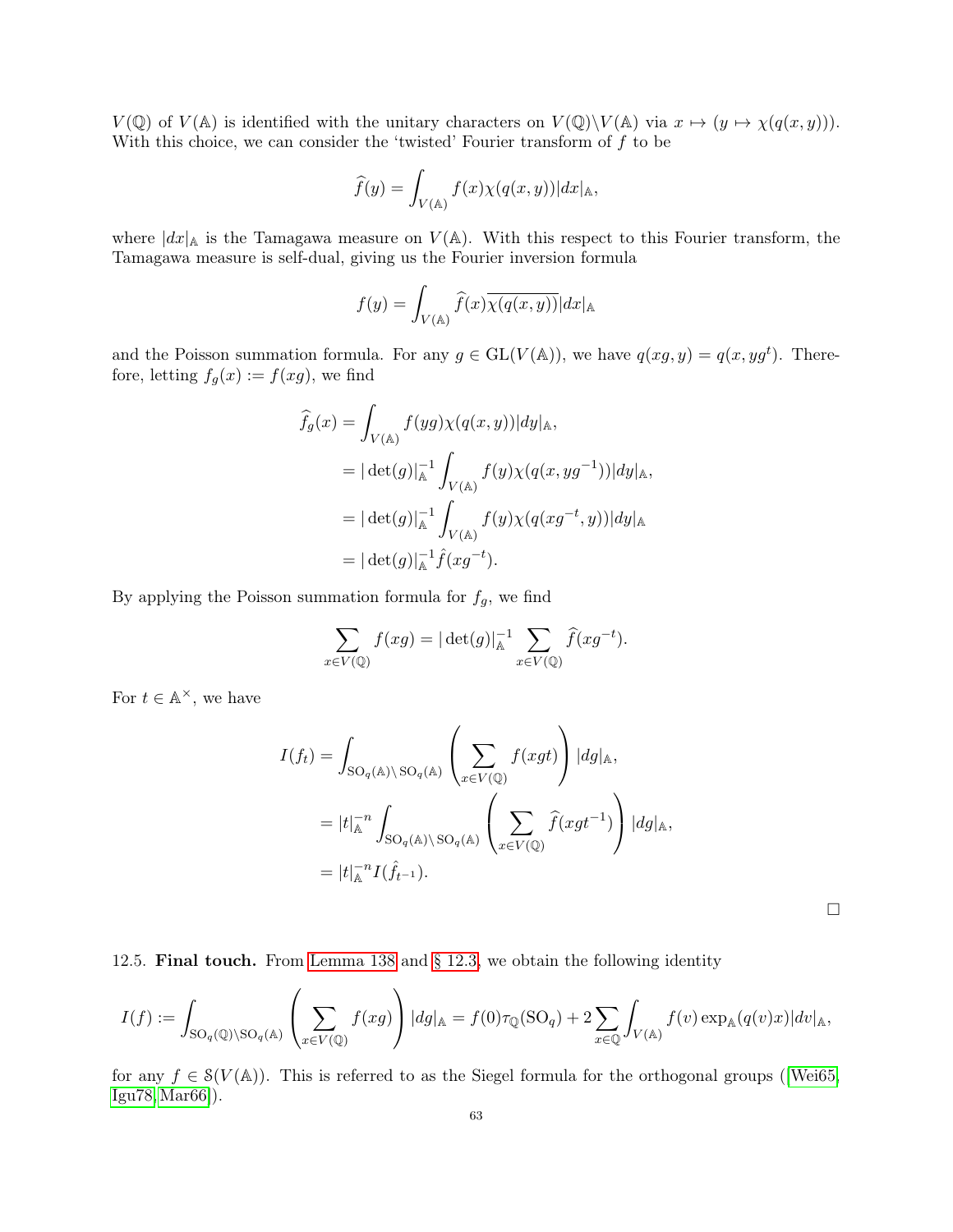From [Lemma 139,](#page-61-2) we know  $I(f_t) = |t|_A^{-n} I(\hat{f}_{t-1}),$  yielding

$$
I(f_t) = |t|_{\mathbb{A}}^{-n} I(\hat{f}_{t-1}),
$$
  
\n
$$
= |t|_{\mathbb{A}}^{-n} \hat{f}(0)\tau_{\mathbb{Q}}(\mathrm{SO}_q) + 2|t|_{\mathbb{A}}^{-n} \sum_{x \in \mathbb{Q}} \int_{V(\mathbb{A})} \hat{f}(t^{-1}v) \exp_{\mathbb{A}}(q(v)x) |dv|_{\mathbb{A}},
$$
  
\n
$$
= |t|_{\mathbb{A}}^{-n} \hat{f}(0)\tau_{\mathbb{Q}}(\mathrm{SO}_q) + 2 \sum_{x \in \mathbb{Q}^{\times}} \int_{V(\mathbb{A})} \hat{f}(v) \exp_{\mathbb{A}}(q(v)t^2x) |dv|_{\mathbb{A}} + 2f(0).
$$

One can show that the sum over  $\mathbb{Q}^{\times}$  converges to 0 if  $|t| \to \infty$ . Hence, we find

$$
\lim_{|t| \to \infty} I(f_t) = 2f(0).
$$

On the other hand, we also have

$$
I(f_t) = f(0)\tau_{\mathbb{Q}}(\text{SO}_q) + 2\sum_{x \in \mathbb{Q}^\times} \int_{U(i)_\mathbb{A}} f_t(v)|\theta_i|_{\mathbb{A}} + |t|^{2-n} \int_{U(0)_\mathbb{A}} f(v)|\theta_0|_{\mathbb{A}}.
$$

The above equality follows from [§ 12.3](#page-60-0) and from our analysis of measure  $|\theta_0|_A$  on  $U(0)_A$ .

One can show that the sum over  $\mathbb{Q}^{\times}$  in the above equation is  $O(|t|^{-N})$  for any positive integer N as  $|t| \to \infty$  (see [\[Mar66,](#page-69-27) p. 136]). Thus, we have

$$
\lim_{|t| \to \infty} I(f_t) = f(0)\tau_{\mathbb{Q}}(\text{SO}_q).
$$

This concludes the proof that  $\tau_{\mathbb{Q}}(\mathrm{SO}_q) = 2$ , as desired.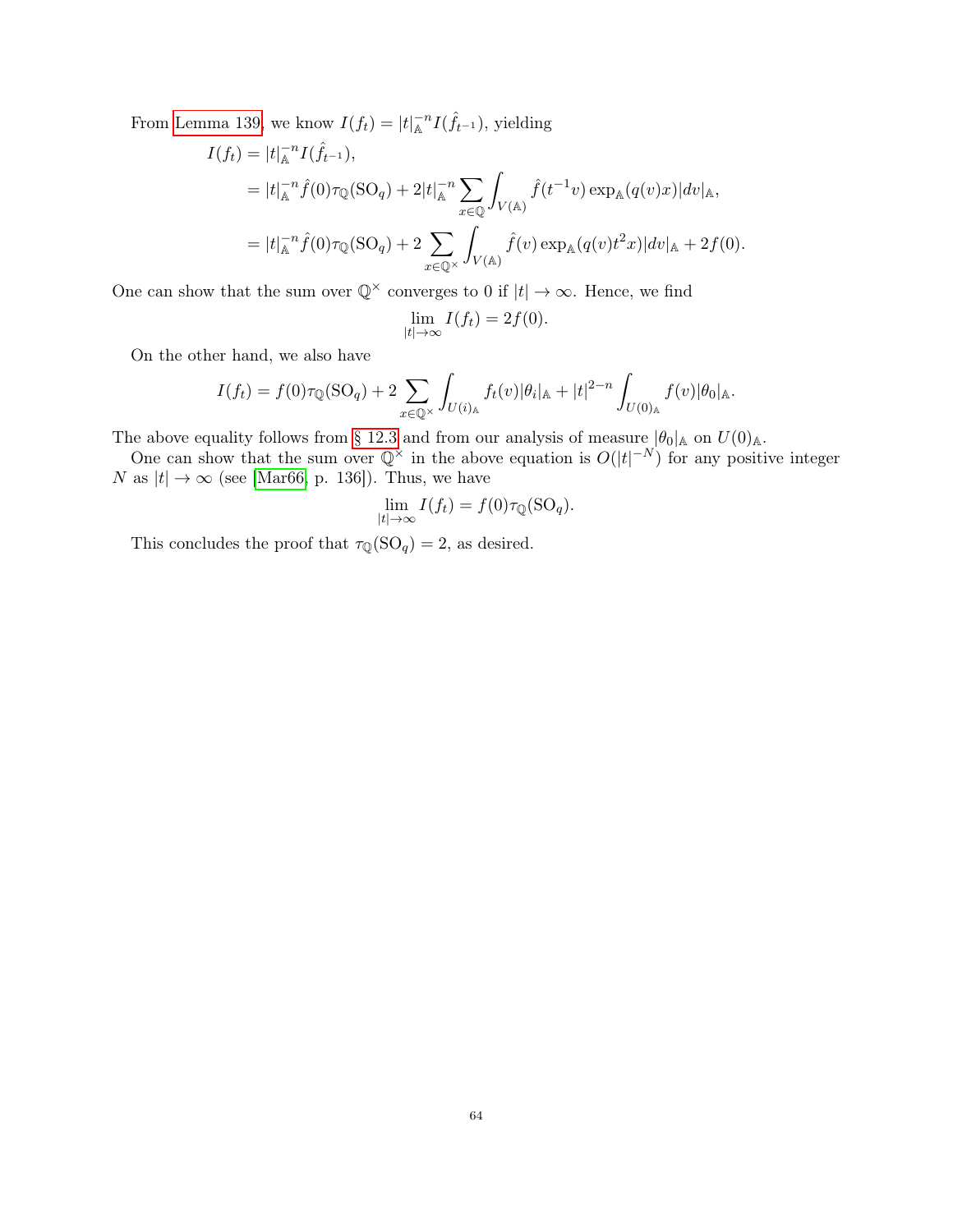#### 13. Tamagawa number over function fields

<span id="page-64-0"></span>The goal of this section is to describe the Tamagawa number of a simply connected semisimple group G over function field of a curve over  $\mathbb{F}_q$  as a weight count on  $\text{Bun}_G(X)$ .

Throughout this section, we will denote by X to be a smooth projective curve over  $\mathbb{F}_q$  and by G a smooth affine group scheme over  $X$ .

<span id="page-64-1"></span>13.1. Function fields. In this section, we aim to describe  $\mathbb{P}^1$  over a field k as a smooth, projective, geometrically connected algebraic curve. We then define the function field  $k_{\mathbb{P}^1}$  of  $\mathbb{P}^1$  and completions of  $k_{\mathbb{P}1}$ .

The projective k-scheme  $\mathbb{P}_k^1 := \text{Proj } k[x_0, x_1]$  can be described as follows:

- (1) The points of  $\mathbb{P}^1$  consist of homogeneous prime ideals of the Z-graded ring  $k[x_0, x_1]$  <sup>[16](#page-64-3)</sup>.
- (2) For a homogeneous polynomial of positive degree  $f \in k[x_1, x_2]$ , let  $D(f)$  be the set of homogeneous prime ideals of  $k[x_0, x_1]$  not containing f. These sets form a basis of open sets for  $\mathbb{P}^1$ . Furthermore, one can think of  $D(f)$  as  $Spec(k[x_0, x_1]_f)_0$ , the spectrum of the algebra of elements in  $k[x_0, x_1]_f$  having degree 0. For example, one can identify  $D(x_i)$  with the affine scheme Spec  $k[x_{0/i}, x_{1/i}]/(x_{i/i} - 1)$ , where  $x_{i/j}$  is identified with  $x_i/x_j$ .
- (3) The structure sheaf of  $\mathbb{P}^1$  is obtained by giving  $D(f)$  the structure sheaf of  $Spec(k[x_0, x_1]_f)_0$ . In particular,  $\mathcal{O}_{\mathbb{P}^1}(D(x_0)) = k[x_{1/0}], \mathcal{O}_{\mathbb{P}^1}(D(x_1)) = k[x_{0/1}]$  and the gluing of the structure sheaves on  $D(x_0) \cap D(x_1) = D(x_0 x_1)$  is obtained by sending  $x_{0/1} \mapsto x_{1/0}$ .

Being an integral scheme (i.e.  $\mathcal{O}_{\mathbb{P}^1}(U)$  is an integral domain for every nonempty subset U of  $\mathbb{P}^1$ ),  $\mathbb{P}^1$  has a generic point  $\eta$  (i.e. a point that is dense in  $\mathbb{P}^1$ ), corresponding to the homogeneous prime ideal (0) in  $k[x_0, x_1]$  (because every open set  $D(f)$  contains (0)). The stalk  $\mathcal{O}_{\mathbb{P}^1, \eta}$  of  $\mathbb{P}^1$  at  $\eta$ , and hence the residue field  $\kappa(\eta)$ , is noncanonically isomorphic to  $k(T)$  (i.e. if we view  $\eta$  as an element of Spec  $k[x_{0/1}] \hookrightarrow \mathbb{P}^1$ , its stalk is then  $k[x_{0/1}]_{(0)} = k(x_{0/1})$ . We denote this as  $k_{\mathbb{P}^1}$  and call it the function field of  $\mathbb{P}^1$  over k.

# **Proposition 140.** Closed points of  $\mathbb{P}^1$  are in bijection with completions of  $k_{\mathbb{P}^1}$ .

Proof. A point in  $\mathbb{P}^1$  is closed if it is closed in each open set  $D(x_i)$  of  $\mathbb{P}^1$ . Furthermore, a point in an affine scheme  $Spec A$  is closed if it corresponds to a maximal ideal in  $A$ , and the maximal ideals of  $k[x]$  are in bijection with monic irreducible polynomials in  $k[x]$ . Thus, closed points of  $\mathbb{P}^1$ corresponds to homogeneous polynomials  $Q(x_0, x_1) \in k[x_0, x_1]$  so that either  $Q(x_{0/1}, 1)$  is monic irreducible in  $x_{0/1}$  or  $Q(1, x_{1/0})$  is monic irreducible in  $x_{1/0}$ .

For a closed point  $x \in \mathbb{P}^1$  corresponding to a homogeneous polynomial  $Q(x_0, x_1) \in k[x_0, x_1]$ , the stalk  $\mathcal{O}_{\mathbb{P}^1,x}$  of  $\mathbb{P}^1$  at x is  $k[x_{0/1}](Q(x_{0/1},1)) \cong k[x_{1/0}](Q(1,x_{1/0}))$ . The residue field  $\kappa(x)$  at x is then noncanonically isomorphic to  $k[t]/(Q(t, 1))$ , which is a finite extension of k. We denote by  $\mathcal{O}_x$  the completion of the local ring  $\mathcal{O}_{\mathbb{P}^1,x}$ , then  $\mathcal{O}_x$  is a complete discrete valuation ring with residue field  $\kappa(x)$ , noncanonically isomorphic to the power series ring  $\kappa(x)[[t]]$ . Let  $k_x$  be the fraction field of  $\mathcal{O}_x$ . We find that  $k_x$  is a completion of  $k_{\mathbb{P}^1}$ .

<span id="page-64-2"></span>13.2. Integral model. Let  $G_0$  be a linear algebraic group over  $k_X$ .

**Definition 141.** An integral model of  $G_0$  is an affine and smooth group scheme  $\pi: G \to X$  whose generic fiber  $^{17}$  $^{17}$  $^{17}$  is isomorphic to  $G_0$ .

Example 142. An integral model  $\overline{SL_2} \to \mathbb{P}^1$  for  $SL_2$  can be obtained by base change  $\overline{SL_2}$  =  $\mathrm{SL}_2 \times_{\mathrm{Spec}\, \mathbb{F}_q} \mathbb{P}^1.$ 

<span id="page-64-3"></span><sup>&</sup>lt;sup>16</sup>an ideal of  $k[x_0, x_1]$  is homogeneous if it is generated by homogeneous polynomials

<span id="page-64-4"></span><sup>&</sup>lt;sup>17</sup>i.e. let  $\eta$  be a generic point of X then we have a morphism Spec  $\kappa(\eta) \to \text{Spec } \mathcal{O}_{X,x} \to X$ , giving us the generic fiber  $G \times_X \operatorname{Spec} \kappa(\eta)$  as a scheme over  $\kappa(\eta)$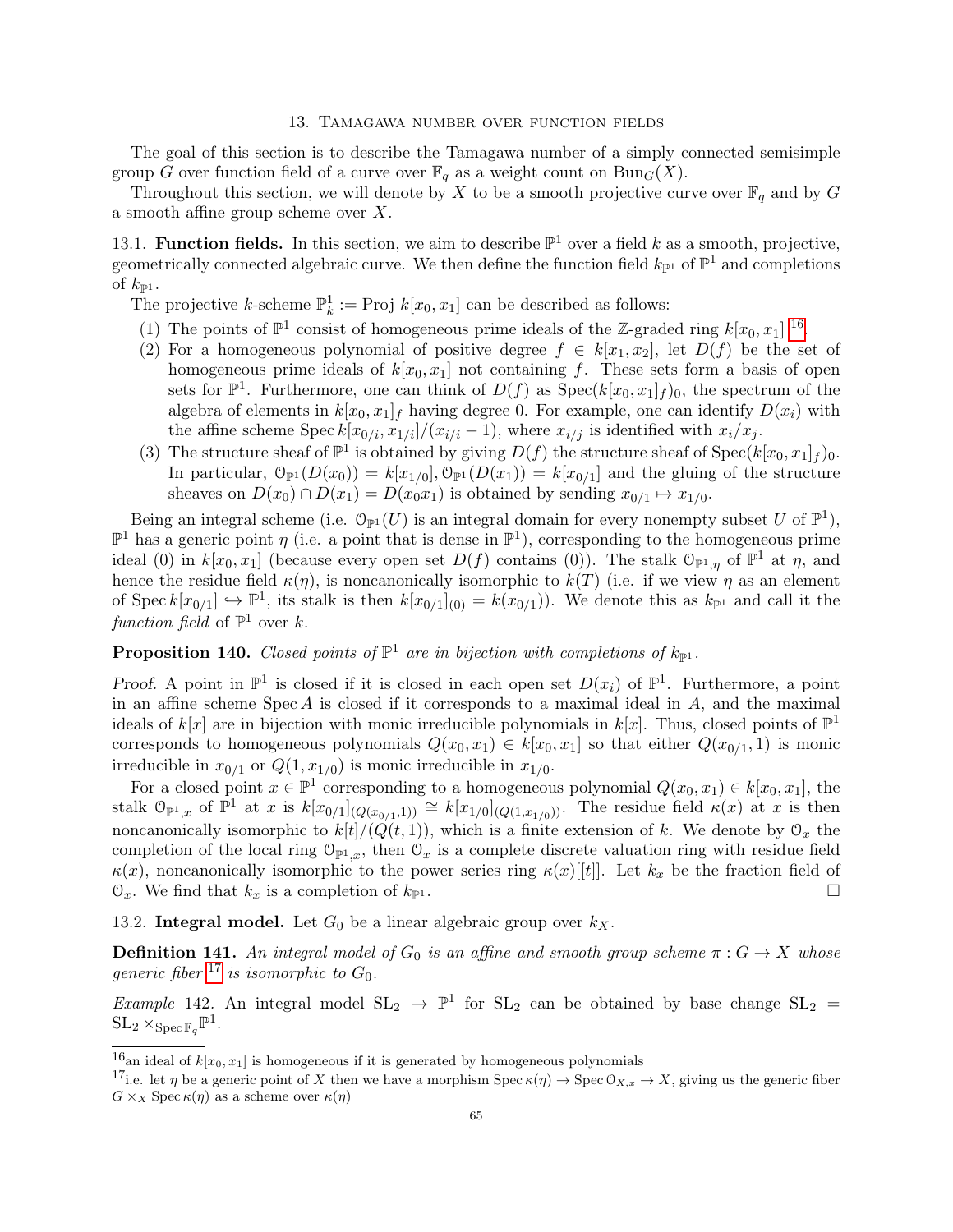Given such a group scheme, for every commutative ring R equipped with a map  $u : \text{Spec}(R) \to X$ , we can associate a group  $G(R)$ . If u factors through the generic point  $\eta$  of X, we can equip R with the structure of  $k_X$ -algebra via u, and  $G(R)$  can be identified with  $G_0(R)$ . A choice of integral model gives additional structures:

- (1) For each closed point  $x \in X$ , we have a morphism  $\text{Spec } \mathcal{O}_x \to \text{Spec } \mathcal{O}_{X,x} \to X^{18}$  $\text{Spec } \mathcal{O}_x \to \text{Spec } \mathcal{O}_{X,x} \to X^{18}$  $\text{Spec } \mathcal{O}_x \to \text{Spec } \mathcal{O}_{X,x} \to X^{18}$ , so we can consider the group  $G(\mathcal{O}_x)$  of  $\mathcal{O}_x$ -valued points of G.
- (2) For a closed point  $x \in X$ , we have a morphism  $\text{Spec } \kappa(x) \to \text{Spec } \mathcal{O}_{X,x} \to X$ , so we can consider the group  $G(\kappa(x))$  of  $\kappa(x)$ -valued point of G. We have a surjective map  $G(\mathcal{O}_x) \to G(\kappa(x))$  because G is smooth <sup>[19](#page-65-2)</sup>.
- (3) For a finite set S of closed points of X, we have a morphism Spec  $\mathbb{A}_{X}^{S} \to X$  so we can consider the group  $G(\mathbb{A}_{X}^{S})$  of  $\mathbb{A}_{X}^{S}$ -valued point of G. It is an open subgroup of  $G(\mathbb{A}_{X}) = G_{0}(\mathbb{A}_{X})$ and as Spec  $\mathbb{A}_{X}^{S} = \prod_{x \in S}$  Spec  $k_x \times \prod_{x \notin S}$  Spec  $\mathbb{O}_x$ ,  $G(\mathbb{A}_{X}^{S})$  is isomorphic to the direct product  $\prod_{x \in S} G(k_x) \times \prod_{x \notin S} G(\mathcal{O}_x).$

<span id="page-65-0"></span>13.3. Adelic uniformation of  $G$ -bundles. In this section, we will describe the set of isomorphism classes of G-bundles in terms of a double quotient space.

**Definition 143.** Let Y be a X-scheme. A G-bundle on Y is a Y-scheme P equipped with an action of  $G_Y := G \times_X Y$  given by  $G_Y \times_Y P \cong G \times_X P \to P$  which is locally trivial in the following sense: there exists an open immersion  $U \to Y$  and a  $G_Y$ -equivariant isomorphism  $U \times_Y P \cong U \times_Y G_Y$ .

Let  $\text{Bun}_G(Y)$  be the groupoid of G-bundles on Y whose morphism are isomorphims of G-bundles.

For a G-bundle P on X and an open covering  $U \to X$ , we denote by  $P|_U$  the pullback of P along  $U \rightarrow X$ .

**Theorem 144** (Adelic uniformisation theorem). Let X be an algebraic curve over  $\mathbb{F}_q$  and G be a smooth affine group scheme over X. Assume that the fibers of  $G$  are connected and that the generic fiber of G is semisimple and simply connected. Then

(a) There is a bijection between the double quotient

$$
G(k_X)\backslash G(\mathbb{A}_X)/G(\mathbb{A}_X^{\emptyset})
$$

and the set of isomorphism classes of G-bundles on X, sending  $\gamma \in G(\mathbb{A}_X)$  to a G-bundle  $P_{\gamma}$ .

(b) For  $\gamma \in G(\mathbb{A}_X)$  then the automorphism group of  $P_\gamma$  corresponds to elements in  $\gamma^{-1}G(k_X)\gamma \cap$  $G(\mathbb{A}_{X}^{\emptyset}).$ 

Following [\[GL19,](#page-69-5) §1.3.2], we attempt to give a sketch for the proof of this theorem. We first remark that we have defined G-bundles in terms of the Zariski topology. However, as far as we are aware, one needs G-bundles in flat/etale topology for this result to hold. Due to our ignorance in this topic, we will pretend that we know what 'flat/etale topology' means and accept any results about G-bundles in 'flat/etale topology' which are used in the below proof of the theorem.

Sketch. For convenience, for  $x \in X$ , we denote  $D_x = \text{Spec } \mathcal{O}_x$  and  $D_x^* = \text{Spec } k_x$ .

An element  $\gamma \in G(\mathbb{A}_X)$  can be identified with  $(\gamma_x \in G(k_x))_{x \in X}$  where  $\gamma_x \in G(0_x)$  for all but a set S of finitely many closed points of X. Hence, by Beauville-Laszlo theorem on gluing  $G$ -bundles, there exists a G-bundle  $P_{\gamma}$  on X such that

<span id="page-65-1"></span><sup>&</sup>lt;sup>18</sup>For example, let  $X = \text{Spec } \mathbb{Z}$ , a prime number in  $\mathbb Z$  corresponds to a closed point of X, we find  $\mathcal{O}_{X,p} = \mathbb{Z}_{(p)}$  is a local ring with maximal ideal  $\mathfrak{m}_{X,p} = p\mathbb{Z}_{(p)}$ . The completion of  $\mathfrak{O}_{X,p}$  with respect to this maximal ideal is  $\mathfrak{O}_p = \mathbb{Z}_p$ . Thus, we have  $\mathbb{Z} \to \mathbb{Z}_{(p)} \to \mathbb{Z}_p$ , giving us  $\text{Spec } \mathcal{O}_x \to \text{Spec } \mathcal{O}_{X,x} \to X$ 

<span id="page-65-2"></span><sup>&</sup>lt;sup>19</sup>Smoothness implies a condition on the Jacobian of the local coordinates at a point, and by a generalisation of Hensel's lifting lemma, we have surjectivity. For more details, see p.20 of See Weil's book Adeles and Algebraic Groups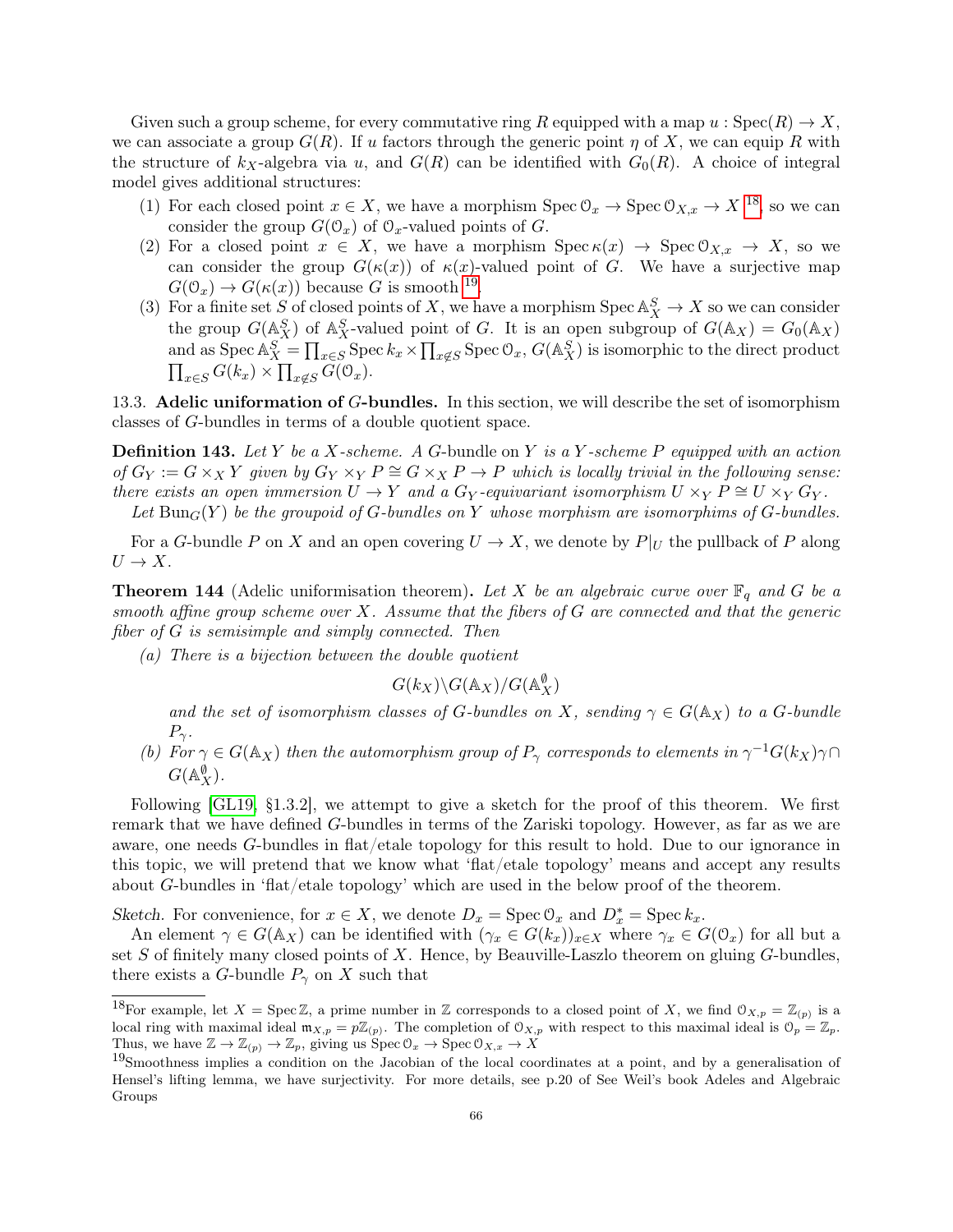- (1)  $P_{\gamma}$  is trivialised over  $U = X S$  via some  $\phi : G \times_X U \xrightarrow{\sim} P_{\gamma}|_U$ .
- (2) For each  $x \in S$ ,  $P_{\gamma}$  is trivialised over  $D_x$  via  $\psi_x : G \times_X D_x \overset{\sim}{\longrightarrow} P_{\gamma}|_{D_x}$ .
- (3) As  $D_x^* \hookrightarrow D_x$  and  $D_x^* \hookrightarrow U$ , the two trivialisations are glued together on Spec  $k_x$  by  $\gamma_x \in$  $G(k_x)$  for  $x \in S$ . In other words, the map

(18) 
$$
G(k_x) \xrightarrow{\phi|_{D_x^*}} \Gamma(D_x^*, P|_{D_x^*}) \xrightarrow{\psi_x^{-1}|_{D_x^*}} G(k_x)
$$

<span id="page-66-1"></span>is given by sending  $1 \mapsto \gamma_x$ .

Note that the definition of  $P_{\gamma}$  is independent of the choice of S, as long as S contains all points x so  $\gamma_x \notin G(\mathbb{O}_x)$ .

Conversely, considering a G-bundle  $\mathcal{E}$ , we will show that there exists  $\gamma \in G(\mathbb{A}_X)$  such that  $\mathcal{E} = P_{\gamma}$ . Because the fibers of G are connected, by a theorem of Lang, for each closed point  $x \in X$ , the bundle E is trivial over  $Spec(\kappa(x))$ . Because G is smooth over X, E is also smooth over X. By Hensel's lemma, any trivialisation of P over  $Spec(\kappa(x))$  can be extended to a trivialisation of P over  $Spec(\mathcal{O}_x)$ . This implies  $\mathcal E$  is trivial over  $Spec(k_x)$  for any  $x \in X$ . Therefore, by a theorem of Harder, as the generic fiber of G is connected, semisimple and simply connected,  $\mathcal E$  is trivial over the generic point. By a direct limit argument,  $\mathcal{E}$  is trivial over some open subset  $U \subset X$ .

Let S be the set of closed points of X that are not contained in U. We know that  $\mathcal E$  is trivial over U and over  $D_x$  for all  $x \in S$ . By the previous construction, the gluing data gives us an element  $\gamma \in G(\mathbb{A}_{X}),$  so  $\mathcal{E} = P_{\gamma}$ .

Thus, we have constructed a surjective map  $G(\mathbb{A}_X) \to |\text{Bun}_G(X)|$  sending  $\gamma \mapsto P_\gamma$ .

Finally, we identify when  $P_{\gamma}$  is isomorphic to  $P_{\gamma'}$  for  $\gamma, \gamma' \in G(\mathbb{A}_X)$ . Both are trivialised at the generic point, implying the isomorphism  $P_{\gamma}|_{\text{Spec } k_X} \xrightarrow{\sim} P_{\gamma'}|_{\text{Spec } k_X}$  corresponds to an element in  $Aut(G \times_X \text{Spec } k_X)$ , corresponding to an element  $\alpha \in G(k_X)$ . In particular, we have

$$
\Gamma(\operatorname{Spec} k_X, P_\gamma) \xrightarrow[\sim]{\phi_\gamma^{-1}} G(k_X) \xrightarrow{\times \alpha} G(k_X) \xrightarrow[\sim]{\phi_{\gamma'}} \Gamma(\operatorname{Spec} k_X, P_{\gamma'}),
$$

where  $\phi_{\gamma}: G \times_X \text{Spec } k_X \xrightarrow{\sim} P_{\gamma} |_{\text{Spec } k_X}$  and  $\phi_{\gamma'}: G \times_X \text{Spec } k_X \xrightarrow{\sim} P_{\gamma'} |_{\text{Spec } k_X}$  are trivialisations of  $P_{\gamma}$  and  $P_{\gamma'}$  over Spec  $k_X$ , respectively.

A trivialisation at the generic point induces a trivialisation over some open set  $U$  of  $X$ . Let  $S$ be a set of closed points not contained in U. We know  $P_{\gamma}$  and  $P_{\gamma'}$  are also trivialised over  $D_x$  for  $x \in S$ . Arguing similarly,  $P_{\gamma}|_{D_x} \stackrel{\sim}{\to} P_{\gamma'}|_{D_x}$  corresponds to an element  $\beta_x \in G(\mathbb{O}_x)$  for all  $x \in S$ . In particular, for  $x \in S$ , we have

$$
\Gamma(D_x, P_\gamma) \xrightarrow[\sim]{\psi_{\gamma,x}^{-1}} G(\mathbb{O}_x) \xrightarrow{\times \beta_x} G(\mathbb{O}_x) \xrightarrow[\sim]{\psi_{\gamma',x}} \Gamma(D_x, P_{\gamma'})
$$

Lastly, we know the gluing data of trivialisations of  $P_\gamma$  over U and over  $D_x$  for  $x \in S$  comes from  $\gamma_x \in G(k_x)$ , i.e. [\(18\)](#page-66-1). Similarly for  $\gamma'$ . Thus, by combining everything, we find

$$
\gamma^{-1}\alpha\gamma' = \prod_{v \in S} \beta_x^{-1} \in G(\mathbb{A}_X^{\emptyset}).
$$

Thus, an element in  $\gamma^{-1}G(k_X)\gamma' \cap G(\mathbb{A}_{X}^{\emptyset})$  defines an isomorphism between  $P_{\gamma}$  and  $P_{\gamma'}$  uniquely. We are done.  $\square$ 

<span id="page-66-0"></span>13.4. **Tamagawa number in terms of G-bundles.** Let X be an algebraic curve over  $\mathbb{F}_q$  and  $k_X$ be the function field of X. Let  $G_0$  be a connected semisimple simply connected linear algebraic group. In this section, we will give a formula for the Tamagawa number of  $G_0$  in terms of G-bundles.

Let  $\pi: G \to X$  be an integral model of  $G_0$  (such an integral model always exists), let  $\Omega_{G/X}$  be the relative cotangent bundle of  $\pi$ . Then  $\Omega_{G/X}^n := \bigwedge^n \Omega_{G/X}$  is a line bundle on G, where  $n = \dim(G_0)$ . Let  $\mathcal L$  be the pullback of  $\Omega_{G/X}^n$  along the identity section  $e: X \to G$ . Sections of  $\mathcal L$  can be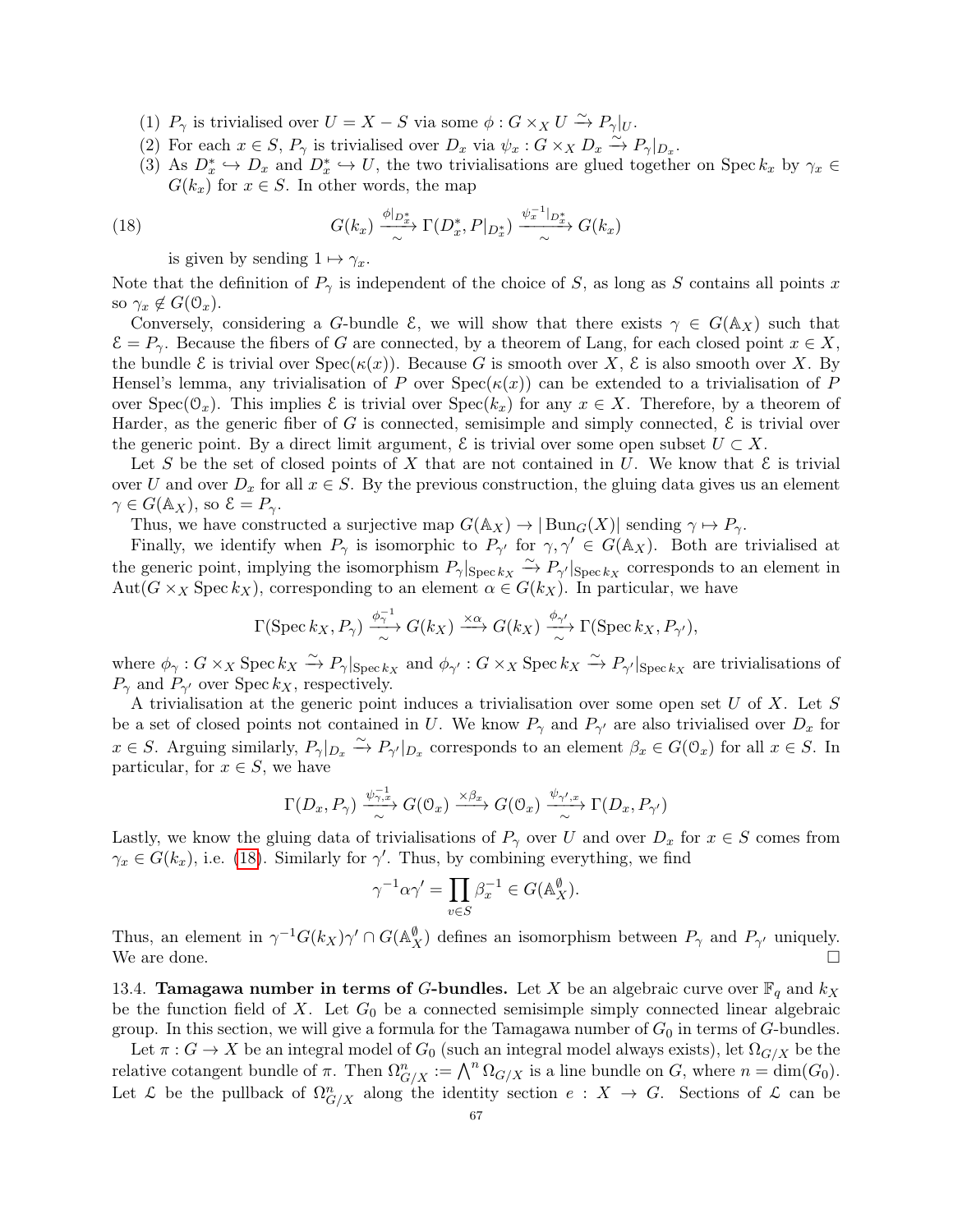identified with left-invariant differential forms on G via the canonical isomorphism  $\pi^*\mathcal{L} \cong \Omega^n_{G/X}$ (see [\[BLR90,](#page-69-24) p. 100]). Let  $\mathcal{L}_0 := \operatorname{Spec} k_X \times_X \mathcal{L}$  be the generic fiber of  $\mathcal{L}$ , whose global sections form a 1-dimensional  $k_X$ -vector space. A non-zero global section  $\omega$  of  $\mathcal{L}_0$  can be viewed as a global left-invariant nowhere-vanishing algebraic differential form on  $G_0$ . For every closed point  $x \in X$ ,  $\omega$ induces a left-invariant Haar measure  $d\mu_{\omega,x}$  on  $G(k_x)$ .

For an invertible sheaf  $\mathcal L$  of  $\mathcal O_X$ -modules and a nonzero global section  $\omega$  of its generic fiber  $\mathcal L_0$ , one can associate a divisor on X as follows. For a closed point  $x \in X$ , we consider the stalk  $\mathcal{L}_x \subset \mathcal{L}_0$ at x, which is a  $\mathcal{O}_x$ -module of rank 1 inside a 1-dimensional  $k_X$ -vector space. Then  $\omega \mathcal{O}_x$  is also a rank 1  $\mathcal{O}_x$ -submodule of  $\mathcal{L}_0$ . Let  $t_x \in \mathcal{O}_x$  be a uniformiser element then  $\omega \mathcal{O}_x = t_x^{-n_x} \mathcal{L}_x$  for some integer  $n_x$ . We define  $v_x(\omega) := n_x$  to be the *order of vanishing* of  $\omega$  at x.

**Lemma 145.** For every closed point  $x \in X$ , We have

$$
\mu_{\omega,x}(G(\mathcal{O}_x)) = \frac{|G(\kappa(x))|}{|\kappa(x)|^{n+v_x(\omega)}},
$$

where  $v_x(\omega) \in \mathbb{Z}$  denotes the order of vanishing of  $\omega$  at x.

Sketch. If we view  $\omega$  as a left-invariant differential form on  $G(k_x)$  via the isomorphism  $\pi^*\mathcal{L} \cong$  $\Omega_{G/X}^n$ ,  $v_x(\omega)$  can be described as follows. At the neighborhood U of the identity e of  $G(k_x)$ ,  $\omega$ can be written as  $\omega = f(t)dt_1 \wedge \cdots \wedge dt_n$  where  $t_1, \ldots, t_n$  are the local coordinates at e, and  $f: U \to k_x$  is an invertible rational function. Then  $f(e) \mathcal{O}_x = t_x^{-v_x(\omega)} \mathcal{O}_x$ . In other words, the image of  $\omega(e) \in \bigwedge^n T_e^*(G(\mathbb{O}_x))$  under  $\bigwedge^n T_e(G(\mathbb{O}_x))$  generates a fractional ideal  $\mathfrak{p}^{-v_x(\omega)}$  of  $k_x$ . Because  $\omega$  is left-invariant so for any  $g \in G(\mathbb{O}_x)$ , the image of  $\omega(g) \in \bigwedge^n T_g^*(G(\mathbb{O}_x))$  under  $\bigwedge^n T_g(G(\mathbb{O}_x))$ generates the fractional ideal  $\mathfrak{p}^{-v_x(\omega)}$  of  $k_x$ . In other words, under new local coordinates  $y_1, \ldots, y_n$ at the neighborhood of  $g \in G(\mathbb{O}_x)$ , we have  $\omega = f'(y)dy_1 \wedge \cdots \wedge dy_n$  where f' is a rational function so that  $f'(g) \mathcal{O}_x = t_x^{-v_x(\omega)} \mathcal{O}_x$ . By the definition of Weil measure, we then find that  $t_x^{v_x(\omega)} \omega$  defines the Weil measure on  $G(\mathbb{O}_x)$ , or  $\omega$  defines a measure  $|\kappa(x)|^{-v_x(\omega)}\mu_{\text{Weil}}$  on  $G(\mathbb{O}_x)$ . Thus, by [Theorem 87,](#page-32-0) we find

$$
\mu_{\omega,x}(G(\mathcal{O}_x)) = |\kappa(x)|^{-v_x(\omega)} \mu_{\text{Weil}}(G(\mathcal{O}_x)) = \frac{|G(\kappa(x))|}{|\kappa(x)|^{n+v_x(\omega)}}.
$$

 $\Box$ 

From [§ 5.5.3,](#page-34-3) the Tamagawa measure  $\mu_{G_0,X}$  of  $G(\mathbb{A}_X) = G_0(\mathbb{A}_X)$  is

$$
q^{(1-g)n} \prod_{x \in X} ' \mu_{\omega, x}.
$$

where  $g$  is the genus of  $X$ . We also have

$$
\prod_{x \in X} |\kappa(x)|^{v_x(\omega)} = \prod_{x \in X} q^{\deg(x)v_x(\omega)} = q^{\sum_{x \in X} \deg(x)v_x(\omega)} = q^{\deg \mathcal{L}} = q^{\deg \Omega_{G/X}}.
$$

Here  $\deg(x) := [\kappa(x) : \mathbb{F}_q], \deg \mathcal{L} := \sum_{x \in X} \deg(x) v_x(\omega)$  where the sum is over all closed points of  $X^{20}$  $X^{20}$  $X^{20}$ , deg  $\mathcal{L} = \deg \Omega_{G/X} = n$  because of the isomorphism  $\pi^* \mathcal{L} \cong \Omega_{G/X}^n$ . Thus, combining with the previous lemma, we find

$$
\mu_{G_0,X}(G(\mathbb{A}_X^{\emptyset})) = q^{n(1-g)-\deg(\Omega_{G/X})} \prod_{x \in X} \frac{|G(\kappa(x))|}{|\kappa(x)|^n},
$$

given that the above infinite product converges.

<span id="page-67-0"></span><sup>&</sup>lt;sup>20</sup>this does not depend on the choice of  $\omega$  because for any two nonzero global sections  $\omega$  and  $\omega'$  of  $\mathcal{L}$ , there exists a nowhere-vanishing function  $f \in \mathcal{O}_X(X)$  so  $\omega = f\omega'$ , and one can show  $\sum_{x \in X} v_x(f) \deg(x) = 0$ .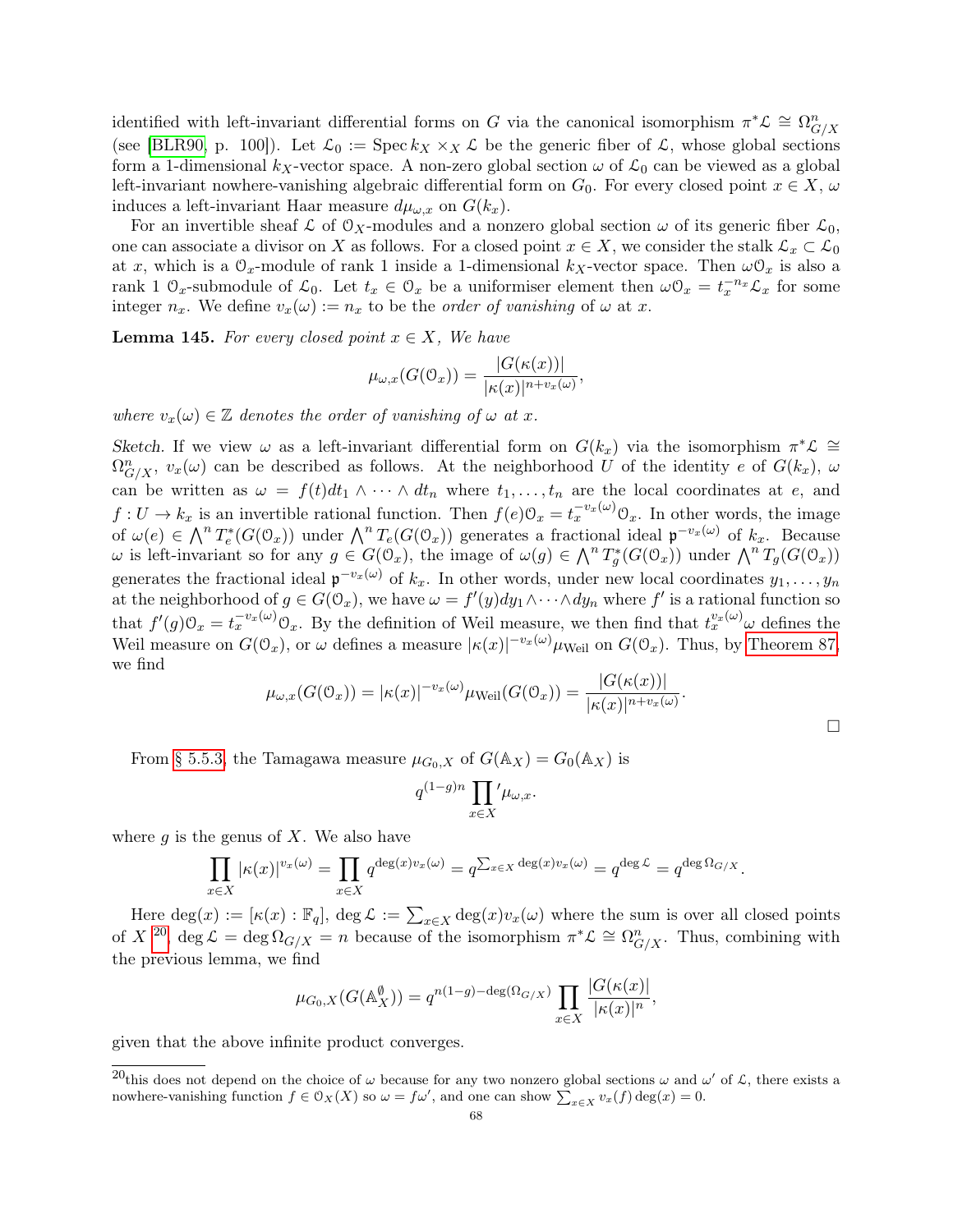**Proposition 146.** Let X be an algebraic curve of genus g over a finite field  $\mathbb{F}_q$  and let G be a smooth affine group scheme of dimension  $n$  over  $X$ . Suppose that the fibers of  $G$  are connected and that the generic fiber of  $G$  is semisimple and simply connected. Then the Tamagawa number of  $G$ equals

$$
\tau_{k_X}(G) = q^{n(g-1) + \deg(\Omega_{G/X})} \prod_{x \in X} \frac{|G(\kappa(x))|}{|\kappa(x)|^d} \sum_{P \in \text{Bun}_G(X)} \frac{1}{|\text{Aut}(P)|},
$$

given that the right-hand side converges.

Proof. For each  $z \in G(k_X) \backslash G(\mathbb{A}_X)/G(\mathbb{A}_X^{\emptyset})$ , denote by  $O_z$  the inverse image of  $z$  under the projection from  $G(k_X)\backslash G(\mathbb{A}_X)$ . Thus, we have

$$
\tau_{k_X}(G) = \sum_{z \in G(k_X) \backslash G(\mathbb{A}_X)/G(\mathbb{A}_X^{\emptyset})} \mu_{G,k_X}(O_z).
$$

Let  $\gamma \in G(\mathbb{A}_X)$  lie in the preimage of z, then the preimage of  $O_z$  under the projection from  $G(\mathbb{A}_X)$ is

$$
\bigsqcup_{\alpha \in G(k_X) \cap \gamma G(\mathbb{A}_X^{\emptyset})\gamma^{-1}} \alpha \gamma G(\mathbb{A}_X^{\emptyset}).
$$

Note that  $G(k_X) \cap \gamma G(\mathbb{A}_{X}^{\emptyset})\gamma^{-1}$  is a finite group because it is the intersection of a discrete and a compact group. It follows that

$$
\mu_{G,k_X}(O_z) = \frac{\mu_{G,k_X}(\mathbb{A}_X^{\emptyset})}{|G(k_X) \cap \gamma G(\mathbb{A}_X^{\emptyset})\gamma^{-1}|}.
$$

Thus, combining with the previous theorem, we find

$$
\tau_{k_X}(G) = \tau_{G,k_X}(G(\mathbb{A}_X^{\emptyset})) \sum_{P \in \text{Bun}_G(X)} \frac{1}{|\text{Aut}(P)|}.
$$

We are done.  $\Box$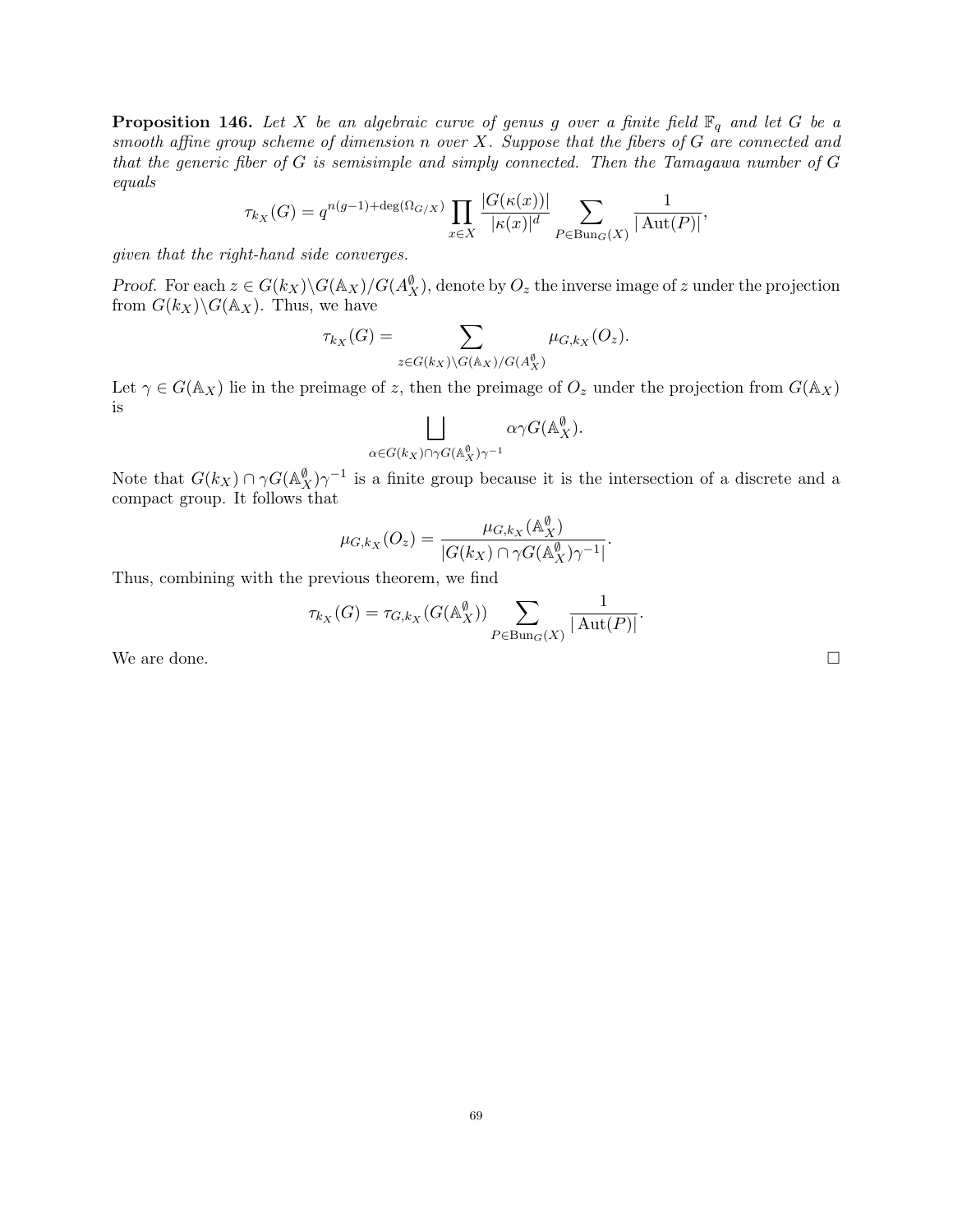#### <span id="page-69-0"></span>**REFERENCES**

- <span id="page-69-21"></span>[Bat99] V. Batyrev, Birational Calabi-Yau n-folds have equal Betti numbers, New trends in algebraic geometry (Warwick, 1996), 1999, pp. 1-11.
- <span id="page-69-7"></span>[BD09] K. Behrend and A. Dhillon, Connected Components of Moduli Stacks of Torsors via Tamagawa Numbers, Canad. J. Math. 61 (2009), 3-28.
- <span id="page-69-9"></span>[Blo80] S. Bloch, A Note on Height Pairings, Tamagawa Numbers, and the Birch and Swinnerton-Dyer Conjecture, Invent. Math. 58 (1980), no. 1, 65-76.
- <span id="page-69-24"></span>[BLR90] S. Bosch, W. Lutkebohme, and M. Raynaud, Neron models, Ergebnisse der Mathematik und ihrer Grenzgebiete (3) [Results in Mathematics and Related Areas (3)], vol. 21, Springer-Verlag, Berlin, 1990.
- <span id="page-69-14"></span>[BSU96] Y.M. Berezansky, Z.G. Sheftel, and G.F. Us, Functional Analysis: Vol. I, Operator Theory: Advances and Applications, vol. 86, Birkhäuser Verlag, Basel, 1996. Translated from the 1990 Russian original by Peter V. Malyshev.
- <span id="page-69-17"></span>[Con12] B. Conrad, Weil and Grothendieck approaches to adelic points, Enseign. Math. (2) 58 (2012), no. 1-2, 61-97.
- <span id="page-69-28"></span><span id="page-69-27"></span><span id="page-69-26"></span><span id="page-69-25"></span><span id="page-69-23"></span><span id="page-69-22"></span><span id="page-69-20"></span><span id="page-69-19"></span><span id="page-69-18"></span><span id="page-69-16"></span><span id="page-69-15"></span><span id="page-69-13"></span><span id="page-69-12"></span><span id="page-69-11"></span><span id="page-69-10"></span><span id="page-69-8"></span><span id="page-69-6"></span><span id="page-69-5"></span><span id="page-69-4"></span><span id="page-69-3"></span><span id="page-69-2"></span><span id="page-69-1"></span>[CLNS18] A. Chambert-Loir, J. Nicaise, and J. Sebag, Motivic Integration, Progress in Mathematics, vol. 325, Birkhäuser/Springer, New York, 2018.
	- [Cra11] M. Crainic, Partitions of unity notes (2011), [https://webspace.science.uu.nl/~crain101/](https://webspace.science.uu.nl/~crain101/topologie11/chapter5.pdf) [topologie11/chapter5.pdf](https://webspace.science.uu.nl/~crain101/topologie11/chapter5.pdf).
	- [Fol16] G.B. Folland, A Course in Abstract Harmonic Analysis, 2nd ed., Textbooks in Mathematics, CRC Press, Boca Raton, FL, 2016.
	- [Gar14] P. Garrett, Volume of  $\text{SL}_n(\mathbb{Z}) \setminus \text{SL}_n(\mathbb{R})$  and  $\text{Sp}_n(\mathbb{Z}) \setminus \text{Sp}_n(\mathbb{R})$  (2014), [http://www-users.math.umn.edu/](http://www-users.math.umn.edu/~garrett/m/v/volumes.pdf) [~garrett/m/v/volumes.pdf](http://www-users.math.umn.edu/~garrett/m/v/volumes.pdf).
	- [GL19] D. Gaitsgory and J. Lurie, Weil's conjecture for function fields. Vol. 1, Annals of Mathematics Studies, vol. 199, Princeton University Press, Princeton, NJ, 2019.
	- [GW20] U. Görtz and T. Wedhorn, Algebraic geometry I. Schemes—with examples and exercises, Springer Studium Mathematik—Master, Springer Spektrum, Wiesbaden, 2020.
	- [Har74] G. Harder, Chevalley groups over function fields and automorphic forms, Ann. of Math. (2) 100 (1974), 249-306.
	- [Hid20] H. Hida, Siegel-Weil Formulas (2020), <https://www.math.ucla.edu/~hida/RT01F.pdf>.
	- [Igu78] J.I. Igusa, Forms of higher degree, Tata Institute of Fundamental Research Lectures on Mathematics and Physics, vol. 59, Tata Institute of Fundamental Research, Bombay; by the Narosa Publishing House, New Delhi, 1978.
	- [Igu00]  $\_\_\_\_\$ , An introduction to the theory of local zeta functions, AMS/IP Studies in Advanced Mathematics, vol. 14, American Mathematical Society, Providence, RI; International Press, Cambridge, MA, 2000.
	- [Kna02] A.W. Knapp, Lie groups beyond an introduction, 2nd ed., Progress in Mathematics, vol. 140, Birkhäuser Boston, Inc., Boston, MA, 2002.
	- [Kot88] R. Kottwitz, Tamagawa numbers, Ann. of Math. (2) 127 (1988), no. 3, 629-646.
	- [Lan66] R.P. Langlands, The volume of the fundamental domain for some arithmetical subgroups of Chevalley groups, Algebraic Groups and Discontinuous Subgroups (Proc. Sympos. Pure Math., Boulder, Colo., 1965), 1966, pp. 143–148.
	- [Lai76] K.F. Lai, On the Tamagawa number of quasi-split groups, Bull. Amer. Math. Soc. 82 (1976), no. 2, 300-302.
	- [Mar66] J. G. M. Mars, The Siegel formula for orthogonal groups. I, Algebraic Groups and Discontinuous Subgroups (Proc. Sympos. Pure Math., Boulder, Colo., 1965), 1966, pp. 133-137.
	- [Mag16] P. Magni, p-adic Integration and Birational Calabi-Yau Varieties (2016), [https://www.math.uni-bonn.](https://www.math.uni-bonn.de/people/huybrech/Magni.pdf) [de/people/huybrech/Magni.pdf](https://www.math.uni-bonn.de/people/huybrech/Magni.pdf).
	- [Mil] J.S. Milne, Algebraic Number Theory, <https://www.jmilne.org/math/CourseNotes/ant.html>.
	- [Neu99] J. Neukirch, Algebraic Number Theory, Grundlehren der mathematischen Wissenschaften [Fundamental Principles of Mathematical Sciences], vol. 322, Springer-Verlag, Berlin, 1999. Translated from the 1992 German original and with a note by Norbert Schappacher, With a foreword by G. Harder.
	- [Oes84] J. Oesterlé, Nombres de Tamagawa et groupes unipotents en caractéristique p, Invent. Math. 78 (1984), no. 1, 13-88.
	- [Ono65] T. Ono, On the relative theory of Tamagawa numbers, Ann. of Math. (2) 82 (1965), 88-111.
	- [Ono66] , On Tamagawa numbers, Algebraic Groups and Discontinuous Subgroups (Proc. Sympos. Pure Math., Boulder, Colo., 1965), 1966, pp. 122-132.
	- [Poo17] B. Poonen, Rational points on varieties, Graduate Studies in Mathematics, vol. 186, 2017.
	- [Poo15] , Tate's thesis lecture notes (2015), <http://www-math.mit.edu/~poonen/786/notes.pdf>.